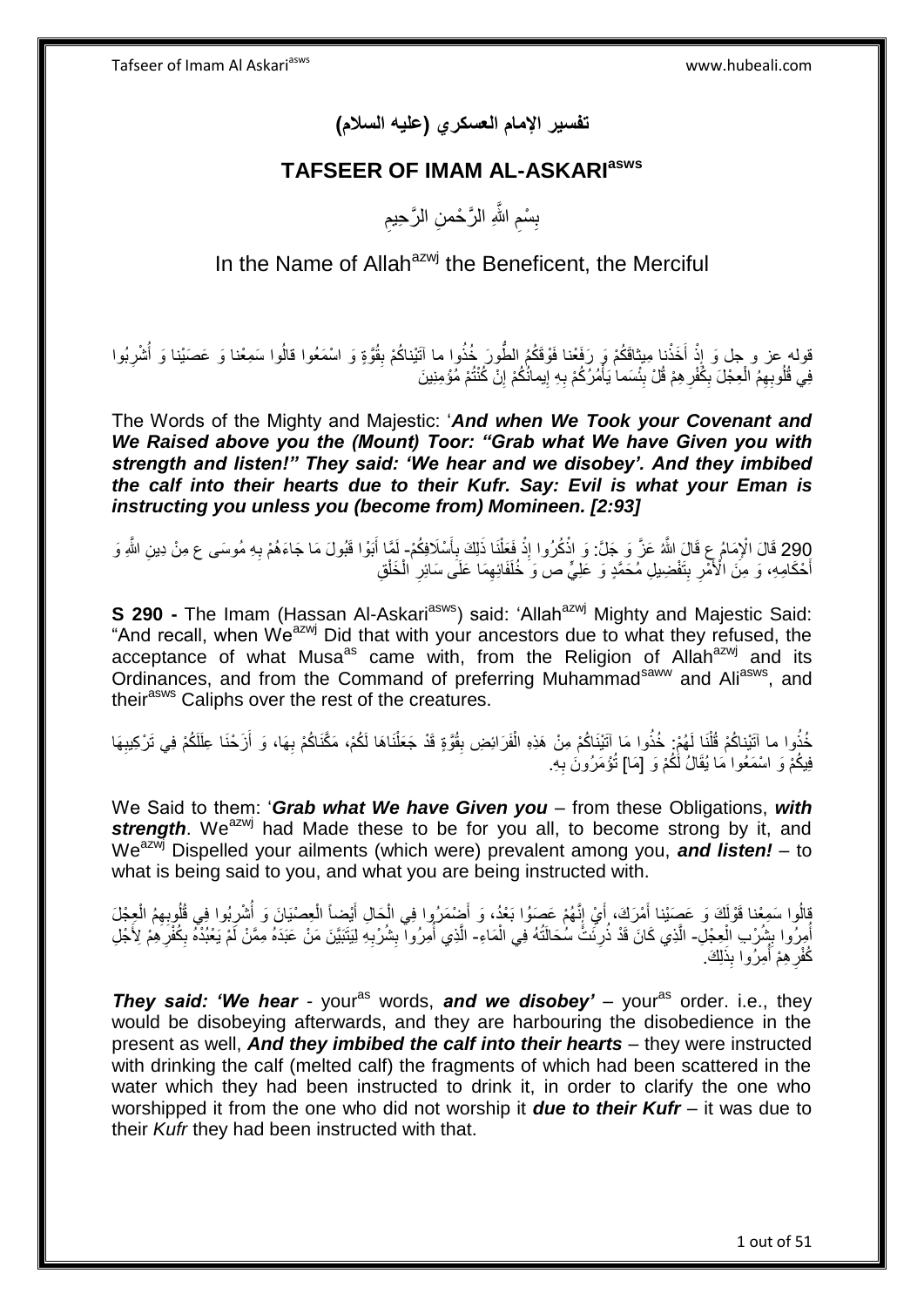قُلْ يَا مُحَمَّدُ: بِئْسَما يَأْمُرُكُمْ بِهِ إِيمانُكُمْ بِمُوسَى كُفْرُكُمْ بِمُحَمَّدٍ وَ عَلِيٍّ وَ أَوْلِيَاءِ اللَّهِ مِنْ أَهْلِهِمَا إِنْ كُنْتُمْ مُؤْمِنِينَ بِتَوْرَاةِ مُوسَى، ِ ِ ْ **∫** ِ َ َ ِ ِ ِ نَ لَكِنْ مَعَاذَ اللَّهِ لَا يَأْمُرُكُمْ إِيمَانُكُمْ بِالنَّوْرَاةِ الْكَُفْرَ بِمُحَمَّدٍ وَ عَلِيٍّ ع ِ ِ ِ ِ ْ

Say: - O Muhammad<sup>saww</sup>, 'Evil is what your Eman is instructing you with Musa<sup>as</sup>, your disbelief in Muhammad<sup>as</sup> and Ali<sup>asws</sup> and the Guardians<sup>asws</sup> of Allah<sup>azwj</sup> from theirasws family *if you are Momineen* – in the Torah of Musaas. But, Allahazwj Forbid, your *Eman* is not instructing you with the Torah, for the *Kufr* with Muhammadsaww and Ali<sup>asws,</sup>

291 قَالَ الْإِمَامُ عِ: قَالَ أَمِيزُ الْمُؤْمِنِينَ عِ إِنَّ اللَّهَ تَعَالَى ذَكَّرَ بَنِي إِسْرَائِيلَ فِي عَصْدِ مُحَمَّدٍ ص أُخْوَالَ آبَائِهِمُ الَّذِينَ كَانُوا ه َ ِ ِ ْ َ فِي أَيَّامِ مُوسَى عَ كَيْفَ أَخَذَ عَلَيْهِمُ الْعَهْدَ وَ الْمِيثَاقَ لِمُحَمَّدٍ وَ عَلِيٍّ وَ آلِهِمَا ٱلطَّيِّبِينَ الْمُنْتَجِبِينَ لِلْخِلَافَةِ عَلَى الْخَلَائِقِ- وَ  $\ddot{\phantom{0}}$ ْ ْ َ ِ َ ْ ْ ِ ْ ِ ِ لِأَصْحَابِهِمَا وَ شِيعَتِهِمَا وَ سَائِرِ أُمَّةٍ مُحَمَّدٍ صَ ا<br>ا ِ ِ ِ

**S 291 -** The Imam (Hassan Al-Askari<sup>asws</sup>) said: 'Amir Al-Momineen<sup>asws</sup> said: 'Allah<sup>azwj</sup> the Exalted Mentioned the Children of Israel during the era of Muhammad<sup>saww</sup>, the conditions of your forefathers which were during the days of Musa<sup>as</sup>, how the pact and the Covenant was Taken upon them for Muhammad<sup>saww</sup> and Ali<sup>asws</sup> and their<sup>asws</sup> Progeny<sup>asws</sup>, the goodly, the Chosen for the Caliphate upon the creatures, and for their<sup>asws</sup> companions, and their<sup>asws</sup> Shias, and the rest of the community of Muhammad<sup>saww</sup>.

فَقَالَ: وَ إِذْ أَخَذْنا مِيثَاقَكُمْ اذْكُرُوا إِذْ أَخَذْنَا مِيثَاقَ آبَائِكُمْ وَ رَفَعْنا فَوْقَكُمُ الطُّورَ الْجَبَلَ- لَمَّا أَبَوْا قَبُولَ مَا أُرِيدَ مِنْهُمْ وَ الِاعْتِرَافَ<br>وَمَثَلَ أَبَوْا إِذْ أَخَذْنا مِي <u>ٔ</u> َ **ٔ** ة<br>أ **ٔ** َ ْ **ٔ** ْ ِ اُ َ لَ بِهِ خُذُوا َما آتَيْناكُمْ أَعْطَيْٰنَاكُمْ بِقُوَّةٍ ۖ [يَعْنِي] بِالْقُوَّةِ الَّتِي أَعْطَيْنَاكُمْ تَصْلُحُ [لَكُمْ] لِذَلِكَ وَ اسْمَعُوا أَيْ أَطِيعُوا فِيهِ. **∶ ِ** ُ َ ه ْ **∶** َ َ

So He<sup>azwj</sup> Said: **And when We Took your Covenant** – Recall when We<sup>azwj</sup> Took the Covenant of your forefathers, *and We Raised above you the (Mount) Toor* – the mountain, due to their refusal of accepting what was required from them and the acknowledgement regarding it, *"Grab what We have Given you* – Granted you, with strength – meaning, with the strength which We<sup>azwj</sup> Granted you – suitable for you all with that, *and listen!* – i.e., be obedient with regards to it.

> قالُوا سَمِعْنا بِآذَانِنَا وَ عَصَيْنا بِقُلُوبِنَا. فَأَمَّا فِي الظَّاهِرِ فَأَعْطَوْا كُلَّهُمُ الطَّاعَةَ دَاخِرِينَ صَاغِرِينَ، ِ ه َ ِ َ **ِ ∶ ∶**

*They said: 'We hear* – with our ears, *and we disobey'* – with our hearts. So, as for in the apparent, they were obeying, all of them, humiliated, belittled.

نْمَ قَالَ: وَ أَشْرِبُوا فِي قُلُوبِهِمُ الْعِجْلَ بِكُفْرِهِمْ عُرِضُوا لِشُرْبِ الْعِجْلِ الَّذِي عَبَدُوهُ- حَتَّى وَصَلَ مَا شَرِبُوهُ مِنْ ذَلِكَ إِلَى قُلُوبِهِمْ. ِ ِ ْ ِ ُ ُ ه ْ ِ **∶** ِ ِ

Then He<sup>azwj</sup> Said: **And they imbibed the calf into their hearts due to their Kufr –** they presented themselves for drinking (the love of) the calf which they had worshipped it, until what they were drinking from that arrived into their hearts'.

وَ قَالَ: إِنَّ بَنِي إِسْرَائِيلَ لَمَّا رَجَعَ إِلَيْهِمْ مُوسَىٍ وَ قَدْ عَبَدُوا الْعِجْلَ- تَلَقَّوْهُ بِالرُّجُوعِ عَنْ ذَلِكَ، فَقَالَ لَهُمْ مُوسَى: مَنِ الَّذِي عَبَدَهُ ْ ِ لَ ِ ِ ِ ه ِ ្ត្ مِنْكُمْ حَتَّى أُنْفِذُ فِيهِ حُكْمَ اللَّهِ خَافُوا مِنْ حُكْمِ اللَّهِ الَّذِي يُنْفِذُهُ فِيهِمْ، فَجَحَدُوا أَنْ يَكُونُوا عَبَدُوهُ، وَ جَعَلَ كُلُّ وَاحِدٍ مِنْهُمْ يَقُولُ: أَنَا ِ ا<br>ا اُ ِ ه َ لَمْ أَعْبُدْهُ وَ إِنَّمَا عَبَدَهُ غَيْرِي- وَ وَشَى بَعْضُهُمْ بِبَعْضٍ. ِ َ **!** 

And he<sup>asws</sup> said: 'The Children of Israel, when Musa<sup>as</sup> returned to them – and they had already worshipped the calf – they met him<sup>as</sup> with the retracting from that. So Musa<sup>as</sup> said to them: 'Who is the one who worshipped it from you until a Judgment of Allah<sup>azwj</sup> was Implemented with regards to it?' They feared from the Judgment of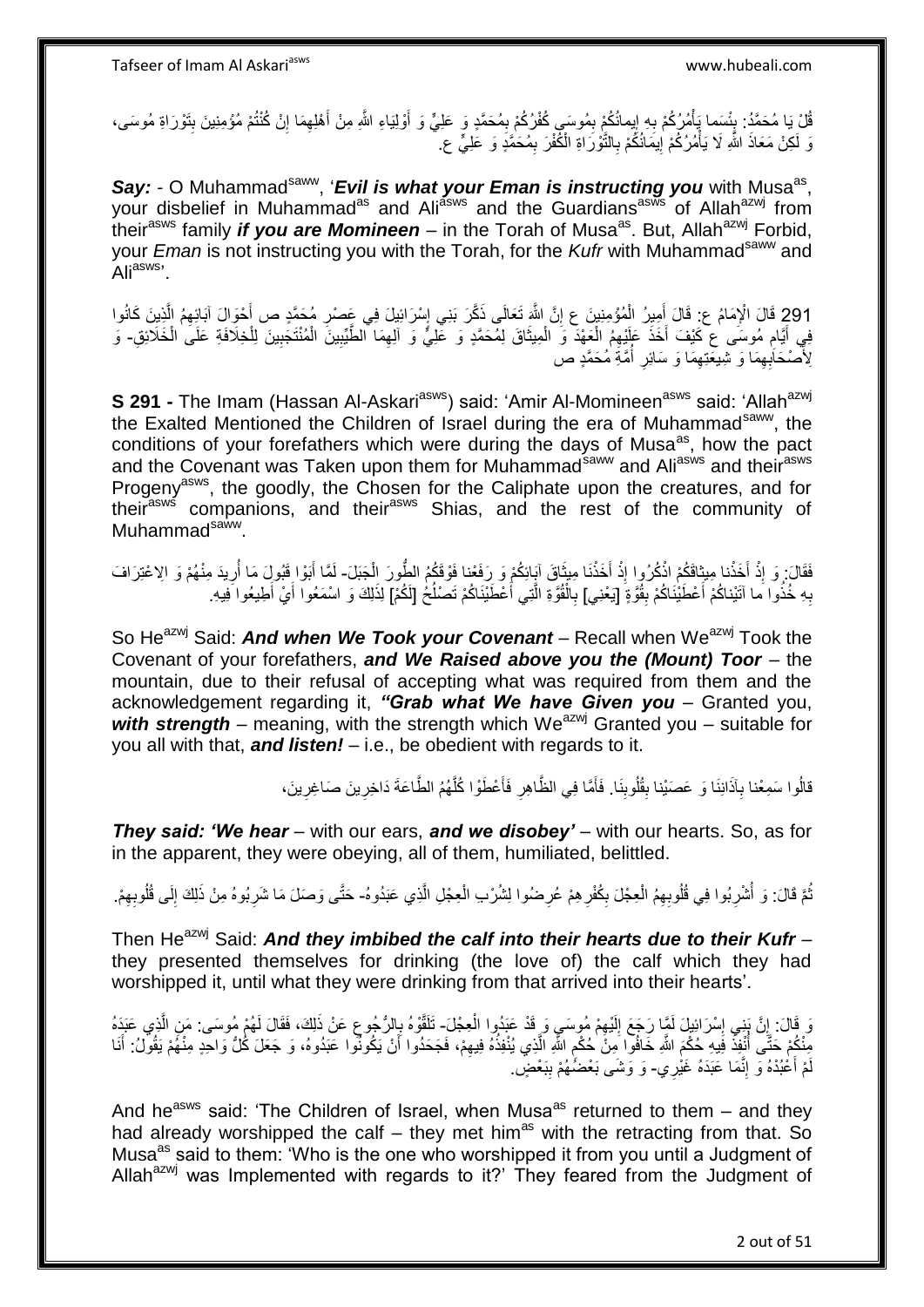Allah<sup>azwj</sup> which had been Implemented regarding them, so they rejected that they happened to have worshipped it, and each one of them went on to say, 'I did not worship it. But rather, others worshipped it'. And they maligned (slandered) each other.

ِ فَكَذَلِكَ مَا حَكَى اللَّهُ عَزَّ وَ جَلَّ عَنْ مُوسَى مِنْ قَوْلِهِ لِلسَّامِرِيِّ وَ انْظُرْ إِلى إِلهاكَ الَّذِي ظَلْتَ عَلَيْهِ عاكِفاً- لَنُحَرِّقَنَّهُ ثُمَّ ِ ِ ْ ه ِ ِ ر<br>: لَ لَنَنْسِفَنَّهُ فِي الْيَمِّ نَسْفاً فَأَمَرَهُ اللَّهُ، فَبَرَدَهُ بِالْمَبَارِدِ، وَ أَخَذَ سُحَالَتَهُ فَذَرَأَهَا فِي الْبَحْرِ الْعَذْبِ، **∶** َ ֦֧֖֧֦֧֦֧֦֧֦֧֦֧֦֧֦֧֦֧֧֦֧֦֧֡֝֟֟֓֕֝֟֟֓֓֟֓֓֡֟֓֟֓֡֟֓֟֓֡֟֓֓֞֟֓֟֓֡֟֓֓֞֓֞֟֓֡֟֓֓֞֟֓֟֓֓֞֟֓֟֓֝֓֝֬ ْ ْ ِ ْ َ َ ِ ْ

So that is what Allah<sup>azwj</sup> Mighty and Majestic Related about Musa<sup>as</sup>, from his<sup>as</sup> words to Al-Samiri: *And look at your god which you had remained devoted to. We shall incinerate it, then we will scatter it in the river with a scattering. [20:97].*  So Allah<sup>azwj</sup> Commanded him<sup>as</sup>, and he<sup>as</sup> sawed it with the saw, and took its fragments and scattered it into the fresh river.

ثُمَّ قَالَ لَهُمْ: اشْرَبُوا مِنْهُ. فَشَرِبُوا، فَكُلُّ مَنْ كَانَ عَبَدَهُ إِسْوَدَتْ شَفَتَاهُ وَ أَنْفُهُ (مِمَّنْ كَانَ أَبْيَضَ اللَّوْنِ وَ مَنْ كَانَ مِنْهُمْ أَسْوَدَ ِ َ ه َ َ اللُّوْنِ) ابْيَضَّتْ شَفَتَاهُ وَ أَنْفُهُ، فَعِنْدَ ذَلِكَ أُنْفِذَ فِيهِمْ حُكْمُ اللَّهِ. ِ ا<br>ا َ ه

Then he<sup>as</sup> said to them: 'Drink from it!' So each one who had worshipped it, his lips and his nose blackened from the ones who was of the white complexion, and from the one from them who was of dark complexion, his lips and his nose whitened. Thus, during that, the Judgment of Allah<sup>azwj</sup> was Implemented.

ثُمَّ قَالَ اللَّهُ تَعَالَى لِلْمَوْجُودِينَ مِنْ بَنِي إِسْرَائِيلَ فِي عَصْرِ مُحَمَّدٍ ص عَلَى لِسَانِهِ: قُلْ يَا مُحَمَّدُ لِهَوُلَاءِ الْمُكَذِّبِينَ بِكَ- بَعْدَ ُ **∶** ِ ْ ِ ِ ْ سَمَاعِهِمْ مَا أُخِذَ عَلَى أَوَائِلِهِمْ لَكَ وَ لِأَخْلِكَ عَلِيٌّ وَ لِأَلِكُمَا وَ لِشِيعَتِكُمَا: ِ َ ابل<br>ا ِ

Then Allah<sup>azwj</sup> the Exalted Said to the existing ones from the Children of Israel in the era of Muhammad<sup>saww</sup> and upon his<sup>saww</sup> tongue: 'Say: - O Muhammad<sup>saww</sup>, to these Jews, the beliers in you<sup>saww</sup> after hearing what was Taken upon their former ones for you<sup>asws</sup> and for your<sup>saww</sup> brother Ali<sup>asws</sup> and for your<sup>asws</sup> Progeny<sup>asws</sup>, and for your<sup>asws</sup> Shias.

بِئْسَما يَأْمُرُكُمْ بِهِ إِيمانُكُمْ أَنْ تَكْفُرُوا [بِمُحَمَّدٍ ص] وَ تَسْتَخِفُّوا بِحَقِّ عَلِيٍّ وَ آلِهِ وَ شِيعَتِهِ إِنْ كُنْتُمْ مُؤْمِنِينَ كَمَا تَرْ عُمُونَ بِمُوسَى <u>֖֖֚֚֚֚֚</u> **∶** ْ **ِ** ِ ِ ِ ِ ع وَ النُّوْرَاةِ ِ

*Evil is what your Eman is instructing you* – that you should be disbelieving in Muhammad<sup>saww</sup> and be taking it lightly with the right of Aliasws and his<sup>asws</sup> Progeny<sup>asws</sup> and his<sup>asws</sup> Shias, *if you are Momineen. [2:93]* – just as you are pretending with Musa<sup>asws</sup> and the Torah'.

قَالَ ع: وَ ذَلِكَ أَنَّ مُوسَى ع إِكَانَ] وَعَدَ بَنِي إِسْرَائِيلَ أَنَّهُ يَأْتِيهِمْ مِنْ عِنْدِ اللَّهِ بِكِنَابٍ يَشْتَمِلُ عَلَى أَوَامِرٍ وَ نَوَاهِيهِ- وَ حُدُودِهِ اً َ ِ ِ ْ َ ِ ِ وَ فَرَآئِضِهِ- بَعْدَ أَنْ يُنْجِيَهُمُ الثَّهُ تَعَالَّى مِنْ فِرْعَوَْنَ وَ قَوْمِهِ، اً

He<sup>asws</sup> said: 'And that is, that Musa<sup>as</sup> has promised the Children of Israel that he<sup>as</sup> would be coming to them from the Presence of Allah<sup>azwj</sup> with a Book, inclusive of His<sup>azwj</sup> Commands, and His<sup>azwj</sup> Prohibitions, and His<sup>azwj</sup> Legal Penalties, and His<sup>azwj</sup> Obligations, after Allah<sup>azwj</sup> has Rescued them from Pharaoh<sup>la</sup> and his<sup>la</sup> people.

فَلَمَّا نَجَّاهُمُ اللَّهُ وَ صَارُوا بِقُرْبٍ الشَّامِ، جَاءَهُمْ بِالْكِتَابِ مِنْ عِنْدِ اللَّهِ كَمَا وَعَدَهُمْ وَ كَانَ فِيهِ: «إِنِّي لَا أَتَقَبَّلُ عَمَلًا مِمَّنْ لَمْ ْ ِ ِ **ِ** َ ِ يُعَظِّمْ مُحَمَّداً وَ عَلِيّاً وَ ٱلْهُمَاَ الْطَّيِّبِينَ وَ ٰلَمْ يُكْرِمْ أَصْحَابَهُمَا وَ شِيعَتَهُمَا- وَ مُحِبِّيهِمَا حَقَّ تَكْرِيمِهِمْ، ِ **!** ِ ِ ِ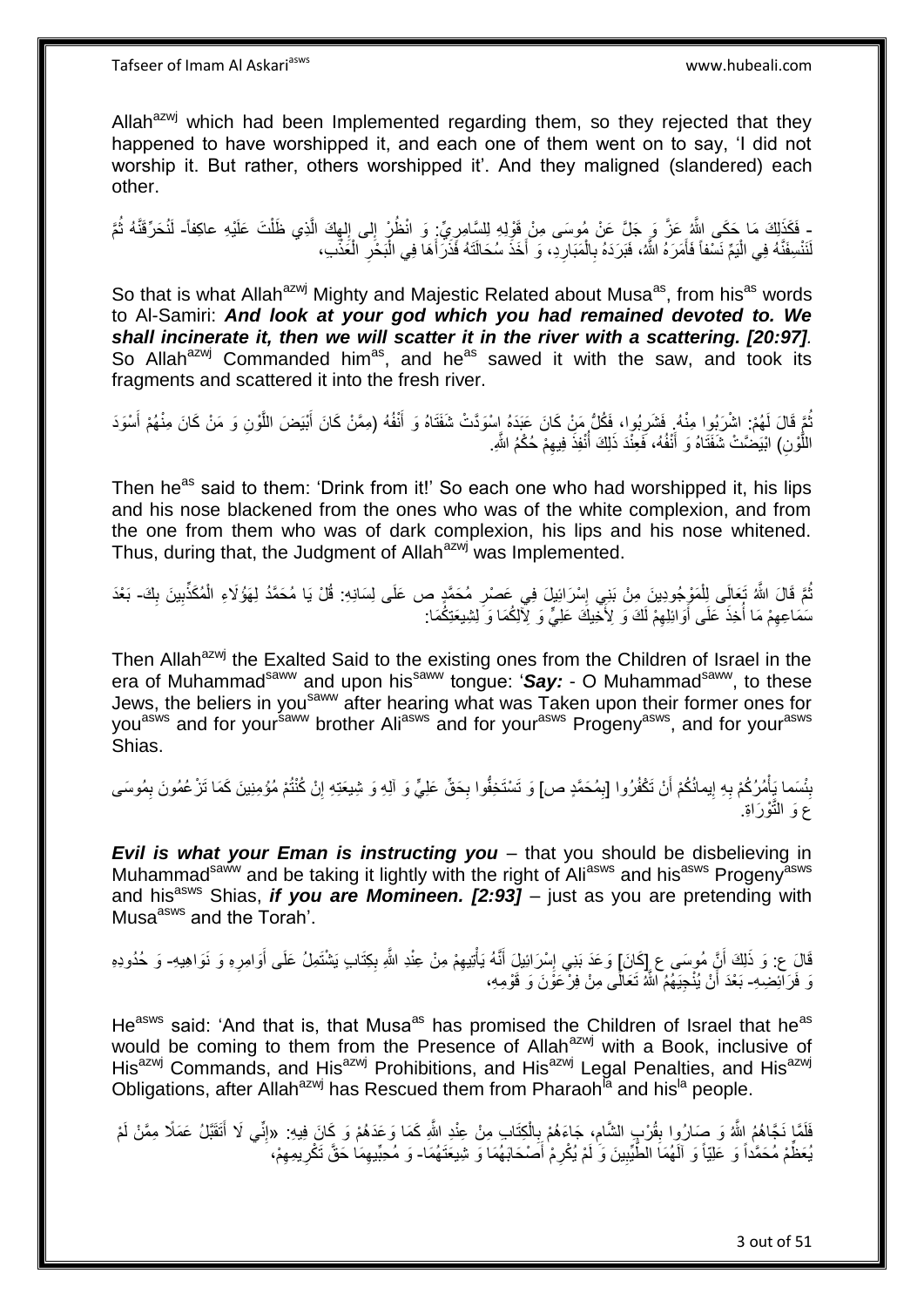So when Allah<sup>azwj</sup> had Rescued them, and they came to be near Syria, he<sup>as</sup> came to them with the Book from the Presence of Allah $a^{2}$ , just as he<sup>as</sup> had promised them; and there was in it: "l<sup>azwj</sup> do not Accept a deed from the one who does not revere Muhammad<sup>saww</sup> and Ali<sup>asws</sup> and their<sup>asws</sup> goodly Progeny<sup>asws</sup>, and does not honour their<sup>asws</sup> companions and their<sup>asws</sup> Shias and those who love them<sup>asws</sup> with the right of their<sup>asws</sup> prestige.

يَا عِبَادِي أَلَا فَاشْهَدُوا بِأَنَّ مُحَمَّداً خَيْرُ خَلِيقَتِي، وَ أَفْضَلُ بَرِيَّتِي، وَ أَنَّ عَلِيّاً أَخُوهُ وَ صَفِيُّهُ وَ وَارِثُ عِلْمِهِ، وَ خَلِيفَتُهُ فِي أُمَّتِهِ ز<br>ا **∶** َ َ ِ ُ ْ ِ َ يَ خَيْرُ مِّنْ يَخْلُفُهُ بَعْدَهُ، وَ أَنَّ آلَ مُحَمَّدٍ أَفْضَلُّ آلِ النَّبِيِّينَ، وَ أَصْحَابَ مُحَمَّدٍ ِ َ اُ ُ َ ا<br>ا ْ دِّيْرُ الْأُمَمِ أَجْمَعِينَ». َ ِ

O My<sup>azwj</sup> servants! Indeed! So, testify that Muhammad<sup>saww</sup> is the best of My<sup>azwj</sup> creation, and the most superior of My<sup>ázwj</sup> Created beings, and that Ali<sup>asws</sup> is his<sup>saww</sup> brother, and his<sup>saww</sup> elite and the inheritor of his<sup>saww</sup> knowledge, his<sup>saww</sup> Caliph among his<sup>saww</sup> community, and the best of the one to replace him<sup>saww</sup> after him<sup>saww</sup>, and that the Progeny<sup>asws</sup> of Muhammad<sup>saww</sup> is the most superior of the progenies of the (rest of the) Prophets<sup>as</sup>, and the companions of Muhammad<sup>saww</sup> are the most superior of the companions of the Mursils<sup>as'</sup>, and the community of Muhammad<sup>saww</sup> is the most superior of the communities in their entirety".

ْفَقَالَ بَنُو إِسْرَائِيلَ: لَا نَقْبَلُ هَذَا يَا مُوسَى، هَذَا عَظِيمٌ تَقِيلٌ عَلَيْنَا، بَلْ نَقْبَلُ مِنْ هَذِهِ الشَّرَائِعِ مَا يَخِفُّ عَلَيْنَا، وَ إِذَا قَبِلْنَاهَا قُلْنَا: ِ َ ْ ْ ِ ِ إِنَّ نَبِيَّنَا أَفْضَلُ نَبِيٍّ، وَ آلَهُ أَفْضَلُ آلٍ وَ صَحَابَتَهُ أَفْضَلُ صَحَابَةٍ، وَ نَحْنُ أَمَّتُهُ أَفْضَلُ مِنَّ أُمَّةٍ مُحَمَّدٍ، وَ لَسْنَا نَعْتَرِفُ لِقَوْمِ َ َ ِ َ ِ <u>֖֚֚֚֚֚֚֚֓</u> ֧֖֧֦֧֦֧֦֖֚֚֝֝֝֝֓֝֬֟֓֝֓֬֝֬֝֓֬֝֬֝֓**֓** ِ ُ َ ر<br>ا بَالْفَضُلِ لَا نَرَاهُمْ َوَ لَا نَعْرِفُهُمْ. ِ ْ ِ

So, the Children of Israel said, 'We do not accept this, O Musa<sup>as</sup>. This is too much, too heavy upon us. But we accept from this the Laws what are light upon us. And when we accept it, we say, 'Our Prophet<sup>as</sup> is the most superior of the Prophets<sup>as</sup>, and his<sup>as</sup> Progeny is the most superior of the progenies, and his<sup>as</sup> companions are the most superior of the companions, and we, his<sup>as</sup> community, are the most superior than the community of Muhammad<sup>saww</sup>, and we can't acknowledge superiority for a people we have neither seen them nor recognise them'.

## **]رفع الطور فوق رءوس بني إسرائيل:[**

## **Rising of the (mount) Toor above the heads of the Children of Israel.**

فَأَمَرَ اللَّهُ تَعَالَى جَبْرَئِيلَ، فَقَطَعَ بِجَنَاحٍ مِنْ أَجْنِحَتِهِ- مِنْ جَبَلٍ مِنْ جِبَالِ فِلَسْطِينَ عَلَى قَدْرِ مُعَسْكَرِ مُوسَى ع وَ كَانَ طُولُهُ فِي َ ٍ ِ  $\overline{a}$ **∶** ِ عَرْضِهِ فَرْسَخاً فِي فَرْسَخِ. ٍ

So Allah<sup>azwj</sup> the Exalted Commanded Jibraeel<sup>as</sup>, so he cut out from a mountain from the mountains of Palestine by a wing from his wings, upon a measurement of the encampment of Musa<sup>as</sup>; and it length by its width was one *Farsakh* by one *Farsakh* (10 km by 10 km).

نُّمَّ جَاءَ بِهِ فَوْقَهُ عَلَى رُءُوسِهِمْ، وَ قَالَ: إِمَّا أَنْ تَقْبَلُوا مَا أَتَاكُمْ بِهِ مُوسَى ع، وَ إِمَّا وَضَعْتُ عَلَيْكُمُ الْجَبَلَ فَطَحْطَحْتُكُمْ تَحْتَهُ. ِ **∶** َ َ ِ ِ **∶** ْ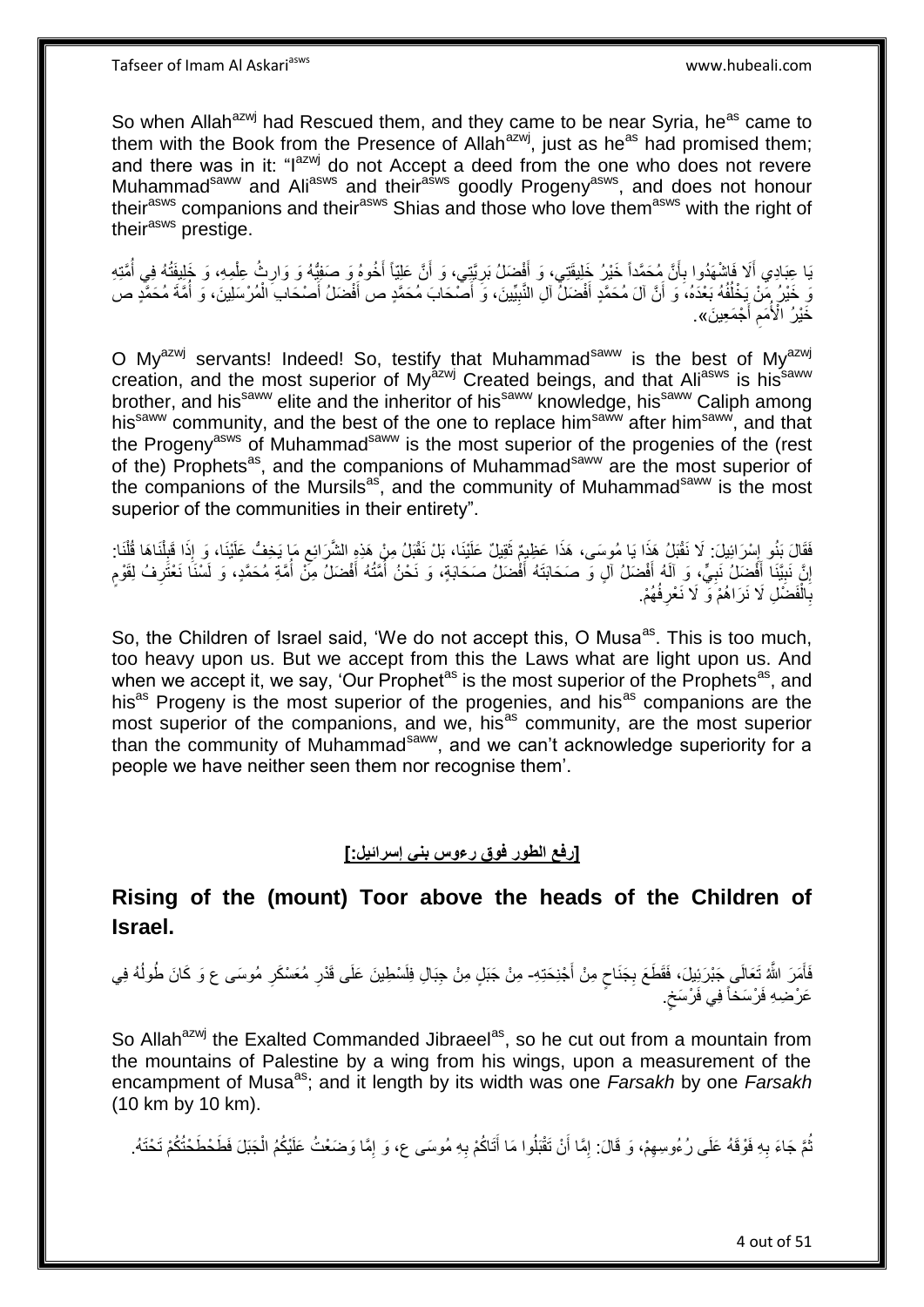Then he<sup>as</sup> came with it above their heads and said: 'Either you accept what Musa<sup>as</sup> came to you with, or  $I^{as}$  will drop the mountain upon you, so you will be crushed under it.

فَلَحِقَهُمْ مِنَ الْجَزَعِ وَ الْهَلَعِ مَا بَلْحَقُ أَمْثَالَهُمْ مِمَّنْ قُوبِلَ هَذِهِ الْمُقَابَلَةَ، فَقَالُوا: يَا مُوسَى كَيْفَ نَصْنِغُ قَالَ مُوسَى: اسْجُدُوا شِّهِ ْ ِ َ َ ْ ِ ْ ِ ْ عَلِّي جِبَاهِكُمْ، ثُمَّ عَفِّرُوا خُّدُودَكُمُ الْيُمْنَى ثُمَّ الْيُسْرَى َفِي التُّرَابِ، وَ قُولُوا: «يَا رَبَّنَا سَمِعْنَا وَ أَطَّعْنَا وَ اعْلَى فَا وَاعْتَرَفْنَا وَ ْ ان<br>المقام المقام المقام المقام المقام المقام المقام المقام المقام المقام المقام المقام المقام المقام المقام المقا ْ ُ ْ ِ سَلَّمْنَا وَ رَضِينَا».

So they were hit from the panic and the terror what hit their likes from the ones who faced this in their faces, and they said, 'O Musa<sup>saww</sup>! How should we do it?' Musa<sup>as</sup> said: 'Do Sajdah to Allah<sup>azwj</sup> upon your foreheads, then rub your right cheek, then the left cheek in the soil, and be saying, 'O our Lord<sup>azwj</sup>! We hear, and we obey, and we accept, and we acknowledge, and we submit, and we agree'.

قَالَ: فَفَعَلُوا هَذَا الَّذِي قَالَ لَهُمْ مُوسَى قَوْلًا وَ فِعْلًا، غَيْرَ أَنَّ كَثِيراً مِنْهُمْ خَالَفَ قَلْبُهُ ظَاهِرَ أَفْعَالِهِ- وَ قَالَ بِقَلْبِهِ «سَمِعْنَا وَ ه َ ْ اُ ِ ْ عَصَيْنَا» مُخَالِفاً لِمَا قَالَهُ بِلِسَانِهِ، وَ عَفِّرُوا خُدُودَهُمُ الْيُمْنَى [بِالتُّرَابِ] وَ لُيْسَ قَصْدُهُمُ الثَّنَالُ شِّهِ عَزَّ وَ جَلَّ، وَ النَّدَمَ عَلَى مَا ِ ا<br>ا ِ ُّ كَانَ مِنْهُمْ مِنَ الْخِلَافِ وَ لَكِنَّهُمْ فَعَلُوا ذَلِكَ يَنْظُرُونَ هَلْ يَقَعْ عَلَيْهِمُ الْجَبَلُ أَمْ لَا، ثُمَّ عَقَرُوا خُدُودَهُمُ الْيُسْرَى يَنْظُرُونَ كَذَلِكَ، وَ ْ ْ ُ َ ْ لَمْ يَفْعَلُوا ٰذَلِكَ كَمَا أُمِرُوا. ُ

He<sup>asws</sup> said: 'So they did this, which Musa<sup>as</sup> had told them to, by word and deed, apart from that most of them opposed by their hearts the apparent of their deeds, and said in their hearts, *'We hear and we disobey'*, in opposition to what they said by their tongues, and they rubbed their right cheeks in the soil, and their aim wasn't the humbleness to Allah<sup>azwj</sup> Mighty and Majestic and the regret upon what had happened from them from the opposition, but they did that awaiting to see whether the mountain would fall upon them or not. Then they rubbed their left cheeks like that, and they did not do that just as they had been ordered to.

فَقَالَ جَبْرَئِيلُ لِمُوسَى عٍ: أَمَا إِنَّ أَكْثَرَ هُمْ بِلَّهٍ تَعَالَى عَاصُونَ، وَ لَكِنَّ اللَّهَ عَزَّ وَ جَلَّ أَمَرَنِي أَنْ أُزِيلَ عَنْهُمْ هَذَا الْجَبَلَ- عِنْدَ ِ َ َ ِ َ ْ ِ َ ظَاهِرٍ اعْتِرَافِهِمْ فِي الْذُّنْيَا، فَإِنَّ اللَّهَ تَعَالَىٰ إِنَّمَا يُطَالِبُهُمْ فِي الدُّنْيَا بِظَوَاهِرِهِمْ لِحِقْنِ دِمَائِهِمْ، ۖ وَ إِنَّقَا أَمْرُهُمْ مُو إِنَّمَا أَمْرُهُمْ ِ ِ ِ ِ ِ ِ َ ِ ِ ِ ِ إِلَى الَّلَّهِ فِي الْأَخِرَةِ يُعَذِّبُهُمْ- عَلَى عُقُودِهِمْ وَ ضَمَائِرِ هِمْ ٰ **ٍ** 

So Jibraeel<sup>as</sup> said to Musa<sup>as</sup>: 'As for most of them, they are disobedient to Allah<sup>azwj</sup> the Exalted, but Allah<sup>azwj</sup> Mighty and Majestic Commanded me<sup>as</sup> that  $I^{as}$  remove this mountain from them in the presence of their apparent acknowledgment in the world. But, Allah<sup>azwj</sup> the Exalted, rather, would be Seeking them in the world by their appearances of their to save their blood, and the condemnation would remain for them. And rather, their matter is to Allah<sup>azwj</sup> in the Hereafter. He<sup>azwj</sup> would be Punishing them upon their beliefs and their consciences''.

فَظَنَ الْقَوْمُ إِلَى الْجَبَلِ وَ قَدْ صَارَ قِطْعَتَيْنِ: قِطْعَةٌ مِنْهُ صَبِارَتْ لُؤُلُوَةَ بَيْضَاءَ- فَجَعَلَتْ تَصْعَدُ وَ تَرْقَى حَتَّى خَرَقَتِ السَّمَاوَاتِ، ُ ُ ْ י<br>י ْ وَ هُمّْ يَنْظُرُونَ إِلَيْهَا إِلَى أَنْ صَارَتْ إِلَى خَيْثُ لَا تَلْحَقُهَا أَبْصَارُهُمْ، وَ قِطْعَةٌ صَارَتْ نَاراً وَ وَقَعَتْ عَلَى الْأَرْضِ بِحَضْرَتِهِمْ، َ ْ  $\frac{1}{2}$ اً  $\frac{1}{2}$ لَ ِ ِ ِ فَخَرَقَتْٰهَا وَ دَخَلَتَْٰهَا وَ غَابَتْ عَنْ عُيُونِهِمْ. ِ

So the people looked at the mountain and it had become two pieces – a piece from it became pearly white, and it went rising until it reached the skies, and they were looking on at it, until it came to be where their visions could not reach and a piece became a fireball and fell upon the ground in their presence. So it pierced it and entered into it and disappeared from their eyes.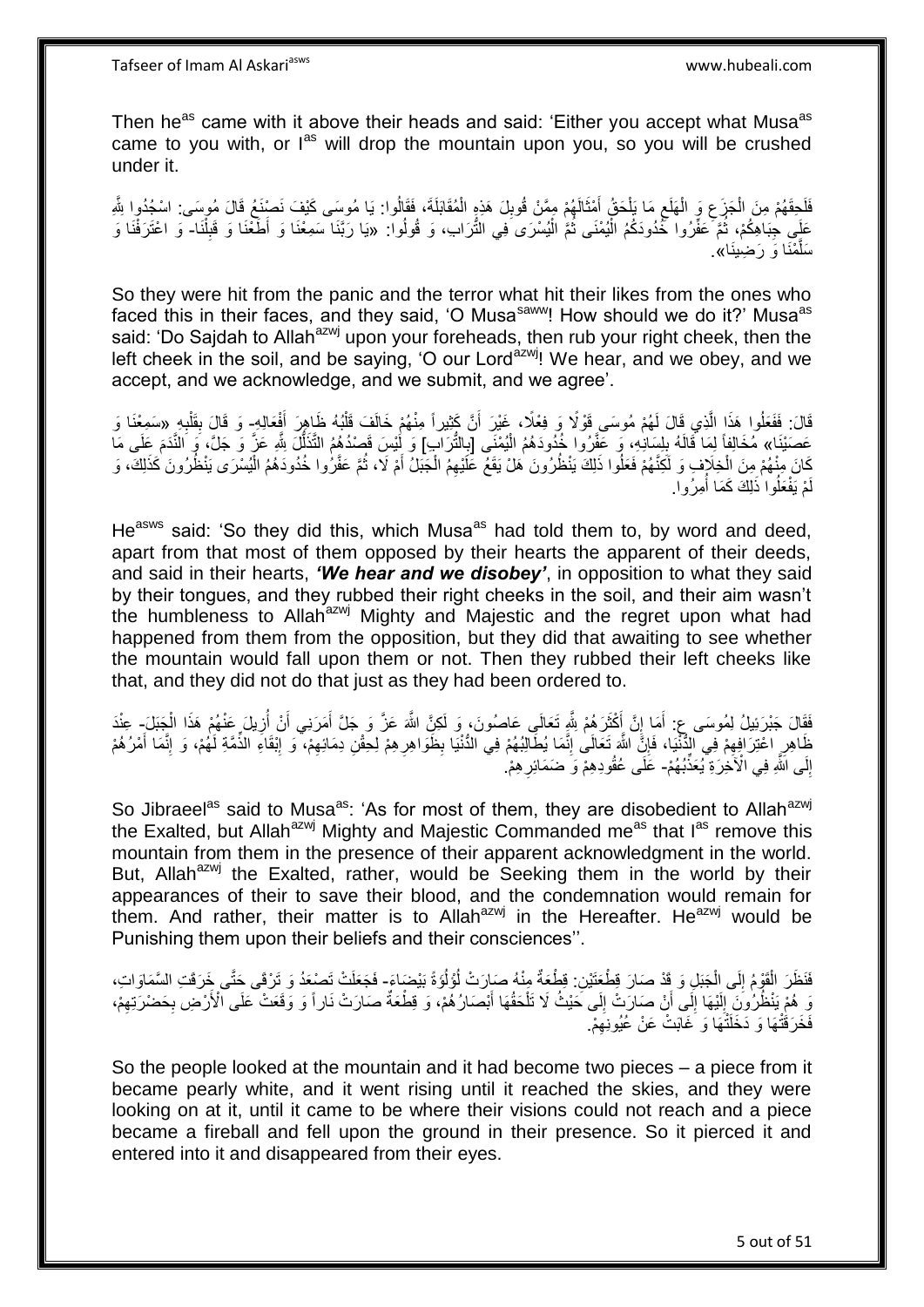فَقَالُوا: مَا هَذَانِ الْمُفْتَرِقَانِ مِنَ الْجَبَلِ فِرْقٌ صَعَدٍ لُؤُلُواً وَ فِرْقٌ انْجَطَّ نَاراً قَالَ لَهُمْ مُوسَى: أَمَّا الْقِطْعَةُ اِلَّتِي صَعَدٍتْ فِي ْ ِ ْ ه ْ َ ا<br>ا الْهَوَاءِ- فَإِنَّهَا وَصَلَتْ إَلَى السَّمَاءِ وَ خُرَقَتْهَا إِلَى أَنْ لَحِقَتْ بِالْجَنَّةِ. فَأُضْعِفَتْ أَضْعَافاً كَثِيرَةً لَا يَعْلَمُ عَدَهَا إِلَّا أَسَّهُ، وَ أَمَرَ اللَّهُ ْ َ ُ ْ ِ ∣∣<br>∶ ∣l<br>∶ ِ َ ِ أَنْ تُبْنَى مَِنْهَا لِلْمُؤْمِنِينَ بِمَا فِي هَذَا الْكِتَابِ َقُصُورٌ- وَ دُوِرٌ وَ مَنَازِلُ وَ مَسَاكِنُ مُشْتَمِلَةٌ عَلَى أَنْوَاع النَّعَم- الَّتِي وَعَدَ بِهَا ْ ِ ْ اً  $\ddot{\phantom{a}}$ ِ َ ِ ِ ه الْمُتَّقِينَ ۖ مِنْ عِبَادِهِ، مِنَ الْأَشْجَارِ وَ الْبَسَاتِينِ وَ الثَّمَارِ ، وَ الْحُورِ الْحِسَّانِ، وَ الْمُخَلَّدِينَ مِنَ الْوِلْدَانِ كَاللَّأْلِي الْمَنْثُورَةِ- وَ سَائِرِ ِ ا پایا<br>ا ْ ْ ِ ه ْ ْ **∶** ْ ِ ِّ ِ نَعِيم الْجَنَّةِ وَ خَيْرَاتِهَا. ْ ِ

So they said, 'Where these two separate pieces of the mountain – a piece ascends as pearls and a piece descends as fire?' Musa<sup>as</sup> said to them 'As for the piece which ascended into the air – it arrived to the sky and pierced into it and joined up with the Paradise. It increase with a manifold multiplication, no one knows its number except Allah<sup>azwj</sup>. And Allah<sup>azwj</sup> Commanded that there should be built for the Momineen from it, with what is in the Book – castles, and houses, and places, and dwellings, containing a variety of Bounties – which  $He^{azwj}$  has Promised with to the pious ones from His<sup>azwj</sup> servants – from the trees, and the orchards, and the fruits, and the beautiful Houries, and the eternal ones from the (service) boys like scattered pearls – and the rest of the Bounties of the Paradise and its goodness.

وَ أَمَّا الْقِطْعَةُ الَّتِي انْحَطَّتْ إِلَى الْأَرْضِ فَخَرَقَتْهَا- ثُمَّ الَّتِي تَلِيهَا إِلَى أَنْ لَحِقَتْ بِجَهَنَّمَ فَأُصْبِعِفَتْ أَصْبَعَافاً كَثِيرَةً، وَ أَمَرَ اللَّهُ ه ْ َ  $\frac{1}{2}$ َ أَ ُ ِ َ  $\frac{1}{2}$ ه ا با اللہ اللہ علیہ اللہ علیہ اللہ علیہ اللہ علیہ اللہ علیہ اللہ علیہ اللہ علیہ اللہ علیہ اللہ علیہ اللہ علیہ<br>منظمہ نَعالَى أَنْ تُبْنَى مِنْْهَا لِلْكَافِرِينَ بِمَا فِي هَذَا الْكِتَابِ، قُصُورٌ وَ دُورٌ وَ مَسَاكِنُ- وَ مَنَازِلُ مُشْتَمِلَةٌ عَلَى أَنْوَاع الْعَذَابِ- الَّتِي ْ ِ ِ ْ اً ْ ِ َ ِ ه رَعَدَهَا لِلْكَافِرِينَ مِنْ عِبَادِهِ مِنْ بِحَارٍ نِيرَانِهَا، وَ حِيَاضِ غِسْلِينِهَا وَ غَسَّاقِهَا، وَ أَوْدِيَةِ قَيْحِهَا وَ دِمَائِهَا وَ صَدِيدَهَا، وَ زَبَانِيَتِهَا ِ ْ َ ِ **∶** بِمَرْزِبَاتِهَا، وَ أَشْجَارٍ زَقُومِهَا، وَ ضَرِيعِهَا- وَ حَيَّاتِهَا [وَ عَقَارِبِهَا] وَ أَفَاعِيهَا، وَ قُيُودِهَا وَ أَغْلَالِها وَ سَلَاسِلِهَا وَ أَنْكَالِهَا وَ َ ِ ِ **∶** ِ َ ِ َ َ **∶ ∶** سَائِرٍ أَنْوَاعِ الْبَلَايَا وَ الْعَذَابِ الْمُعَدِّ فِيهَا. ْ ْ :<br>ا ِ اً<br>ا ِ

And He<sup>azwj</sup> has Prepared for the *Kafir*s from His<sup>azwj</sup> servants – from the oceans of fires, and the ponds of its lavas, and its discharges, and valleys of its vomits, and its bloods, and its pus, and its *Zabaniyya* (Angels of Hell) with their weapons, and trees of its *Zaqoom* (bitter fruits), and its thorny bushes, and its serpents, and its scorpions, and is snakes, and its handcuffs, and its shackles, and its chains and its fetters, and the rest of the types of the afflictions and the Punishments prepared therein.

نُّمَّ فَإِلَ مُحَمَّدٌ رَسُولُ اللَّهِ ص لِبَنِي إِسْرَائِيلَ: أَ فَلَا تَخَافُونَ عِقَابَ رَبِّكُمْ- فِي جَحْدِكُمْ لِهَذِهِ الْفَضَائِلِ- الَّتِي اخْتَصَّ بِهَا مُحَمَّداً وَ َ ِ ْ **∶** ه عَلِّيّاً وَ آلَهُمَا الطَّيِّبِينَ **!** 

Then Muhammad<sup>saww</sup>, Rasool<sup>saww</sup> of Allah<sup>azwj</sup> said to the Children of Israel: 'Are you not fearing the Punishments of your Lord<sup>azwj</sup> – during your rejection of these merits – which Muhammad<sup>saww</sup> and Ali<sup>asws</sup>, and their<sup>asws</sup> goodly Progeny<sup>asws</sup> has been particularised with?'

**]في أن للرسول ص من المعجزات ما كان لألنبياء ع:[**

**Re: For the Rasoolsaww, from the miracles were what was for the (other) Prophetsas .**

292 فَقِيلَ لِأُمِيرِ الْمُؤْمِنِينَ عِ: يَا أَمِيرَ الْمُؤْمِنِينَ فَهَذِهِ آيَةُ مُوسَى فِي رَفْعِهِ الْجَبَلَ- فَوْقَ رُءُوسِ الْمُمْتَنِعِينَ عَنْ قَبُولِ مَا<br>292 فَقِيلَ بِأَمْرِ بَيْنِ بِأَمْرَةٍ مِنْ يَنْفُسُ الْمُ ْ ْ ُ ْ َ ْ أُمِرُوا بِهِ، فَهَلْ كَانَ لِمُحَمَّدٍ آيَةٌ مِثْلُهَا ٔ<br>ا ْ **∶** ا<br>ا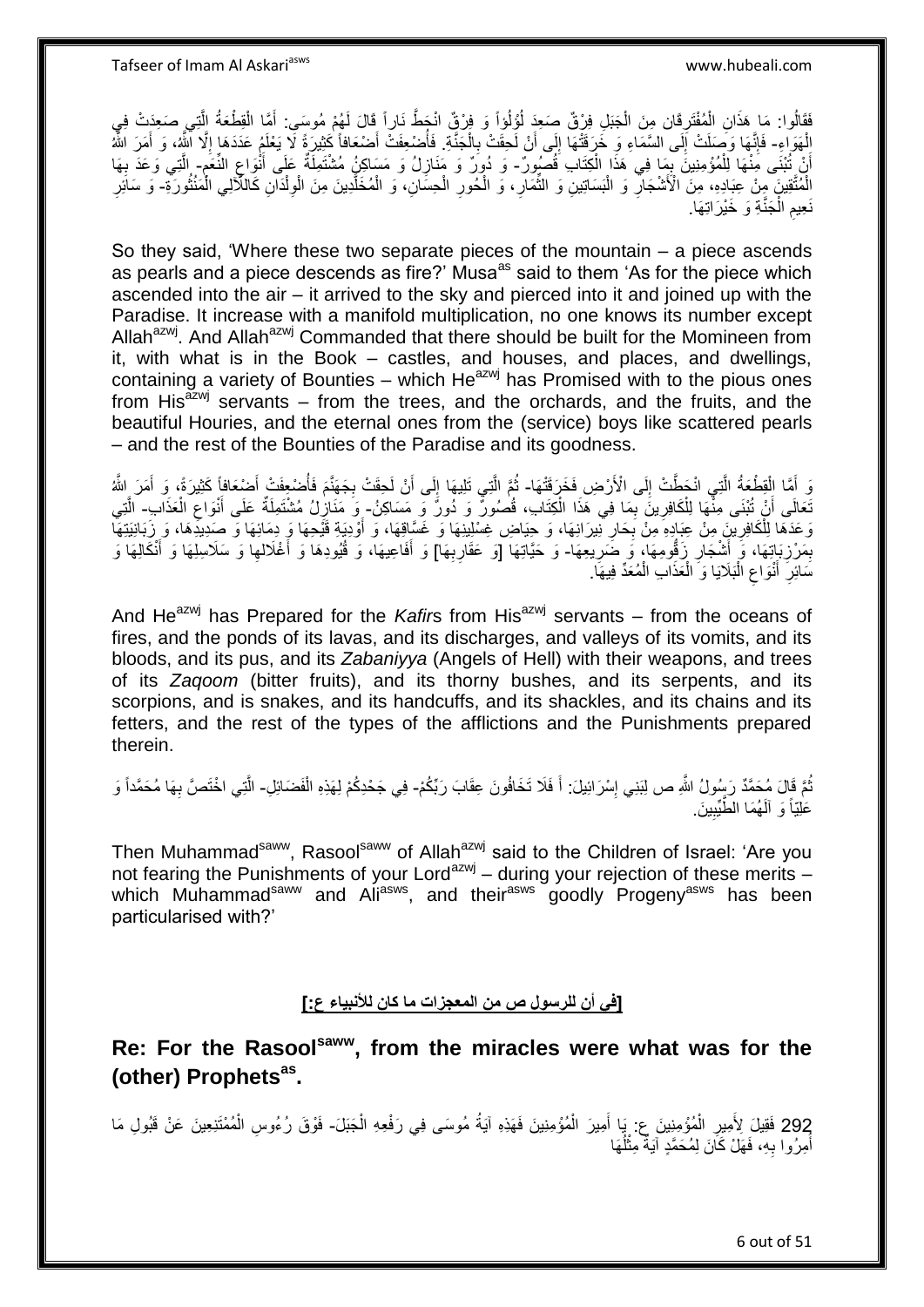**S 292** – It was said to Amir Al-Momineen<sup>asws</sup>, 'O Amir Al-Momineen<sup>asws</sup>! So this is a Sign of Musa<sup>as</sup> in raising of the mountain above the heads of the abstainers from accepting what he<sup>as</sup> had ordered with, was there for Muhammad<sup>saww</sup>, a Sign similar to it?'

ِ فَقَالَ أَمِيرُ الْمُؤْمِنِينَ ع: إِي وَ الَّذِي بَعَثَهُ بِالْحَقِّ نَبِيّاً، مَا مِنْ آيَةٍ كَانَتْ لِأَخَدٍ مِنَ الْأُنْبِيَاءِ- مِنْ لَدُنْ آدَمَ إِلَى أَنِ انْتَهَى إِلَى مُحَمَّدٍ ِ ْ ِ  $\ddot{\phantom{0}}$ ه ْ َ لَ ِ َ ِ ص إِلَّا وَ قَدْ كَانَ لِمُحَمَّدٍ مِثْلُهَا وَ أَفْضَلُ مِنْهَا، وَ لَقَدْ كَانَ لِرَسُولِ اللَّهِ ص نَظِيرُ هَذِهِ الْآيَةِ- إِلَى آيَاتٍ أَخَرَ ظَهَرَتْ لَهُ. َ ا<br>ا **ٔ**  $\ddot{\phantom{a}}$ ر:<br>ا ِ

So Amir Al-Momineen<sup>asws</sup> said: 'Yes, by the One<sup>azwj</sup> Who Sent him<sup>saww</sup> with the Truth as a Prophet<sup>as</sup>. There is none from a Sign for anyone from the Prophets<sup>as</sup> – from the time of Adam<sup>as</sup> ending up to Muhammad<sup>saww</sup>, except and there had been similar to it for Muhammad<sup>saww</sup>, and one superior than it, and there has been for Rasool-Allah<sup>saww</sup> a matching one of this Sign to the other Signs Manifested for him<sup>saww</sup>.

وَ ذَلِكَ أَنَّ رَسُولَ اللَّهِ صِ لَمَّا أَظْهَرَ بِمَكَّةَ دَعْوَتَهُ، وَ أَيَانَ- عَنِ اللَّهِ عَزَّ وَ جَلَّ مُرَادَهُ- رَمَنْهُ الْعَرَبُ عَنْ قِسِيٍّ عَدَاوَتِهَا-َ ِ :<br>نا ْ ِضْرُوبِ إِمْكَانِهِمْ وَ لَقَدْ قَصَدْتُهُ يَوْماً- وَ إِنِّي كُنْتُ أَوَّلَ النَّاسِ إِسْلَاماً، بُعِثَ يَوْم<br>بِحِمْرُ بِ إِمْكَانِهِمْ وَ لَقَدْ قَصَدْتُهُ وَمَيْلاً وَ إِنِّي كُنْتُ أَوَّلَ النَّاسِ إِسْلَاماً، بُعِثَ ِ ِ ِ َ יִי י َ ه ه **ٔ** ।।<br>द مَعَهُ أَصَلِّيَ سَبْعَ سِنِينَ حَتَّى دَخَلَ نَفَرٌ فِي الْإِسْلَامِ وَ أَيَّدَ اللَّهُ تَعَالَى دِينَهُ مِنْ بَعْدُ-َ ِ ا<br>ا

And that, Rasool-Allah<sup>saww</sup>, when his<sup>saww</sup> call appeared at Makkah and his<sup>saww</sup> purpose was clear – on behalf of Allah<sup>azwj</sup> Mighty and Majestic – the hardened Arabs cast their enmity to it – by striking their plots, and they had aimed for him<sup>saww</sup> one day, and lasws was the first of the people of Islam. He<sup>saww</sup> was Sent on the day of Monday, and Isaww prayed Salat with him<sup>saww</sup> on the day of Wednesday, and Iasws remained with him<sup>saww</sup>, praying Salat for seven years, until there entered a number (of people) into (the fold of) Al-Islam, and Allah<sup>azwj</sup> the Exalted Aided His<sup>azwj</sup> Religion from afterwards.

فَجَاءَهُ قَوْمٌٍ مِنَ الْمُشْرِكِينَ فَقَالُوا لَهُ: يَا مُحَمَّدُ تَزْعُمُ أَنَّكَ رَسُولُ رَبِّ الْعَالَمِينَ، ثُمَّ إِنَّكَ لَا تَرْضَى بِذَلِكَ- حَتَّى تَزْعُمُ أَنَّكَ ِ ْ ِ ُ ْ َ َ سَيِّدُهُمْ وَ أَفْضَلُّهُمْ، ُ

So a group of the polytheists came over, and they said to him<sup>saww</sup>, 'O Muhammad<sup>saww</sup>! You<sup>saww</sup> are alleging that you<sup>saww</sup> are a Rasool<sup>saww</sup> of the Lord<sup>azwj</sup> of the worlds. Then, you<sup>saww</sup> are not happy with that, until you are (now) claiming that you<sup>saww</sup> are their<sup>as</sup> chief and the most superior of them<sup>as</sup>.

وَ لَئِنْ كُنْتَ نَبِيّاً فَأْتِنَا بِآيَةٍ كَمَا تَذْكُرُهُ عَنِ الْأَنْبِيَاءِ قَبْلَكَ: مِثَالَ نُوحٍ الَّذِي جَاءَ بِالْغَرَقِ، وَ نَجَا فِي سَفِينَتِهِ مَعَ الْمُؤْمِنِينَ ـ **!** ْ ِ ْ ِ ْ ْ ِ ه ٍ َ

And, if you were a Prophet<sup>saww</sup>, then come to us with a Sign just like what you<sup>saww</sup> are mentioning to be about the Prophets<sup>as</sup> before you<sup>saww</sup> – for example Noah<sup>as</sup>, who came with the drowning, and rescued the Momineen in his<sup>as</sup> ship.

#### وَ إِبْرَاهِيمَ الَّذِي ذَكَرْتَ- أَنَّ النَّارَ جُعِلَتْ عَلَيْهِ بَرْداً وَ سَلَامٍاً وَ مُوسَى الَّذِي زَعَمْتَ أَنَّ الْجَبَلَ رُفِعَ فَوْقَ رُءُوسِ أَصْحَابِهِ-ه **ֽוּ** ِ َ ْ َ حَتَّى انْقَادُوا لَمَّا دَعَاهُمْ إِلَيْهِ صَاغِرِينَ دَاخِرِينَ. وَ عِيسَى الَّذِي كَانَ يُنَبِّئُهُمْ بِمَا يَأْكُلُونَ- وَ [مَا] يَدَّخِرُونَ فِي بُيُوتِهِمْ. :<br>أ ِ ه **∶ ∶** لَ  $\frac{1}{2}$ ِ

And (a Sign like that of) Ibrahim<sup>as</sup> whom you<sup>saww</sup> mentioned – that the fire was Made to be a coolness and a safety upon him<sup>as</sup>. And (a Sign like that of) Musa<sup>as</sup> whom you<sup>saww</sup> claimed that the mountain was raised above the heads of his<sup>as</sup> companions – until they were led to what he<sup>saww</sup> was calling them to, submissively disgraced. And (a Sign like that of) Isa<sup>as</sup> who was had informed them with what they had eaten and what they were hoarding in their houses'.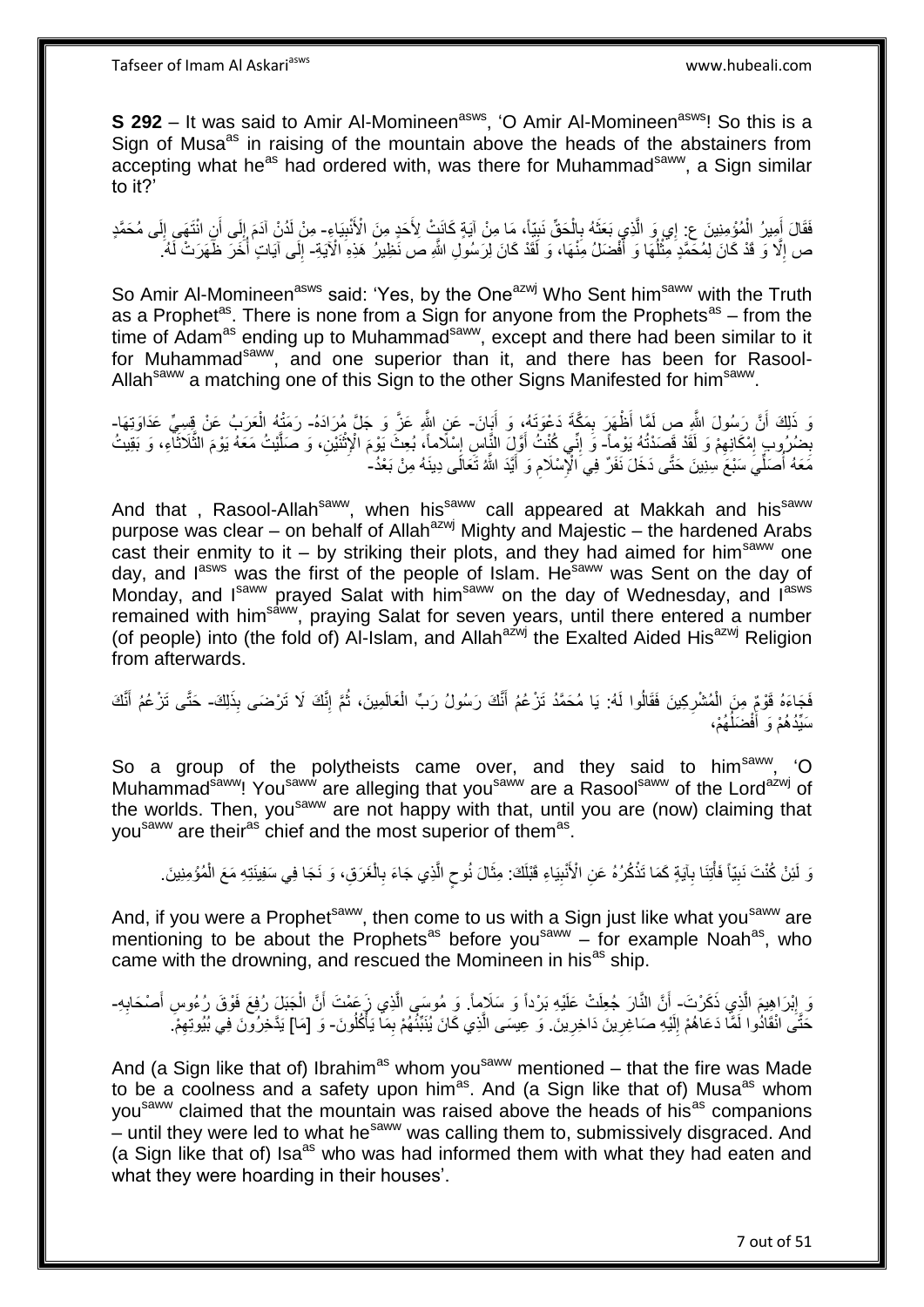وَ مَعَارَ هَؤُلَاءِ الْمُشْرِكُونَ فِرَقاً أَرْبَعَةً: هَذِهِ تَقُولُ: أَظْهِرْ لَنَا آيَةَ نُوحٍ ع. وَ هَذِه تَقُولُ: أَظْهِرْ لَنَا آيَةَ مُوسَى ع. وَ هَذِهِ تَقُولُ: ِ ْ ٍ ِ ِ أَظْهِرْ لَّذَا آيَةَ إِبْرَاهِيمَ ۚع. وَ هَذِهِ تَقُولُ: أَظْهِرْ لَذَاۤ آيَةَ عِيسَى ع. ِ ِ ِ

And these polytheists had become (divided into) four sections – this one was saying, 'Display to us a Sign of Noah<sup>as</sup>'. And this one was saying, 'Display to us a Sign of Musa<sup>as</sup>'. And this one was saying, 'Display to us a Sign of Ibrahim<sup>as</sup>. And this one was saying 'Displaying to us a Sign of Isa<sup>as'</sup>.

فَقَالَ رَسُولُ اللَّهِ صِرٍ. إِنَّما أَنَا نَذِيرٌ مُبِينٌ، إِنَّيْتُكُمْ بِآيَةٍ مُبَيِّّنَةٍ: هَذَا الْقُرْآنِ الَّذِي تَعْجِزُونَ أَنْتُمْ وَ الْأُمَمُ وَ سَائِرُ الْعَرَبِ عَنْ ِ َ ِ ْ َ ه ْ ِ مُعَارَضَتِهِ، وَ هُوَ بِلُغَتِكُمْ فَهُوَ حُجَّةٌ بَيِّنَةٌ عَلَيْكُمْ وَ مَا بَعْدَ ذَلِكَ فَلَيْسَ لِيَ الِاقْتِرَاحُ عَلَى رَبِّي، فَ ما عَلَى الرَّسُولِ إِلَّا الْبَلاغُ ُ ِ ْ  $\frac{1}{3}$ الْمُبِينُ إِلَى الْمُقِرِّينَ بِحُجَّةِ صِدْقِهِ، وَ آيَةِ حَقِّهِ، وَ لَيْسَ عَلَيْهِ أَنْ يَقْتَرِحَ بَعْدَ قِيَام الْحُجَّةِ عَلَى رَبِّهِ مَا يَقْتَرِحُهُ عَلَيْهِ الْمُقَتَرِحُونَ-**!** ْ  $\frac{1}{2}$ ا<br>ا ِ **ٍ** اُ ِ ِ ْ ِ الَّذِينَ لَا يَعْلَمُونَ هَلِ الصَّلَاحُ أَوِ الْفَسَادُ فِيمَا يَقْتَرِحُونَ **∶** ْ **∶** اً ه

So Rasool-Allah<sup>saww</sup> said: '*But rather, I am only a plain warner [67:26]*. I<sup>saww</sup> have (already) given you a clear Sign – This Quran which is frustrating you and the communities, and the rest of the Arabs, from objecting to it, and it is in your language. Thus, it is a clear proof over you, and whatever is after that, so it isn't for me<sup>saww</sup> that I<sup>saww</sup> suggest to my<sup>saww</sup> Lord<sup>azwj</sup>, for there is **Nothing (incumbent) upon** *the Rasool but the clear delivery (of the Message) [5:99]* to the accepters with a proof of his<sup>saww</sup> truthfulness, and a Sign of his<sup>saww</sup> rightfulness. And it isn't upon him<sup>saww</sup> that he<sup>saww</sup> makes suggestions to his<sup>saww</sup> Lord<sup>azwj</sup>, after the establishment of the proof, what the proposers are suggesting to him<sup>saww</sup> – those who are not knowing whether there is betterment or the spoiling, in what they are suggesting'.

فَجَاءَهُ جَبْرَئِيلُ ع فَقَالَ: يَا مُحَمَّدُ إِنَّ الْعَلِيَّ الْأَعْلَى يَقْرَأُ عَلَيْكَ السَّلَامَ، وَ يَقُولُ: إِنِّي سَأُظْهِرُ لَهُمْ هَذِهِ الْآيَاتِ، وَ إِنَّهُمْ يَكْفُرُونَ ا<br>ا ْ ֧<u>׀</u> ِ ِ ِ ِ بِهَا إِلَّا مَنْ أَعْصِمْهُ مِنْهُمْ، وَ لَكِنِّيَ أُرِيهِمْ زِيَادَةً فِي الْإِعْذَارِ وَ الْإِيضَاحِ لِحُجَجِكَ **∶** ِ ِ ر<br>ا َ ِ **∶**  $\zeta$ 

So Jibraeel<sup>as</sup> came to him<sup>saww</sup> and he<sup>as</sup> said: 'O Muhammad<sup>saww</sup>! The Exalted, the Lofty Conveys the Greetings to you<sup>saww</sup>, and is Saying: 'I<sup>azwj</sup> shall Manifest these Signs to them, and they would be disbelieving in these except the ones from them Iazwj shall Protect. But, I<sup>azwj</sup> shall Show them more regarding (their) excuses and the clarification of your<sup>saww</sup> proofs.

فَقُّلْ لِهَؤُلَاءِ الْمُقْتَرِحِينَ لِآيَةِ نُوحٍ: امْضُوا إِلَى جَبَلِ أَبِي قُبَيْسٍ، فَإِذَا بَلَغْتُمْ سَفْحَهُ فَسَتَرَوْنَ آيَةَ نُوحٍ، فَإِذَا غَشِيَكُمُ الْهَلَاكُ **∶** ْ  $\frac{1}{2}$ ٍ ْ ٍ فَاعْتَصِمُوا بِهَذَا- وَ بِطِفْلَيْنِ يَكُونَاكِّ بَيْنَ يَدَيْهِ **∶** لَ **ِ** 

Say to these proposers of the Sign of Noah<sup>as</sup>: 'Go to the mountain Abu Qubays, and when you get to the base of the mountain, you will be seeing the Sign of Noah<sup>as</sup>. So when the destruction overwhelms you, they seek protection by this one (Ali<sup>asws</sup> and the two children (Al-Hassan<sup>asws</sup> and Al-Husayn<sup>asws</sup>) who happen to be in front of him<sup>asws</sup>'.

وَ قُلْ لِلْفَرِيقِ [الذَّانِي] الْمُقْتَرِحِينَ لِآيَةِ إِبْرَاهِيمَ عِ: امْضُوا إِلَى حَيْثُ تُرِيدُونَ مِنْ ظَاهِرِ مَكَّةَ، فَسَتَرَوْنَ آيَةَ إِبْرَاهِيمَ فِي النَّارِ، ه **ٍ** ْ ِ ِ ِ ِ ِ ِ ِ فَإِذَا غَشِيَكُمُ اَلْبَلَاءُ فَسَتَرَوْنَ فِي الْهَوَاءِ اَمْرَأَةً قُدْ أَرْسَلَتْ طَرَفَ خِمَارِهَا فَتَعَلَّقُوا بِهِ- لِتُنْجِيَكُمْ مِنَ الْهَلَكَةِ، وَ تَرُدَّ عَنْكُمُ النَّارَ :<br>ا **∶** ه ِ َ َ ْ ْ

And say to the (second) group suggesting the Sign of Ibrahim<sup>as</sup>: 'Go to wherever you so want to from the back part of Makkah, and you shall be seeing a Sign of Ibrahim<sup>as</sup> regarding the Fire. But when the affliction overwhelms you, they you would be seeing a (holy) lady in the air having one end of her scarf hanging out, so attach with it in order to be rescued from the destruction and the fire to be repelled from you all'.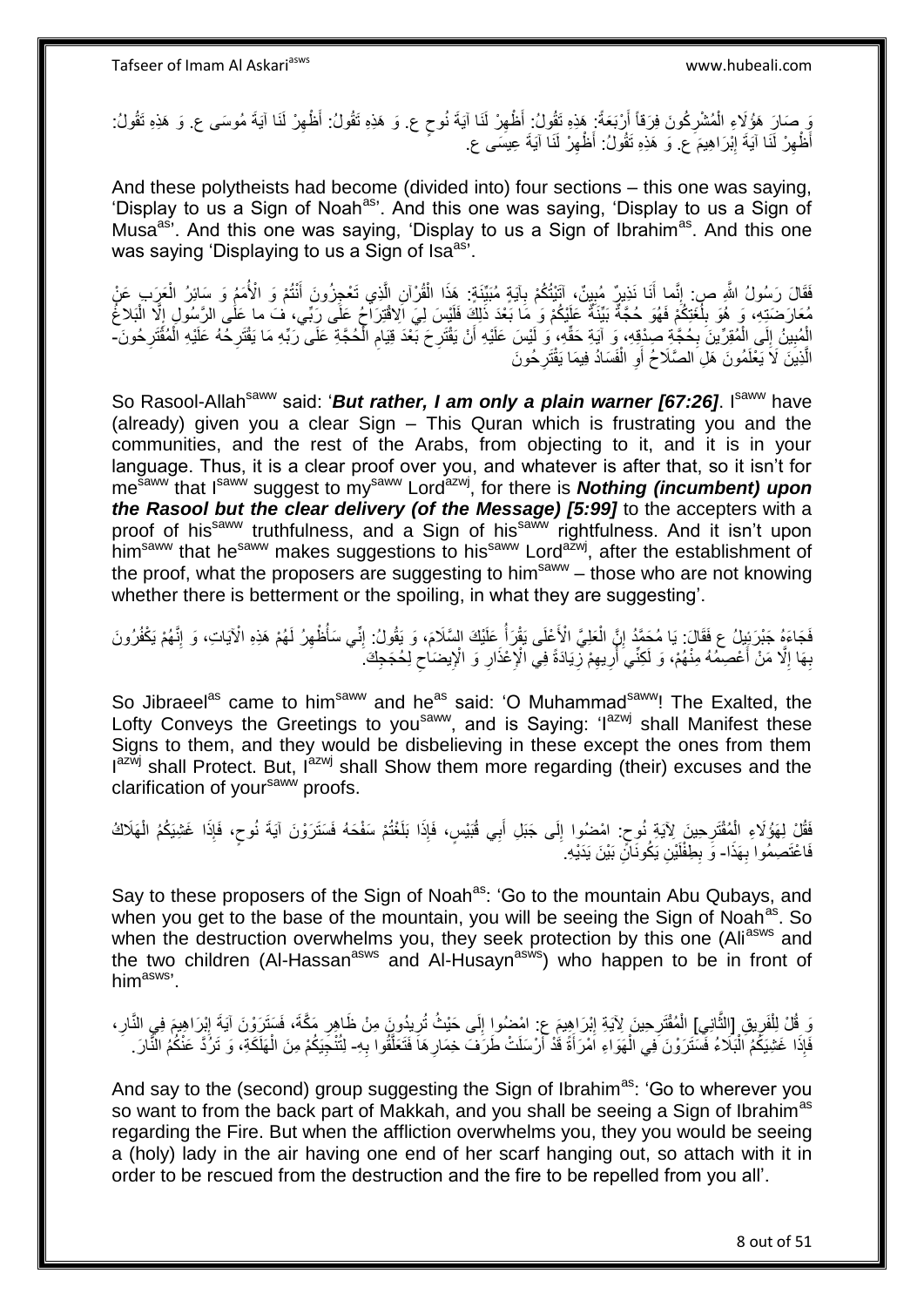َ قُلْ اِلْفَرِيقِ الثَّالِثِ: وَ أَنْتُمُ الْمُقْتَرِحِينَ لِآيَةِ مُوسَى، امْضُوا إِلَى ظِلِّ الْكَعْبَةِ، فَسَتَرَوْنَ آيَةَ مُوسَى ع، وَ سَيُنْجِيكُمْ هُنَاكَ عَمِّي ْ ِ **∶** ْ َ ه **ٍ** ْ حَمْزَةُ.

And say to the third group: 'And you are suggesting the Sign of Musa<sup>as</sup>. Go to the shade of the Kabah, and you shall be seeing the Sign of Musa<sup>as</sup>, and you would be rescued over there by my<sup>saww</sup> uncle<sup>asws</sup> Hamza<sup>asws</sup>'.

وَ إِلْفَرِيقِ الرَّابِعِ وَ رَئِيسُهُمْ أَبُو جَهْلٍ: وَ أَنْتَ يَا أَبَا جَهْلٍ فَاتْبُتْ عِنْدِي- لِيَتَّصِلَ بِكَ أَخْبَارُ هَؤُلَاءِ الْفِرَقِ الثَّلَاثَةِ، فَإِنَّ الْآيَةَ َ ِ ِ ْ **ٔ** َ ِ ِ َ ه ْ َ الَّتِي اقْتَرَحْتَهَا أَنْتَ تَكُونُ بِحَضْرَتِي. **∶** َ ه

And say to the fourth (group), and their chief Abu Jahl<sup>la</sup>: 'And you, O Abu Jahl<sup>la</sup>, stay with me<sup>saww</sup> – for the arrival of the news of these three groups, for the Signs which they are suggesting, you should happen to be in my<sup>saww</sup> presence".

> فَقَالَ أَبُو جَهْلٍ لِلْفِرَقِ الثَّلَاثَةِ: قُومُوا فَتَفَرَّقُوا لِيَتَبَيَّنَ لَكُمْ بَاطِلُ قَوْلِ مُحَمَّدٍ. ٔ, ه ْ َ

So Abu Jahl<sup>la</sup> said to the three groups, 'Arise, in order for it to be clarified for you all, the falsity of the words of Muhammad<sup>saww</sup>.

## **]ما كان مثل آية نوح ع:[**

## **What was similar to the Sign of Noahas .**

فَذَهَبَتِ الْفِرْقَةُ الْأُولَى إِلَى حَضْرَةِ جَبَلِ أَبِي قُبَيْسٍ، فَلَمَّا صَارُورِ [فِي الْأَرْضِرِ] إِلَى جَانِب الْجَبَلِ- نَبَعَ الْمَاءُ مِنْ تَحْتِهِم، وَ نَزَلَ َ  $\frac{1}{2}$ ْ ْ ِ ِ ْ مِنَ السَّمَاءِ الْمَاءُ مِنْ فَوْقِهِمْ- مِنْ غَيْرِ غَمَاَمَةٍ وَ لَأَ سَحَابٍ، وَ كَثُرَ حَتَّى بَلَغَ أَفْوَاهَهُمْ ِ ِ َ ُ

So the first group went to a side of (mount) Abu Qubays, and when they came to be in the ground to the side of the mountain – the water spurted out from beneath them, and the water (rain) descended from the sky from above them – from without there being dark clouds or white clouds, and increased until it reached to their mouths.

فَأَلْجَمَهَا، وَ أَلْجَأَهُمْ إِلَى صُعُودٍ الْجَبَلِ إِذْ لَمْ يَجِدُورٍا مَلْجَأً سِوَاهُ، فَجَعَلُوا يَصْعَدُونَ الْجَبَلَ وَ الْمَاءُ يَعْلُو مِنْ تَحْتِهِمْ- إِلَى أَنْ بَلَغُوا ْ ً ْ لَ **ٔ** ْ ֦֦֦֦֦֦֦֦֧֦֧֦֧֦֚֚֚֚֚֚֚֚֚֚֚֚֚֚֚֝֟֝֝֟֡֡֝֟֓֡֟֓֡֟֓֡֟֓֡֟֓֡֡֟֓֡֟֟֟֟ ا<br>ا ْ َ ْ ُ ِ َ ِ ذِرْوَتَهُ وَ ارْتَفَعَ الْمَاءُ- حَتَّى أَلْجَمَهُمْ وَ هُمْ عَلَى قُلَّةِ الْجَبَلِ، وَ أَيْقَتُوا بِالْغَرَقِ إِذْ لَمْ يَكُنْ لَهُمْ مَفَرٌّ. ْ ْ َ لَ **ٔ** ْ ِ َ ْ ه

So, it compelled them to climbing the mountain when they could not find an escape besides it. So they went on climbing the mountain,, and the water kept following from under them – until they reached its peak, and the water kept rising – until it reached their mouths, and they were at the peak of the mountain, and were convinced of the drowning when there did not happen to be a fleeing for them.

فَرَأَوْا عَلِيّاً ع وَاقِفاً عَلَى مَثْنِ الْمَاءِ فَوْقَ قُلَّةٍ الْجَبَلِ، وَ عَنْ يَمِينِهِ طفْلٌ وَ عَنْ يَسَارِهِ طفْلٌ، فَنَادَاهُمْ عَلِيٍّ عِ خُذُوا بِبَدِي ْ ه ْ َ ِ ِ انْجِيِكِم [أُنْجِكُمْ]، أَوْ بِيَدِ مَنْ شِئْتُمْ مِنْ هَذَّيْنِ الطِّفْلَيْنِ. فَلَمْ يَجِدُوا بُدَّا مِنْ ذَلِكَ فَبَعْضُهُمْ أَخَذَ بِيَدِ عَلِيٍّ عِ، وَ بَعْضُهُمْ أَخَذَ بِيَدِ أَجَدِ ِ َ لَ ِ َ ِ َ الطَّفْلَيْنِ، وَ بَعْضُهُمْ أَخَذَ بِيَدٍ الطَّفْلِ الْآخَرِ ، وَ جَعَلُوا يَبْٰزِلُونَ بِهِمْ مِنَ الْجَبَلِ- وَ الْمَاءُ يَنْزِلُ وَ يَنْحَطُ مِنْ بَيْنِ أَيْدِيهِمْ- حَتَّى لَ ِ ْ ِ ِ ِ ِ َ ِ أَوْصَلُوَهُمْ إِلَى الْقَرَارِ ، وَ الْمَاءُ يَذْخُلُ بَعْضُهُ فِي الْأَرْضَى، وَ يَرْتَقِعُ بَعْضُهُ إِلَى السَّمَاءِ حَثَّى عَادُوا كَهَيْئَتِهِمْ إِلَى قَرَارِ ْ **∶** ْ י<br>י َ ِ ِ ِ ِ الْأَرْضِ.

Then they saw Ali<sup>asws</sup> paused over the surface of the water, above the peak of the mountain, and on his<sup>asws</sup> right was a child, and on his<sup>asws</sup> left was a child. So Ali<sup>asws</sup>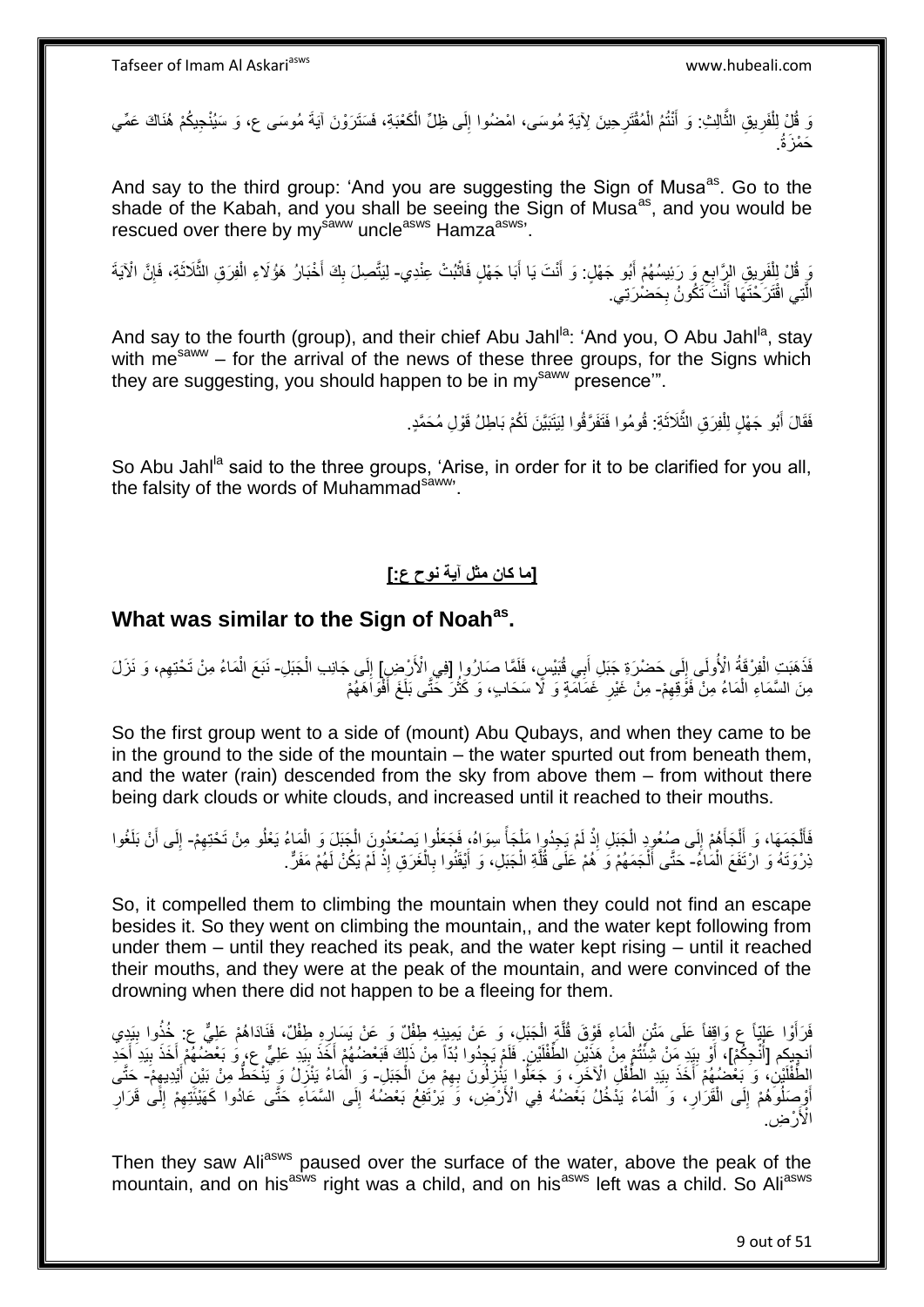called out to them: 'Grab my<sup>asws</sup> hand, l<sup>asws</sup> shall rescue you, or the hand of the one whom you so desire to from these two children<sup>asws</sup>. They could not find an escape from that, so some of them grabbed the hand of Aliasws, and some of them grabbed the hand of one of the two children<sup>asws</sup>, and some of them grabbed the hand of the other child<sup>asws</sup>, and they went on descending with them<sup>asws</sup> from the mountain – and the water kept descending and receding from in front of them  $-$  until they<sup>asws</sup> made them arrive to the base, and the water, some of it entered into the ground, and some of it arose to the sky until they returned to be on the plain ground.

َفَجَاءَ عَلِيٌّ ع [بِهِمْ] إِلَى رَِسُولِ اللَّهِ صِ وَ هُمْ يَبْكُونَ وَ يَقُولُونَ: نَشْهَدُ أَنَّكَ سَيِّدُ الْمُرْسَلِينَ، وَ خَيْرُ الْخَلْقِ أَجْمَعِينَ، رَأَيْنَا مِثْلَ ِ ِ ْ َ ْ َ َ ْ ْ طُوفَانِ نُوحٍ وَ خَلَّصَنَٰا هَذَا وَ طَفْلَانِ كَانَا مَعَهُ لَسْنَا نَرَاهُمَا الْآنَ. ه ٍ

So Aliasws came with them to Rasool-Allah<sup>saww</sup>, and they were crying and saying, 'We testify that you<sup>saww</sup> are (indeed) the chief of the Mursils<sup>as</sup>, and the best of the creatures in their entirety. We saw the likes of the flood of Noah<sup>as</sup>, and we were finished off from it by this one<sup>asws</sup> and the two children<sup>asws</sup> who were with him<sup>asws</sup>. We cannot see them<sup>asws'</sup> now'

فَقَالَ رَسُولُ اللَّهِ ص: أَمَا إِنَّهُمَا سَيَكُونَانِ- هُمَا الْحَسَنُ وَ الْحُسَيْنُ سَيُولَدَانِ لِأَخِي هَذَا، وَ هُمَا سَيِّدَا شَبَابِ أَهْلِ الْجَنَّةِ، وَ<br>نَبْ ֺ֧ׅ֧ׅ֧֧֚֚֚֚֚֚֚֚֚֚֚֚֚֚֚֚֚֝֝֬֓֡֡֡֡֡֡֡֬֓֡֟֓֡֟֓֡֟֓֡֡֡֬֓֡֡֬֩֓֓֬֩ َ ْ َ ْ ْ أَبُو هُمَا خَيْرٌ مِنْهُمَا، َ

So Rasool-Allah<sup>saww</sup> said: 'As for these two (children), so they would be happening to be (in the future) – they are Al-Hassan<sup>asws</sup> and Al-Husayn<sup>asws</sup>. They<sup>asws'</sup> would be Blessed unto this brother<sup>asws</sup> of mine<sup>saww</sup>, and they<sup>asws</sup> are the chiefs of the inhabitants of the Paradise, and their<sup>asws</sup> father<sup>asws</sup> is better than them<sup>asws</sup>.

اغْلَمُوا أَنَّ الدُّنْيَا بَحْرٍ عَمِيقٌٍ، وَ قَدْ غَرِقَ فِيهَا خَلْقٌ كَثِيرٌ ، وَ أَنَّ سَفِينَةٍ نَجَاتِهَا آلُ مُحَمَّدٍ: عَلِيٌّ هَذَا وَ وَلَدَاهُ اللَّذَانِ رَأَيْتُمُوهُمَا َ ِ َ َ ه سَيَكُونَانِ- وَ سَائِرُ أَفَاضِلِ أَهْلِي فَمَنْ رَكِبَ هَذِهِ السَّفِينَةَ نَجَا، وَ مَنْ تَخَلَّفَ عَنْهَا غَرِقَ َ ِ ه

Know, that the world is a deep ocean, and a lot of people have drowned in it, and that the ship of its salvation are the Progeny<sup>asws</sup> of Muhammad<sup>saww</sup> – Ali<sup>asws</sup>, this one, and his<sup>asws</sup> two sons<sup>asws</sup>, those whom you saw, will be happening to be – and the rest of the meritorious one of mysaww family. So the one who sails this ship would (attain) salvation, and the one who is left behind from it, would drown'.

[ثُمَّ قَالَ رَسُولُ اللَّهِ ص:] وَ كَذَلِكَ الْأَخِرَةُ جَنَّتُهَا وَ نَارُهَا كَالْبَحْرِ- وَ هَؤُلَاءِ سُفُنُ أُمَّتِي- يَعْبُرُونَ بِمُحِبِّيهِمْ وَ أَوْلِيَائِهِمْ إِلَى ُ **∶** ْ ُ لَ ِ ِ َ ِ ِ الْجَنَّةِ. ْ

The Rasool-Allah<sup>saww</sup> said: 'And similar to that is the Hereafter. Its Garden and its Fire are like the ocean – and they<sup>asws</sup> are the ships of my<sup>saww</sup> community – they would be departing, due to having their<sup>asws</sup> love and their<sup>asws</sup> friends' love, to the Paradise'.

> نُّمَّ قَالَ رَسُولُ اللَّهِ ص: أَ سَمِعْتَ هَذَا يَا أَبَا جَهْلٍ قَالَ: بَلَى حَتَّى أَنْظُرَ [إِلَى] الْفِرْقَةِ الثَّانِيَةِ وَ الثَّالِثَةِ. لَ ِ َ َ َ ْ َ ه ه

Then Rasool-Allah<sup>saww</sup> said: 'Did you hear this, O Abu Jahl<sup>la</sup>?' He said, 'But until I look at the second and the third group'.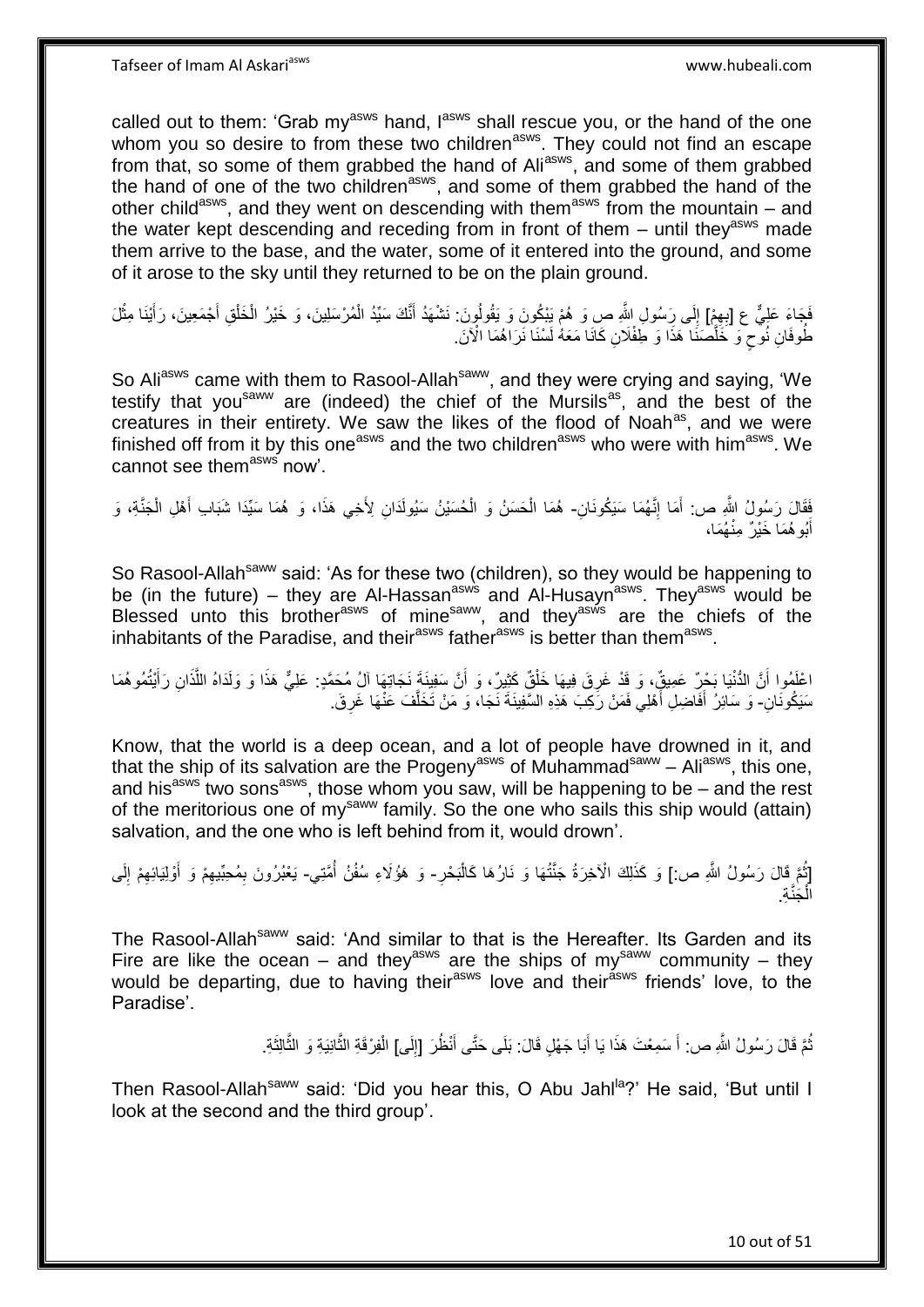## **]ما كان مثل آية إبراهيم ع:[**

## **What was similar to the Sign of Ibrahimas .**

ْ وَ جَاءَتِ الْفِرْقَةُ اِلثَّانِيَةُ يَبْكُونَ وَ يَقُولُونَ: نَشْهَدُ أَنَّكَ رَسُولُ رَبِّ الْعَالَمِينَ، وَ سَيِّدُ الْخَلْقِ أَجْمَعِينَ، مَضَيْنَا إِلَى صَحْرَاءَ ْ ْ َ ه لَ ِ َ ِق أ مَلْسَاءَ، وَ نَحْنُ نَتَذَاكَرُ بَيْنَنَا قَوْلَكَ، فَنَظَرْنَا إِلَى السَّمَاءِ قَدْ تَشَقَّقَتْ بِجَمْرِ النَّيْرَانِ تَتَنَاثَرُ عَنْهَا، وَ رَأَيْنَا الْأَرْضَ قَدْ تَصَدَّعَتْ وَ ْ ِ َ َ ِ **∶** لَهَبُ النِّيرَانِ يَخْرُجُ مِنْهَا،،

And the second group came over crying and saying, 'We testify that you<sup>saww</sup> are (indeed) a Rasoolsaww of the Lordazwj of the worlds, and chief of the creatures in their entirety. We went to a smooth desert and we were mentioning your<sup>saww</sup> words. Then we looked at the sky to have cleft asunder by streaks of fires streaming out from it, and we saw the ground to have cracked and flames of fires coming out from it.

فَمَا زِّالَتْ كَذَلِكَ حَتَّى طَبَّقَتِ الْأَرْضِ وَ مَلَأَتْهَا، وَ مَسَّنَا مِنْ شِدَّةِ حَرِّهَا- حَتَّى سَمِعْنَا لِجُلُودِنَا نَشِيشاً مِنْ شِدَّةِ حَرِّهَا، وَ أَيْقَنَّا َ بِالاشْتِوَاءِ وَ الِاحْتِرَاقِ [وَ عَجِبْنَا بِتَأَخَّرِ رُؤْيَتِنَا] بِتِلْكَ النِّيرَانِ. ْ ِ **∶** ا<br>است ِ

It did not cease to be like that until the ground formed layers and were filled with it, and we were touched from the intensity of its heat – to the extent that we heard sound of our melting skins from the intensity of its heat, and we were convinced of the melting (out our skins) and the incineration, and we wondered at the obstruction of our visions by those fires.

#### فَبَيْنَا نَحْنُ كَذَلِكَ إِذْ رُفِعَ لَنَا فِي الْمَوَاعِ شَخْصُ امْرِأَةٍ- قَدْ أَرْخَتْ خِمَارَهَا، فَتَدَلَّى طَرَفُهُ إِلَيْنَا- بِحَيْثُ تَنَالُهُ أَيْدِينَا، وَ إِذَا مُنَادٍ مِنَ َ ْ **ٔ** :<br>نا لَ ِ َ َ ُ **∶** السَّمَاءِ يُنَادِينَا: إِنَّ أَرَدْتُمُ النَّجَاّةَ فَتَمَسَّكُوا بِبَعْضِ أَهْدَابِ هَذَا الْخِمَارِ. َ ِ اُ ِ ِ ْ

So while we were like that when a person of a woman was raised for us in the air – her veil to have dangles, and its end floating towards us – with there our hands could grab it. And there was a call from the sky calling us: 'If you want the liberation, then attach yourselves with part of the fringes of this veil!'

فَتَعَلَّقَ كُلُّ وَاحِدٍ مِنَّا بِعُدْبَةٍ مِنْ أَهْدَابٍ ذَلِكَ الْخِمَارِ ، فَرَفَعَتْنَا فِي الْهَوَاءِ وَ نَحْنُ نَشُقٌّ جَمْرَ النِّيرَانِ وَ لَهَنَهَا- لَا يَمَسُّنَا شَرَرُهَا وَ ْ ِ ْ َ **∶** ه لَا يُؤْذِينَا جَمْرُ هَا وَ لَا نَتْقُلُ عَلَى الْهُدْبَةِ الَّتِي تَعَلَّقُنَّا بِهَا، وَ لَا تَّنْقَطِعُ الْأَهْدَابُ فِي أَيْدِينَا عَلَى دِقَّتِهَا ۚ **∶** ه ه ْ **ٔ** َ

So each one of us attached himself with a fringe from the fringes of that veil, and it raised us in the air, and we pierced through the streaks of the fires and its flames – it's evil did not touch us nor did its heat, nor were we too heavy upon the fringe which we had attached with, nor did the fringes (of the veil) tear off in our hands upon its fabric.

فَمَا زَالَتْ كَذَلِكَ حَتَّى جَازَتْ بِنَا تِلْكَ النِّيرَانَ، ثُمَّ وُضِعَ كُلُّ وَإِحِدٍ مِنَّا فِي صَحْنِ دَارِهِ سَالِماً مُعَافًى، ثُمَّ خَرَجْنَا فَالْتَقَيْنَا، ِ ان<br>المقام المقام المقام المقام المقام المقام المقام المقام المقام المقام المقام المقام المقام المقام المقام المقا ْ ِ ْ ر<br>: ْفَجِئْنَاكَ- عَالِمِينَ بِأَنَّهُ لَا مَحِيصَ عَنْ دِينِكَ، وَ لَا مَعْدِلَ عَنْكَ، وَ أَنْتَ أَفْضَلُ مَنْ لُجِئَ إِلَيْهِ، وَ اعْتُمِدَ بَعْدَ اللَّهِ عَلَيْهِ، صَادِقٌ فِي ֧֞<sup>֟</sup>֓֡֘֩׆ ِ لَ ِ ُ َ َ أَقْوَالِكَ حَكِيمٌ فِي أَفْعَالِكَ. َ َ

It did not cease to be like that until it crossed over those fires with us. Then it placed each one of us in the courtyard of this house safely, with well-being. Then we came out and met up (with each other), so we came over to you<sup>saww</sup> – knowing that there is no avoidance from your<sup>saww</sup> Religion, nor is there a replacement from you<sup>saww</sup>, and you<sup>saww</sup> are the most superior of the ones to resort to, and the one to be most relied upon after Allah<sup>azwj</sup>. You<sup>saww</sup> are truthful in your<sup>saww</sup> word, wise in your deeds'.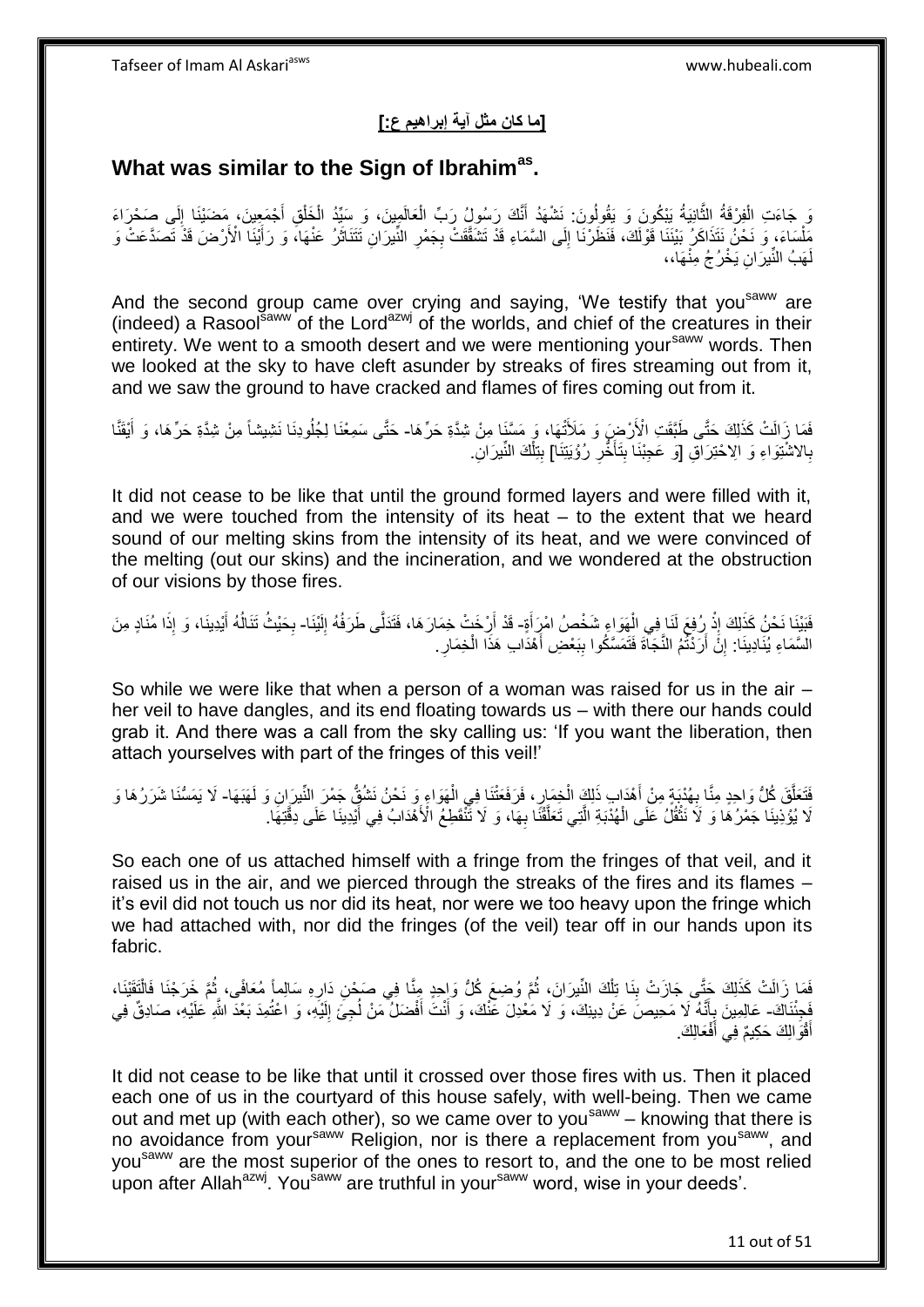Tafseer of Imam Al Askariasws www.hubeali.com

فَقَالَ رَسُولُ اللَّهِ ص لِأَبِي جَهْلٍ: هَذِهِ الْفِرْقَةُ النَّانِيَةُ قَدْ أَرَاهُمُ اللَّهُ آيَاتِهِ. َ ه ْ

So Rasool-Allah<sup>saww</sup> said to Abu Jahl<sup>la</sup>: 'This is the second group. Allah<sup>azwj</sup> has Showed them His<sup>azwj</sup> Signs'.

> قَالَ أَبُو جَهْلٍ: حَتَّى أَنْظُرَ الْفِرْقَةَ الثَّالِثَةَ وَ أَسْمَعَ مَقَالَتَهَا. َ ه ْ َ َ

Abu Jahl<sup>la</sup> said, 'Until I look at the third group and hear their speech'.

ْ قَالَ رَسُولُ اللَّهِ صِ لِهَذِهِ الْفِرْقَةِ الثَّانِيَةِ لَمَّا إِمَنُوا: يَا عِبَادَ اللَّهِ إِنَّ اللَّهَ أَغَاثَكُمْ بِتِلْكَ الْمَرْأَةِ- أَ تَدْرُونَ مَنْ هِيَ قَالُوا: لَا. قَالَ: تِلْك ِ َ ِ ه ْ َ ْ ْ نَكُونُ ابْنَتِي فَاطِمَةَ، وَ هِيَ سَيِّدَةُ نِسَاءِ الْعَالَمِينَ. ْ

Rasool-Allah<sup>saww</sup> said to this second group, when they had believed: 'O servants of Allah<sup>azwj</sup>! Allah<sup>azwj</sup> Helped you by that (pious) Lady<sup>asws</sup>. Do you know who she is?' They said, 'No'. He<sup>saww</sup> said: 'That happened to be my<sup>saww</sup> daughter<sup>asws</sup> (Syeda) Fatima<sup>asws</sup>, and she<sup>asws</sup> is the chief Tess of the women of the worlds'.

إِنَّ اللَّهَ تَعَالَى إِذَا بَعَثَ الْخَلَائِقَ مِنَ الْإَوَّلِينَ وَ الْإِخِرِينَ- نَادَى مُنَادِي رَبِّنَا مِنْ تَحْتِ عَرْشِهِ: يَا مَعْشَرَ الْخَلَائِقِ- غُضُوا **∶** ْ ْ أَبْصَارَكُمْ لِتَجُوزَ ۖ فَاطِمَةُ بِنْتُ مُحَمَّدٍ سَيِّدَةُ نِسَاءِ الْعَالَمِينَ عَلَى الصِّرَاطِ. ْ ِ َ

Allah<sup>azwj</sup> the Exalted, when He<sup>azwj</sup> Resurrects the creatures, from the former ones and the latter ones – a caller of our Lord<sup>azwj</sup> would call out from beneath His<sup>azwj</sup> Throne: 'O group of creatures! Close your eyes so that Fatima<sup>asws</sup>, daughter<sup>asws</sup> of Muhammad<sup>saww</sup>, chief of the women of the world crosses over the Bridge!'

[فَيَغُضُّ الْخَلَائِقُ كُلُّهُمْ أَبْصَارَهُمْ، فَتَجُوزُ فَاطِمَةُ عَلَى الصِّرَاطِ] لَا يَبْقَى أَحَدٌ فِي الْقِيَامَةِ إِلَّا غَضَّ بَصَرَهُ عَنْهَا- إِلَّا مُحَمَّدٌ وَ ُّ ْ ا<br>ا ْ َ ا<br>ا ْ عَلِيٌّ وَ الْحَسَنُ وَ الْحُسَيْنُ وَ الطِّاهِرُونَ مِنْ أَوْلَادِهِمْ فَإِنَّهُمْ مَحَارِمُهَا فَإِذَا دَخَلَتِّ الْجَنَّةَ بَقِيَ مِرْطُهَا مَمْدُوداً عَلَى الصِّرَاطِ، **∶** ِ اُ ْ طَرَفٌ مِنْهُ بِيَدِهَا وَ هِيَ فِي الْجَنَّةِ، وَ طَرَفٌ فِي عَرَصَاتِ الْقِيَامَةِ َ ْ ْ ِ

So the creatures, all of them would close their eyes, and (Syed) Fatima<sup>asws</sup> would cross upon the Bridge. There would not remain anyone in the (plains) of the (Day of) Judgment except he would have shut his eyes from her<sup>asws</sup> - except for Muhammad<sup>saww</sup>, and Ali<sup>asws</sup>, and Al-Hassan<sup>asws</sup>, and Al-Husayn<sup>asws</sup>, and the clean ones<sup>asws</sup> from their<sup>asws</sup> children, for they<sup>asws</sup> are her<sup>asws</sup> sanctimonious ones. So when she<sup>asws</sup> does enter the Paradise, there would remain her<sup>asws</sup> strands of clothing extended upon the Bridge, an end from it being in her<sup>asws</sup> hand, and she<sup>asws</sup> would be in the Paradise, and an end (of it) in the plains of the (Day of) Judgment.

فَيُنَادِي مُنَادِي رَبِّنَا: يَا أَيُّهَا الْمُحِبُّونَِ لِفَاطِمَةَ تَعَلَّقُوا بِأَهْدَابِ مِرْطِ فَاطِمَةَ سَيِّدَةِ نِِسَاءِ الْعَالَمِينَ. فَلَا يَبْقَى مُحِبٌّ لِفَاطِمَةَ إِلَّا تَعَلَّقَ َ ِ ه ْ ه ِ ْ بِهُدْبَةٍ مِنْ أَهْدَابِ مِرْطِهَا، حَتَّى يَتَعَلَّقَ بِهَا أَكْثَرُ مِنْ أَلْفِ فِئَام- وَ أَلْفِ فِئَام [وَ أَلْفِ فِئَام]. َ ِ ٍ ْ َ َ َ ِ ه ֧֖֖֚֚֚֓֝֬֝ ْ َ ֧֧֚֓֝֝֓֝ ْ َ

Then a caller of our Lord<sup>azwj</sup> would call out: 'O you the devotees of (Syeda) Fatima<sup>asws</sup>! Attach yourselves with the fringes of a strand (of a cloth) of Fatima<sup>asws</sup>, chief Tess of the women of the worlds!' So there would not remain a single devotee of Fatima<sup>asws</sup> except he would attach himself with a fringe from the fringes of her cloth, to the extent that there would be attaching with it more than a thousand *Fa'ims*, and a thousand *Fa'ims*, and a thousand *Fa'im*s'.

> قَالُوا: وَ كَمْ فِئَامٌ وَاحِدٌ يَا رَسُولَ النَّهِ قَالَ: أَلْفُ أَلْفٍ مِنَ النَّاسِ.. ْ َ ْ َ

> > 12 out of 51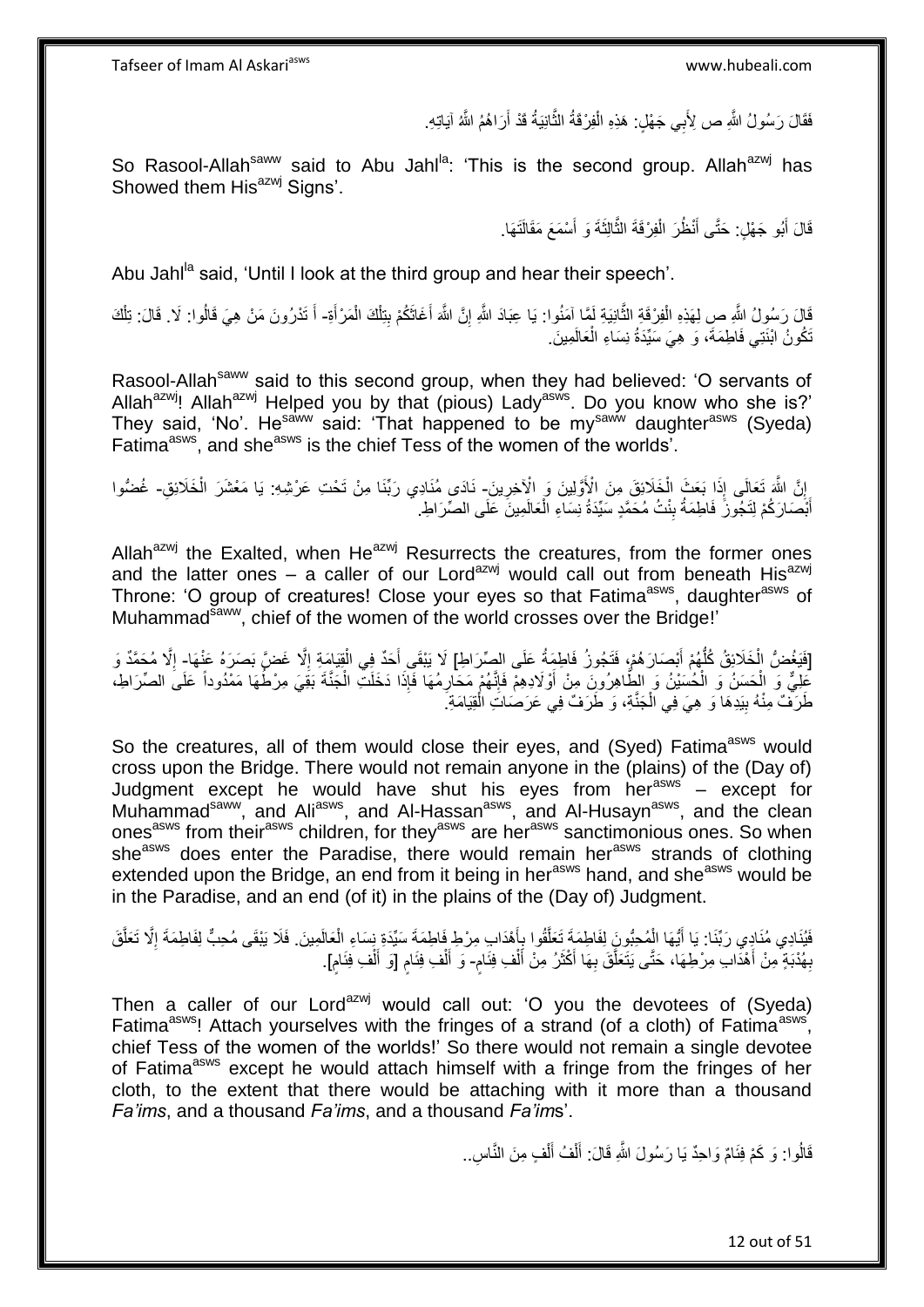They said: 'And how many constitute one *Fa'im*, O Rasool-Allah<sup>saww</sup>?' He<sup>saww</sup> said 'A million from the people'.

#### **]ما كان مثل آية موسى ع:[**

## **What was similar to a Sign of Musaas .**

َالَ: ثُمَّ جَاءَتِ الْفِرْقَةُ الثَّالِثَةُ بَاكِينَ يَقُولُونَ: نَشْهَدُ يَا مُحَمَّدُ أَنَّكَ رَسُولُ رَبِّ الْعَالَمِينَ- وَ سَيِّدُ الْخَلْقِ أَجْمَعِينَ، وَ أَنَّ عَلِيَّاً ْ َ َ ه ْ َ َ ْ ْ أَفْضَلُ الْوَصِيِّينَ، وَ ۖ أَنَّ ٱلْكَ أَفْضَلُ اللَّهِ النَّبِيِّينَ، وَ صِحَابَتُكَ خَيْرُ صَحَابَةِ الْمُرْسَلِينَ، وَ أَنَّ أُمَّتَكَ خَيْرُ الْأَمَمِ أَجْمَعِينَ، رَأَيْنَا مِنْ ا<br>ا ُ َ ْ ِ َ َ َ ِ آيَاتِكَ مَا لَا مَحِيصَ لَنَا عَنْهَا، وَ مِنْ مُعْجِزَاتِكَ مَا لَا مَذْهَبَ لَنَا سِوَاهَا. **ٔ:** 

He<sup>asws</sup> said: 'Then came the third group crying and saying, 'We testify, O Muhammad<sup>saww</sup>, that you<sup>saww</sup> are a Rasool<sup>saww</sup> of the Lord<sup>azwj</sup> of the worlds, and chief of the creatures in their entirety, and that Aliasws is the most superior of the successors<sup>as</sup>, and that your<sup>saww</sup> Progeny<sup>asws</sup> are the most superior of the progenies of the Prophets<sup>as</sup>, and your<sup>saww</sup> companions are the best of the companions of the Mursils<sup>as</sup>, and that your<sup>saww</sup> community is the best of the communities in their entirety. We saw from your<sup>saww</sup> Signs what there is no avoidance for us from it, and from your<sup>saww</sup> miracles what there is not doctrine for us besides it'.

قَالَ رَسُولُ اللَّهِ ص: وَ مَا الَّذِي رَأَيْتُمْ قَالُوا: كُنَّا قُبُوداً فِي ظِلِّ الْكَعْبَةِ نَتَذَاكَرُ أَمْرَكَ، وَ نَسْتَهْزِئُ بِخَبَرِكَ، وَ أَنَّكَ ذَكَرْتَ أَنَّ َ ْ ه ِ َ َ ِ ِ اَكَ مِثْلَ آيَةِ مُوسَى، فَبَيْنَا نَحْنُ كَذَلِكَ إِذَا ارْتَفَعَتِ الْكَعْبَةُ عَنْ مَوْضِعِهَا- وَ صَارَتْ فَوْقَ رُءُوسِنَا فَرَكَدْنَا فِي مَوَاضِعِنَا- وَ لَمْ **ٔ ئا** ْ نَقْدِرْ أَنْ نُرِيمَهَا. ِ َ

Rasool-Allah<sup>saww</sup> said: 'And what is that which you saw?' They said, 'We were seated in the shade of the Kabah mentioning yoursaww matter, and we were mocking your<sup>saww</sup> news, and you<sup>saww</sup> had mentioned that for you<sup>saww</sup> is a Sign similar to (that of) Musa<sup>as</sup>. So while we were like that, when the Kabah rose from its place, and came to be above our heads. So we became still in our places and were not able to distance ourselves from it.

> فَجَاءَ عَمُّكَ حَمْزَةُ فَتَنَاوَلَ بِزُجٍّ رُمْحِهِ- هَكَذَا تَحْتَهَا، فَتَنَاوَلَهَا وَ احْتَبَسَهَا- عَلَى عِظَمِهَا- فَوْقَنَا فِي الْهَوَاءِ. **ِ** ْ

Then your<sup>saww</sup> uncle Hamza<sup>as</sup> came over and he<sup>as</sup> grabbed the bottom-end of his<sup>as</sup> spear like this, underneath it, and he<sup>as</sup> withheld it upon its bottom, above us, in the air.

نُّمَّ قَالَ لَنَا: اخْرُجُوا ِ فَخَرَجْنَا مِنْ تَحْتِهَا، فَقَالَ: ابْعُدُوا. فَبَعُدْنَا عَنْهَا، ثُمَّ أَخْرَجَ سِنَانَ الرُّمْحِ مِنْ تَحْتِهَا، فَنَزَلَتْ إِلَى مَوْضِعِهَا ِ َ ُ لَ ِ وَ اسْتَقَرَّتْ، فَجِئْنَا لِذَلِكَ مُسْلِمِينَ

Then he<sup>as</sup> said to us, 'Get out!' So we got out from under it. Then he<sup>as</sup> said, 'Go far from it!' So we went far from it. Then  $he^{as}$  extracted the spear-head from under it, and it descended (back) to its place and settled. So we came over becoming Muslims, due to that'.

فَقَالَ رَسُولُ اللَّهِ صٍ لِأَبِي جَهْلٍ ۚ هَذِهِ الْفِرْقَةُ الثَّالِثَةُ قَدْ جَاءَتْكَ- وَ أَخْبَرَتْكَ بِمَا شَاهَدَتْ. فَقَالَ أَبُو جَهْلٍ: لَا أَدْرِي أَ صَدَقَ َ ه ْ َ ِي أ َ َ ِ َ هَؤُلَاءِ ۖ أَمْ كَذَبُواٍ، أَمْ حُقَّقَ لَهُمْ، أَمْ خُيّلٍ إِلَّذِهِمْ فَإِنْ رَأَيْتُ أَنَا مَا أَقْتَرِحُهُ عَلَيْكَ- مِنْ نَحْوِ آيَاتِ عِيسَى ابْنِ مَرْيَمَ فَقَدْ لَزِمَنِي َ ِ ِ لَ  $\ddot{\phantom{a}}$ َ َ ا<br>ا **ٍ** َ **∶** ِ الْإِيمَانُ بِكَ وَ إِلَّا فَلَيْسَ يَلْزَمُنِي تَصْدِيقُ هَؤُلَاءِ. ْ יִי<br>י **!** 

13 out of 51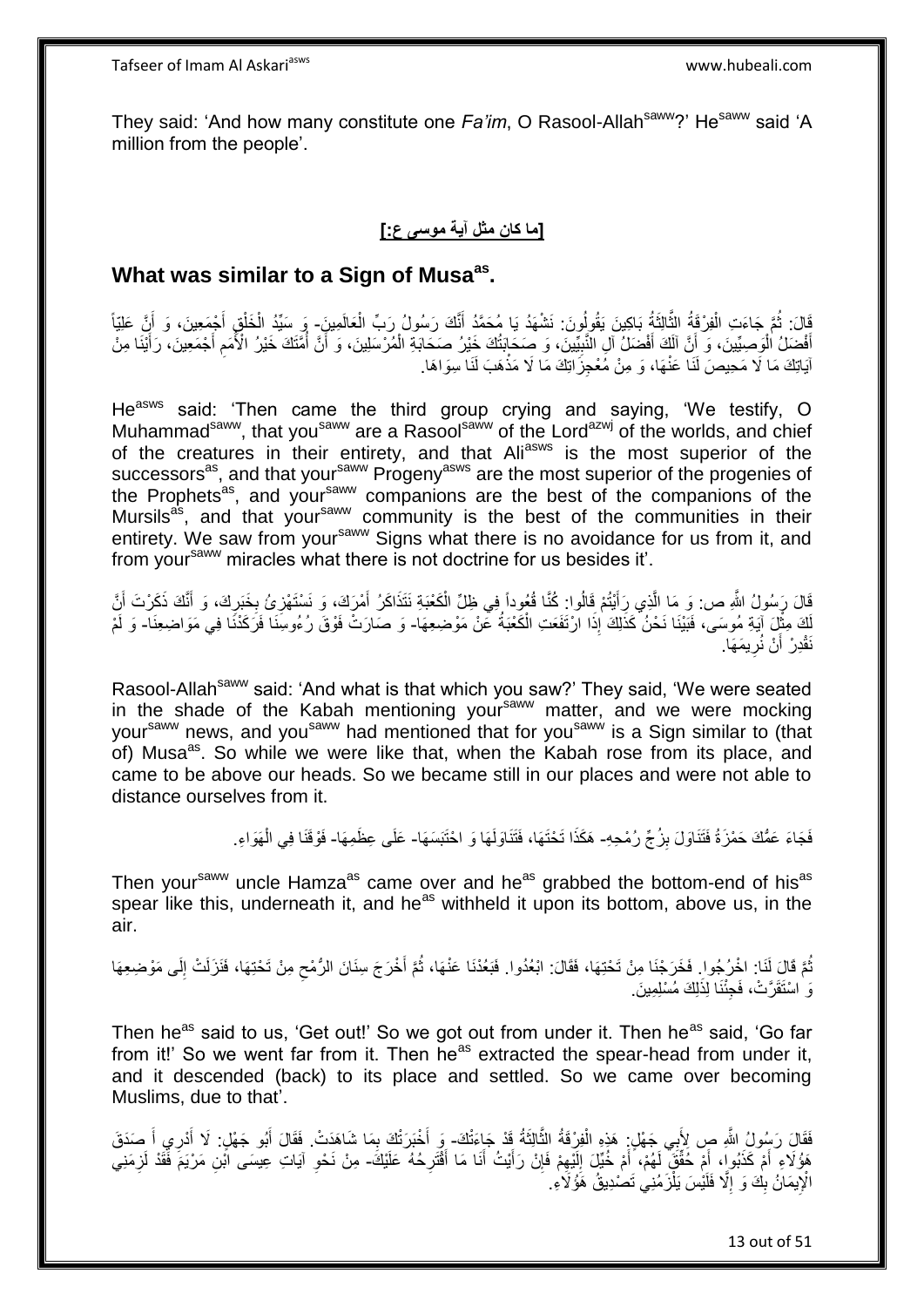Tafseer of Imam Al Askariasws www.hubeali.com

So Rasool-Allah<sup>saww</sup> said to Abu Jahl<sup>la</sup>: 'This is the third group which has come to you, and informed you with what it witnessed. So Abu Jahl<sup>la</sup> said, 'I don't know whether they are speaking the truth or they are lying, or whether it was a reality for them or it appeared so to them. But, if I was to see what I am suggesting to you<sup>saww</sup>, from an approximation of a Sign of Isa<sup>as</sup> Ibn Maryam<sup>as</sup>, then it would necessitate me to believe in yousaww, or else it doesn't necessitate upon me to ratify them'.

فَقَالَ رَسُولُ اللَّهِ ص: يَا أَبَا جَهْلٍ فَإِنْ كَانَ لَا يَلْزَمُكَ تَصْدِيقُ هَؤُلَاءِ- عَلَى كَثْرَتِهِمْ وَ شِدَّةِ تَحْصِبِلِهِمْ، فَكَيْفَ تُصَدِّقُ بِمَآثِرِ ْ ِ َ ِ ِ ِ ِ **ٔ** ابَائِكَ وَ أَجْدَادِكَ، وَ مَسَاوٍ عِ أَسْلَافَ أَعْدَائِكَ وَ كَيْفَ تُصَدِّقُ عَنِ الصِّينِ وَ الْعِرَاقِ وَ الشَّامِ إِذَا حُدِّثْتٍ عَنْهَا هَلِ الْمُخْبِرُونَّ ِ ْ َ اُ، ِ ْ ا<br>ئا عَنْهَا إِلَّا دُونَ هَؤُلَاءٍ الْمُخْبِرِينَ لَكَ- عَنْ هَذِهِ الْآيَاتِ مَعَ سَائِرٍ مَنْ شَاهَدَهَا مِنْهُمْ- مِنَ الْجَمْعِ الْكَثِيفِ الَّذِينَ لَا يَجْتَمِعُونَ عَلَى  $\ddot{\phantom{a}}$ ِ ْ ِ ه ْ ِ ْ بَاطِلٍ يَتَخَرَّصُونَهُ إِلَّا كَانَ بِإِزَالَهِمْ مَنْ يُكَذِّبُهُمْ وَ يُخْبِرُ بِحْمِدٍّ أَخَّبَارِ هِمْ ِ ِ ِ **∶** ِ ِ َ ِ

So Rasool-Allah<sup>saww</sup> said: 'O Abu Jahl<sup>la</sup>! If it was such that it is not necessitated for you to ratify them, despite their numbers and the intensity of their ordeals, then how did you ratify the heroic deeds of your fathers and your grandfathers, and the cons of the ancestors of your enemies? And how do your ratify about China, and Al-Iraq, and Syria, when you are narrated about it? Are the informants about these except less (reliable) than these ones informing you – about these Signs, along with the rest of the ones who witnessed these from them – from the large gatherings not forming a consensus upon a falsehood forging it, except they would have been confronted by the ones who would have belied them, and would have informed with the opposite of their information?

> أَلَا وَ كُلُّ فِرْقَةٍ مِنْ هَؤُلَاءِ مَحْجُوجُونَ بِمَا شَاهَدُوا، وَ أَنْتَ يَا أَبَا جَهْلٍ مَحْجُوجٌ بِمَا سَمِعْتَ مِمَّنْ شَاهَدَ. َ ِ َ َ ِ

Indeed! And every group from them was overwhelmed with proofs with what they witnessed, and you, O Abu Jahl $a$ , are overwhelmed with what you heard from the ones who witnessed'.

نُّمَّ أَقْبَلَ رَسُولُ اللَّهِ صٍ عَلَى الْفِرْقَةِ الثَّالِثَةِ- فَقَالَ لَهُمْ: هَذَا حَمْزَةُ عِمُّ رَسُولِ اللَّهِ ص، بَلَّغَهُ اللَّهُ تَعَالَى الْمَنَازِلَ الرَّفِيعَةَ وَ َ ه ْ ِ ْ ه الدُّرَجَاتِ الْعَالِيَةَ، وَ أَكْرَمَهُ بِالْفَصَائِلِ- لِشِدَّةٍ حُبِّهِ لِمُحَمُّدٍ وَ عَلِيِّ بْنِ أَبِي طَالِبٍ، أَمَا إِنَّ حَمْزَةَ (عَمَّ مُحَمَّدٍ) لَيُنَخَّي جَهَنَّمَ [يَوْمَ ْ ِ ْ ِ َ َ الْقِيَامَةِ] عَنْ مُحِبِّيهِ- كَمَا نَحَّىَ عَنْكُمُ الْيَوْمَ الْكَعْبَةَ أَنْ نَقَعَ عَلَيْكُمْ. ۖ :<br>ا اُ ْ ْ

Then Rasool-Allah<sup>saww</sup> turned facing towards the third group, and said to them: 'This is Hamza<sup>asws</sup>, uncle<sup>asws</sup> of Rasool-Allah<sup>saww</sup>! Allah<sup>azwj</sup> the Exalted has Caused him<sup>as</sup> to reach the lofty levels and the high ranks, and Honoured him<sup>as</sup> with the merits – due to the intensity of his<sup>as</sup> love for Muhammad<sup>saww</sup> and Ali<sup>asws</sup> Bin Abu Talib<sup>asws</sup>. But Hamza<sup>asws</sup>, uncle<sup>asws</sup> of Muhammad<sup>saww</sup> would be withholding Hell on the Day of Judgment from those that love him<sup>asws</sup>  $-$  just as he<sup>asws</sup> withheld the Kabah from you all today, from falling upon you'.

قَالُوا: وَ كَيْفَ ذَلِكَ بِمَا رَسُولَ اللَّهِ قَالَ رَسُولُ اللَّهِ صِ. إِنَّهُ لَيُرَى يَوْمَ الْقِيَامَةِ إِلَى جَانِبِ الصِّرَاطِ جَمٌّ كَثِيرٌ مِنَ النَّاسِ- لَا ∣∣<br>∶ ْ ِ بَعْرِفُ عَدَدَهُمْ إِلَّا اللَّهُ تَعَالَى، هُمْ كَانُوا مِمْحِبِّي حَمْزَةَ، وَ كََثِيرٌ مِنْهُمْ أَصْحَابُ الذُّنُوب وَ الْآثَامِ، فَتَحَوَّلَ حِيطَانٌ [النَّارِ] بَيْنَهُمْ وَ َ  $\ddot{\phantom{a}}$ ِ ِ ِ َ بَيْنَ سُلُوكِ الصُّرَاطِ- وَ الْعُبُورِ إِلَى الْجَنَّةِ فَيَقْولُونَ: يَا حَمْزَةُ قَدْ تَرَىٰ مَا نَحْنُ فِيهِ-ْ  $\frac{1}{2}$ ِ

They said, 'And how would that be, O Rasool-Allah<sup>saww</sup>!' Rasool-Allah<sup>saww</sup> said: 'He<sup>asws</sup>, on the Day of Judgment, would see the crowds of multitudes of people  $$ none recognising their number except for Allah<sup>azwj</sup> the Exalted – they would be those that love Hamza<sup>asws</sup>; and most of them would be committers of sins and misdeeds. So the walls of the Fire would be transformed between them and the path of the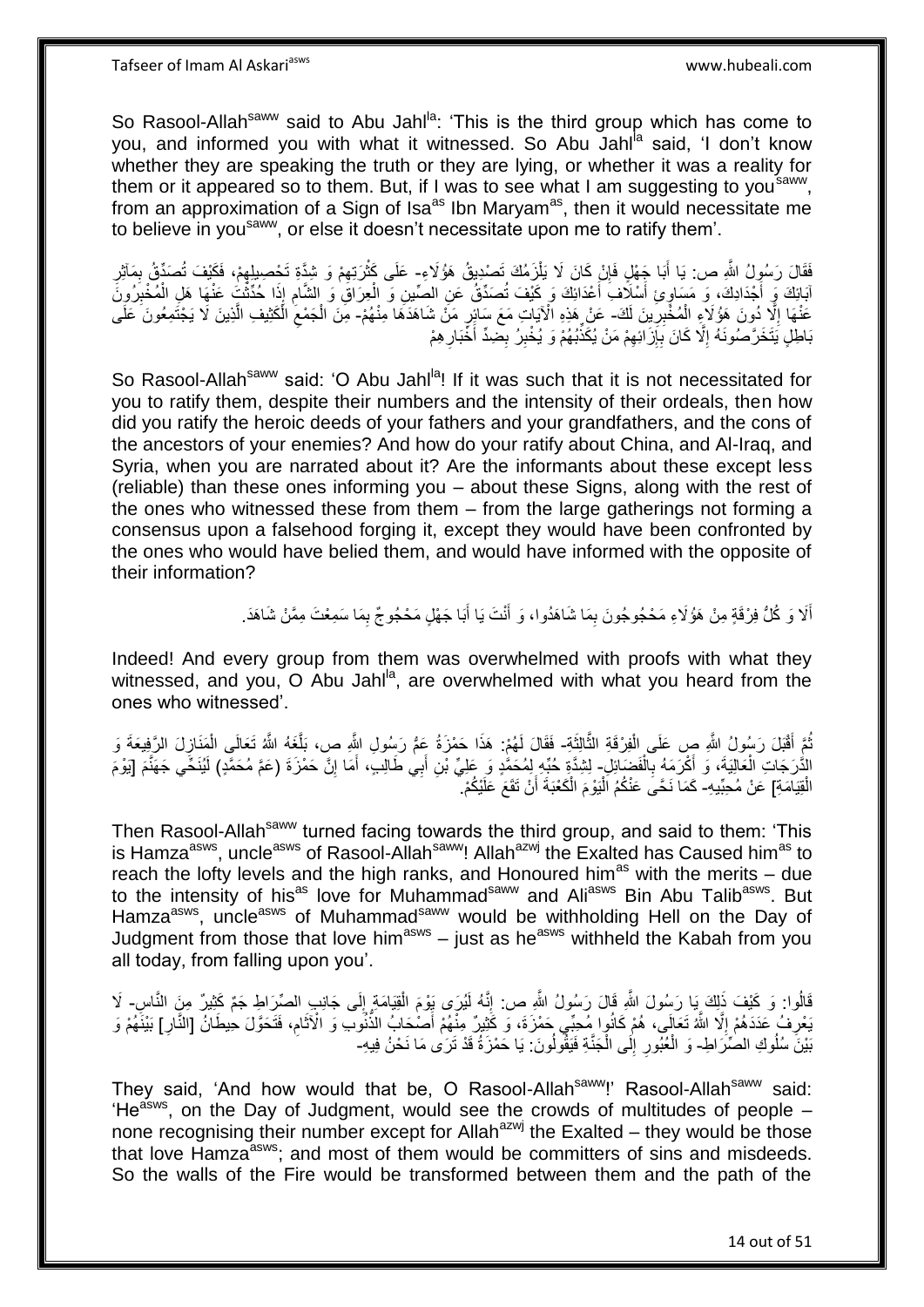Tafseer of Imam Al Askariasws www.hubeali.com

Bridge – the crossing to the Paradise, and they would be saying, 'O Hamza<sup>asws</sup>! You<sup>asws</sup> can see what (predicament) we are in'.

فَيَقُولُ حَمْزَةُ لِرَسُولِ اللَّهِ وَ لِعَلِيِّ بْنِ أَبِي طَالِبٍ عِ ۚ قَدْ تَرَيَانِ أَوْلِيَائِي كَيْفَ يَسْتَغِيثُونَ بِي! فَيَقُولُ مُحَمَّدٌ رَسُولُ اللَّهِ لِعَلِيٍّ وَلِيٍّ ا<br>ا َ َ اللَّهِ: يَا عَلِيُّ أَعِنْ عَمَّكَ عَلَى إِغَاثَةِ أَوْلِيَانَّهِ وَ اسْتِنْقَاذِهِمْ مِنَ النَّارِ . ِ َ ٔ, ِ َ

So Hamza<sup>asws</sup> would be saying to Rasool-Allah<sup>saww</sup> and to Ali<sup>asws</sup> Bin Abu Talib<sup>asws</sup>, 'You<sup>saww</sup> have both seen my<sup>asws</sup> friends how they are seeking help with me<sup>asws</sup>!' So Muhammad<sup>saww</sup>, Rasool<sup>saww</sup> of Allah<sup>saww</sup> would be saying to Ali<sup>asws</sup>, Guardian<sup>asws</sup> of Allah<sup>azwj</sup>: 'O Ali<sup>asws</sup>! Assist your<sup>asws</sup> uncle<sup>asws</sup> upon the cries of help of his<sup>asws</sup> friends and save them from the Fire'.

فَيَأْتِي عَلِيُّ بْنُ أَبِي طَالِبٍ عِ بِالرُّمْحِ الَّذِي كَانَ يُقَاتِلُ بِهِ حَمْزَةُ أَعْدَاءَ اللَّهِ تَعَالَى فِي الدُّنْيَا، فَيُنَاوِلُهُ إِيَّاهُ وَ يَقُولُ بَا عَمَّ رَسُولِ َ ِ ه ِ ِ َ ֧֦֧֦֧֦֧֦֧֦֧֦֧֦֧֦֧֦֧֦֧֦֧֧֦֧֦֧֦֦֧֧֧֧֧֧֦֧֧֦֧֦֧֘֝֟֓֓֓֓֓֓֓֓֓֞֓֓֞֓֓֓֓֓֓֓֓֓֓֡֬֓֓֓֓֞֓֬֓֓֡֬֓֓֓֓֓֓֓֓֓ ِ ا<br>ا ِ اللَّهِ وَ ۖ عَمَّ أَخِي رَسِّولِ اللَّهِ ذُدِ اَلْجَحِيمَ عَنْ أَوْلِيَانَكَ- بِرُمْحِكَ هَذَا (الَّذِي كُنْتَ) تَذُودُ بِّهِ- عَنْ أَوْلِيَاءِ اللَّهِ فِي الدُّنْيَا أَعْدَاءَ اللَّهِ ْ :<br>|<br>| **∶** ه ِ َ َ

So Ali<sup>asws</sup> Bin Abu Talib<sup>asws</sup> would come with the spear which Hamza<sup>asws</sup> used to fight the enemies of Allah<sup>azwj</sup> the Exalted with in the world, and he<sup>asws</sup> would give it to him<sup>asws</sup> and would be saying: 'O uncle of Rasool-Allah<sup>saww</sup>, and uncle of the brother<sup>asws</sup> of Rasool-Allah<sup>saww</sup>! Block the Blazing Fires from your<sup>asws</sup> friends – by this spear of yours<sup>asws</sup> which you<sup>asws</sup> used to defend with – the friends of Allah<sup>azwj</sup> in the world, against the enemies of Allah<sup>azwj</sup>.

َفَيْذَاوِلُ حَمْزَةُ الرُّمْحَ بِيَدِهِ، فَيَضِعُ زُجَّهُ فِي جِيطَانِ النَّارِ الْحَائِلَةِ بَيْنَ أَوْلِيَائِهٍ وَ بَيْنَ الْعُبُورِ إِلَى الْجَنَّةِ عَلَى الصِّرَاطِ، وَ َ ْ ِ **!** ِ ْ ِ **∶** َدْفَعُهَا [دَفْعَةً] فَيُتَّحِيهَا مَسِيرَةَ خَمْسِمِائَةٍ عَامٍّ، ثُمَّ يَقُولُ لِأَوْلِيَائِهِ [وَ] الْمُحِبِّينَ الَّذِي كَانُوا لِّهِ فِي الذُّنْيَا: اعْبُرُوا. فَيَعْبُرُونَ عَلَى .<br>• • • • ֧֧֧֧֝֝֓֝֓֝֓׆֧ ه ْ الْصِّرَ اطِّ آمِنِينَ سَالِمِينَ، قَدِ انْزَاحَتْ عَنْهُمُ النِّيرَانُ وَ بَعُدَتْ عَنْهُمُ الْأَهْوَالُ، وَ يَرِدُونَ الْجَنَّةَ غَانِمِينَ ظَافِرِينَ ۖ ِ ْ **ٍ** 

Then Hamza<sup>asws</sup> would take the spear in his<sup>asws</sup> hand, and he<sup>asws</sup> would place its end in the walls of the Fire forming a barrier between his<sup>asws</sup> friends and their crossing to the Paradise upon the Bridge, and he<sup>asws</sup> would repel it to a distance - a travel distance of five hundred years. Then he<sup>asws</sup> would be saying to his<sup>asws</sup> friends, and those that used to love him<sup>asws</sup> in the world, 'Cross over!' So they would be crossing over the Bridge, securely, safely, and the Fires would have been removed from them and its horrors would be distanced from them, and they would be arriving to the Paradise, victorious, successful'.

نُّعَ قَالٍ رَسُولُ اللَّهِ ص لِأَبِي جَهْلٍ: يَا أَبَا جَهْلٍ هَذِهِ الْفِرْقَةُ الثَّالِثَةُ قَدْ شَاهَدْتَ آيَاتِ اللَّهِ- وَ مُعْجِزَاتِ رَسُولِ اللَّهِ وَ بَقِيَ الَّذِي ُ َ ه ْ َ ه كَ، فَأَيُّ آيَةٍ تُرِيدُ ِ :<br>أ لَ

Then Rasool-Allah<sup>saww</sup> said to Abu Jahl<sup>la</sup>: 'O Abu Jahl<sup>la</sup>! This is the third group which witnessed the Signs of Allah<sup>azwj</sup> and miracles of Rasool-Allah<sup>saww</sup>, and there (still) remain that which is for you. So which Sign do you want?'

ْفَالَ أَبُو جَهْلٍ: آيَةً عِيسَى ابْنِ مَرْيَمَ كَمَا زَعَمْتَ أَنَّهُ كَانَ يُخْبِرُ هُمْ بِمَا يَأْكُلُونَ- وَ مَا يَذَخِرُونَ فِي بُيُوتِهِمْ، فَأَخْبِرْنِي بِمَا أَكَلْتُ ِ ِ َ َ ة<br>أ ْ َ ِ ِ َ ِ الْيَوْمَ، وَ مَا أَدَّخَرْتُهُ فِي بَيْتِيَ، وَ زِدْنِي عَلَى ذَلِكَ- بِأَنْ تُحَدِّثَنِي بِمَا صَنَعْتُهُ بَعْدَ أَكْلِي لَمَّا أَكَلْتُ، كَمَا زَعَمْتَ أَنَّ الثَّهَ زَادَكَ فِي ِ :<br>ا َ ْ َ َ ِ َ أ ِ الْمَرْتَبَةِ فَوْقَ عِيسَى ْ

Abu Jahl<sup>la</sup> said, 'Sign of Isa<sup>as</sup> Ibn Maryam<sup>as</sup>, just as you<sup>saww</sup> claimed that he<sup>as</sup> used to inform them with what they had eaten and what they were hoarding in their houses. So inform me with what I ate today, and what is hoarded in my house, and increase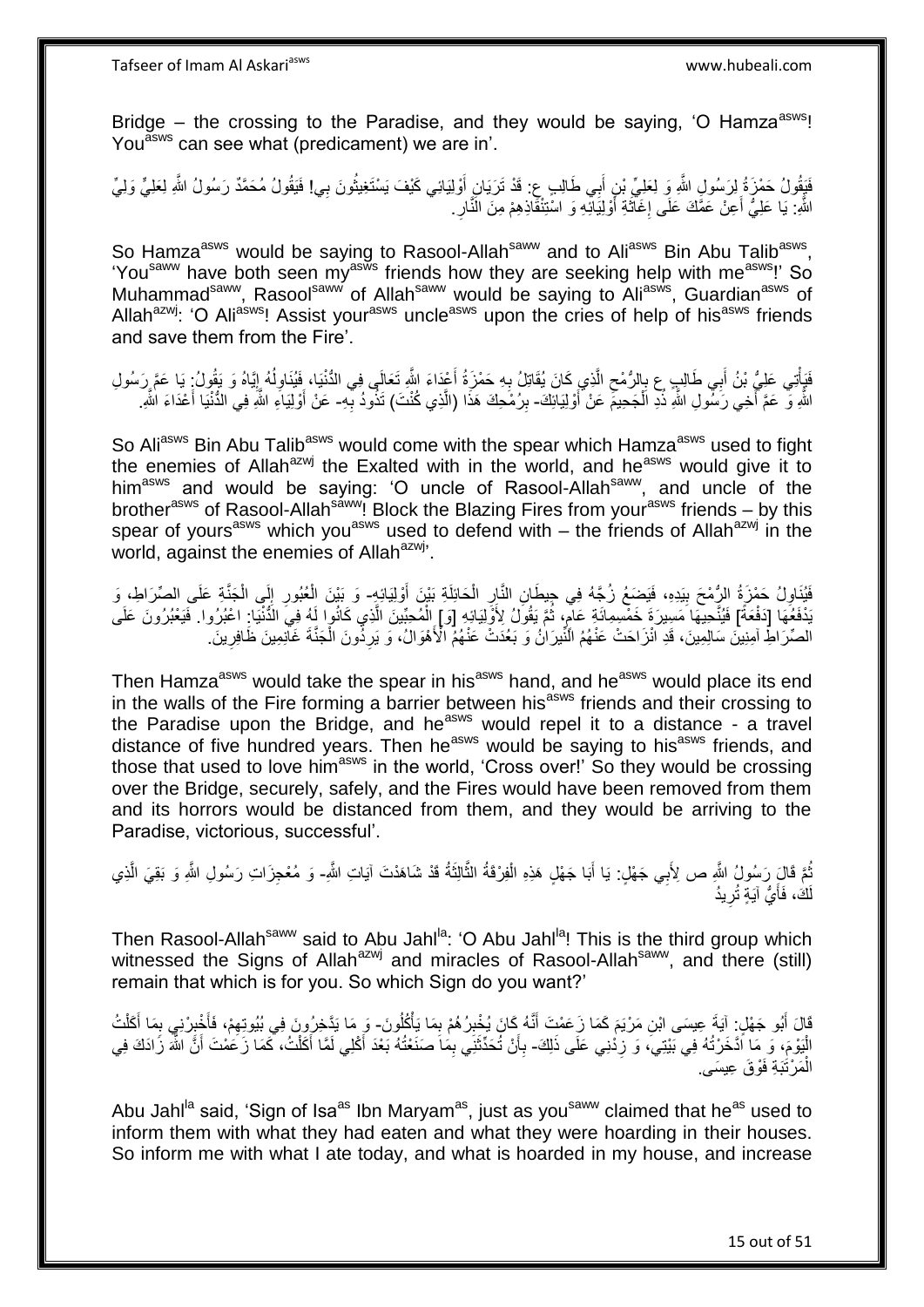for me upon that – by narrating to me with what I did after my meal what I ate, since you<sup>saww</sup> allege that Allah<sup>azwj</sup> Increased you<sup>saww</sup> in the rank above Isa<sup>as</sup>'.

## ]م**ا كان مثل آية عيسى ع:[**

## **What was a Sign similar to (that of) Isaas .**

فَقَالَ رَسُولُ اللَّهِ صِ: أَمَّا مَا أَكَلْتَ وَ مَا ادَّخَرْتَ فَأُخْبِرُكَ بِهِ، وَ أُخْبِرُكَ بِمَا فَعَلْتَهُ فِي خِلَالِ أَكْلِكَ، وَ مَا فَعَلْتَهُ بَعْدَ أَكْلِكَ، وَ ْ ِ ِ **∶** ِ اً<br>ا ْ َ َ َ ْ َ هَذَا يَوْمٌ يَفْضَحُكَ اللَّهُ عَزَّ وَ جَلَّ فِيهِ بِاقْتِزِاحِكَ فَإِنْ آمَنْتَ بِاللَّهِ لَمْ تَضُرَّكَ هَذِهِ الْفَضِيحَةُ، وَ إِنْ أَصْرَرْتَ عَلَى كُفْرِكَ أُضِيفَ ِ ِ ُ ِ ِ ْ ِ لَكَ إِلَى فَضِيحَةِ الدُّنْيَا وَ خِزْيِهَا- خِزْيُ الْأَخِرَةِ الَّذِي لَا يَبِيدُ وَ لَا يُنْفَدُ وَ لَا يَتَنَاهَى ِ ∣∣<br>∶ **!** ه

Rasool-Allah<sup>saww</sup> said: 'As for what you ate and what you hoarded with, so I<sup>saww</sup> shall inform you with it, and  $I<sup>saww</sup>$  shall (also) inform you with that you did regarding the left-over(s) of your meal, and what you did after your meal. And this is a day in which Allah<sup>azwj</sup> Mighty and Majestic will Unmask you due to your suggestion. But, if you believe in Allah<sup>azwj</sup>, this unmasking will not harm you, and if you persist upon your *Kufr*, there would be an addition for you to your unmasking in the world and its disgrace, with the disgrace of the Hereafter which will neither get eradicated, nor interrupted, nor move aside (ever)'.

قَالَ: وَ مَا هُوَ قَالَ رَسُولُ اللَّهِ فَعَدْتَ يَا أَبَا جَهْلٍ تَتَنَاوَلُ مِنْ دَجَاجَةٍ مُسَمَّنَةٍ أَسْمَطْتَهَا فَلَمَّا وَضَعْتَ يَذَكَ عَلَيْهَا- اسْتَأْنَنَ عَلَيْكَ َ َ ْ أَخُوكَ أَبُو الْبَخْتَرِيِّ بْنِ هِشَامٍ، فَأَشْفَقْتَ عَلَيْهِ أَنْ يَأْكُلَ مِنْهَا وَ بَخِلْتَ، فَوَضَعْتَهَا تَحْتَ ذَيْلِكَ، وَ أَرْخَيْتَ عَلَيْهَا ذَيْلَكَ حَتَّى اُز ٍ **∶** :<br>ا َ .<br>: َ ْ انْصَرَفَ عَنْكَ.

He said, 'And what is it?' Rasool-Allah<sup>saww</sup> said: 'You sat down, O Abu Jahl<sup>la</sup>, to partake from a grilled chicken, but when you placed your hand upon it – your brother Abu Al-Bakhtary Bin Hisham sought permission to see you. So you were afraid upon it in case he eats from it, and you were stingy, and you placed it under your back cloth and loosened your cloth upon it until he left from you'.

فَقَالَ أَبُو جَهْلٍ. كَذَبْتَ يَا مُحَمَّدُ، مَا مِنْ هَذَا قَلِيلٌ وَ لَا كَثِيرٌ، وَ لَا أَكَلْتُ مِنْ دَجَاجَةٍ وَ لَا اذَّخَرْتُ مِنْهَا شَيْئاً، فَمَا الَّذِي فَعَلْتُهُ ْ ْ ه بَعْدَ أَكْلِيَ الَّذِيَّ زَعَمْتَهُ ه

So Abu Jahl<sup>la</sup> said, 'You<sup>saww</sup> lie, O Muhammad<sup>saww</sup>! There is neither little from this nor more, nor did I eat from a chicken, nor did I hoard anything from it. So what was that which I did after my meal which you are alleging?'

قَالَ رَسُولُ النَّهِ ص: كَانَ عِنْدَكَ ثَلَاثُمِائَةِ دِينَارٍ لَكَ، وَ عَشَرَةُ آلَافِ دِينَارٍ وَدَائِعَ النَّاسِ عِنْدَكَ. الْمِائَةُ، وَ الْمِائَتَانِ وَ<br>فَيَنْ زَيْرَةٍ وَ الْمَائِتَانِ وَ يَقْوَلُ النَّاسِيِّ وَ عَ ُ ْ ْ الْخَمْسُمِائَةِ، وَ السَّبْعُمِائَةِ، وَ الْأَلْفُ، وَ نَحْوُ ذَلِكَ إِلَى تَمَام عَشَرَةِ الَافٍ، مَالُ كُلِّ وَاحِدٍ فِي صُرَّةٍ، وَ كُنْتَ قَدْ عَزَمْتَ عَلَى أَنْ ِ  $\frac{1}{2}$ ْ َ تَخْتَانَهُمْ وَ قَدْ كُنْتَ جَحَدْتَهُمْ وَ مَنَعْتَهُمْ،

Rasool-Allah<sup>saww</sup> said: 'There were three hundred Dinars of yours with you, and ten thousand Dinars as entrustments of the people with you – the hundred, and the two hundred, and the five hundred, and the seven hundred, and the thousand, and approximate to that, up to the complete ten thousand, wealth of each one being in a (different) bag; and you had determined upon that you would be embezzling them (of that), and you had denied them and prevented them.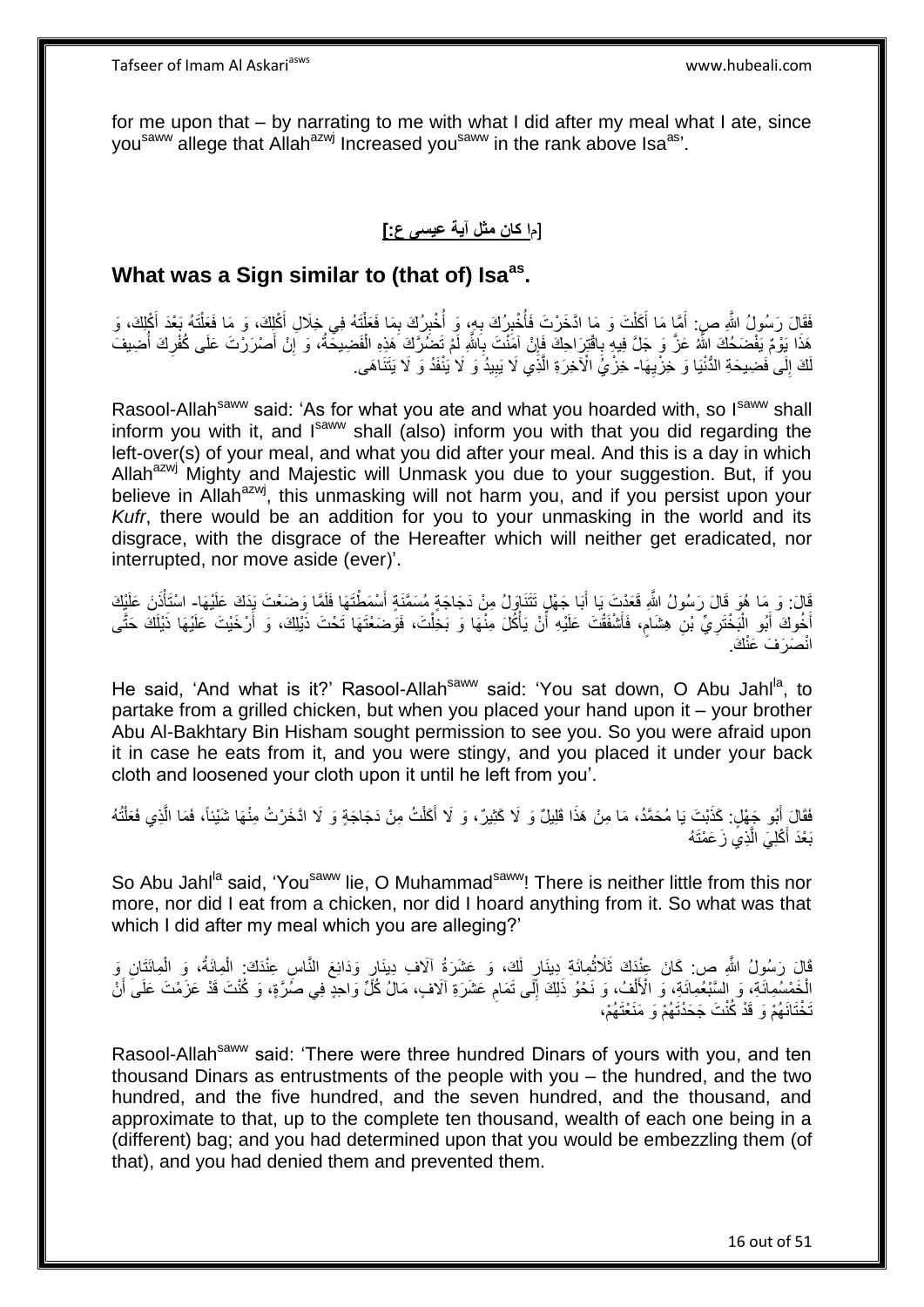مَ الْيَوْمَ لَمَّا أَكَلْتَ مِنْ هَذِهِ الدَّجَاجَةِ أَكَلْتَ زَوْرَهَا وَ ادَّخَرْتَ الْبَاقِيَ، وَ دَفَنْتَ هَذَا الْمَالَ أَجْمَعَ- مَسْرُوراً فَرِحاً بِاخْتِيَانِكَ عِبَادَ ْ ْ ْ َ ْ َ َ **∶** اللَّهِ، وَالْقِاً بِأَنَّهُ قَدْ حَصَلَ لَكَ، وَ تَدْبِيرُ اللَّهِ فِي ذَلِكَ خِلَافُ تَدْبِيرِكَ ۚ ِ **!** ِ ֧֞<sup>֓</sup>֚֬֘֩֕׆ **∶** 

And today, when you ate from this chicken, you ate its upper part and hoarded the rest, and you buried this wealth in its entirety – joyful, happy with your embezzling the servants of Allah<sup>azwj</sup>, confident that it has been achieved for you, and (but) the Plan of Allah<sup>azwj</sup> regarding that is different to your plan'.

فَقَالَ أَبُو جَهْلٍ. وَ هَذَا أَيْضاً يَا مُحَمَّدُ، فَمَا أَصَبْتُ مِنْهُ قَلِيلًا وَ لَا كَثِيراً، مَا دَفَنْتُ شَيْئاً، وَ لَقَدْ سُرِقَتْ تِلْكَ الْعَشَرَةُ آلَافِ دِينَارٍ ـ َ ِ ْ الْوَدَائِعُ الَّتِي كَانَتْ عِنْدِي. ه :<br>ا

So Abu Jahl<sup>la</sup> said, 'And this as well, O Muhammad<sup>saww</sup>, you<sup>saww</sup> did not get it correct, neither a little from it nor more. I did not bury anything, and it has been stolen, that ten thousand Dinars deposit monies which were with me'.

فَقَالَ رَسُولُ اللَّهِ ص: يَا أَبَا جَهْلٍ مَا هَذَا مِنْ تِلْقَائِي فَتُكَذِّبَنِي، وَ إِنَّمَا هَذَا جَبْرَئِيلُ الرُّوحُ الْأَمِينُ يُخْبِرُنِي بِهِ عَنْ رَبِّ الْعَالَمِينَ، ِ ْ َ **∶** ِ ْ نَ عَلَيْهِ تَصْحِيحُ شَهَادَتِهِ وَ تَحْقِيقُ مَقَالَتِهِ.

Rasool-Allah<sup>saww</sup> said: 'O Abu Jahl<sup>la</sup>! This is not from my<sup>saww</sup> own impulse so you can belie me<sup>saww</sup>, and rather, this here is Jibraeel<sup>as</sup>, the Trustworthy Spirit. He<sup>as</sup> is informing me<sup>saww</sup> with it on behalf of the Lord<sup>azwj</sup> of the worlds, and upon him<sup>as</sup> is the correctness of his<sup>as</sup> testimony and the truthfulness of his<sup>as</sup> speech'.

> نُّمَّ قَالَ رَسُولُ اللَّهِ ص: هَلُمَ يَا جَبْرَئِيلُ بِالدَّجَاجَةِ الَّتِي أَكَلَ مِنْهَا. فَإِذَا الذَّجَاجَةُ بَيْنَ يَدَيْ رَسُولِ اللَّهِ. ُ ُ ه ِ

Then, Rasool-Allah<sup>saww</sup> said: 'Come, O Jibraeel<sup>as</sup>, with the chicken which has been eaten from'. And the chicken was in front of Rasool-Allah<sup>saww</sup>.

فَقَالَ رَسُولُ النَّهِ ص: أَ تَعْرِفُهَا يَا أَبَا جَهْلٍ فَقَالَ أَبُو جَهْلٍ: مَا أَعْرِفُهَا وَ مَا أُخْبِرْتُ عَنْ شَيْءٍ، وَ مِثْلُ هَذِهِ الدَّجَاجَةِ الْمَأْكُولِ َ ِ َ ِ ا<br>أ **∶** َ َ ْ ْ **ٔ** بَعْضُهَا فِي الْدُّنْيَا كَثِيرٌ .

So Rasool-Allah<sup>saww</sup> said: 'Do you recognise it, O Abu Jahl<sup>la</sup>?' Abu Jahl<sup>la</sup> said, 'I do not recognise it and you<sup>saww</sup> are not informing about anything, and the likes of this part-eaten chicken are a lot in this world'.

فَقَالَ رَسُولُ اللَّهِ صِ: يَا أَيَّتُهَا الذَّجَاجَةُ- إِنَّ أَبَا جَهْلٍ قَدْ كَذَّبَ مُحَمَّداً عَلَى جَبْرَئِيلَ، وَ كَذَّبَ جَبْرَئِيلَ عَلَى رَبِّ الْعَالَمِينَ، َ َ ِ ْ فَاشْهَدِي لِمُحَمَّدٍ بِالنَّصْدِيقِ، وَ عَلَى أَبِي جَهْلٍ بِالنَّكْذِيبِ، ِ َ **∶** 

So Rasool-Allah<sup>saww</sup> said: 'O you chicken! Abu Jahl<sup>la</sup> has belied Muhammad<sup>saww</sup> upon Jibraeel<sup>as</sup>, and belied Jibraeel<sup>as</sup> upon the Lord<sup>azwj</sup> of the worlds, therefore testify for Muhammad<sup>saww</sup> with the verification, and against Abu Jahl<sup>la</sup> with the lying!'

فَلَطَقَتْ وَ قَالَتْ. أَشْهَدُ يَا مُحَمَّدُ أَنَّكَ رَسُولُ رَبِّ الْعَالَمِينَ وَ سَنِّدُ الْخَلْقِ أَجْمَعِينَ، وَ أَنَّ أَبَا جَهْلٍ هَذَا عَدُوُّ اللَّهِ الْمُعَانِدُ- الْجَاحِدُ<br>نَفْطَقَتْ وَ قَالَتْ. أَشْهَدُ يَا َ َ َ ْ ْ ْ َ َ ْ ْ لِلْحَقِّ الَّذِي يَعْلَمُهُ، أَكَلَ مِنِّي هَذَا الْجَانِبَ، وَ ادَّخَرَ الْبَاقِيَ وَ قَدْ أَخْبَرْتَهُ بِذَلِكَ، وَ أَحْضَرْتَنِيهِ فَكَذَّبَ بِهِ، :<br>ا ْ َ ه ِ َ َ

So it spoke and said, 'I testify, O Muhammad<sup>saww</sup>, that you<sup>saww</sup> are a Rasool<sup>saww</sup> of the Lord<sup>azwj</sup> of the worlds, and chief of the creatures in their entirety, and that this Abu Jahl<sup>la</sup> is an obstinate enemy of Allah<sup>azwj</sup> – the one who rejects the truth but he knows it (that he is lying). He ate from me, this side, and hoarded the rest, and you<sup>saww</sup> have informed him with that and presented me to him, but he belied it.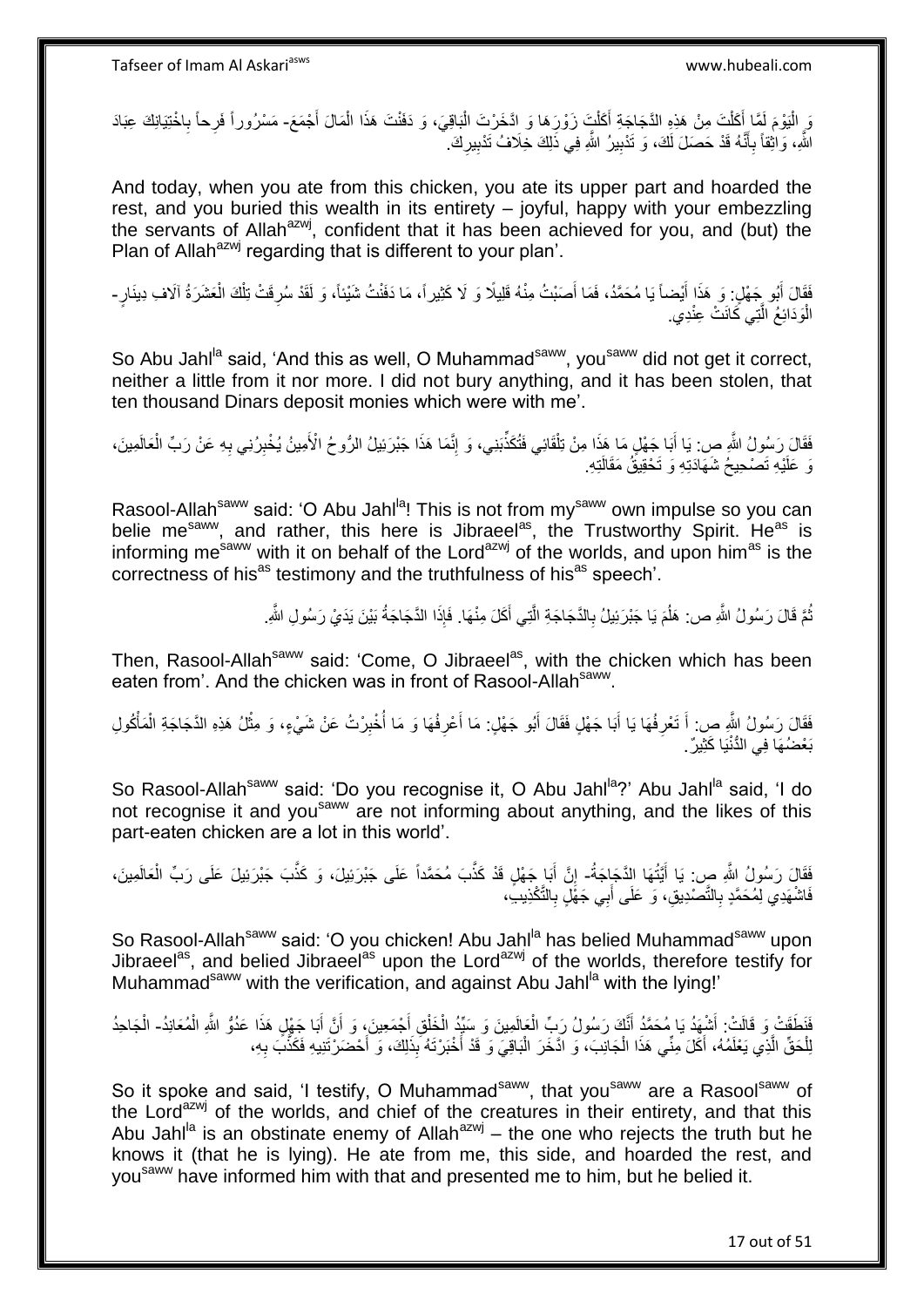فَعَلَيْهِ لَعْنَةُ اللَّهِ وَ لَعْنَةُ اللِّاعِنِينَ- فَإِنَّهُ مَعَ كُفْرِهِ بَخِيْلٌ، اِسْتَأْذَنَ عَلَيْهِ أَخُوهُ فَوَضِعَنِي تَحْتَ ذَيْلِهِ- إِشْفَاقاً مِنْ أَنْ يُصِيبَ مِنِّي َ ْ ِ ِ َ ِ أَخُوهُ، فَأَنْتَ يَا رَسُولَ اللَّهِ أَصْدَقُ الْصَّادِقِينَ۔ مِنَ الْخَلْقِ أَجْمَعِينَ، وَ أَبُو جَهْلٍ الْكَذَّابُ الْمُفْتَرِي اللَّعِينُ. َ َ َ َ ْ ْ ه ْ ْ

Therefore, upon him is the Curse of Allah $a^{2xy}$ , and the Curse of the cursing ones – for he, along with his *Kufr*, is stingy. His brother sought permission to see him, so he placed me under his back clothes – fearing that his brother might attain from me. So you<sup>saww</sup>, O Rasool-Allah<sup>saww</sup>, are the most truthful of the truthful ones, from the creatures in their entirety, and Abu Jahl<sup>la</sup> is the liar, the forger, the accursed'.

فَقَالَ رَسُولُ اللَّهِ ص: [أَ مَا] كَفَاكَ مَا شَاهَدْتَ! آمِنْ لِتَكُونَ آمِنْ عَذَابِ اللَّهِ عَزَّ وَ جَلَّ. قَالَ أَبُو جَهْلٍ: إِنِّي لَأَظُنُّ أَنَّ هَذَا َ َ َ ِ تَخْيِيلٌ وَ إِيهَامٌ. <u>֛</u> ِ

So Rasool-Allah<sup>saww</sup> said: 'Does it not suffice you what you witnessed!? Believe, in order to be secure from the Punishment of Allah<sup>azwj</sup> Mighty and Majestic'. Abu Jahl<sup>la</sup> said.  $I<sup>la</sup>$  think that this is an imagination and a delusion'.

فَقَالَ رَسُولُ اِللَّهِ ص: فَهَلٍ نَفْرُقُ بَيْنَ مُشَاهَدَتِكَ لِهَذَا- وَ سَمَاعِكَ لِكَلامِهَا، وَ بَيْنَ مُشَاهَدَتِكَ لِنَفْسِكَ- وَ لِسَائِرِ قُرَيْشٍ وَ الْعَرَبِ ْ ِ نَ سَمَاعِكَ لِكَلَامِهِمْ قَالَ أَبُو جَهْلٍ: لَا ـ َ ِ

So Rasool-Allah<sup>saww</sup> said: 'So is there any difference between your witnessing this, and you're hearing its speech, and between your own witnessing and of the rest of the Quraysh and the Arabs, and you're hearing to their speech?' Abu Jahl<sup>la</sup> said. 'No'.

> قَالَ رَسُولُ اللَّهِ ص فَمَا: يُدْرِيكَ- أَنَّ جَمِيعَ مَا تُشَاهِدُ وَ تُحِسُّ بِحَوَاسِّكَ تَخْيِيلُ قَالَ أَبُو جَهْلٍ: مَا هُوَ تَخْيِيلُ. ِ َ ِ **∶** اً ِ

Rasool-Allah<sup>saww</sup> said: 'So what makes you realise that the entirety of what you witnessed and felt with your faculties is imaginary?' Abu Jahl<sup>la</sup> said: 'It is not imaginary'.

> قَالَ رَسُولُ اللَّهِ ص: وَ لَا هَذَا تَخْيِيلٌ، وَ إِلَّا فَكَيْفَ تُصَحِّحُ- أَنَّكَ تَرَى فِي الْعَالَمِ شَيْئاً أَوْثَقَ مِنْهُ ِ **!** َ َ ِ ْ َ

Rasool-Allah<sup>saww</sup> said: 'Neither is this imaginary, or else, so how would you rectify your seeing anything in the world as being more reliable than it?'

ِ [قَالَ:] ثُمَّ وَضَعَ رَسُولُ اللَّهِ ص يَدَهُ عَلَى الْمَوْضِعِ- الْمَأْكُولِ مِنَ الدَّجَاجَةِ، فَمَسَحَ يَدَهُ عَلَيْهَا، فَعَادَ اللَّحْمُ عَلَيْهِ أَوْفَرَ مَا كَانَ ْ .<br>• • • • َ ه ْ ْ

He<sup>asws</sup> said: 'Then Rasool-Allah<sup>saww</sup> placed his<sup>saww</sup> hand upon the place – the eaten part from the chicken, and he<sup>saww</sup> wiped his<sup>saww</sup> hand over it, and the flesh returned upon it, better than what is used to be.

> نُمَّ قَالَ رَسُولُ اللَّهِ ص: يَا أَبَا جَهْلٍ أَ رَأَيْتَ هَذِهِ الْآيَةَ قَالَ: يَا مُحَمَّدُ [قَدْ] تَوَهَّمْتُ شَيْئاً، وَ لَا أُوقِنُهُ. َ َ َ ُ ُ

Then Rasool-Allah<sup>saww</sup> said: 'O Abu Jahl<sup>la</sup>! What is your view of this Sign?' He said, 'O Muhammad<sup>saww</sup>! I imagined something, and (but) I am not convinced of it'.

قَالَ رَسُولُ اللَّهِ ص: يَا جَبْرَيَئِيلُ فَأْتِنَا بِالْأَمْوَالِ الَّتِي دَفَنَهَا هَذَا الْمُعَانِدُ لِلْحَقِّ- لَعَلَّهُ يُؤْمِنُ. فَإِذَا هُوَ بِالصُّرُرِ بَيْنَ يَدَيْهِ كُلِّهَا [فِي<br>وَمَا الصُّرُ لِهَ اللَّهِ ص: ْ ْ ْ ه ِ ِّ ِ ِ ه لَ كُلِّ صُرَّةٍ] مَا كَانَ رَسُولُ اللَّهِ ص قَالَهُ- إِلَى تَمَامِ عَشَرَةِ الْاف ِدِينَارٍ وَ ثَلَاثِمِائَةِ دِينَارٍ ِ ِ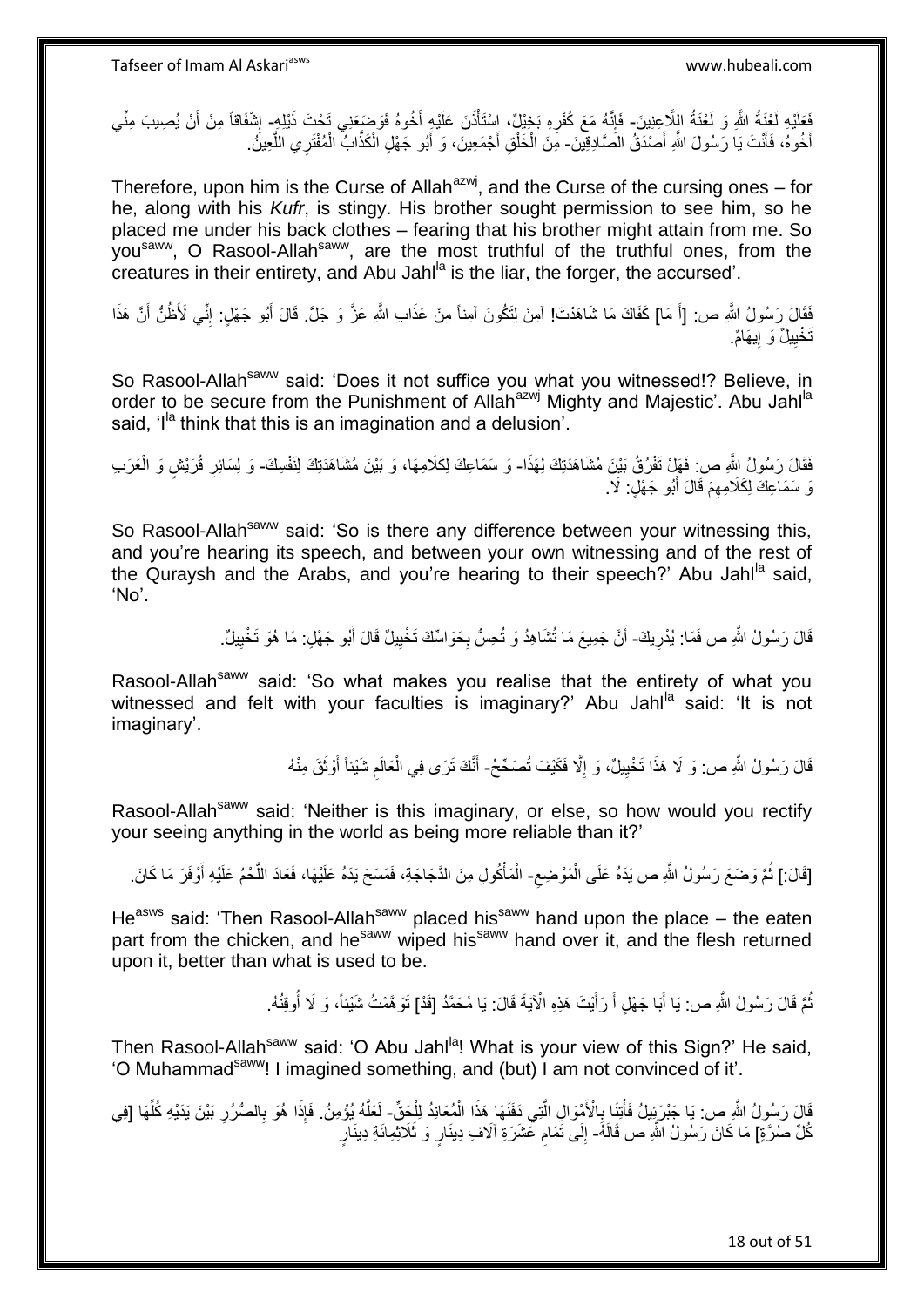Rasool-Allah<sup>saww</sup> said: 'O Jibraeel<sup>as</sup>! Come to us<sup>saww</sup> with that wealth which has been buried by this obstinate one to the truth – perhaps he might believe'. And there was in bags in front of Rasool-Allah<sup>saww</sup>, all of it, in every bag, whatever Rasool-Allah<sup>saww</sup> had said – up to the complete ten thousand Dinars (of the people) and three hundred Dinars (of his own).

فَأَخَذَ رَسُولُ اللَّهِ صِ وَ أَبُو جَهْلٍ يَنْظُرُ إِلَيْهِ- صُرَّةً مِنْهَا- فَقَالَ: انْتُونِي بِفُلَانِ بْنِ فُلَانٍ. فَأَتِيَ بِهِ وَ هُوَ صَاحِبُهَا- فَقَالَ: ص لَ ِ َ َ ِ ا<br>أا  $\frac{1}{2}$ هَاكَهَا يَا فُلَانُ [هَذَا] مَا قَدِ اخْتَانَكَ فِيهِ أَبُوَ جَهْلٍ.

So Rasool-Allah<sup>saww</sup> took a bag from it, and Abu Jahl<sup>la</sup> was looking at it, and he<sup>saww</sup> said: 'Come to me<sup>saww</sup> with so and so, son of so and so!' So they came with him, and he was its owner. He<sup>saww</sup> said: 'Here it is, O so and so. This is what Abu Jahl<sup>la</sup> had defrauded you with'.

فَرَدَّ عَلَيْهِ مَالَهُ، وَ دَعَا بِإِخَرَ، ثُمَّ بِأَخَرَ حَتَّى رَدَّ الْعَشَرَةَ آلَافٍ كُلُّهَا عَلَى أَرْبَابِهَا، وَ فُضِحَ عِنْدَهُمْ أَبُو جَهْلٍ، وَ بَقِيَتِ الثَّلَاثُمِائَةِ ْ ِ ٔ.<br>ـ ِ ا<br>المقام ه َ ِ َ ه دِينَارٍ بَيْنَ يَدَيْ رَسُولِ اللَّهِ ص.

Thus, he<sup>saww</sup> returned his wealth, and called for another one, then with another one, until he<sup>saww</sup> returned the ten thousand, all of it, back to its lords (owners), and Abu Jahl<sup>la</sup> was unmasked in their presence, and there remained three hundred Dinars in front of Rasool-Allah<sup>saww</sup> (belonging to Abu Jahl<sup>la</sup>'.

َفَقَالَ رَسُولُ اللَّهِ. الْآنَِ آمِنْ لِتَأْخُذُ الثَّلَاثَمِائَةِ دِينَارٍ، وَ يُبَارٍكَ اللَّهُ لَكَ فِيهَا حَتَّى تَصِيرٍ أَيْسَرَ قُرَيْشٍ. فَقَالَ: لَا أُومِنُ، وَ لَكِنْ ْ اُ َ Į,  $\ddot{\phantom{0}}$ ه اخُذُهَا وَ هِيَ مَالِي، فَلَمَّا ذَهَبَ لِيَأْخُذَهَا صَاحَ النَّبِيُّ ص بِالَّدَجَاجَةِ: دُونَكَ أَبَا جَهَّلٍ، فَكُفِّيهِ عَنِ الدَّنَانِيرِّ ، وَ خُذِيهِ. َ ه ِ ِ ْ ِ

So Rasool-Allah<sup>saww</sup> said: 'Now, believe, in order to take the three hundred Dinars, and Allah<sup>azwj</sup> would Bless for you in it until you would become the most affluent of the Quraysh'. But he said, 'I will not believe, but I will take it as it is my wealth'. So when he went to take it, the Prophet<sup>saww</sup> shouted at the chicken: 'Attack Abu Jahl<sup>la</sup> and stop him from the Dinars, and seize him!'

فَوَثَبَتٍ الذَّجَاجَةُ عَلَي أَبِي جَهْلٍ، فَنَاوَلَتْهُ وَ رَفَعَتْهُ فِي الْهَوَاءِ، وَ طَارَتْ بِهِ إِلَى سَطْحٍ لِبَيْتِهِ فَوَضَعَتْهُ عَلَيْهِ، وَ دَفَعَ رَسُولُ اللَّهِ ْ َ ة<br>أ ٍ ِ ِ ص تِلْكَ الدَّنَانِيرَ - إِلَى بَعْضِ فُقَرَاءِ الْمُؤْمِنِينَ ْ ∣l<br>∶

So the chicken leapt upon Abu Jahl<sup>la</sup>, and grabbed him with its sharp claws and lifted him in the air and dropped him up in the air and hovered to the roof of his house, and placed him upon it. And Rasool-Allah<sup>saww</sup> handed over those Dinars to some of the poor Momineen.

ُمَّ نَظَرَ رَسُولُ اللَّهِ ص إِلَى أَصْحَابِهِ فَقَالَ لَهُمْ: مَعَاشِرَ أَصْحَابِ مُحَمَّدٍ هَذِهِ آيَةٌ أَظْهَرَهَا رَبُّنَا عَزَّ وَ جَلَّ لِأَبِي جَهْلٍ، فَعَانَذٍ، وَ **∶** َ  $\frac{1}{2}$ ِ َ ْ هَذَا الطَّيْرُ الَّذِي حَيِيَ يَصِيرُ مِنْ طُيُورِ الْجَنَّةِ الطَّيَّارَةِ عَلَيْكُمْ فِيهَا، فَإِنَّ فِيهَا طُيُوراً كَالْبَخَاتِي عَلَيْهَا مِنْ [جَمِيع] أَنْوَاع ∣ļ ْ ِ ِ ه ِ ِ ِ َ الْمَوَاشِي تَطِيرُ بََيْنَ سَمَاءِ الْجَنَّةِ وَ أَرْضِهَا، َ ْ

Then Rasool-Allah<sup>saww</sup> looked at his<sup>saww</sup> companions and said to them 'Group of companions of Muhammad<sup>saww</sup>! This is a Sign which our Lord<sup>azwj</sup> Mighty and Majestic Manifested to Abu Jahl<sup>la</sup>. But, he was obstinate. And this bird (chicken) which is (now) alive, would become from the birds of the Paradise, the ones flying above you therein. Therein are birds like the 'Bukhaty' (Persian camel of contrasting colours). Upon these would be varieties of the colours, flying between the sky of the Paradise and its land.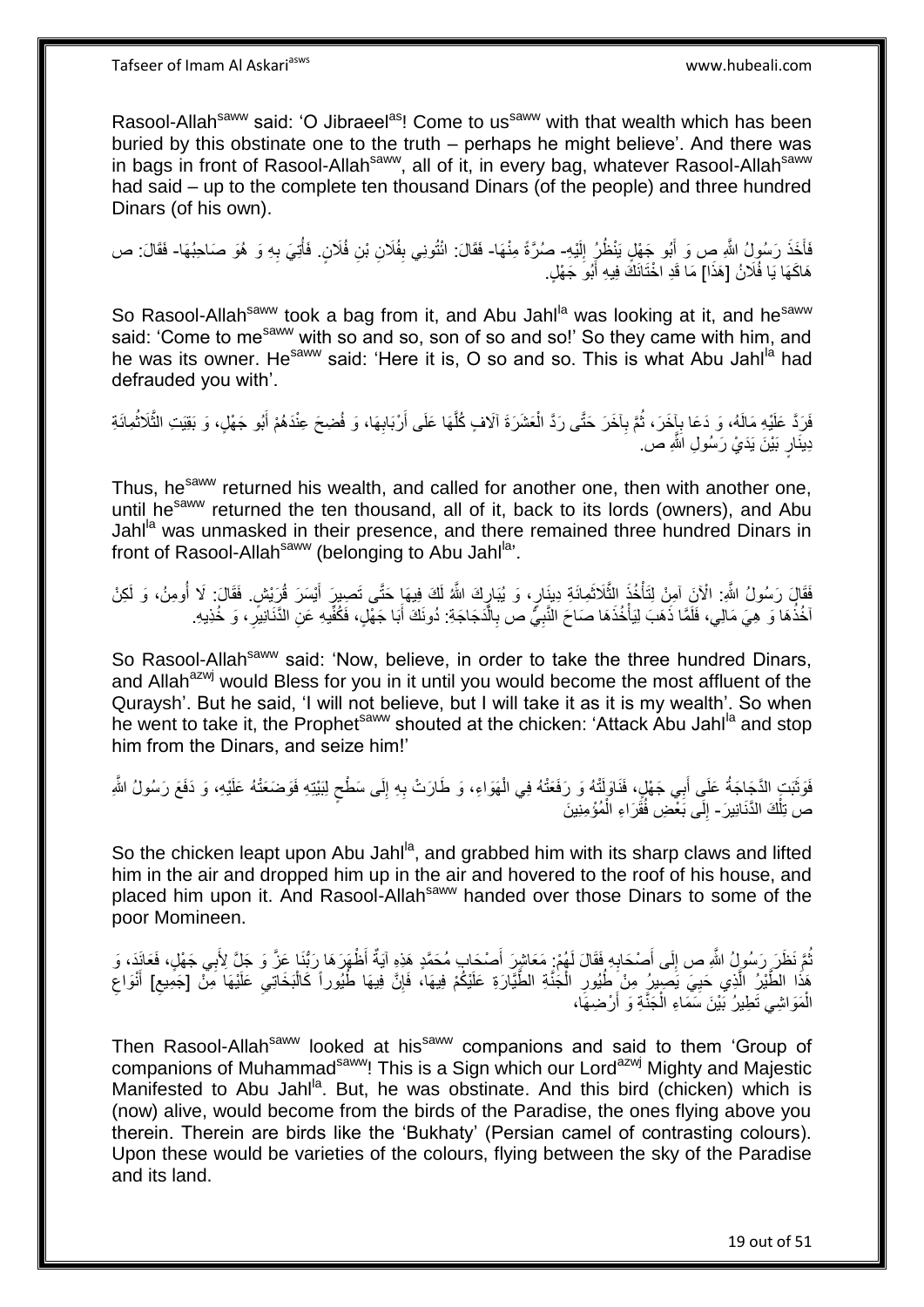فَإِذَا تَمَنَّـي مُؤْمِنٌ مُحِبٌّ لِلنَّبِيِّ وَ آلِهِ الْأَكْلَ [مِنْ شَيْءٍ] مِنْهَا، وَقَعَ ذَلِكَ بِعَيْنِهِ بَيْنَ يَدَيْهِ، فَتَنَاثَرَ رِيشُهُ وَ انْسَمَطَ وَ انْشَوَى وَ ِ **ٔ** ِ َ ِ انْطَبَخَ، فَأَكَلَ مِنْ جَانِبٍ مِنْهُ [قَدِيداً وَ مِنْ جَانِبٍ مِنْهُ] مَشْوِيّاً بِلَا نَآرٍ َ **∶** ِ

So whenever a Momin, one who loves the Prophet<sup>saww</sup> and his<sup>saww</sup> Progeny<sup>asws</sup>, wishes to eat anything from it, that exactly would fall in front of him, and its feathers would fall off and be bare, and would be grilled and cooked – from one side of it would be dried pieces, and from one side it would be grilled, without a fire.

َفَإِذَا قَضَى شُهْوَتَهُ وَ نَهَمَتْهُ- وَ قَالَ: اِلْحَمْدُ اِللَّهِ رَبِّ اِلْعالَمِينَ، عَادَتْ كَمَا كَانَتْ، فَطَارَتْ فِي الْهَوَاءِ، وَ فَخَرَتْ عَلَى سَائِرِ ْ ْ ِ ْ طُّيُورِ الْجَنَّةِ، تَقُولُ: «مَنْ مِثْلِي وَ قَدْ أَكَلَ مِنِّي وَلِيُّ اللَّهِ عَنْ أَمْرِ اللَّهِ. ْ ِ َ ْ ِ َ

So when his desire and his hunger are fulfilled, and he says, 'The Praise is for Allah<sup>azwj</sup>, Lord<sup>azwj</sup> of the world', it would be returned to be what it was. So it would fly in the air, and it would pride itself over the rest of the birds of the Paradise, saying, 'Who is like me, and a friend of Allah<sup>azwj</sup> has eaten from me, by the Command of Allah<sup>azwj</sup>?"

### **]مدح زيد بن حارثة و ابنه:[**

### **Praise of Zayd Bin Haris and his son.**

293 قَالَ رَسُولُ اللَّهِ صِ «مَعَاشِرٍ النَّاسِ أَجِبُّوا مَوَالِيَنَا مَعَ حُبِّكُمْ لِأَلِنَا هَذَا زَيْدُ بْنُ حَارِثَةَ وَ ابْنُهُ أُسَامَةُ مِنْ خَوَاصٍّ مَوَالِينَا ؚ<br>ؙ ِ َ فَأُحِبُّو هُمَا، فَوَ الَّذِي بَعَثَ مُحَمَّداً بِالْحَقِّ نَبِيَّاً لَيَنْفَعُكُمْ حُبُّهُمَا». لَ **!** ْ ِ ه َ

**S 293 –** Rasool-Allah<sup>saww</sup> said: 'Group of people! Be loving to our<sup>asws</sup> friends along with your love for our<sup>asws</sup> Progeny<sup>asws</sup>. This Zayd Bin Haris and his son Asama are from the special ones of our<sup>asws</sup> friends, therefore love them both, for, by the One<sup>azwj</sup> Who Sent Muhammad<sup>saww</sup> with the Truth as a Prophet<sup>saww</sup>, having their love would benefit you'.

قَالُوا: وَ كَيْفَ يَنْفَغُنَا حُبُّهُمَا قَالَ: إِنَّهُمَا يَأْتِيَانٍ يَوْمَ الْقِيَامَةِ عَلِيّاً عِ بِخَلْقٍ عَظِيمٍ مِنْ مُحِبِّيهِمَا أَكْثَرَ مِنْ رَبِيعَةَ وَ مُضَرَ بِعَدَدِ كُلِّ ֧֖֖֧֧֧֧֧֧֧֛֚֚֓֝֝֝֝֟֓֝֬֝֓֝֬֝֓֝֬֝֬֝֓֟֓֬֝֬֝֓֟֓֟֓֬֝֬֝֓֟֓֟֓֝֬֝֓֝֬֜ ْ **∶** ْ ْ ֺ֦֦֦֧֦֧֦֧֦֧֦֧֦֧֦֦֧֦֧֦֧֦֧֦֧֦֧֦֦֧֦֧֦֧֦֦֧֦֦֝֟֝֬֝֝֜֜֓֡֓֞֡֡֓֞֡֡֡֬ ِ ِ َ َ ِ وَاحِدٍ مِنْهُمْ، فَيَقُو لَانِ: يَا أَخَا رَسُولَِ اللَّهِ- هَؤُلَاءِ أَحَبُّونَا بِحُبِّ مُحَمَّدٍ رَسُّولِ اللَّهِ ص وَ بِحُبَّكَ. ِ ِ

They said, 'And how would having their love benefit us?' He<sup>saww</sup> said: 'They would both be coming to Ali<sup>asws</sup> on the Day of Judgment with a great number of people from those who love them, more than (the people of tribes of) Rabi'a and Muzar, by a number of each one of them, and they would be saying, 'O brother<sup>asws</sup> of Rasool-Allah<sup>saww</sup>! They loved us due to their love for Muhammad<sup>saww</sup>, Rasool<sup>saww</sup> of Allah<sup>azwj</sup> and due to your<sup>asws</sup> love'.

> فَيَكْتُبُ لَهُمْ عَلِيٌّ ع جَوَازاً عَلَى الصِّرَاطِ، فَيَعْبُرُونَ عَلَيْهِ وَ يَرِدُونَ الْجَنَّةَ سَالِمِينَ ْ ِ لَ

So Ali<sup>asws</sup> would write out a permit for them to cross over the Bridge, and they would be crossing over it and be arriving at the Paradise safely. And that is because no one can enter the Paradise, from the rest of the community of Muhammad<sup>saww</sup>, except by a permit from Ali<sup>asws</sup>.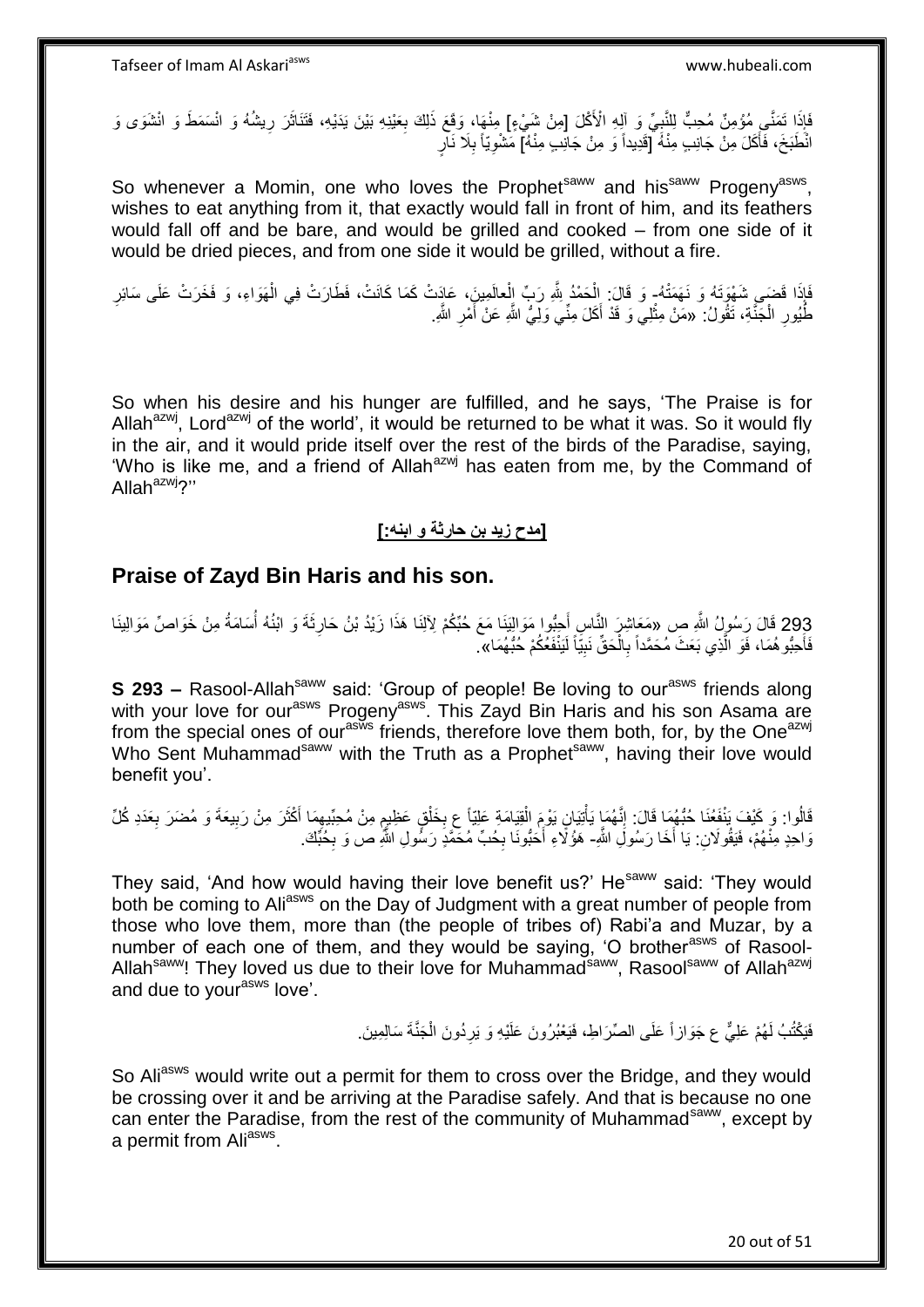وَ ذَلِكَ أَنَّ أَحَداً لَا يَدْخُلُ الْجَنَّةَ مِنْ سَائِرٍ أُمَّةٍ مُحَمَّدٍ ص إِلَّا بِجَوَازٍ مِنْ عَلِيٍّ ع فَإِنْ أَرَدْتُمُ الْجَوَازَ عَلَى الصِّرَاطِ سَالِمِينَ، وَ اً ِ ِ ِ ا<br>ا **∶** ْ اً ْ دُخُولَ الْجِنَانِ غَانِمِينَ، فَأُحِبُّوا بَعْدَ حُبٍّ مُحَمَّدٍ وَ آلِهِ مَوَالِيَهُ، َ ْ

Thus, if you want the permit to cross upon the Bridge safely, and enter into the Paradise as successful ones, then be loving, after having the love of Muhammad<sup>saww</sup> and his<sup>saww</sup> Progeny<sup>asws</sup>, his<sup>asws</sup> love.

نُّمَّ إِنْ أَرَدْتُمْ أَنْ يُعَظِّمَ مُحَمَّدٌ [وَ عَلِيٌّ] عِنْدَ اللَّهِ تَعَالَى مَذَازِلَكُمْ فَأَحِبُّوا شِيعَةَ مُحَمَّدٍ وَ عَلِيٍّ، وَ حِدُّوا فِي قَضَاءِ حَوَائِجِ إِخْوَانِكُمُ َ ِ ِ َ ِ ┆ الْمُؤَمِنِينَ، فَإِنَّ اللَّهَ تَعَالَى إِذَا أَنْخَلَكُمُ الْجَنَّةَ مَعَاشِرَ شِيعَتِنَا وَ مُحِبِّينَا نَادَى مُنَادِيهِ فِي تِلْكَ الْجِنَانِ: قَدْ دَخَلْتُمْ يَا عِبَادِيَ الْجَنَّةَ ِ ْ َ ْ ْ ْ ْ بِرَحْمَتِي، فَنَقَاسَمُو هَا عَلَى قَدْرِ حُبِّكُمْ لِشِيعَةِ مُحَمَّدٍ وَ عَلِيٍّ ع، وَ قَضَائِكُمْ لِحُقُوقِ إِخْوَالِكُمُ الْمُؤْمِنِينََ. יִי.<br>י ِ **ِ** ْ

Then, if you want that Muhammad<sup>saww</sup> and Ali<sup>asws</sup> to magnify your status in the Presence of Allah<sup>azwj</sup>, then be loving to the Shias of Muhammad<sup>saww</sup> and Ali<sup>asws</sup>, and strive in the fulfilment of the needs of your brethren, the Momineen, for Allah<sup>azwj</sup> the Exalted, Enters you all into the Paradise, group of our<sup>asws</sup> Shias and those that love us<sup>asws</sup>, a caller would call you in those Gardens: "You have entered into the Paradise, O My<sup>azwj</sup> servants, by My<sup>azwj</sup> Mercy, and it would be apportioned upon a measurement of your love for the Shias of Muhammad<sup>saww</sup> and Aliasws and your fulfilment of the needs of your brethren, the Momineen!'

ِّيَهُمْ كَانَ لِلشِّيعَةِ أَشَدَّ حُبّاً، وَ لِجُقُوقِ إِخْوَانِهِ الْمُؤْمِنِينَ أَحْسَنَ قَضَاءً- كَانَتْ دَرَجَاتُهُ فِي الْجِنَانِ أَعْلَى حَتَّى إِنَّ فِيهِمْ مَنْ يَكُونُ ْ ׀.<br>? َ َ ْ ِ ِ **∶** أَرْفَعَ مِنَ الْآخَرِ - بِمَسِيرَةِ مِائَةِ أَلْفِ سَنَةٍ تَرَابِيعَ قُصُورٍ وَ جِنَانٍ. ْ َ ِ **!** 

So whichever of them who was of more intense love for the Shias, and more excellent in fulfilling the rights of his brethren, the Momineen, his levels in the Gardens would be higher, to the extent that among them would happen to be higher than the other – by a travel distance of one hundred thousand years, in the magnificence of the castles and gardens'.

ِّولِه عز و جلٍ قُلْ إِنْ كَإِنَتْ لَكُمُ الدَّارُ الْأَخِرَةُ عِنْدَ اللَّهِ خالِصَةً مِنْ دُونِ النَّاسِ فَتَمَنَّوُ إِلْمُوْتٍ إِنْ كُنْتُمْ صِبادِقِينَ وَ لَنْ يَتَمَنَّوْهُ ِ ْ أَبَداً بِما قَدَّمَتْ أَيْدِيهِمْ َوَ اللَّهُ عَلِيمٌ بِالظَّالِمِينَ وَ لَتَجِدَنَّهُمْ أَحْرَصَ النَّاسِ عَلَى حَياةٍ وَ مِنَ الَّذِينَ أَشْرَكُوا يَوَدُّ أَحَدُهُمْ لَوْ يُعَمَّلُ أَلْفَ ِ َ َ ْ َ َ َ ه سَنَةٍ وَ ما هُوَ بِمُزَحَّزِحِهِ مِنَ الْعَذَابِ أَنْ يُعَمَّرَ وَ اللَّهُ بَصِيرٌ بِما يَعْمَلُوَنَ اً ْ ِ ِ

The Words of the Mighty and Majestic: *Say: 'If the house of the Hereafter with Allah was for you especially from besides the (other) people, then wish for death if you are truthful' [2:94]* 

*And they will never be wishing for it, ever, due to what account of what their hands have sent forward; and Allah is a Knower of the unjust [2:95]*

*And you will find them as greediest of the people upon the life and (even) more than those who are associating; (each) one of them hopes if he could live for a thousand years, and it would not remove him from the Punishment (even) if he does live; and Allah Sees what they are doing [2:96]*

294 قَالَ الْإِمَامُ عِ: قَالَ الْحَسَنُ بْنُ عَلِيِّ بْنِ أَبِي طَالِبٍ عِ إِنَّ اللَّهَ تَعَالَى لَمَّا وَبَّخَ [هَؤُلَاءِ] الْيَهُودَ عَلَى لِسَانِ رَسُولِهِ مُحَمَّدٍ<br>وَالْقَالَ الْإِمَامُ عَنْ أَيَّهُ مِنْ أَيِّهِ مِن ْ ِ ِ َ ْ ص وَ قَطَعَ مَعَاذِينٌ هُمْ، وَ أَقَامَ عَلَيْهِمُ الْجُجَجَ الْوَاضِحَةَ- بِأَنٍّ مُحَمَّداً ص سَيِّدُ النَّبِيِّينَ وَ خَيْرٍ الْخَلَاثِقِ أَجْمَعِينَ، وَ أَنَّ عَلِيِّاً سَيِّدُ ْ ْ َ َ ْ ِ َ ِ الْوَصِيِّينَ، وَ خَيْرُ مَنْ يَخْلُفُهُ بَعْدَهُ فِي الْمُسْلِمِينَ، وَ أَنَّ الطَّيِّيينَ مِنْ آلِهِ هُمُ الْقُوَّامُ بِدِينِ الثَّهِ- وَ الْأَئِمَّةُ لِعِبَادِ اللَّهِ عَنَّ وَ جَلَّ، وَ ا<br>ا :<br>ا ِ ْ ِ انْقَطَعَتْ مَعَاذِيرُ هُمْ- وَ هُمْ لَا يُمْكِنُهُمْ آيِرَادُ حُجَّةٍ وَ لَا شُبْهَةٍ، **֓**ׇ֚֚֚֚֚֓֡֡֓֡֘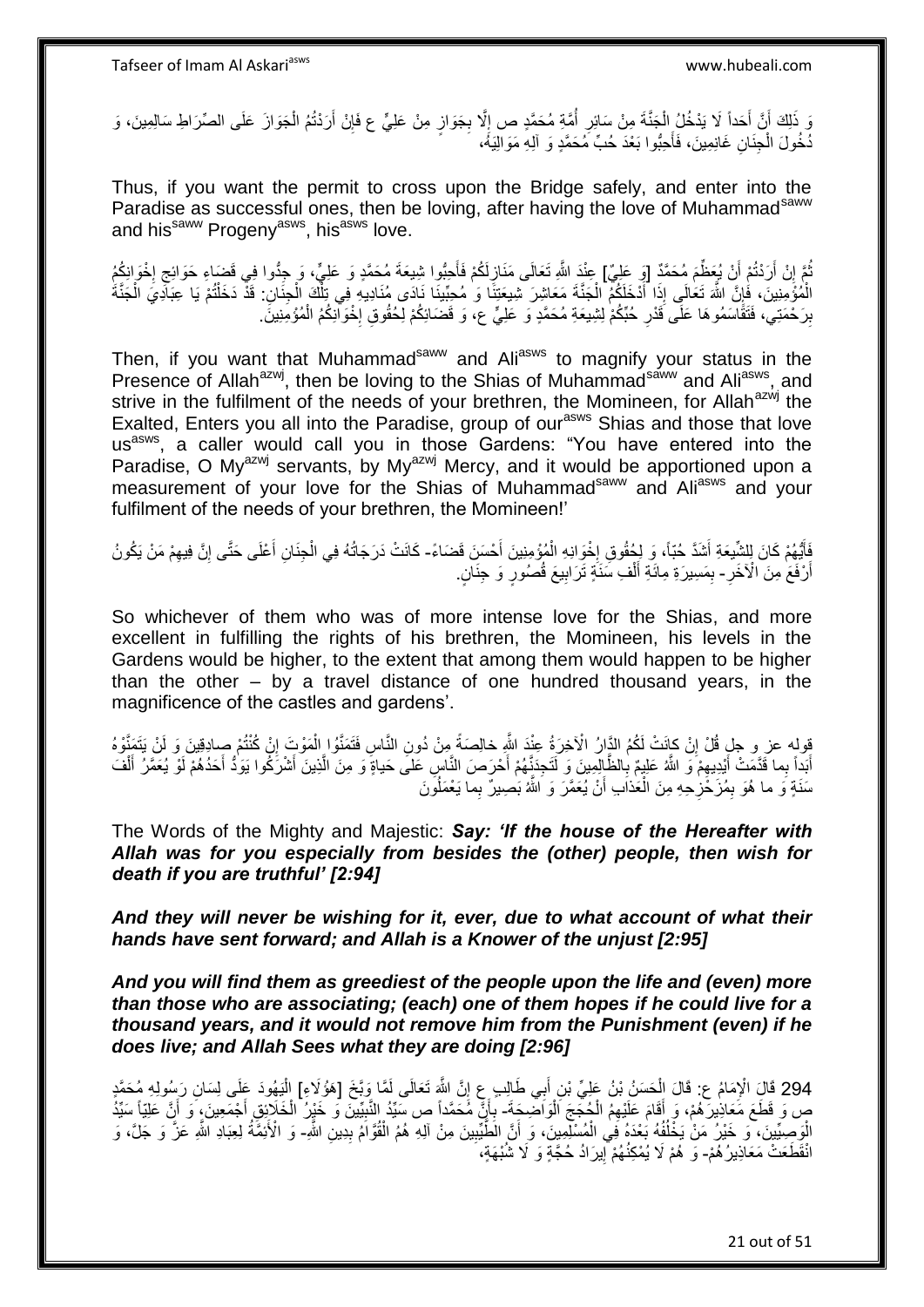**S 294 -** The Imam (Hassan Al-Askari<sup>asws</sup>) said: 'Al-Hassan<sup>asws</sup> Bin Ali<sup>asws</sup> Bin Abu Talibasws said: 'Allahazwj the Exalted, when Heazwj Rebuked those Jews upon the tongue of His<sup>azwj</sup> Rasool<sup>saww</sup> Muhammad<sup>saww</sup>, and Cut-off their excuses, and Established the clear proofs upon them that Muhammad<sup>saww</sup> is the Chief of the Prophets<sup>as</sup> and the best of the creatures altogether, and that Ali<sup>asws</sup> is the Chief of the successors<sup>as</sup> and the best one to replace him<sup>saww</sup> after him<sup>saww</sup> among the Muslims, and that the goodly ones from his<sup>saww</sup> Progeny<sup>asws</sup>, they are the custodians of the Religion of Allah<sup>azwj</sup> and the Imams<sup>asws</sup> for the servants of Allah<sup>azwj</sup> Mighty and Majestic, and they were not able to bring an argument nor a compromise.

فَجَاءُوا إِلَى أَنْ كَابَرُوا، فَقَالُوا: لَا نَذرِي مَا نَقُولُ، وَ لَكِنَّا نَقُولُ إِنَّ الْجَنَّةَ خَالِصَةٌ لَذا- مِنْ دُونِكَ يَا مُحَمَّدُ وَ دُونِ عَلِيٍّ وَ دُونِ<br>يَمِد بَيْنِ الْقَامِدِينَ عَلَيْهِ الْمَنْدَةِ َ ِ ْ ِ أَهْلِ دِينِكَ وَ أُمَّتِكَ وَ إِنَّا بِكُمْ مُبْتَلَوْنَ [وّ] مُمْتَحَنُونَ، وَ نَحْنُ أَوْلَِيَاءُ اللَّهِ الْمُخْلَصُونَ وَ عِبَادُهُ الْخَيّرُونَ، وَ مُسْتَجَابٌ دُعَاؤُنَا، ِ<br>ا َ ْ َ ِ יִי (ו غَيْرُ مَرْدُودٍ عَلَيْنَا بِشَيَْءٍ مِنْ سُؤَالِنَا رَبَّنَا ۖ **∣** 

So they came until they were arrogant, and they said, 'We don't know what you<sup>saww</sup> are saying, but, we are saying that the Paradise is especially for us besides you<sup>saww</sup>, O Muhammad<sup>saww</sup>, and besides Ali<sup>asws</sup>, and besides the people of your<sup>saww</sup> Religion and your<sup>saww</sup> community, and we are being Tried and Examined, and we are the sincere friends of Allah $a$ <sup>zwj</sup> and His<sup>azwj</sup> best worshippers, and our supplications get Answered without being returned upon us with anything from our asking our Lord<sup>azwj</sup>.

فَلَمَّا قَالُوا ذَلِكَ قَالَ اللَّهُ تَعَالَى لِنَبِيِّهِ ص: قُلْ يَا مُحَمَّدُ لِهَؤُلَاءِ الْيَهُودِ: إِنْ كانَتْ لَكُمُ الذَارُ الْآخِرَةُ الْجَنَّةُ وَ نَعِيمُهَا خِالِصَةً مِنْ ¦ ْ ْ ِ ُونِ النَّاسِ مُحَمَّدٍ وَ عَلِيٍّ وَ الْأَئِمَّةِ، وَ سَائِرِ الْأَصْحَابِ وَ مُؤْمِنِي الْأُمَّةِ، وَ أَنَّكُمْ بِمُحَمَّدٍ وَ ذُرِّيَّتِهِ مُفْتَحَنُونَ، وَ أَنَّ دُعَاءَكُمْ ِ َ ِ َ مُسْتََجَابٌ غَيْرُ مَرْدُودٍ فَتَمَنَّوُا الْمَوْتَ لِلْكَاذِبِينَ مِنْكُمْ وَ مِنْ مُخَالِفِيكُمْ، ْ ِ

So, when they said that, Allah<sup>azwj</sup> the Exalted Said to His<sup>azwj</sup> Prophet<sup>saww</sup>: "Say: - O Muhammad<sup>saww</sup>, to these Jews, Say: 'If the house of the Hereafter with Allah was *for you* – the Paradise and its Bounties, *especially from besides the (other)*  **people** – Muhammad<sup>saww</sup>, and Ali<sup>asws</sup> and the Imams<sup>asws</sup>, and the rest of the companions and the Momineen of the community, and you are being Examined by Muhammad<sup>saww</sup> and his<sup>saww</sup> offspring, and that your supplication get Answered without being rejected, *then wish for death* – to be for the beliers from you and from your adversaries.

فَإِنَّ مُحَمَّداً وَ عَلِيّاً وَ ذَوِيعِمَا يَقُولُونَ: «إِنَّهُمْ هُمْ أَوْلِيَاءُ اِللَّهِ عَزَّ وَ جَلَّ مِنْ دُونِ النَّاسِ- الَّذِينَ يُخَالِفُونَهُمْ فِي دِينِهِمْ، وَ هُمُ ِ ¦ ِ ِ الْمُجَابُ دُعَاؤُهُمْ» فَإِنْ كُنْتُمْ مَعَاشِرَ الْيَهُودَ كَمَا تَذْعُونَ، فَتَمَنَّوُا الْمَوْتَ لِلْكَاذِبِينَ مِنَّكُمْ وَ مَِنْ مُخَالِفِيكُمْ. إِنْ كُنْتُمْ صحادِقِينَ بِأَنَّكُمْ ِ ْ ْ :<br>إ ِ ِ َ ِ أَنْتُمُ الْمُحِقَّونَ، الْمُجَابُ دُعَاؤُكُمْ عَلَى مُخَالِفِيكُمْ، ْ ْ َ

For Muhammad<sup>saww</sup> and Ali<sup>asws</sup> and those with them<sup>asws</sup> are saying, they are the friends of Allah<sup>azwj</sup> Mighty and Majestic from besides the people, those who are opposing them in their<sup>asws</sup> Religion, and they get Answered in their supplication. So if you, O group of Jews, were just as you are claiming, *then wish for death* – to the beliers from you and from your adversaries, *if you are truthful' [2:94]* that you are the rightful ones, your supplications get Answered upon your adversaries'.

فَقُولُوا: «اللَّهُمَّ أَمِتِ الْكَاذِبَ مِنَّا وَ مِنْ مُخَالِفِينَا» لِيَسْتَرِيحَ مِنْهُ الصَّادِقُونَ، وَ لِتَزْدَادَ حُجَّتُكُمْ وُضُوحاً بَعْدَ أَنْ قَدْ صَحَّتْ وَ ْ َ َ **∶** <u>َوَ جَبَتْ .</u>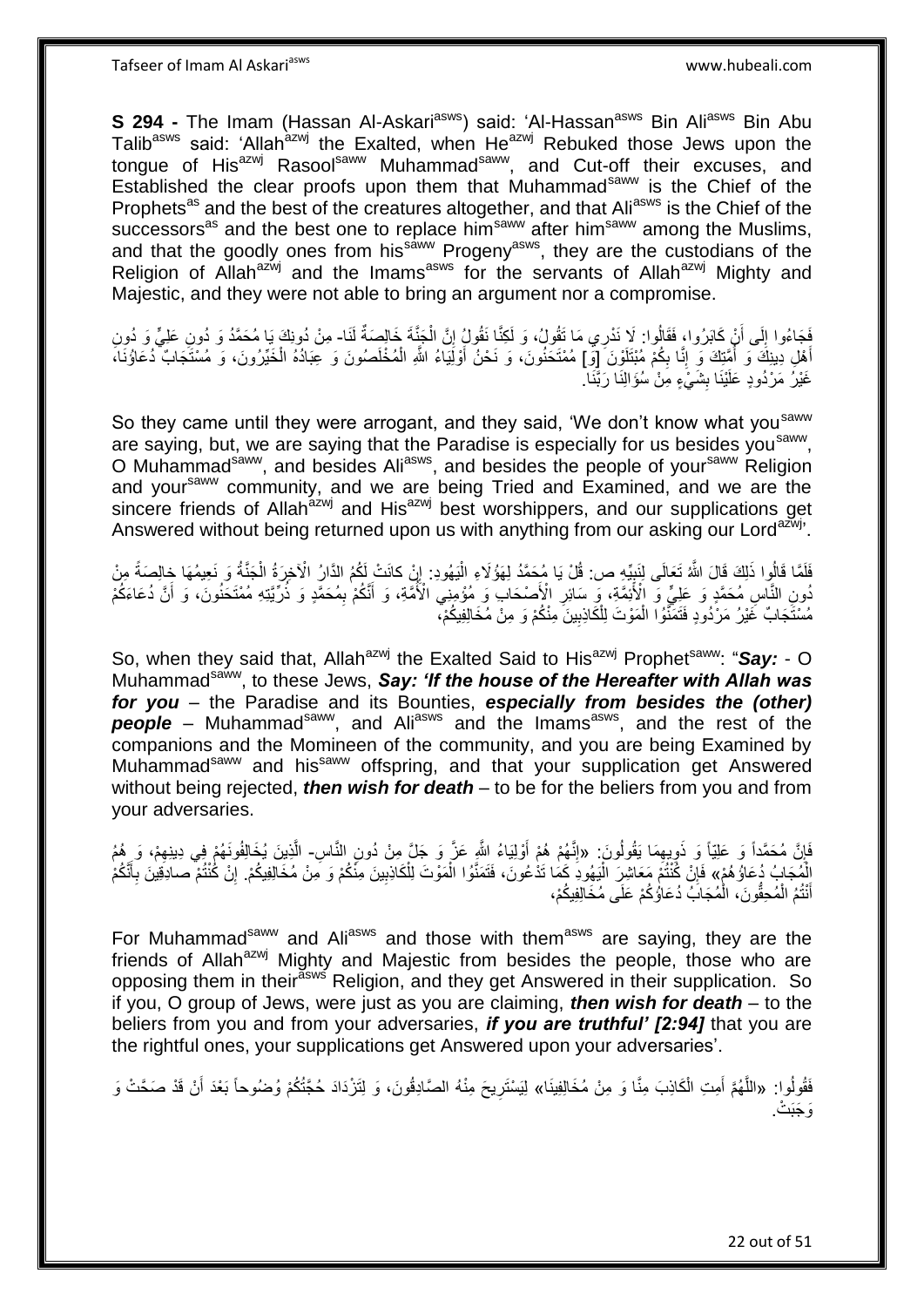Therefore, you should be saying, 'O Allah<sup>azwj</sup>! Cause to die, the liars from us and from our adversaries', in order for the truthful ones can get rest from it, and in order to increase your proofs clearly after it has been proven true and Answered.

تُمَّ قَالَ لَهُمْ رَسُولُ اللَّهِ صٍ بَعْدَ مَا عَرَضَ هَذَا عَلَيْهِمْ: لَا يَقُولُهَا أَحَدٌ مِنْكُمْ إِلَّا غُصِّ بِرِيقِهِ فَعَاتَ مَكَانَهُ. وَ كَانَتِ الْيَهُودُ عُلَمَاءَ<br>. ُ ْ ِ ِ َ ُ ِ بِأَنَّهُمْ هُمُ الْكَاذِبُونَ، وَ أَنَّ مُحَمَّداً ص وَ عَلِيّاً ع وَ مُصنّدِّقِيهِمَا هُمُ الصَّادِقُونَ، فَلَمْ يَجَسُرُوا أَنْ يَدْعُوا بِذَلِكَ- لِعِلْمِهِمْ بِأَنَّهُمْ إِنْ ِ اً ْ ֧֧֝֓֝֓<sup>ֺ֢</sup>֧֧֧֓֝֓֓֝ **∶** ِ َ ِ ِ ْ ذَعَوْا فَهُمُ الْمَيِّتُونَ. ْ

Then Rasool-Allah<sup>saww</sup> said to them after having presented this upon them: 'Not one of you would be saying it except his saliva would get stuck in his throat, and he would die in his place'. And it was so that the Jews knew full well that they are the liars, and that Muhammad<sup>saww</sup> and Ali<sup>asws</sup> would be ratified that they are the truthful. So they were not daring to be supplicating with that, due to their knowledge that if they were to supplicate, they would be the ones dying.

فَقَالَ اللَّهُ تَعالَى: وَ لَنْ يَتَمَنَّوْهُ أَبَداً بِما قَدَّمَتْ أَيْدِيهِمْ يَعْنِي الْيَهُودَ لَنْ يَتَمَنَّوُا الْمَوْتَ بِمَا قَدَّمَتْ أَيْدِيهِمْ- مِنْ كُفْرِهِمْ بِاللَّهِ، وَ بِمُحَمَّدٍ ِ َ َ ِ َ ا<br>په ْ ِ ِ ِ رَسُولِ اللَّهِ وَ نَبِيِّهِ وَ صَفِيِّهِ، وَ بِعَلِيٍّ أَخِي نَبِيِّهِ وَ وَصِيِّهِ ۖ وَ بِالطَّاهِرِينَ مِنَ الْأَئِمَّةِ الْمُنْتَجَبِينَ ِ َ ِ **!** ِ ْ **∶** ِ

So Allah<sup>azwj</sup> the Exalted Said *And they will never be wishing for it ,ever, due to what account of what their hands have sent forward –* meaning the Jews will never be wishing for the death due to what their hands have sent forward, from their Kufr with Allah<sup>azwj</sup>, and with Muhammad<sup>saww</sup> as Rasool<sup>saww</sup> of Allah<sup>azwj</sup> and His<sup>azwj</sup> Prophet<sup>saww</sup> and His<sup>azwj</sup> Elite, and with Ali<sup>asws</sup> as brother of His<sup>azwj</sup> Prophet<sup>saww</sup> and his<sup>saww</sup> successor<sup>asws</sup>, and with the Pure ones from the Imams<sup>asws</sup>, the Chosen ones.

قَالَ اللَّهِ تَعَالَى: وَ اللَّهُ عَلِيمٌ بِالظَّالِمِينَ الْيَهُودِ إِنَّهُمْ لَا يَجْسُرُونَ أَنْ يَتَمَنَّوُا الْمَوْتَ لِلْكَاذِبِ، لِعِلْمِهِمْ بِأَنَّهُمْ هُمُ الْكَاذِبُونَ، وَ لِذَلِكَ ِ ِ ْ َ ِ ِ ْ ْ ْ اُ امُرُكَ أَنْ تُبْهِرَ هُمْ بِحُجَّتِكَ وَ تَأْمُرَ هُمْ أَنْ يَدْعُوا عَلَى الْكَاذِبِ، لِيَمْتَنِعُوا مِنَ الدُّعَاءِ، وَ يَتَبَيَّنَ لِلضُّعَفَاءِ أَنَّهُمْ هُمُ الْكَاذِبُونَ ـ ْ اُ ؗ<br>ؙ **∶** ِ اً ْ َ

Allah<sup>azwj</sup> the Exalted Said: *and Allah is a Knower of the unjust [2:95]* – The Jews, they are not daring to be wishing for the death to the liars, due to their knowledge that they (themselves) are the liars, and due to that Isaww Commanded yousaww that you<sup>saww</sup> dazzle them with your<sup>saww</sup> arguments and instruct them that they should be supplicating upon the liars, so that they would be refraining from the supplication and it would clarify for the weak ones that they are the liars.

ُمَّ قَالَ: يَا مُحَمَّدُ وَ لَتَجِزَنَّهُمْ يَعْنِي تَجِدَ هَؤُلَاءِ الْيَهُودَ أَحْرَصِ النَّاسِ عَلى حَياةٍ وَ ذَلِكَ لِيَأْسِهِمْ مِنْ نَعِيمِ الْآخِرَةِ- لِانْهِمَاكِهِمْ فِي َ ْ ِ ِ ْ ِ ِ كُفْرِ هِمُ- الَّذِي يَعْلَمُونَ أَنَّهُ لَا حَظٌّ لَهُمْ مَعَهُ- فِي شَيْءٍ مِنْ خَيْرَاتِ الْجَنَّةِ ۚ ِ َ **ٔ** 

Then He<sup>azwj</sup> Said: "O Muhammad<sup>saww</sup>! **And you will find them** – meaning find these Jews, *as greediest of the people upon the life* – and that would despair them from the Bounties of the Hereafter – due to their being engrossed in their *Kufr* – which they are knowing that it would be a deprivation for them regarding something from the goodness of the Paradise.

يَ مِنَ الَّذِينَ أَشْرِكُوا قَالَ إِتَعَالَىٍ]: هَؤُلَاءٍ الْيَهُودُ أَجْرَحِسَ النَّاسِ عَلى حَياةٍ وَ أَحْرَصُ مِنَ الَّذِينَ أَشْرَكُوا عَلَى حَيَاةٍ- يَعْنِي َ ه ْ َ َ الْمَجُوسَ لِأَنَّهُمْ لَا يَرَوْنَ النُّعِيمَ إِلَّا فِي الدُّنْيَا، وَ لَا يَأْمَلُونَ خَيْراً فَي الْأَخِرَةِ، فَلِذَلِكَ هُمْ أَشَدُّ النَّاسِ حِرْصاً عَلَى حَيَاةٍ. ْ ِ َ

*And (even) more than those who are associating* – The Exalted Said – These Jews are *greediest of the people upon the life*, and (even) greedier *than those who are associating* (committing Shirk), upon the life – meaning the Magians,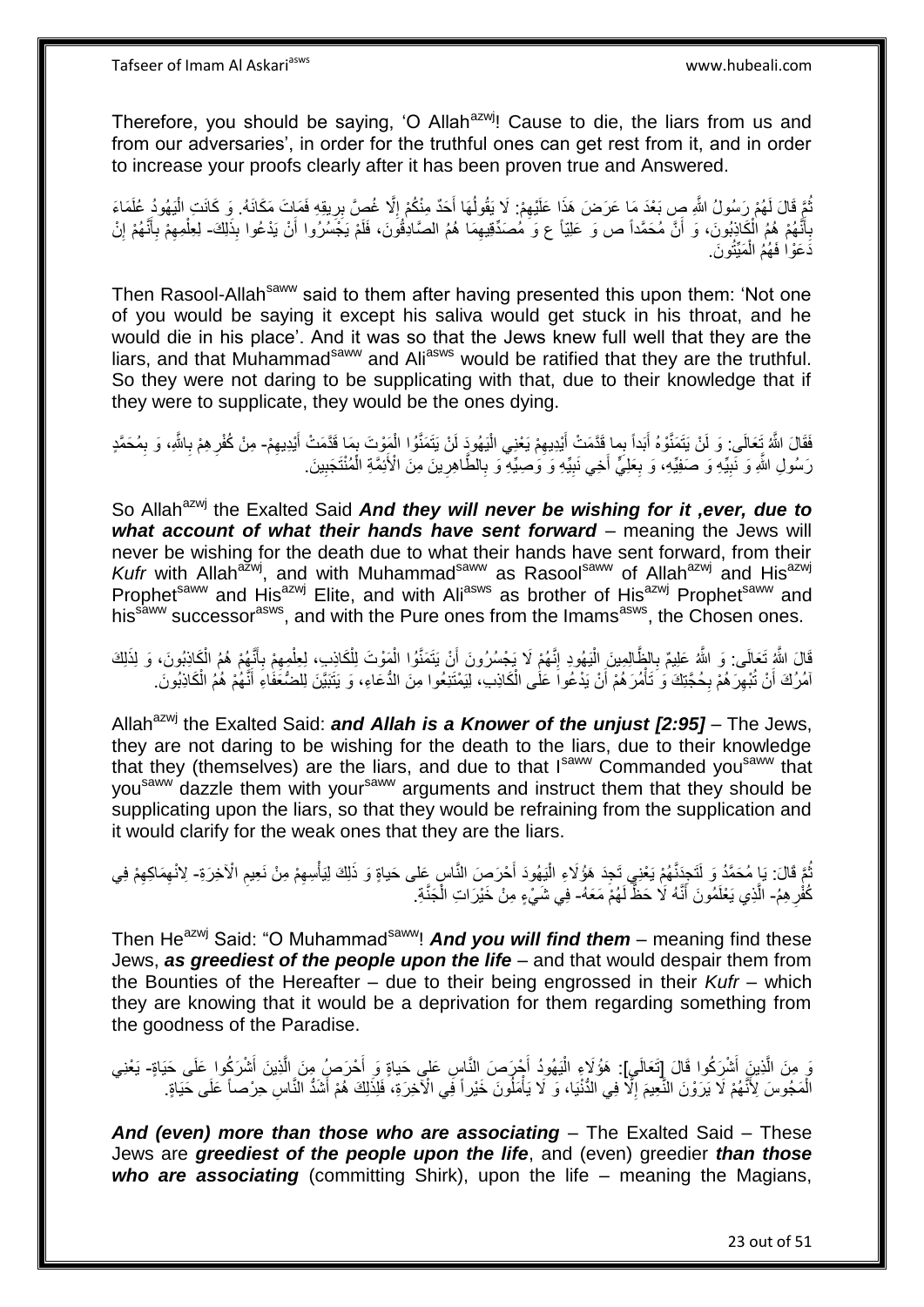because they are not seeing the Bounties except in the world, and they are not doing good works regarding the Hereafter. Thus, due to that, they are more intensely greedier of the people upon the life.

نُّعَ وَصَفَ الْيَهُودَ فَقَالَ: يَوَدُّ يَتَمَنَّى أَحَدُهُمْ- لَوْ يُعَمَّرُ أَلْفَ سَنَةٍ وَ ما هُوَ النَّعْمِيرُ أَلْفَ سَنَةٍ بِمُزَحْزِحِهِ بِمُبَاعِدِهِ مِنَ الْعَذابِ أَنْ ا<br>ا ِ ِ ْ َ ْ َ ِ َ ْ يُعَمَّرَ [تَعْمِيرُهُ] وَ إِنَّمَا قَالَ: وَ ما هَمَو بِمُزَحْزِحِهِ [مِنَ الْعَذابِ] أَنْ يُعَمَّرَ وَ لَمْ يَقُلْ وَ مَا هُوَ بِمُزَحْزِحَهِ فَقَطْ **ְוּ** ْ ِ ِ ِ ِ َ

Then He<sup>azwj</sup> Described the (characteristics of the) Jews, so He<sup>azwj</sup> Said: *(each) one of them hopes* – wishes - *if he could live for a thousand years – then it would not* (happen)! – (the death is) *removed from him* - *the Punishment (will befall) if he does live* (thousand years) – his age – and rather He<sup>azwj</sup> Said: *and it would not remove him from the Punishment (even) if he does live*, but He<sup>azwj</sup> did not Say *and it would not remove him*, only.

لِأَنَّهُ لَوْ قَالَ وَ مَا هُوَ بِمُزَحْزِحِهِ [مِنَ الْعَذَابِ] وَ اللَّهُ بَصِيرٌ - لَكَانَ يَحْتَمِلُ أَنْ يَكُونَ وَ ما هُوَ يَعْنِي وُدَّهُ وَ تَمَنِّيَهُ بِمُزَحْزِحِهِ فَلَمَّا ْ **∶ ∶** اُ ِ ِ أَرَادَ: وَ مَا تَعْمِيرُهُ، قَالَ: وَ مَا هُوَ بِمُزَحْزِحِهِ … أَنْ يُعَمَّرَ. ِ ِ اً اً

Because if He<sup>azwj</sup> had said (the way they – the Jews are saying) **and it would not** *remove him from the Punishment* - *and Allah Sees*, it does happen, *and it would not (as they claim)*, meaning his hope and his wish, *remove him (from Punishment*). So when He<sup>azwj</sup> Intended (Punishment for their *Kufr*): 'And what his age would be, He<sup>azwj</sup> Said: *and it would not remove him from the Punishment (even) if he does live* (a longer life in the world)*.*

> نُّمَّ قَالَ: وَ اللَّهُ بَصِيرٌ بِما يَعْمَلُونَ فَعَلَى حَسَبِهِ يُجَازِيهِمْ وَ يَعْدِلُ عَلَيْهِمْ وَ لَا يَظْلِمُهُمْ.» ِ ِ **ٍ** ِ

Then He<sup>azwj</sup> Said: *and Allah Sees what they are doing [2:96]* – So upon His<sup>azwj</sup> Reckoning, He<sup>azwj</sup> would Recompense them and be Just upon them and not be uniust to them".

295 قَالَ الْحَسَنُ بْنُ عَلِيٍّ بْنِ أَبِي طَالِبٍ ع لَمَّا كَاعَتِ الْيَهُودُ عَنْ هَذَا التَّمَنِّي، وَ قَطَعَ اللَّهُ مَعَاذِينَ هَا، قَالَتْ طَائِفَةٌ مِنْهُمْ- وَ اُ َ ْ مُمْ بِحَضْرَةِ رَسُولِِ اللَّهِ صَّ وََ قَدْ كَاعُوا، وَ عَجَزُوا-: يَا مُحَمَّدُ فَأَنْتَ وَ الْمُؤْمِّنُونَ الْمُخْلِصُونَ لَكَ مُجَابٌ دُعَاؤُكُمْ، وَ عَلِيٌّ **∶** ْ ْ َ أَخُوكَ وَ وَصِيُّكَ أَفْضَلُهُمْ وَ سَيِّدُهُمْ! قَالَ رَسُولُ اللَّهِ ص: بَلَى. ا<br>ا َ َ

**S 295 –** Al-Hassan<sup>asws</sup> Bin Ali<sup>asws</sup> Bin Abu Talib<sup>asws</sup> said: 'So when the Jews got scared from this wish, and Allah<sup>azwj</sup> Cut-off their excuses, a group from them said, and they were in the presence of Rasool-Allah<sup>saww</sup>, and they had been frightened, and they were frustrated, 'O Muhammad<sup>saww</sup>! So you<sup>saww</sup>, the sincere Momineen of yours<sup>saww</sup>, your supplications are Answered, and your<sup>saww</sup> brother Ali<sup>asws</sup> is your<sup>saww</sup> successor, and is their chief!' Rasool-Allah<sup>saww</sup> said: 'Yes'.

قَالُوا: يَا مُحَمَّدُ فَإِنْ كَانَ هَذَا كَمَا زَعَمْتَ، فَقُلْ لِعَلِيٍّ ع يَدْعُو اللَّهَ لِابْنِ رَئِيسِنَا هَذَا، فَقَدْ كَانَ مِنَ الشَّبَابِ جَمِيلًا نَبِيلًا وَسِيماً ِ ِ َفَسِيماً، لَحِقَهُ بَرَصٌ وَ جُذَامٌ وَ قَدْ صَارَ حِمًى لَا يُقْرَبُ، وَ مَهْجُوراً لَا يُعَاشَرُ، يَتَنَاوَلُ الْخُبْزَ عَلَى أَسِنَّةِ الرِّمَاحِ ِ َ

They said, 'So if this was such as you<sup>saww</sup> are claiming, then tell Ali<sup>asws</sup> to supplicate to Allah<sup>azwj</sup> for this son of our leader, for he used to be from the handsome youths, noble, special, physically fit. He has been afflicted by vitiligo and leprosy, and has become of restricted access (people) not going near him, and he is abandoned, not co-habiting (with his family). He is given bread at the tip of the spear'.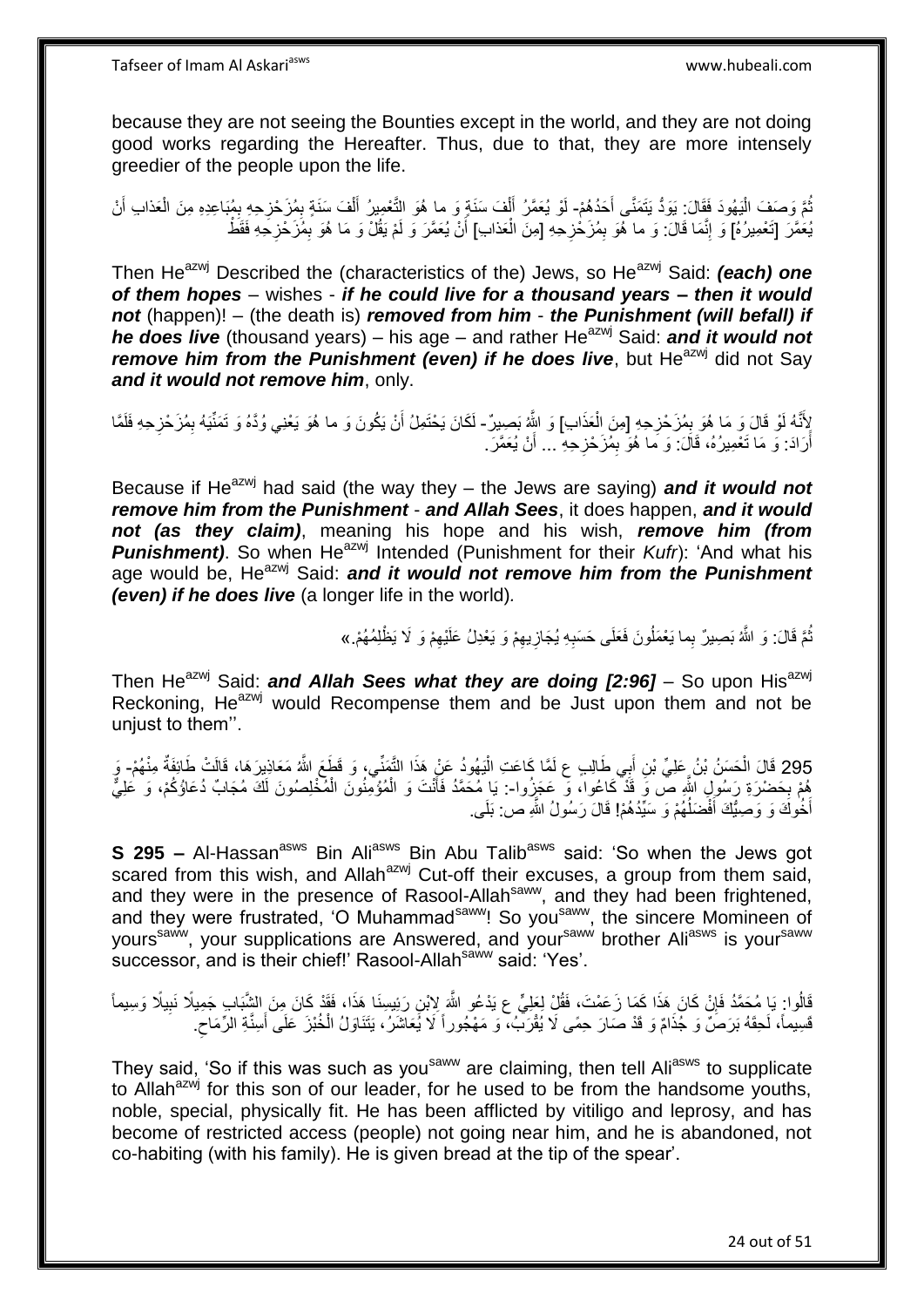ِ فَقَالَ رَسُولُ النُّهِ ص: انْتُونِي بِهِ. فَأُتِيَ بِهِ، وَ نَظَرَ رَسُولُ اللَّهِ صٍ وَ أَصْحَابُهُ [مِنْهُ] إِلَى مَنْظَرٍ فَظِيعٍ، سَمِجٍ، قَبِيحٍ، كَرِيهٍ، َ ِ ر<br>ا ِ ٍ ِ ٍ ِ ∣∣<br>ِ فَقَالَ رَسُولُ النَّهِ ص: يَا أَبَا حَسَنٍ ادْعُ اللَّهَ لَهُ بِالْعَافِيَةِ، فَإِنَّ اللَّهَ تَعَالَى يُجِيبُكَ فِيهِ. ِ ْ **∶** لَ َ

So Rasool-Allah<sup>saww</sup> said: 'Come to me<sup>saww</sup> with him'. So they came with him, and Rasool-Allah<sup>saww</sup> and his<sup>saww</sup> companions looked at the terrible scene, lumpish, ugly, abhorrent (person). Rasool-Allah<sup>saww</sup> said: 'O Abu Hassan<sup>asws</sup>! Supplicate to Allah<sup>azwj</sup> for him with the well-being, for Allah<sup>azwj</sup> the Exalted would Answer you<sup>asws</sup> regarding it'.

فَدَعَا لَهُ، فَلَمَّا كَانَ بَعْدَ فَرَاغِهِ مِنْ دُعَائِهِ- إِذِ الْفَتَى قَدْ زَالَ عَنْهُ كُلُّ مَكْرُوهٍ، وَ عَادَ إِلَى أَفْضَلِ مَا كَانَ عَلَيْهِ مِنَ النَّبْلِ وَ َ ِ ْ ِ الْجَمَالِ- وَ الْوَسَامَةِ وَ الْحُسْنِ فِي الْمَنْظَرِ ْ **∶** ْ ْ ْ

So he<sup>asws</sup> supplicated for him. When he<sup>asws</sup> was free from his<sup>asws</sup> supplicated, the youth was such that every single abhorrence had been removed from him, and he returned to being better than what he had been upon from the nobility and the beauty, and the fitness, and the excellence in the appearance.

> فَقَالَ رَسُولُ اللَّهِ ص لِلْفَتَى: [يَا فَتَى] آمِنْ بِالَّذِي أَغَاثَكَ مِنْ بَلَائِكَ. قَالَ الْفَتَى: قَدْ آمَنْتُ- وَ حَسُنَ إِيمَانُهُ-ْ َ َ ه ِ ׀ו<br>֞

So Rasool-Allah<sup>saww</sup> said to the youth: 'O youth! Believe in the One<sup>azwj</sup> Who Helped you from your afflictions'. The youth said, 'I have believed' – and excellent was his *Eman*.

فَقَالَ أَبُوهُ: يَا مُحَمَّدُ ظَلَمْتَنِي وَ ذَهِبْتَ مِنِّي بِابْنِي، لَيْتَهُ كَانَ أَجْذَمَ وَ أَبْرَصَ كَمَا كَانَ- وَ لَمْ يَدْخُلْ فِي دِينِكَ، فَإِنَّ ذَلِكَ كَانَ أَحَبَّ ِ َ َ ِ إِلَيَّ. قَالَ رَسُولُ الثَّهِ ص: لَّكِنَّ اللَّهَ عَزَّ وَ جَلَّ قَذْ خَلَّصَهُ مِنْ هَذِهِ الْأَفَةِ، وَ أَوْجَبَ لَهُ نَعِيْمَ الْجَنَّةِ. لَ יִי<br>; ْ َ ه لَ

His father said, 'O Muhammad<sup>saww</sup>! You<sup>saww</sup> have been unjust to me and my son has gone away from me. Alas! If only he was with leprosy and vitiligo just as he used to be, and had not entered into your<sup>saww</sup> Religion, for that would be more beloved to me'. Rasool-Allah<sup>saww</sup> said: 'But Allah<sup>azwj</sup> Mighty and Majestic has Finished him off from these afflictions, and has Obligated for him the Bounties of the Paradise'.

قَالَ أَبُوهُ: يَا مُحَمَّدُ مَا كَانَ هَذَا لَكَ وَ لَا لِصَاحِبِكَ، إِنَّمَا جَاءَ وَقْتُ عَافِيَتِهِ فَعُوفِيَ وَ إِنْ كَانَ صَاحِبُكَ هَذَا- يَعْنِي عَلِيّاً ع مُجَاباً ِ ِ ¦ َ ِ فِي الْخَيْرِ - فَهُوَ أَيْضاً مُجَابٌ فِي الشَّرِّ فَقُلْ لَهُ يَدْعُو عَلَيَّ بِالْجُذَامِ وَ الْبَرَصِ، فَإِنِّي أَعْلَمُ أَنَّهُ لَا يُصِيبُنِي، لِيَتَبَيَّنَ لِّهَؤُلَاءِ َ َ ا∣<br>ِ∘ِ ْ ِ ْ ِ َ الْضُّعَفَاءِ-َ الَّذِينَ قَدِ اغْتَرُّوا بِكَ- أَنَّ زَوَالَهُ عَنِ ابْنِي لَمْ يَكُنْ بِدُعَائِهِ. ِ َ

His father said, 'O Muhammad<sup>saww</sup>! This was not for you<sup>saww</sup> nor for your<sup>saww</sup> companion (Ali<sup>asws</sup>), but the time for his well-being had come, so he became healthy. And if it was such that this companion of yours<sup>saww</sup>' - meaning Ali<sup>asws</sup> - 'was Answered in his<sup>asws</sup> supplication regarding the good, so he<sup>asws</sup> would as well be Answered regarding the evil. Therefore, tell him<sup>asws</sup> to supplicate against me with the leprosy and vitiligo, for I know that it would not be hitting me, in order to it to be clarified to these weak ones - those who have acknowledged with you<sup>saww</sup> - that its removal from my son did not happen due to his<sup>asws</sup> supplication'.

فَقَالَ رَسُولُ اللَّهِ ص: يَا يَهُودِيُّ اتَّقِ اللَّهَ، وَ تَهَنَّأْ بِعَافِيَةِ اللَّهِ إِيَّاكَ، وَ لَا نَتَعَرَّضْ لِلْبَلَاءِ وَ لِمَا لَا نُطِيقُهُ، وَ قَابِلِ النَّعْمَةَ بِالشُّكْرِ، ِ ْ ِ **∶** ْ ِ فَإِنَّ مَنْ كَفَرَهَا سُلِبَهَا، وَ مَنْ شَكَرَهَا امْتَرَى مَزِيدَهَا. ِ ِ

So Rasool-Allah<sup>saww</sup> said:' Fear Allah<sup>azwj</sup>, O Jew, and congratulations with the health (granted by) Allah $a^{2xy}$  to you, and do not expose yourself to the affliction and to what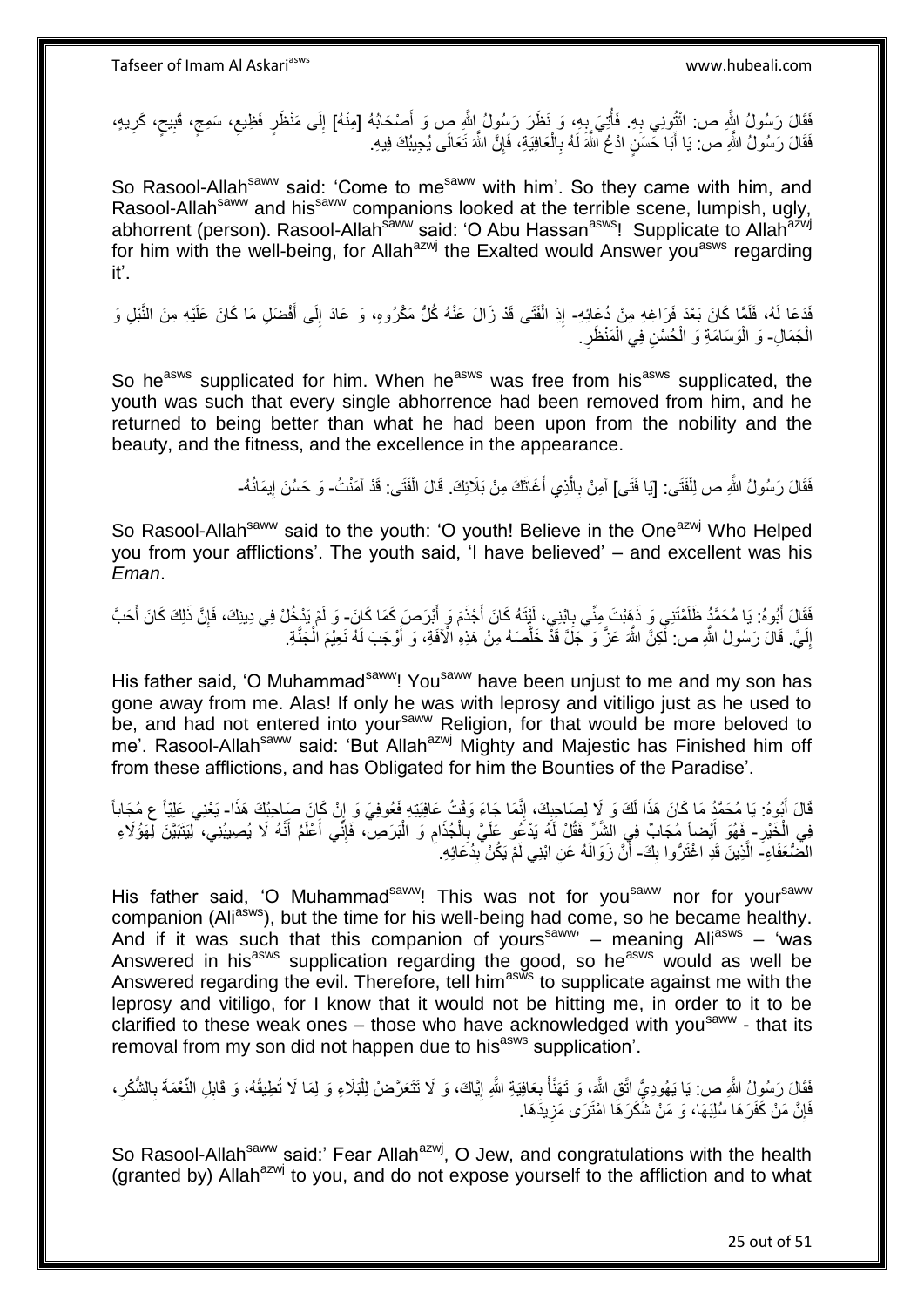you will not be able to endure, and accept the bounty (of health) with the gratefulness, for the one who does *Kufr* with it, it would be confiscated, and the one who is grateful for it, would be increased in it'.

فَقَالَ الْيَهُودِيُّ: مِنْ شُكْرِ نِعَمِ اللَّهِ- تَكْذِيبُ عَدُوِّ اللَّهِ الْمُفْتَرِي عَلَيْهِ، وَ إِنَّمَا أُرِيدُ بِهَذَا أَنْ أُعَرِّفَ وَلَدِي أَنَّهُ لَيْسَ مِمَّا قُلْتَ [لَهُ] وَ<br>وَيَدَيَّزُونَ مَنْ يَسْهَدُونَ ِ ِ ْ َ ُ َ ِ ِ ِ ْ ادَّعَيْتَهُ قَلِيلٌ وَ لَا كَثِيرٌ ، َو أَنَّ الَّذِي أَصَابَهُ مِنْ خَيْرٍ لَمْ يَكُنْ بِدُعَاءِ عَلِيٍّ صَاحِبِكَ ِ ِ َ ه َ

The Jew said, 'From the thankfulness for the Bounty of Allah<sup>azwj</sup>, is the belying of an enemy of Allah<sup>azwj</sup>, and the forger upon Him<sup>azwj</sup>. And rather, I intended by this, that my son should recognise that it isn't from what is said to him and his claim, neither little nor more, and that which hit him from goodness, did not happen by a supplication of Ali<sup>asws</sup>, your<sup>saww</sup> companion'.

فَتَبَسَّمَ رَسُولٍۢ اللَّهِ ص وَ قَالَ: يَا يَهُودِيُّ هَٰبْكَ قُلْتَ إِنَّ عَافِيَةَ ابْنِكَ لِمْ تَكُنْ بِدُعَاءِ عَلِيٍّ ع، وَ إِنَّمَا صِمَادَفَ دُعَاؤُهُ وَقْتَ مَجِيءٍ ِ ِ ْ ِ عَافِيَتِهِ، أَ رَأَيْتَ لَوْ دَعَا عَلَيْكَ عَلِيٌّ ع بِّهَذَا الْبَلَاءِ- الَّذِي اقْتَرَحْنَهُ فَأَصْبَانَكَ، أَ تَقُولُ إِنَّ مَا أَصَبَنِنِي لَمْ يَكُنْ بِدُعَانِهِ، وَ لَكِنْ لِأَنَّهُ :<br>ا ِ َ ِ َ ِ َ َ صَادَفَ دُعَاؤُهُ وَقْتَ [مَجِيءِ] بَلَائِي

So Rasool-Allah<sup>saww</sup> smiled and said, 'O Jew! Given, that you said that the health of your son did not happen by a supplication of Aliasws, and rather hisasws supplication was a coincidence, and the time of his well-being had come, what would be your view, if Ali<sup>asws</sup> was to supplicate against you with this affliction – which you are suggesting, and it does hit you? Would you be saying, 'Whatever hit me did not baggeeting, and it about the year. Then a year so eaging, tritation in this are not happen due to his<sup>asws</sup> supplication, but his<sup>asws</sup> supplication was just a coincidence, and the time for my affliction had come'?'

فَقَالَ: لَا أَقُولُ هَذَا، لِأَنَّ هَذَا احْتِجَاجٌ مِنِّي عَلَى عَدُوٍّ اللَّهِ فِي دِينِ اللَّهِ، وَ احْتِجَاجٌ مِنْهُ عَلَيَ، وَ اللَّهُ أَحْكَمُ مِنْ أَنْ يُجِيبَ إِلَى مِثْلِ َ ْ ِ َ َ هَذَا، فَيَكُونَ قَدْ فَثَنَ عِبَادَهُ، وَ دَعَاهُمْٓ إِلَى تَصْدِيقِ الْكَاذِبِينَ ۚ ِ ْ ∣∣<br>∶

So he said, 'I will not be saying this, because this is an argument from me against an enemy of Allah<sup>azwj</sup> in the Religion of Allah<sup>azwj</sup> (meaning Judaism), and would an argument from Him<sup>azwj</sup> against me, and Allah<sup>azwj</sup> is Wiser than to Answer to the likes of this (supplication), for it would happen to have fascinated His<sup>azwj</sup> servants to the verification of the liars'.

فَقَالَ رَسُولُ اللَّهِ ص: فَهَذَا فِي دُعَاءِ عَلِيٍّ لِابْنِكَ- كَهُوَ فِي دُعَائِهِ عَلَيْكَ، لَا يَفْعَلُ اللَّهُ تَعَالَى مَا يَلْبِسُ بِهِ عَلَى عِبَادِهِ دِينَهُ، وَ ِ ِ ْ يُصَدِّقُ بِهِ الْكَاذِبَ عَلَيْهِ. ْ ِ

So Rasool-Allah<sup>saww</sup> said: 'So this, in the supplication of Ali<sup>asws</sup> for your son – would be like his<sup>asws</sup> supplication against you. Allah<sup>azwj</sup> the Exalted does not Do what He<sup>azwj</sup> can camouflage His<sup>azwj</sup> Religion upon His<sup>azwj</sup> servants, and Ratify the liar with it against Him<sup>azwj</sup>'.

> فَتَحَيَّرَ الْيَهُودِيُّ لَمَّا أَبْطَلَ ص شُبْهَتَهُ، وَ قَالَ: يَا مُحَمَّدُ! لِيَفْعَلْ عَلِيٌّ هَذَا بِي إِنْ كُنْتَ صَادِقاً. ِ َ :<br>إ

The Jew was confused due to the invalidation of his doubts, and he said, 'O Muhammad<sup>saww</sup>! Let Ali<sup>asws</sup> do this with me, if he<sup>asws</sup> was truthful'.

فَقَالَ رَسُولُ اللَّهِ صِ لِعَلِيٍّ ع: يَا أَبَا الْحَسَنِ قَدْ أَبَى الْكَافِرُ إِلَّا عُنُوّاً وَ طُغْيَاناً وَ تَمَرُّداً، فَادْعُ عَلَيْهِ بِمَا اقْتَرَحَ، وَ قُلِ: اللَّهُمَّ ِ ْ َ ْ َ ه ِ ابْتَلِهِ بِبَلَاءِ ابْنِهِ مِنْ قَبْلُ. **ِ**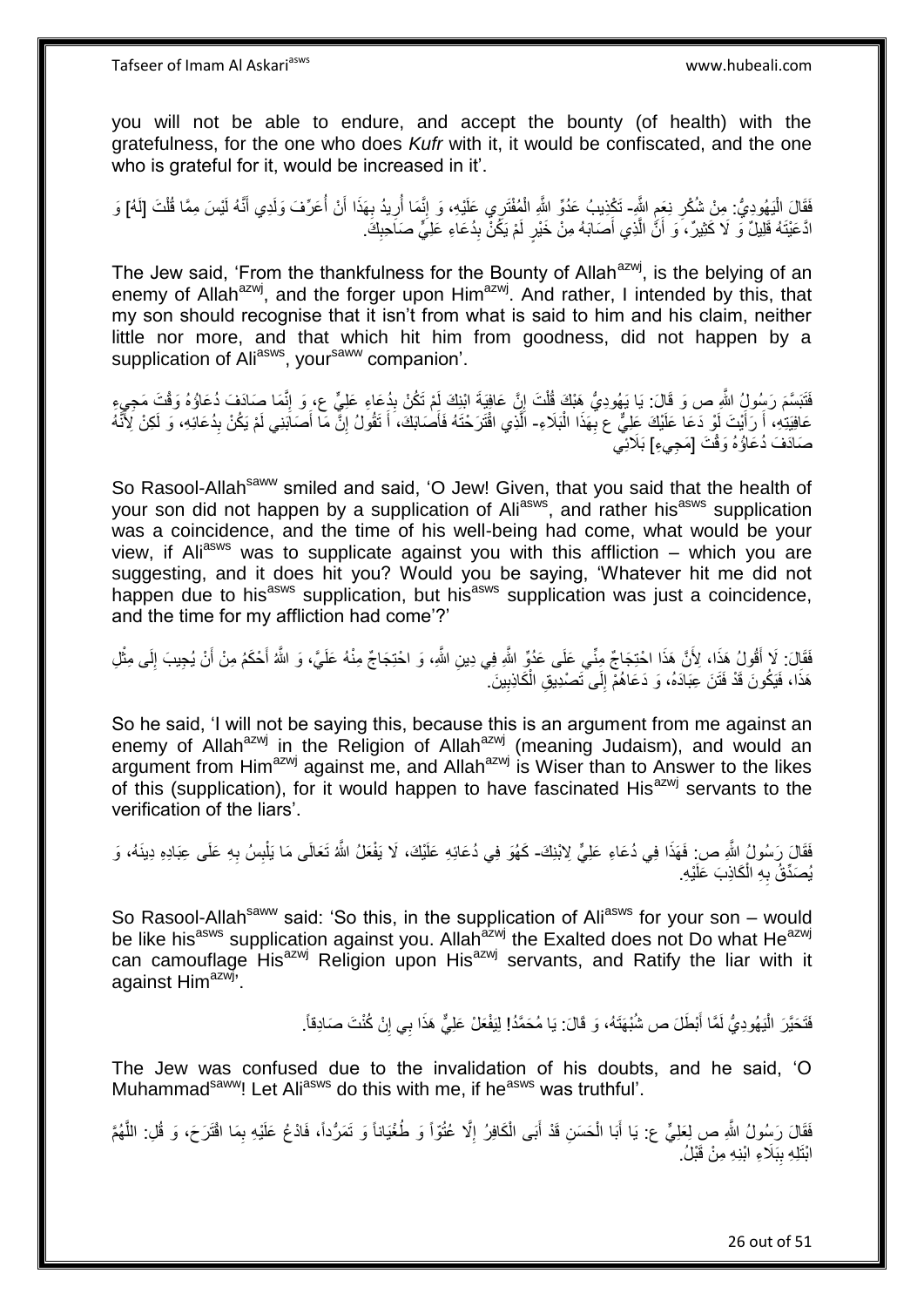So Rasool-Allah<sup>saww</sup> said to Ali<sup>asws</sup>: 'O Abu Al-Hassan<sup>asws</sup>! The *Kafir* has refused except as being insolent, and tyrannous, and rebel. Therefore, supplication against him with what he suggested, and say: 'O Allah<sup>azwj</sup>! Afflict him with the affliction which his son (was inflicted with) beforehand'.

ِ فَقَالَهَا، فَأَصَبِكَ الْيَهُودِيَّ دَاءُ ذَلِكَ الْغُلَامِ- مِثْلَ مَا كَانَ فِيهِ الْغُلَامُ مِنَ الْجُذَامِ وَ الْبَرَصِ، وَ اسْتَوْلَى عَلَيْهِ الْأَلَمُ وَ الْبَلَاءُ، وَ ْ ا<br>ا َ ْ ِ ْ ْ ْ لَ جَعَلَ يَصْرُخُ وَ يَسْتَغِيثُ وَ يَقُولُ: يَا مُحَمَّدُ قَدْ عَرَفْتُ صِدْقَكَ فَأَقِلْنِي. ْ َ

So he<sup>asws</sup> said it, and the Jew was hit by the diseases of that boy – similar to what the boy had been in – from the leprosy and the vitiligo, and he was seized by the pains and the affliction, and went on to shout and seeking help, and he was saying, 'O Muhammadsaww! I have recognised yoursaww truthfulness, pardon me!'

فَقَالَ رَسُولُ اللَّهِ صِ: لَوْ عَلِمَ اللَّهُ صِدْقَكَ لَنَجًاكَ، وَ لَكِنَّهُ عَالِمٌ بِأَنَّكَ لَا تَخْرُجُ عَنْ هَذَا الْحَالِ- إِلَّا ازْدَدْتَ كُفْراً، وَ لَوْ عَلِمَ أَنَّهُ َ ِ ْ َ ِ إِنْ نَجَّاكَ آمَنْتَ بِهِ لَجَادَ عَلَيْكَ بِالنَّجَاةِ فَإِنَّهُ الْجَوَادُ الْكَرِيمُ. **ٍ** ْ ْ ِ ِ ِ ا

So Rasool-Allah<sup>saww</sup> said: 'Had Allah<sup>azwj</sup> Known of your truthfulness, He<sup>azwj</sup> would have Rescued you, but He<sup>azwj</sup> Knows that you will not be exiting from this state – except you will increase in *Kufr*. And had He<sup>azwj</sup> Known that if He<sup>azwj</sup> was to Rescue you, you would believe in Him<sup>azwj</sup>, He<sup>azwj</sup> would have Granted the salvation upon you, for He<sup>azwj</sup> is the Generous, the Benevolent'.

قَالَ ع: فَبَقِيَ الْيَهُودِيُّ فِي ذَلِكَ الذَّاءِ وَ الْبَرَصِ- أَرْبَعِينَ سَنَةً لِٓيَةً لِلنَّاظِرِينَ وَ عِبْرَةً لِلْمُتَفَكِّرِينَ وَ عَلَامَةً وَ حُجَّةً بَيِّنَةً لِمُحَمَّدٍ :<br>ا :<br>ا ِ ْ ِ ِ صِبَاقِيَةً فِي الْغَابِرِيْنَ فِي بَقِيَ ابْنُهُ كَذَلِكَ مُعَاَفَي صَحِيحَ الْأَعْضَاءِ وَ الْجَوَارِحِ- ثَمَانِينَ سَنَّةً عِبْرَةً لِلْمُعْتَبِرِينَ، وَ تَرْغِيباً<br>أَيَس ذَلِي الْجَمَعِينَ الْجَابِرِينَ فِي بَعْدِهِ **∶** ْ ِ ْ ً ْ لِلْكَافِرِينَ فِي الْإِيمَانَِ، وَ تَزْ هِيداً لَهُمْ فِي الْكُفْرِ وَ الْعِصْيَانِ ۖ ْ ِ لَ ِ ْ

He<sup>asws</sup> said: 'So the Jew remained in that illness and the leprosy, for forty year, being a Sign to the beholders and a lesson for the thinkers, and a mark and clear proof for Muhammad<sup>saww</sup>, his remaining among the ones left behind. And his son remain like that, well, healthy of the limbs and the body parts, for eighty years, as a lesson for the thoughtful, and as an eye opening sign for the *Kafirs* regarding the *Eman*, and as a dissuasion for them regarding the Kufr and the disobedience.

وَ قَالَ رَسُولُ النَّهِ ص حِينَ جَلَّ ذَلِكَ الْمَذِكْ بِالْمَهُودِيِّ بَعْدَ زَوَالِ الْبَلَاءِ عَنِ ابْدِمٍ بِهَادَ اللَّهِ إِيَّاكُمْ وَ الْكُفْرِ لِنِعَمِ اللَّهِ فَإِنَّهُ مَشُومٌ :<br>ا **∶** ْ ْ ِ ِ عَلَى صَاحِبِهِ، أَلَا وَ تَقَرَّبُوا إِلَى اللَّهِ بِالطَّاعَاتِ يُجْزِلْ لَمُكُم الْمَثْوبَاتِ، وَ قَصَّرُوا أَعْمَارَكُمْ فِيَ الثُّنْيَا- بِالثَّعَرُّضِ لِأَعْدَاءِ اللَّهِ فِي َ ان<br>سالہ ْ ِ **∶**  $\frac{1}{2}$ َ **∶** ِ الْجِهَادِ لِتَنَالُوا طُولَ أَعْمَارِ الْأَخِرَةِ فِيَ النَّعِيمِ الذَّائِمِ الْخَالِدِ، وَ ابْذُلُوا أَمْوَالَكُمْ فِي الْحُقُوقِ الْلَآزِمَةِ- لِيَطُولَ غِنَاكُمْ فِي الْجَنَّةِ. ْ َ ْ ِ ِ **∶** :<br>:<br>: ِ ْ

And Rasool-Allah<sup>saww</sup> said, when that affliction was released upon the Jew, after the decline of the afflictions from his son: 'Servants of Allah<sup>azwi</sup>! Beware of doing *Kufr* with the Bounties of Allah<sup>azwj</sup>, for it is inauspicious upon its doer. Indeed! And draw closer to Allah<sup>azwj</sup> with the (acts of) obedience and the Rewards would be plentiful for you. And reduce your lives in the world with the exposure to the enemies of Allah<sup>azwj</sup> in the Jihad, in order to attain the long life-spans of the Hereafter in the perpetual Bliss of Eternity. And spend your wealth in the necessitated rights, in order to prolong your riches in the Paradise'.

فَقَامَ نَاسٌ فَقَالُوا: يَا رَسُولَ اللَّهِ نَحْنُ ضِمُعَفَاءُ اِلْأَبْدَانِ- قَلِيلُو الْأُمُوَالِ لَا نَفِي بِمُجَاهَدَةٍ الْأَعْدَاءِ، وَ لَا تَفْضُلُ أَمْوَالُنَا عَنْ نَفَقَاتِ ِ ُ َ الْعِيَالاتِ، فَمَا ذَا نَصْنَعُ قَالَ رَسُولُ اللَّهِ ص: أَلَا فَلْتَكُنْ صَدَقَاتُكُمْ مِنْ قُلُوبِكُمْ وَ أَلْسِنَتِكُمْ. ْ َ ِ ֺ֝֟֟֓֕֟֓֕֓֕׆<br>֧֢ׅ֦֧ׅ֦֧֦֧֦֦ׅ֦֧֦֧֦֦֧֧֧ׅ֘֘֜֓֬֘֓֞֬֘֩֓֓֬֟֩֓֓֞֬֩֩֓֓֩ َ ْ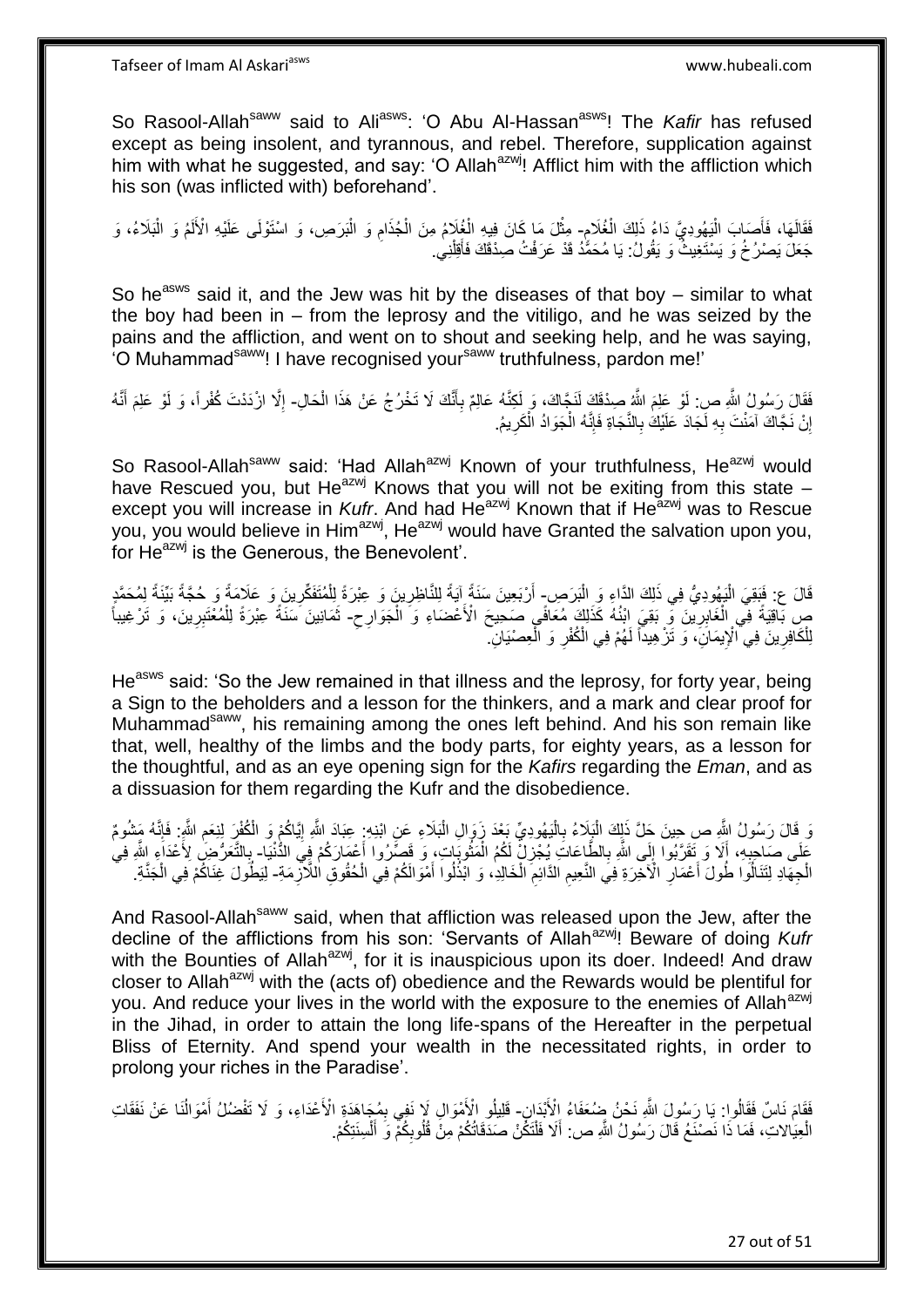The people arose and they were saying, 'O Rasool-Allah<sup>saww</sup>! We are weak of the bodies, of little wealth. We can neither benefit with fighting the enemies (in Jihad), nor is there any extra from our wealth after spending upon the dependants. So what is that we can do?' Rasool-Allah<sup>saww</sup> said: 'Indeed! Then you should become truthful from your hearts and your tongues'.

قَالُوا: كَيْفَ يَكُونُ ذَلِكَ يَا رَسُولَ اللَّهِ قَالَ صٍ: أَمَّا الْقُلُوبُ فَتَقْطَعُونَهَا عَلَى حُبِّ اللَّهِ، وَ حُبِ مُحَمَّدٍ رَسُولِ اللَّهِ، وَ حُبِّ عَلِيٍّ ْ َ وَلِيٍّ اللَّهِ- وَ وَصِـيٍّ رَسُولِ اللَّهِ، وَ ِحُبِّ الْمُنْتَجَبِينَ لِلْقِيَامِ بِدِينِ اللَّهِ، وَ حُبِّ شِيعَتِهِمْ وَ مُحِبِّيهِمْ، وَ خُبِّ إِخْوَانِكُمُ الْمُؤْمِنِينَ، وَ ِ ْ ِ **!** ِ ْ ן<br>ֲ ِ الْكَفَّ عَنِ اعْتِقَادَاتِ الْعَدَاوَةِ وَ الشَّحْنَاءِ وَ الْبَغْضَاءِ. ْ ْ ْ

They said, 'How can we happen to be (like) that, O Rasool-Allah<sup>saww</sup>?' He<sup>saww</sup> said: 'As for the hearts, so cut these off (from everything else except) the love of Allah<sup>azwj</sup>, and love of Muhammad<sup>saww</sup>, Rasool<sup>saww</sup> of Allah<sup>azwj</sup>, and love of Ali<sup>asws</sup>, Guardian<sup>asws</sup> of Allah<sup>azwj</sup> and successor<sup>asws</sup> of Rasool-Allah<sup>saww</sup>, and love of the Chosen ones<sup>asws</sup> for the establishment of the Religion of Allah<sup>azwj</sup>, and love of their<sup>asws</sup> Shias, and love of your brethren, the Momineen, and the refrainment from the beliefs of the enmity, and the grudges, and the hatred.

يَ أَمَّا الْأَلْسِنَةُ فَتُطْلِقُونَهَا بِذِكْرِ إِللَّهِ تَعَالَى بِمَا هُوَ أَهْلُهُ، وَ الصَّلَاةِ عَلَى نَبِيِّهِ مُحَمَّدٍ وَ آلِهِ الطَّيِّبِينَ، فَإِنَّ اللَّهَ تَعَالَى بِذَلِكَ يُبَلِّغُكُمْ ْ ∣ļ ِ ِ ان<br>ا َ ِ ِ **∣** ِّ  $\ddot{\cdot}$ أَفْضَلَ الذَّرَجَاتِ، وَ يُنِيلُكُمْ بِهِ الْمَرَ اتِبَ الْعَالِيَاتِ ْ ْ ِ َ

And as for the tongue, so cut these off (from everything else) by the Mention of Allah<sup>azwj</sup> the Exalted with what He<sup>azwj</sup> is Rightful of, and the Salawat upon His<sup>azwj</sup> Prophet<sup>saww</sup> and his<sup>saww</sup> goodly Progeny<sup>asws</sup>, for Allah<sup>azwj</sup> the Exalted would Make you reach the most superior of level, and you would be attaining by it the lofty ranks'.

قوله عز ٍ و جِل قُلْ مَنْ كانَ عَدُوًّا لِجِبْرِيلَ فَإِنَّهُ نَزَّلَهُ عَلى قَلْبِكَ بِإِذْنِ اللَّهِ مُصَدِّقاً لِما بَيْنَ يَدَيْهِ وَ هُدىً وَ بُشْرى لِلْمُؤْمِنِينَ مَنْ ِ ِ **ٔ** ِ ِ ْ كانَ عَدُوًّا لِلَّهِ وَ مَلائِكَتِهِ وَ رُسُلِهِ وَ جِبْرِيلَ وَ مِيكالَ فَإِنَّ اللَّهَ عَدُوٍّ لَلْكَافِرِينَ ِ ْ ∣lٍ **∶** 

*Say: One who was an enemy to Jibraeel - for him Revealing it upon your heart by Permission of Allah, in Verification to what was before it and a Guidance and glad tidings for the Momineen [2:97]*

*One who was an enemy to Allah and His Angels and His Rasools and Jibraeel and Mikaeel, so Allah is an enemy of the Kafireen (unbelievers) [2:98]*

296 قَالَ الْإِمَامُ عِ: قَالَ الْحَسَنُ بْنُ عَلِيٍّ ع إِنَّ اللَّهَ تَعَالَى ذَمَّ الْيَهُودَ فِي بُغْضِعِمْ لِجَيْرَئِيلَ الَّذِي كَإِنَ يُنْفِذُ قَضَاءَ اللَّهِ فِيهِمْ بِمَا ِ :<br>-ه :<br>ا ِ ْ َبْكِرَ هُورَ، وَ ذَمَّهُمْ أَيْضٍاً وَ ذَمَّ النَّوَاصِبَ فِي بُغُضِيهِمْ لِجَبْرَئِيلَ وَ مِيكَائِيلَ وَ مَلَائِكَةِ اللَّهِ- الذَّازِلِينَ لِتَأْيِيدِ عَلِيٍّ بْنِ أَبِي طَالِبٍ عَ ِ َ َ ِ :<br>أ ِ عَلَى الْكَافِرِينَ حَتَّى أَذَلَّهُمْ بِسَيْفِهِ الصَّارِمِ، ِ **∶ ∣** ه َ ِ ْ

**S 296 -** The Imam (Hassan Al-Askari<sup>asws</sup>) said: 'Al-Hassan<sup>asws</sup> Bin Ali<sup>asws</sup> said: 'Allah<sup>azwj</sup> the Exalted Condemned the Jews regarding their hatred for Jibraeel<sup>as</sup> who used to implement the Judgment of Allah<sup>azwj</sup> among them with what they were abhorring, and Condemned them as well the *Nasibis* regarding their hatred for Jibraeel<sup>as</sup>, and Mikaeel, and the Angels of Allah<sup>azwj</sup>, the ones descending for their support for Aliasws Bin Abu Talibasws against the unbelievers until heasws humiliated them by his<sup>asws</sup> strict sword.

فَقَالَ: قُلْ يَا مُحَمَّدُ: مَنْ كانَ عَدُوٍّا لِجِبْرٍيلَ مِنَ اِلْيَهُودِ لِدَفْعِهِ عَنْ «بُخْتَنَصَّرَ» أَنْ يَقْتُلَهُ «دَانِيَالُ» مِنْ غَيْرِ ذَنْبٍ- كَانَ جَنَاهُ ِ لَ ِ «بُخْتَنَصَّرُ» حَتَّى بَلَغَ كِتَابُ اللَّهِ فِيَ الْيَهُودِ أَجَلَهُ، وَ حَلَ بِهِمْ مَا جَرَى فِي سَابِقِ عِلْمِهِ. ِ ِ َ ْ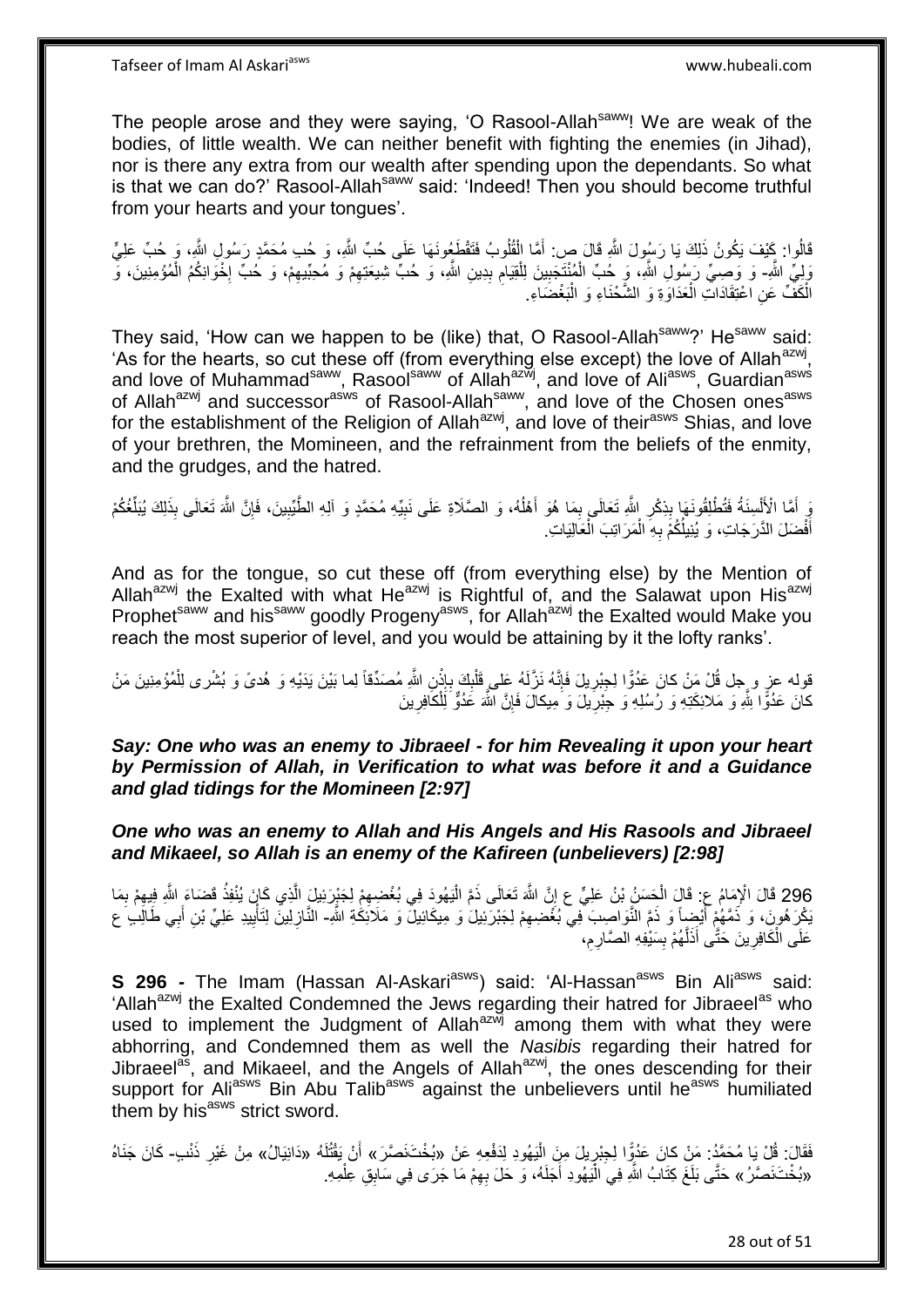So He<sup>azwj</sup> Said: "Say O Muhammad<sup>saww</sup>! One who was an enemy to Jibraeel - the ones from the Jews, to defend from Bakht Nasar if he kills Daniel from without a fault. The crime was Bakht Nasr's, until the Book of Allah<sup>azwj</sup> reached among the Jews of its reason, and there transpired with them what had flowed in the Precedence of His<sup>azwj</sup> Knowledge.

وَ مَنْ كَانَ أَيْضِاً عَدُوٍّاً لِجَبْرَئِيلَ مِنٍْ سَائِرِ الْكَافِرِينَ، وَ مِنْ أَعْدَاءِ مُحَمَّدٍ وَ عَلِيٍّ الْمُنَاصِبِينَ، لِأَنَّ اللَّهَ تَعَالَى بَعَثَ جَبْرَئِيلَ لِعَلِيٍّ ِ ْ َ **∶** ْ ِ ع مُؤَيِّداً، وَ لَهُ عَلَى أَعْدَائِهِ نَاصِراً. اً<br>ا

And the *One who was*, as well, *an enemy to Jibraeel*, - from the rest of the unbelievers, and from the enemies of Muhammad<sup>saww</sup> and Ali<sup>asws</sup> – the *Nasibis*, because Allah<sup>azwj</sup> the Exalted Sent Jibraeel<sup>as</sup> to Ali<sup>asws</sup> as a supporter, and a helpers for him against his<sup>asws</sup> enemies.

نَ مَنْ كَانَ عَدُوّاً لِجَبْرَئِيلَ لِمُظَاهَرَتِهِ مُحَمَّداً وَ عَلِيّاً ع وَ مُعَاوَنَتِهِ لَهُمَا وَ إِنْفَاذِهِ لِقَضَاءِ رَبِّهِ عَزَّ وَ جَلَّ- فِي إِهْلَاكِ أَعْدَائِهِ ِ َ ِ عَلَى بَد مَنْ بَشَاءُ مِنْ عِبَادِهِ

And the **One who was an enemy to Jibraeel** for his<sup>as</sup> backing Muhammad<sup>saww</sup> and Ali<sup>asws</sup> and his<sup>as</sup> assistance to them<sup>asws</sup>, and his<sup>as</sup> implementation of the Judgment of his<sup>as</sup> Lord<sup>azwj</sup> Mighty and Majestic in destroying His<sup>azwj</sup> enemies upon the hand of the one<sup>asws</sup> whom He<sup>azwj</sup> so Desires from His<sup>azwj</sup> servants.

فَإِنَّهُ يَعْنِي جَبْرَئِيلَ نَزَّلَهُ يَعْنِي نَزَلَ هَذَا الْقُرْآنَ عَلَى قَلْبِكَ يَا مُحَمَّدُ بِإِذْنِ اللَّهِ بِأَمْرِ اللَّهِ، وَ هُوَ كَقَوْلِهِ: نَزَلَ بِهِ الرُّوحُ الْأَمِينُ. ِ ْ ِ ْ **ٔ ∶** ِ َ ِ **∶** عَلَى قَلْبِكَ لِتَكُونَ مِنَ الْمُنْذِرِينَ. بِلِسانٍ عَرَبِيٍّ مُبِينٍ. مُصَدِّقاً مُوَافِقاً لِمَا بَيْنَ يَدَيْهِ ِ ِ ِ **∶** ْ ِ ْ

For his – meaning Jibraeel<sup>as</sup>, Revealing it – meaning Revealed this Quran, upon your heart - O Muhammad<sup>saww</sup>, by Permission of Allah - by the Command of Allah<sup>azwj</sup>, and it is like His<sup>azwj</sup> Words *The Trustworthy Spirit descended with it* [26:193] upon your heart for you to become from the warners [26:193], in a *clear Arabic language [26:193]*, *in Verification to what was before it [2:97]* –

[نَزَّلَ هَذَا الْقُرْآنَ جَبْرَئِيلُ عَلَى قَلْبِكَ يَا مُحَمَّدُ مُصَدِّقاً مُوَافِقاً لِمَا بَيْنَ يَدَيْهِ] مِنَ التَّوْرَاةِ وَ الْإِنْجِيلِ وَ الزَّبُورِ وَ صُحُف إِبْرَاهِيمَ ِ ْ ْ ِ ِ َو كُلُّٰبِ شَيْثٍ وَ غَيْرِ هِمْ مِنَ الْأَنْبِيَاَءِ **!** ِ

Jibraeel<sup>as</sup> Revealed this Quran upon your<sup>saww</sup> heart, O Muhammad<sup>saww</sup>, in verification, in harmony to what was before it – from the Torah, and the Evangel, and the Psalms, and Parchments of Ibrahim<sup>as</sup>, and the Books of Shees<sup>as</sup>, and others from the Prophets<sup>as</sup>'.

**ِم ِه َو َتْعلِي ِم ِه:[ ْض ِل َتَعلُّ ِن، َو فَ ْرآ َضاِئ ِل الْقُ ]فِي فَ**

## **Re: Merits of the Quran, and merits of learning it and teaching it.**

297 قَالَ رَسُولُ اللَّهِ ص إِنَّ هَذَا الْقُرْآنَ هُوَ النُّورُ الْمُبِينُ، وَ الْحَبْلُ الْمَتِينُ، وَ الْعُرْوَةُ الْوُثْقَى، وَ النَّورَجَةُ الْعُلْيَا، وِ الشَّفَاءُ ْ ْ ْ ْ ْ ِ ْ ْ <u>֚֚֚֚֚֚֚֚</u> الْأَشْفَى، وَ الْفَضْبِلِلَّهُ الْكُبْرَىِّ، وَ السَّعَادَةُ الْعُظْمَى، مِّنِ اسْتَضَاءَ بِهِ نَوَّرَهُ اللَّهُ، وَ مَن احْتَقَدَ بِهِ فِى أَمُورِهِ عَصَمَهُ اللَّهُ، وَ مَنْ ْ ِ ا<br>پ ِ ُ نَمَسَّكَ بِهِ أَنْقَذَهُ اللَّهُ، وَ مَنْ لَمْ يُفَارِقْ أَحْكَامَهُ رَفَعَهُ اللَّهُ، وَ مَنِ اسْتَشْفَى بِهِ شَفَاهُ اللَّهُ، َ **∶** ِ َ ِ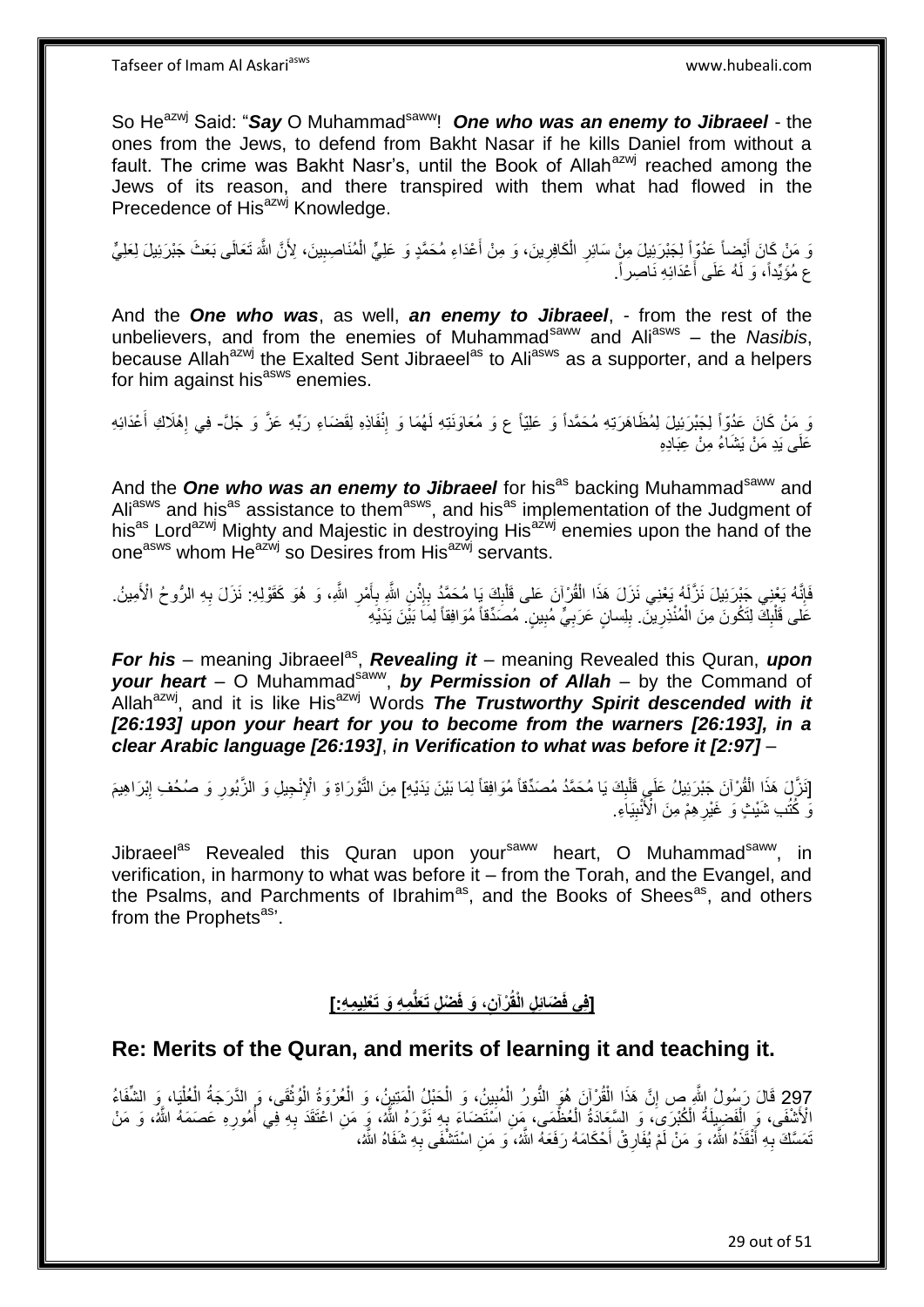**S 297 -** Rasool-Allahsaww said: 'This Quran, it is 'المبوين النوور 'the clear light, and the strong rope, and the firmest handhold, and the lofty level, and the best healing, and the great merit, and the grand happiness. The one who seeks illumination by it, Allah $a^{2x}$  would Enlighten him, and the one who believes in it during his lifetime, Allah<sup>azwj</sup> would Protect him, and the one who attaches with it, Allah<sup>azwj</sup> would Save him, and the one who does not separate from its Ordinances, Allah<sup>azwj</sup> would Elevate him, and the one who seeks healing by it, Allah<sup>azwj</sup> would Heal him.

ه وَ مَنْ آثَرَهُ عَلَى مَا سِوَاهُ هَدَاهُ اللَّهُ، وَ مَنْ طَلَبَ الْهُدَى فِي غَيْرِهِ أَضَلَّهُ اللَّهُ، وَ هَنْ َ ِ ْ َ َ جَعَلَهُ إِمَامَهُ الَّذِي يَقْتَدِي بِهِ- وَ مُعَوَّلَهُ الَّذِي يَنْتَهِي إِلَيْهِ، أَدَّاهٌ اللَّهُ إِلَى جَنَّاتِ النَّعِيمِ، وَ الْعَيْشِ السَّلِيمِ. فَلِذَلِكَ قَالَ: هُدىً يَعْنِي هَذَا **∶** اً ِ ِ ْ ِ  $\frac{1}{2}$ َ لَ  $\frac{1}{2}$ ه الْقُرْ آنَ هُدًى وَ بُشْر ى لِّلْمُؤْمِنِينَ يَعْنِي بِشَارَةً لَهُمْ ۖ فِي الْآخِرَةِ. ْ **!** 

And the one who prefers it over whatever is besides it, Allah<sup>azwj</sup> would Guide him, but the one who seeks the guidance in something else, Allah<sup>azwj</sup> would Let him stray, and the one who makes it his slogan and his garment, Allah<sup>azwj</sup> would Make him happy, and the one who makes it his Imam with which to believe in and his reliance to end up to, Allah<sup>azwj</sup> would Take him to the Gardens of Bliss and the peaceful life. Thus, due to that, He<sup>azwj</sup> Said: **a Guidance** – meaning this Quran is a Guidance, **and** *glad tidings for the Momineen [2:97]* – meaning glad tidings for them in the Hereafter.

وَ ذَلِكَ أَنَّ الْقُرْآنَ يَأْتِي بَوْمَ الْقِيَامَةِ بِالرَّجُلِ الشَّاجِبِ يَقُولُ لِرَبِّهِ عَزٍّ وَ جَلَّ: [يَا رِبَبِ) هَذَا أَظْمَأْتُ نَهَارَهُ، وَ أَسْهَرْتُ لَيْلَهُ، وَ ِ ْ ْ ْ َ َ ْ قَوَّيْتُ فِي رَحْمَتِكَ طَمَعَهُ، وَ فَسَحْتُ فِي مَغْفِرَتِكَ أَمَلَهُ، فَكُنْ عِنْدَ ظَنِّي [فِيكَ] وَ ظَنِّهِ َ

And that is, that the Quran will come on the Day of Judgment with a pale man, saying to its Lord<sup>azwj</sup>: 'O Lord<sup>azwj</sup>! This man was thirsty during his day, and held vigil during his night, and strengthened his greed regarding Your<sup>azwj</sup> Mercy, and widened his work regarding Your<sup>azwj</sup> Forgiveness, so be upon my thoughts – regarding You<sup>azwj</sup> – and his thoughts.

**∶** ُفْوِلُ اللَّهُ تَعَالَى: أَعْطُوهُ الْمُلْكَ بِيَمِينِهِ، وَ الْخُلْدَ بِشِمَالِهِ، وَ اقْرِنُوهُ بِأَزْوَاجِهِ مِنَ الْحُورِ الْعِينِ، وَ اكْسُوا وَالِدَيْهِ حُلَّةً لَا تَقُومُ لَهَا ْ َ ِ **ٍ** ِ ْ **!** ْ ْ َ ه ْ الْدُّنْيَا بِمَا فِيهَا. ِ

Allah<sup>azwj</sup> the Exalted would be Saying: "Grant him the kingdom in his right hand, and the eternal life in his left hand, and congratulate him with his wives from the maiden Houries, and clothe his parents in such ornaments which cannot be equated for it by the world and what is in it".

فَيَنْظُرُ إِلَيْهِمَا الْخَلَائِقُ فَيُعَظِّمُونَهُمَا ۚ وَ يَنْظُرَانِ إِلَى أَنْفُسِهِمَا فَيَعْجَبَانِ مِنْهَا وَ يَقُولَانِ بِا رَبَّنَا أَنِّي لَنَا هَذِهِ وَ لَمْ تَبْلُغْهَا أَعْمَالُنَا  $\ddot{\xi}$ َ ِ ْ ِ لَ ِ ُ َ  $\overline{a}$ َ فَيَقُولُ اللَّهُ تَعَالَى: وَ مَعَ هَذَا تَاجُ الْكَرَامَةِ، لَمْ يَرَ مِثْلَهُ الرَّاءُونَ، وَ لَا يَسْمَعُ بِمِثْلِهِ السَّامِعُونَ، وَ لَا يَتَفَكَّلُ فِي مِثْلِهِ الْمُتَفَكِّرُونَ ْ ْ ِ لَ ا<br>الأُ ْ ْ

So the creatures will look at them both and they would revere them both, and they (parents) would be looking at their own selves and they would be astounded from it and they would be saying, 'O our Lord<sup>azwj</sup>! Currently this is for us and our deeds have not reached it (to deserve this)?' So Allah<sup>azwj</sup> the Exalted would be Saying: "And along with this, (Give them) a crown of prestige, such that no beholder has seen the like of it, nor the listeners have heard the like of it, nor the thinkers have thought of the like of it".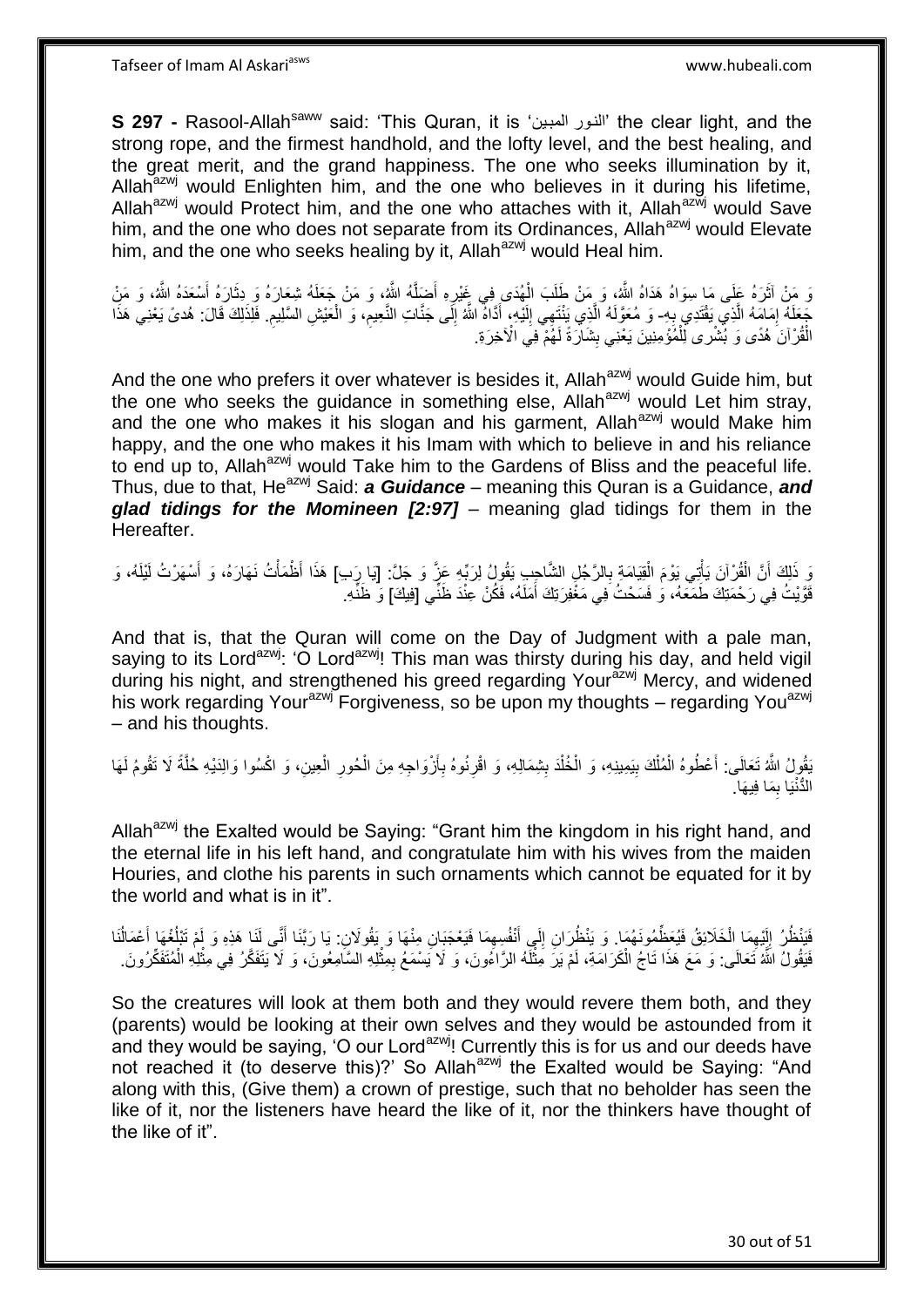يُفَانُ: هَذَا بِتَعْلِيمِكُمَا وَلَذَكُمَا الْقُرْآنَ، وَ تُبِصِيرِكُمَا إِيَّاهُ بِدِينِ الْإِسْلَامِ وَ رِيَاضَتِكُمَا إِيَّاهُ- عَلَى حُبِّ مُحَمَّدٍ رَسُولِ اللَّهِ وَ عَلِيٍّ<br>فَيْسَانِ عَلَيْهِ الْعَلَيْمِ وَاللَّهُ ِ ِ **∶** ْ **∣** ِ **ٍ** ِ وَلِّيِّ إِنَّهِ، وَ تَفْقِيهِكُمَا إِيَّاهُ بِفِقْهِهِمَا لِأَنَّهُمَا اللَّذَانَ لَا يَقْبَلُ اللَّهُ لِأَحَدٍ إِلَّا بِوَلَايَتَهِمَا- وَ مُغَادَاةِ أَعْدَائِهِمَا عَمَلًا، وَ إِنَّ كَانَ مِلْءَ مَا ِ ِ ه ِ **∣** <u>֖֖֚֚֚֓</u>ׇ֛֚ ِ ِ ِ بَيْنَ الثَّرَى إِلَى الْعَرْشِ ذَهَبَاً- َتَصَدَّقَ بِهِ فِي سَبِيلِ الثَّهِ. :<br>ا  $\frac{1}{2}$ ه **!** ِ

So it would be said, 'This is due to your teaching your son the Quran both of you visioning him with the Religion of Al-Islam, and both your pleasure of him being upon the love of Muhammad<sup>saww</sup> Rasool<sup>saww</sup> of Allah<sup>azwj</sup>, and Ali<sup>asws</sup> Guardian of Allah<sup>azwj</sup>, your giving him the understanding of them<sup>asws</sup>, because they<sup>asws</sup> are those, Allah<sup>azwj</sup> will not be Accepting a deed for anyone except by their<sup>asws</sup> Wilayah and the enmity to their<sup>asws</sup> enemies, and even if it was filled, what is between the earth to the Throne by gold, given in charity in the Way of Allah<sup>azwj</sup>.

فَتِلْكَ مِنَ الْبِشَارَاتِ الَّتِي يُبَشَّرُونَ بِهَا، وَ ذَلِكَ قَوْلُهُ عَزَّ وَ جَلَّ: وَ بُشْرى لِلْمُؤْمِنِينَ شِيعَةِ مُحَمَّدٍ وَ عَلِيٍّ وَ مَنْ تَبِعَهُمْ- مِنْ ا<br>ا **∶** ه **∣** ْ ֡֡<u>֡</u> ِ أَخْلَافهِمِ وَ ذَرَارِيِّهِمْ. ِ **∶** ِ َ

So, these are from the glad tidings which they would be given with, and that is the Speech of Allah<sup>azwj</sup> Mighty and Majestic *and glad tidings for the Momineen [2:97]* – the Shias of Muhammad<sup>saww</sup> and Ali<sup>asws</sup>, and the one who follows them<sup>asws</sup> from their<sup>asws</sup> successors<sup>asws</sup> and their<sup>asws</sup> offspring.

298 ثُمَّ قَالَ: مَنْ كانَ عَدُوًّا لِلَّهِ لِإِنْعَامِهِ عَلَى مُحَمَّدٍ وَ عَلِيٍّ وَ عَلَى آلِهِمَا الطَّيِّبِينَ، وَ هَؤُلَاءِ الَّذِينَ بَلَغَ مِنْ جَهْلِهِمْ أَنْ قَالُوا: َ ه ِ ْ َنْحْنُ نُبْغِضُ اللَّهَ الَّذِي أَكْرَمَ مُحَمَّداً وَ عَلِيّاً بِمَا يَدَّعِيَانِ ۖ ِ ه

**S 298 -** Then He<sup>azwj</sup> Said **One who was an enemy to Allah** – for His<sup>azwj</sup> Conferment upon Muhammad<sup>saww</sup>, and Ali<sup>asws</sup> and upon their<sup>asws</sup> goodly Progeny<sup>asws</sup>, and those from whom it has reached that they are saying, 'We abhor Allah<sup>azwj'</sup> Who Honoured Muhammad<sup>saww</sup> and Ali<sup>asws</sup> with what they<sup>asws</sup> are claiming.

وَ جِبْرِيلَ وَ مَنْ كَانَ عَدُوّاً لِجَبْرِيلَ، لِأَنَّ اللَّهَ جَعَلَهُ ظَهِيراً لِمُحَمَّدٍ وَ عَلِيٍّ ع عَلَى أَعْدَاءِ اللَّهِ، وَ ظَهِيراً لِسَائِرِ الْأَنْبِيَاءِ وَ ِ **∶** ِ ِ ِ َ ِ الْمُرْسَلِينَ كَذَلِكَ. ْ

And Jibraeel - and the one who was an enemy to Jibraeel<sup>as</sup>, because Allah<sup>azwj</sup> Made him<sup>as</sup> to be a supporter of Muhammad<sup>saww</sup> and Ali<sup>asws</sup> against the enemies of Allah<sup>azwj</sup>, and a supporter of the rest of the Prophets<sup>as</sup> and the Mursils<sup>as</sup> (Prophet<sup>as</sup>) with Divine Books) similarly.

وَ مَلائِكَتِهِ يَعْنِي وَ مَنْ كَانَ عَدُوّاً لِمَلَائِكَةٍ اللَّهِ- الْمَبْعُوثِينَ لِنُصْرَةِ دِينِ اللَّهِ، وَ تَأْيِيدِ أَوْلِيَاءِ اللَّهِ، وَ ذَلِكَ قَوْلُ بَعْضِ النُّصَابِ َ ِ ْ الْمُعَانِدِينَ: بَرِئْتُ مِنْ جَبْرَئِيلَ النَّاصِرِ لِعَلِيٍّ. ِ **∶** ْ

And His Angels – meaning, the one who was an enemy of the Angels of Allah<sup>azwj</sup>, ones Sent to help the Religion of Allah<sup>azwj</sup>, and assist the friends of Allah<sup>azwj</sup>; and these are the Words of some of the *Nasibis*, the inimical ones, 'We are disavowed from Jibraeel<sup>as</sup>, the helper of Aliasws<sup>3</sup>.

وَ قَوْلُهُ تَعَالَى وَ رُسُلِهِ وَ مَنْ كَانَ عَدُوّاً لِرُسُلِ اللَّهِ مُوسَى وَ عِيِسَى وَ سَائِرِ الْأُنْبِيَاءِ الَّذِينَ دَعَوْا إِلَى نُبُوّةِ مُحَمَّدٍ وَ إِمَامَةِ عَلِيٍّ، :<br>با ِ ِ ه ِ ِ نَ ذَلِكَ قَوْلُ النَّوَاصِبِ: بَرِئْنَا مِنْ هَؤُلَاءِ الرُّسُلِ- الَّذِينَ دَعَوْا إِلَى إِمَامَةِ عَلِيٍّ. ِ ِ  $\frac{1}{2}$ ه

And the Words of the Exalted *and His Rasools* – and the one who was an enemy to the Rasool<sup>as</sup> of Allah<sup>azwj</sup>, Musa<sup>as</sup>, and Isa<sup>as</sup>, and the rest of the Prophets<sup>as</sup> calling to the Prophet-hood of Muhammad<sup>saww</sup> and the Imamate of Ali<sup>asws</sup>; and these are the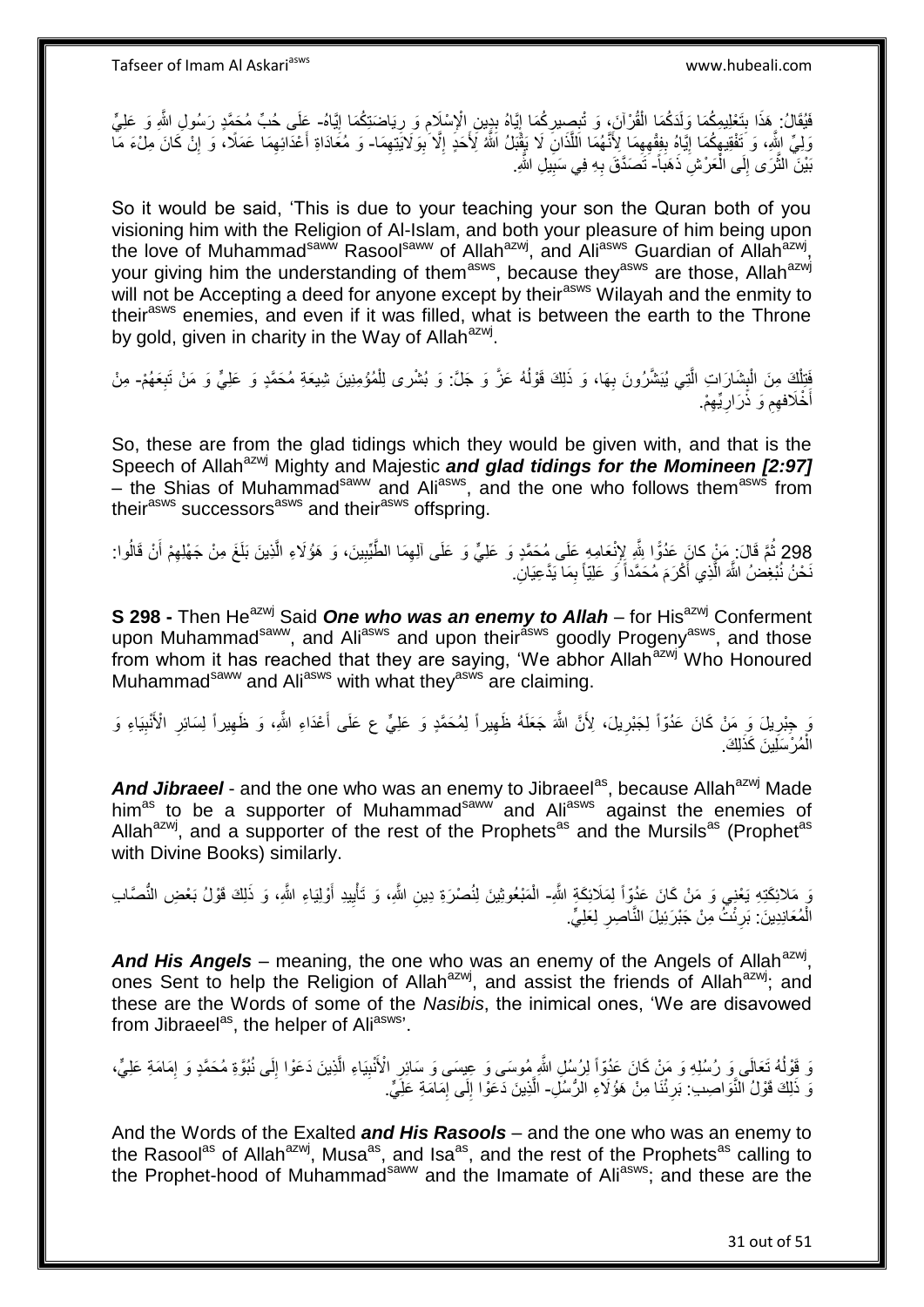Tafseer of Imam Al Askariasws www.hubeali.com

words of the *Nasibis*, 'We are disavowed from these Rasools<sup>as</sup> who are calling to the Imamate of Aliasws<sup>,</sup>

نُّمَّ قَالَ: وَ جِبْرِيلَ وَ مِيكالَ أَيْ مَنْ كَانَ عَدُوّاً لِجَبْرَئِيلَ وَ مِيكَائِيلَ، وَ ذَلِكَ كَقَوْلِ مَنْ قَالَ مِنَ النَّوِاصِبِ لَمَّا قَالَ النَّبِيُّ ص فِي **∶ ∶** عَلِيٍّ ع ِ «جَبْرَئِيلُ عَنْ بَمِينِهِ ۖ، وَ مِيكَائِيلُ عَنْ يَسَارِهِ، وَ إِسْرَافِيلُ مِنْ خَلْفِهِ، وَ مَلَكُ الْمَوْتِ أَمَامَهُ، وَ اللَّهُ تَعَالَى مِنْ فَوْقِ َ ْ ْ ِ ِ عَرْشِهِ نَاظِرٌ بِالرِّصْوَانِ إِلَيْهِ نَاصِرُهُ». لَ יִי<br>י ِ

Then He<sup>azwj</sup> Said: **And Jibraeel and Mikaeel** – i.e., the one who was an enemy to Jibraeel<sup>as</sup>, and Mikaeel<sup>as</sup> (are the Nasibis) and these words of the *Nasibis* regarding what the Rasool Allah<sup>saww</sup> said regarding Ali<sup>asws</sup>: 'Jibraeel<sup>as</sup> is on his<sup>asws</sup> right, and Mikaeel<sup>as</sup> is on his<sup>asws</sup> left, and Israfeel<sup>as</sup> from behind him<sup>asws</sup>, and the Angel of Death in front of him<sup>asws</sup>, and Allah<sup>azwj</sup> is Looking from above His<sup>azwj</sup> Throne with the Pleasure to him<sup>asws</sup> at their<sup>as</sup> help.

قَالَ بَعْضُ النَّوَاصِبِ: فَأَنَا أَبْرَأُ مِنَ اللَّهِ وَ [مِنْ] جَبْرَئِيلَ وَ مِيكَائِيلَ وَ الْمَلَائِكَةِ الَّذِينَ حَالُهُمْ مَعَ عَلِيٍّ مَا قَالَهُ مُحَمَّدٌ. فَقَالَ: مَنْ ا<br>المستقبل َ َ ُ ه كَانَ عَدُوّاً لِهَؤُلَاءِ- تَعَصُّداً عَلَى عَلِيِّ بْنِ أَبِي طَالِبٍ ع فَإِنَّ اللَّهَ عَدُوٌّ لِلْكافِرِينَ فَاعِلٌ بِهِمْ مَا يَفْعَلُ الْعَدُوُّ بِالْعَدُوِّ- مِنْ إِحْلَالِ َ ِ ْ ِ ْ ِ ْ ِ ِ النَّقِمَاتِ وَ تَشْدِيدِ الْعُقُوبَاتِ. ْ

One of the *Nasibis* said, 'But I am disavowed from Allah<sup>azwj</sup>, and from Jibraeel<sup>as</sup>, and Mikaeel<sup>as</sup>, and the Angels who are present with Ali<sup>asws</sup>, what Muhammad<sup>saww</sup> said. So Allah<sup>azwj</sup> Said: "One who was an enemy to them<sup>as</sup>, in prejudice against Ali<sup>asws</sup> Bin Abu Talib<sup>asws</sup>, so Allah is an enemy of the Kafareen (unbelievers) [2:98], Dealing with them what the enemy would do with the enemy, from the releasing of the Revenge and the severe Punishments.

وَ كَانَ سَبَبُ نُزُولِ هَاتَيْنِ الْإِيَتَيْنِ- مَا كَانَ مِنَ الْيَهُودِ أَعْدَاءٍ اللَّهِ مِنْ قَوْلٍ سَيءٍ- فِي جَبْرَئِيلَ وَ مِيكَائِيلَ إِوَ سَائِرِ مَلَائِكَةِ اللَّهِ] ِ َ :<br>ا ِ َ مَا كَانَ مِنْ أَعْدَاءِ اللَّهِ النُّصَّابِ مِنْ قَوْلٍ أَسْوَأَ مِنْهُ- فِي اللَّهِ وَ فِي جَبْرَتِيلَ وَكَمِيكَائِيلَ، وَ سَائِرِ مَلَائِكَةِ اللَّهِ-َ َ ِ

And the reason for the descent of these two Verses was due to what transpired from the Jews, the enemies of Allah<sup>azwj</sup>, from the bad words regarding Jibraeel<sup>as</sup>, and Mikaeel<sup>as</sup>, and the rest of the Angels of Allah<sup>azwj</sup>, and what transpired from the enemies of Allah<sup>azwj</sup>, the Nasibi, from the bad words from him regarding Allah<sup>azwj</sup> and regarding Jibraeel<sup>as</sup>, and Mikaeel<sup>as</sup> and the rest of the Angels of Allah<sup>azwj</sup>.

أَمَّا مَا كَانَ مِنَ النُّصَّابِ، فَهُوَ أَنَّ رَسُولَ اللَّهِ صِ لَمَّا كَانَ لَا يَزَالُ يَقُولُ فِي عَلِيٍّ عِ الْفَضَائِلَ الَّتِي خَصَّهُ اللَّهُ عَزَّ وَ جَلَّ بِهَا، ْ َ َ ِ ه وَ الشَّرَفَ الَّذِي أَهَّلَهُ اللَّهُ تَعَالَى لَهُ، وَ كَانَ فِي كُلِّ ذَلِكَ يَقُولُ: «أَخْبَرَنِي بِهِ جَبْرَئِيلُ عَنِ الثَّمِ» َ ه ِ

As for what transpired from the Nasibi, so it is that when Rasool-Allah<sup>saww</sup> was not ceasing saying the merits regarding Ali<sup>asws</sup> which Allah<sup>azwj</sup> Mighty and Majestic had Particularised him<sup>asws</sup> with, and the nobility which Allah<sup>azwj</sup> the Exalted Made him<sup>asws</sup> to be deserving for, and in all of that he<sup>saww</sup> was saying: 'Jibraeel<sup>as</sup> informed me<sup>saww</sup> from Allah<sup>azwj</sup>'.

ِ يَقُولُ فِي بَعْضِ ذَلِكَ: «جَبْرَئِيلُ عَنْ يَمِينِهِ، وَ مِيكَائِيلُ عَنْ يَسَارِهِ، وَ يَفْتَخِرُ جَبْرَئِيلُ عَلَى مِيكَائِيلَ فِي أَنَّهُ عَنْ يَمِينِ عَلِيٍّ عِ<br>وَ يَقُولُ فِي بَعْبَ مِنْ يَجْبَ بِهِ الْمَسْرَةِ م َ الَّذِي هُوَ أَفْضَلُ مِنَ الْيَسَارِ ، كَمَا يَفْتَخِرُ نَدِيِمُ مَلِكٍ عَظِيمٍ فِي الدُّنْيَا- يُجْلِسُهُ [الْمَلِكُ] عَنْ يَمِيلِّدِهِ عَلَى النَّذِيمِ الْآخَرِ - الَّذِي يُخِلِّسُهُ ٍ ِ ا<br>ا َ ْ ِ ِ ه عَلَى بَسَارِهِ، وَ يَفْتَخِرَانِ عَلَى إِسْرَافِيلَ الَّذِي خَلْفَهُ بِالْخِدْمَةِ، وَ مَلَكِ الْمَوْتِ الَّذِي أَمَامَهُ بِالْخِدْمَةِ، وَ أَنَّ الْيَمِينَ وَ الشُّمَالَ ْ **∶** َ ه ْ ْ **∶** ْ ه יִין<br>∶ ِ ْ َ أَشْرَفُ مِنَّ ذَلِكَ- كَافْتِخَارِ حَاشِّيَةَ الْمَلِكِ- عَلَى زِيَادَةِ قُرْبِ مَحَلِّهِمْ مِنْ مَلِكِهِمْ.» ْ ِ ِ ِّ ِ

And he<sup>saww</sup> was saying in some of that: 'Jibraeel<sup>as</sup> is on his<sup>asws</sup> right, and Mikaeel<sup>as</sup> on his<sup>asws</sup> left, and Jibraeel<sup>as</sup> is priding himself upon Mikaeel<sup>as</sup> in that he<sup>as</sup> is on the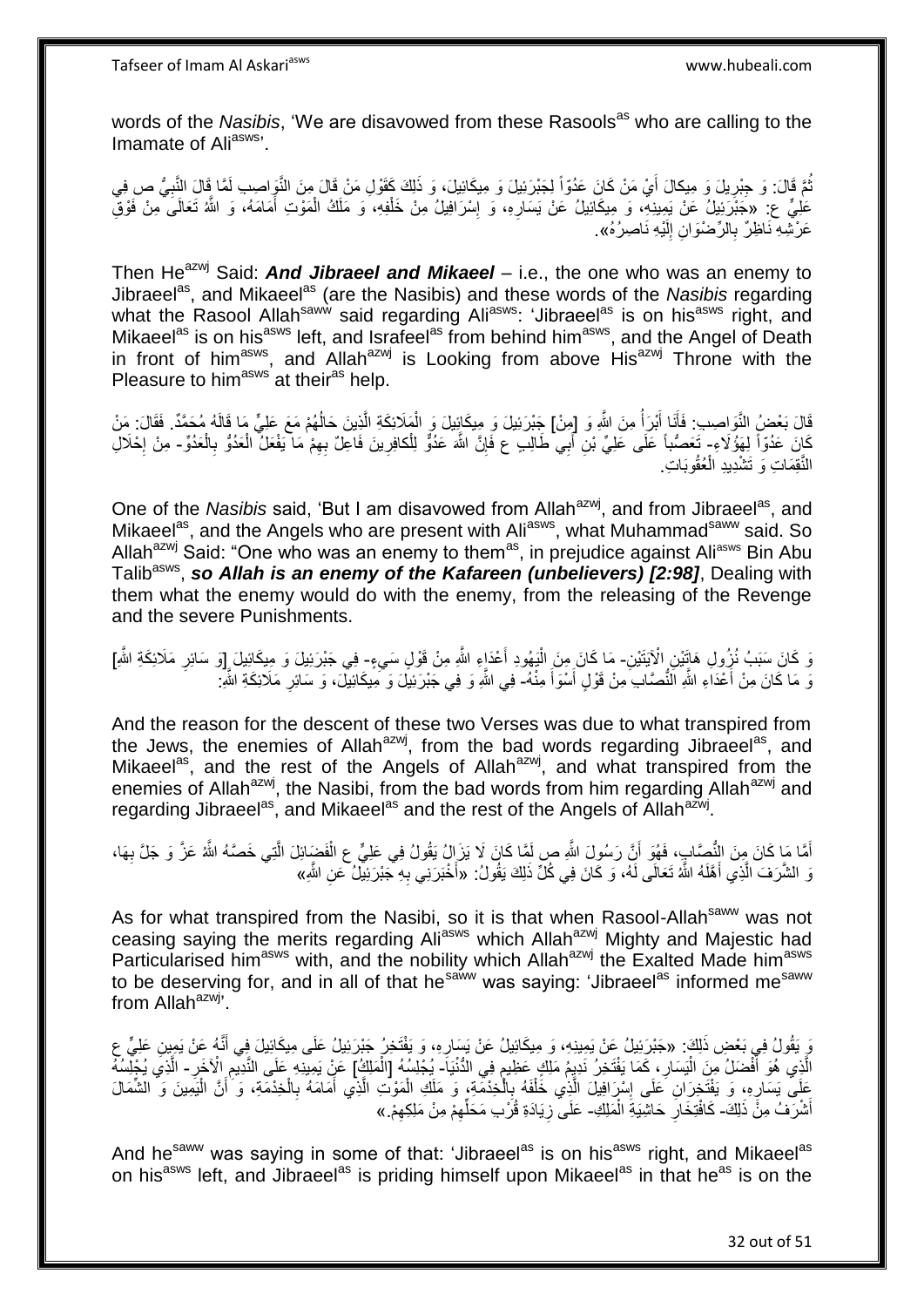right of Ali<sup>asws</sup> which is superior than being on the left, just as the priding of a friend of a great king in the world – the king would sit him – on his right, (priding) over another friend who would be seated upon his left; and they<sup>as</sup> both are priding over Israfeel<sup>as</sup> who is behind him<sup>asws</sup> with the service, and the Angel of Death in front of him<sup>asws</sup> with the service, and that they right and the left are more noble than that, like the priding of the entourage of the king upon the more nearness of their places from their king.

#### **ْش َّن أ ]فِي أ َشُّد ُه ْم ُحّباً لَِعلِ ٍّي ع:[ َمَالئِ َك ِة أ َر َف الْ َ َ َ**

# **Re: 'The most noble of the Angels is the one most intense in his love for Aliasws .**

يَ كَانَ رَسُولُ اللَّهِ ص يَقُولُ فِي بَعْضٍ أَحَادِيثِهِ «إِنَّ الْمَلَائِكَةَ أَشْرَفُهَا عِنْدَ اللَّهِ أَشَذُهَا لِعَلِيِّ بْنِ أَبِي طَالِبِ ع حُبّاً، وَ إِنَّ قَسَمَ َ َ َ ْ יֲ<br>י ِ َ الْمَلَائِكَةِ فِيمَا بَيْنَهُمْ: وَ الَّذِي شَرَّفَ عَلِيّاً ع عَلَى جَمِيعِ الْوَرَى بَعْدَ مُحَمَّدٍ الْمُصْطَفَى». ْ ْ ِ ه ْ

And Rasool-Allah<sup>saww</sup> was saying in one of his<sup>saww</sup> Ahadeeth: 'The Angels, their nobility in the Presence of Allah<sup>azwj</sup> is (based upon) the intensity of their love for Aliasws Bin Abu Talib<sup>asws</sup>, and that the Angels tend to swear in what is between them: 'By the One<sup>azwj</sup> Who Ennobled Ali<sup>asws</sup> over the entirety of the beings after Muhammad<sup>saww</sup>, the Chosen one!'

نَ يَقُولُ مَرَّةً إِأُخْرَى]: «إِنَّ مَلَائِكَةَ السَّمَاوَاتِ وَ الْحُجُدِ-ِ لَيَشْتَاقُونَ إِلَى رُوْيَةِ عَلِيٍّ بْنِ أَبِي طَالِبِ ع كَمَا تَشْتَاقُ الْوَالِدَةُ ا<br>ا ْ ِ ْ َ ∣∣<br>∶ لَ الشَّفِيقَةُ إِلَى وَلَٰدِهَا الْبَاْرِّ الشَّفِيقِ- آخِرِ مَنْ بَقِيَ عَلَيْهَا بَعْدَ عَشَرَةٍ دَفَنَتْهُمْ»َ ا.<br>ا ∣∣<br>∶ ِ

And he<sup>saww</sup> was saying another time: 'The Angels of the skies and the Veils are desirous to sight Ali<sup>asws</sup> Bin Abu Talib<sup>asws</sup> just as the mother tends to desire to (sight) her righteous son, the last one from the ones who survived upon her after ten she had buried (died).

فَكَانَ هَؤُلَاءِ النُّصَّابُ يَقُولُونَ: إِلَى مَتَى يَقُولُ مُحَمَّدٌ: جَبْرَئِيلُ وَ مِيكَائِيلُ وَ الْمَلَائِكَةُ- كُلُّ ذَلِكَ تَفْخِيمٌ لِعَلِيٍّ وَ تَعْظِيمٌ لِشَأْنِهِ وَ  $\frac{1}{2}$ ْ بْقُولُ اللَّهُ تَعَالَى لِعَلِيٍّ خَاصٌّ مِنْ َ دُونِ سَائِرِ الْخَلْقِ بَرِئْنَا مِنْ رَبٍّ وَ مِنْ مَلَائِكَةٍ وَ مِنْ جَبْرَئِيلَ وَ مِيكَائِيلَ هُمْ لِعَلِيٍّ بَعْدَ مُحَمَّدٍ ∫ ْ ْ ِ مُفَضِّلُونَ. وَ بَرِئْنَا مِّنْ رُسُلِ اللَّهِ الَّذِينَ- هُمْ لِعَلِيِّ بْنِ أَبِي طَالِبِ بَعْدَ مُحَمَّدٍ مُفَضِّلُونَ. ه **∶** َ ُ

So those *Nasibis* were saying, 'Up to when will Muhammad<sup>saww</sup> be saying: 'Jibraeel<sup>as</sup>, and Mikaeel<sup>as</sup>, and the Angels, all of them are priding for Ali<sup>asws</sup> and in reverence to his<sup>asws</sup> glory? And Allah<sup>azwj</sup> the Exalted is Saying for Ali<sup>asws</sup> in particular from besides the rest of the people? We are disavowed from a Lord<sup>azwj</sup>, and from Angels, and from Jibraeel<sup>as</sup>, and Mikaeel<sup>as</sup> who are preferring to Ali<sup>asws</sup> after Muhammad<sup>saww</sup>. And we are disavowed from the Rasools<sup>as</sup> of Allah<sup>azwj</sup>, those are preferring to Aliasws Bin Abu Talibasws after Muhammadsaww.

َ أَمَّا هَا قَالَهُ إِلْيَهُودُ، فَهُوَ أَنَّ الْيَهُودَ أَعْدَاءُ اللَّهِ- لَمَّا قَدِمَ رَسُولُ اللَّهِ ص الْمَدِينَةَ أَتَوْهُ بِعَيْدِ اللَّهِ بْنِ صُورِيَا، فَقَالَ: يَا مُحَمَّدُ كَيْفَ<br>يَدِينَ مَعَ عَبَّدَتُ الْهُم َ ْ اً ا<br>ا َ ِ ِ َ ْ نْوْمُكَ فَإِنَّا قَدْ أُخْبِرْنَا عَنْ نَوْمِ النَّبِيِّ الَّذِي يَأْتِي فِي آخِرِ الزَّمَانِ. فَقَالَ رَسُولُ اللَّهِ صَ تَنَامُ عَيْنِيَ وَ قَلْبِي يَقْظَانُ. قَالَ: صَدَقْتَ **∶** ْ ه ِ ِ **!** ا<br>أ ِ ْ يَا مُحَمَّدُ.

And as for what the Jew said, so it is such that the Jews are the enemies of Allah<sup>azwj</sup>. When Rasool-Allah<sup>saww</sup> proceeded to Al Medina, Abdullah Bin Sowriya came to him<sup>saww</sup> and he said, 'O Muhammad<sup>saww</sup>! How is your<sup>saww</sup> sleep, for we have been informed about the sleep of the Prophet<sup>saww</sup> who would come at the end of times'. So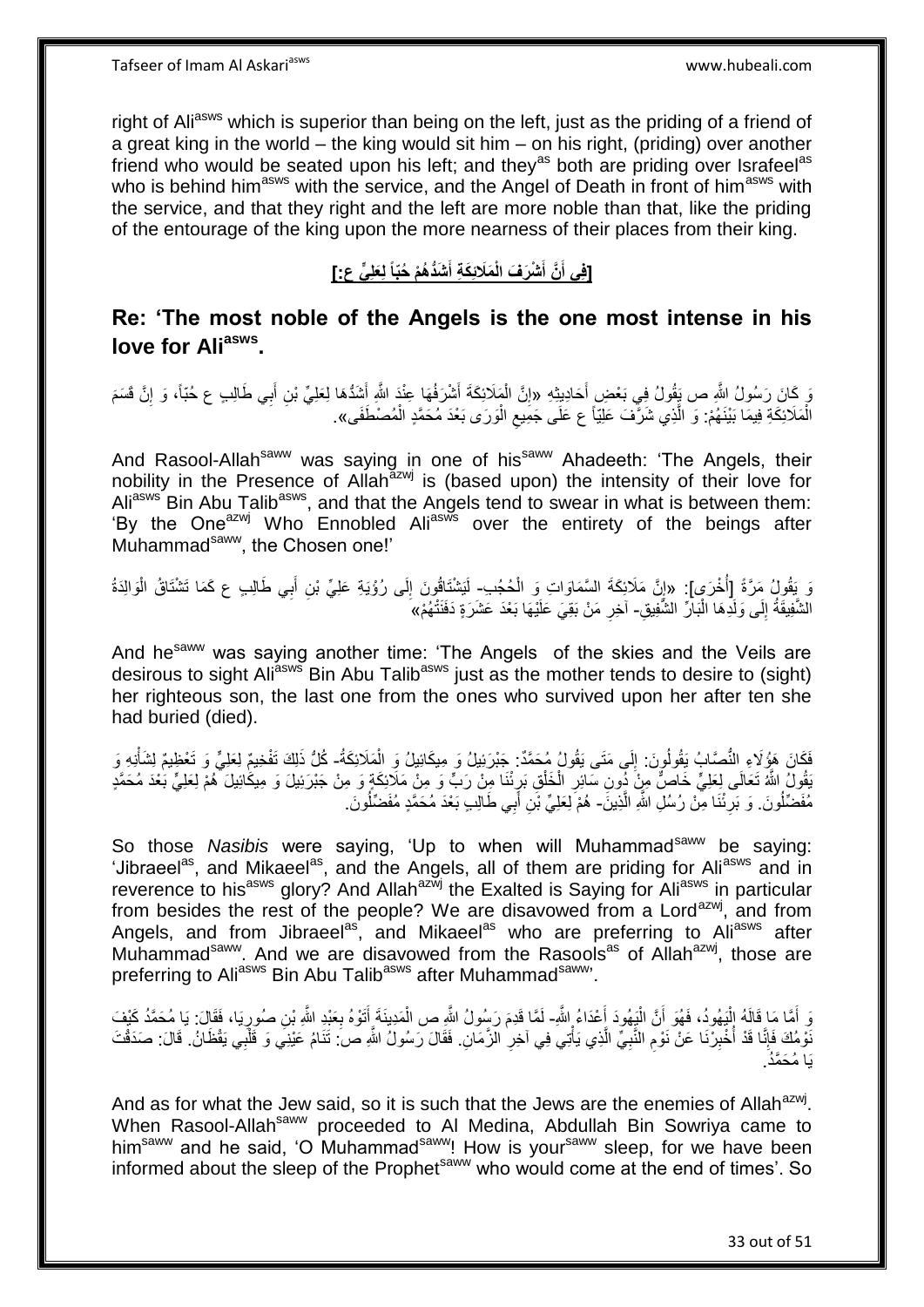Rasool-Allah<sup>saww</sup> said: 'My<sup>saww</sup> eyes sleep while my<sup>saww</sup> heart is awake'. He said, 'You speak the truth, O Muhammadsaww.

قَالَ: وَ أَخْبِرْنِي يَا مُحَمَّدُ الْوَلَدُ يَكُونُ مِنَ الرَّجُلِ أَوْ مِنَ الْمَرْأَةِ فَقَالَ النَّبِيُّ ص: أَمَّا الْعِظَامُ وَ الْعُصَبُ وَ الْعُرُوقُ فَمِنَ الرَّجُلِ، َ ْ َ :<br>ا **!** َ ْ ْ ْ َ ِ وَ أَمَّا اللَّحْمُ وَ الْقَمُ وَ الشَّعْرُ فَمِنَ الْمَرْأَةِ. قَالَ: صَدَقْتَ يَا مُحَمَّدُ، َ ْ ه َ

He said, 'And inform me, O Muhammad<sup>saww</sup>! Does the son happen to be from the man or from the woman?' So the Prophet<sup>saww</sup> said: 'As for the bones and the nerves and the veil, so these are from the man, and as for the flesh, and the blood, and the hair, so these are from the woman'. He said, 'You speak the truth, O Muhammad<sup>saww,</sup>

نُمَّ قَالَ: فَمَا بَالُ اِلْوَلَدِ يُشْبِهُ أَعْمَامَهُ لَيْسَ فِيهِ مِنْ شِبْهِ أَخْوَالِهِ شَيْءٌ، وَ يُشْبِهُ أَخْوَالَهُ لَيْسَ فِيهِ مِنْ شِبْهِ أَعْمَامِهِ شَيْءٌ فَقَالَ َ َ ِ ْ َ َ ِ رَسُولُ اللَّهِ ص: أَيُّهُمَا عَلَاَ مَاؤُهُ مَاءَ صَاحِبِهِ كَانَ الشَّبَهُ لَهُ. ِ َ لَ

Then he said, 'So what is the matter the child (sometimes) resembles his paternal uncle, (and) there isn't any resemblance of anything from his maternal uncle, and (sometimes) he resembles his maternal uncle and there isn't any resemblance from his paternal uncle of anything?' So Rasool-Allah<sup>saww</sup> said: 'Whichever water of the two is upper (pre-dominant) over the water of his companion, the resemblance would be towards him'.

قَالَ: صَدَقْتَ يَا مُحَمَّدُ، فَأَخْبِرْنِي عَمَّنْ لَا يُولَدُ لَهُ [وَ مَنْ يُولَدُ لَهُ] فَقَالَ: إِذَا مَغَرَتِ النُّطْفَةُ لَمْ يُولَدْ لَهُ- أَيْ إِذَا احْمَرَّتْ وَ **∫** َ لَ َ كَدَرَتْ- فَإِذَا كَانَتْ صَافِيَةً وُلِّدَ لَهُ.

He said, 'You<sup>saww</sup> speak the truth, O Muhammad<sup>saww</sup>! Inform me about the one for him who has not child for him, and the one who does have a child for him'. So he<sup>saww</sup> said: 'When the sperm is disadvantaged, there would be no birth for him – i.e. when it reddens and is cloudy – So when it was clear, there is born for him (a child)'.

فَقَالَ: أَخْبِرْنِي عَنْ رَبِّكَ مَا هُوَ فَنَزَلَتْ قُلْ هُوَ اللَّهُ أَجَدٌ إِلَى آخِرِ هَا. فَقَالَ ابْنُ صُورِيَا: صَدَقْتَ [يَا مُحَمَّدُ] خَصْلَةٌ بَقِيَتْ إِنْ قُلْتَهَا **!** ِ  $\frac{1}{2}$ ْ ِ ِ اْمَنْتُ بِكََ وَ اتَّبَعْتُكَ: أَيُّ مَلَكٍ يَأْتِيكَ بِمَا نَقُولُهُ عَنِ اللَّهِ قَالَ: جَبْرَتِيلُ.  $\frac{1}{2}$ ُ ِ **ٔ** َ

He said, 'Inform me about your<sup>saww</sup> Lord<sup>azwj</sup>. What is He<sup>azwj</sup>?' So it was Revealed: Say: He, Allah, is One [112:1], up to its end. So Ibn Sowriya said, 'You<sup>saww</sup> speak the truth, O Muhammad<sup>saww</sup>. There remains one thing. If you<sup>saww</sup> were to say it, I shall believe in you<sup>as</sup> and follow you<sup>saww</sup>. Which Angel comes to you<sup>saww</sup> with what you<sup>saww</sup> are saying on behalf of Allah<sup>azwj</sup>?' He<sup>saww</sup> said: 'Jibraeel<sup>as</sup>'.

قَالَ ابْنُ صُورِيَا: ذَلِكَ عَدُّوُّنَا مِنْ بَيْنِ الْمَلَائِكَةِ، يَنْزِلُ بِالْقِتَالِ وَ الشِّدَّةِ وَ الْحَرْب وَ رَسُولُنَا مِيكَائِيلُ يَأْتِي بِالسُّرُورِ وَ الرَّخَاءِ،<br>كَذِي رَسُولِيَا: ذَلِكَ عَدُّوُّنَا مِنْ ْ ֢֧֦֧֦֧֦֧֦֧֚֚ ֦֧֦֧֦֧֦֧֦֧֦֢֦֦֜֜ ْ **∶ ∶** ِ ْ ُ ْ َفَلَوْ كَانَ مِيكَائِيِّلُ هُوَ الَّذِي يَأْتِيكَ آمَنًّا بِكَ لِأَنَّهُ كَانَ يُشَدِّدُ مُلْكَنَا، وَ جَبْرَئِيلُ كَانَ يَهْلِكُ مُلْكَنَا فَهُوَ عَدُوُّنَا لِذَّلِكَ. ْ  $\frac{1}{2}$ ْ ه ْ

Ibn Sowriya said, 'That is our enemy from between the Angels. He<sup>as</sup> descends with the fighting, and the difficulties, and the wards, while our messenger Mikaeel<sup>as</sup> come with the joy and the prosperity. So, had it been for Mikaeel<sup>as</sup> being the one who comes to you<sup>saww</sup>, I would have believed in you<sup>saww</sup>, because he<sup>as</sup> tends to strengthen our kingdom, and Jibraeel<sup>as</sup> had destroyed it. Therefore he<sup>as</sup> is our enemy, due to that'.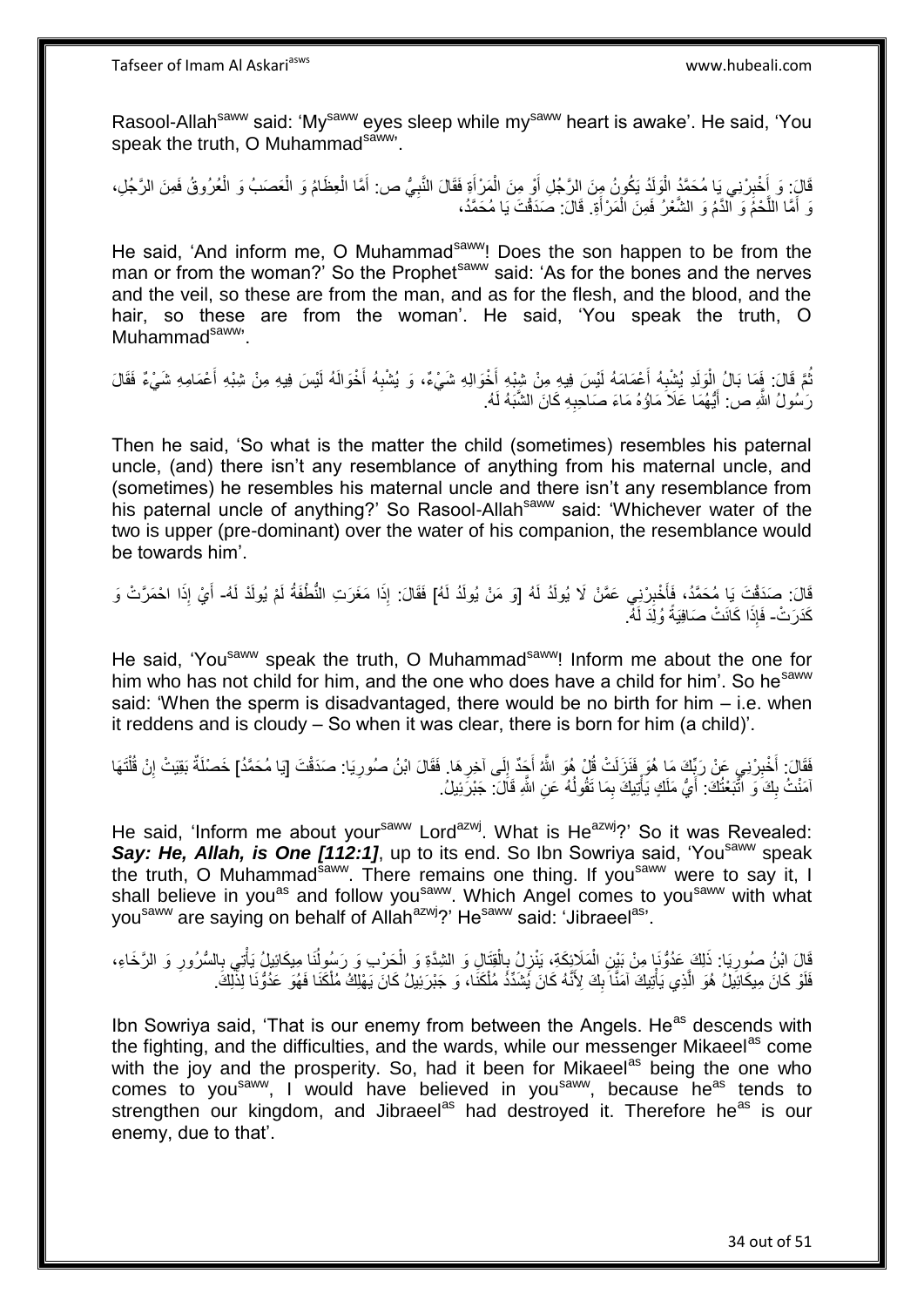فَقَالَ لَهُ سَلْمَانُ الْفَارِسِيُّ (رَضِيَ اللَّهُ عَنْهُ) , وَ مَا بَدْءُ عَدَاوَتِهِ لَكُمْ قَالَ: نَعَمْ يَا سَلْمَانُ عَادَانَا مِرَاراً كَثِيرَةً، وَ كَانَ مِنْ أَشَدِّ ذَلِكَ ِ ْ ْ َ ْ عَلَيْنَا- أَنَّ اللَّهَ أَنْزَلَ عَلَّى أُنْبِيَائِهِ أَنَّ بَيْتَ الْمَقْدِسِ يَخْرَبُ- عَلَى يَدِ رَجُلٍ يُقَالُ لَهُ: «بُخْتَنَصَرٌ/» وَ فِي زَمَانِهِ أُخْبِرْنَا بِالْحِينِ َ ْ اً **!** َ ْ ِ ِ ا<br>ا الَّذِي يَخْرَبُ فِيهِ، ه

So Salman Al-Farsy<sup>as</sup> said to him, 'And what initiated his<sup>as</sup> enmity for you all?' He said, 'Yes, O Salman<sup>as</sup>! He<sup>as</sup> was inimical to us many a times, and it was from the most difficult of that upon us – Allah<sup>azwj</sup> Revealed upon His<sup>azwj</sup> Prophet<sup>as</sup> that Bayt Al-Maqdis would be ruined – upon the hands of a man called Bakht Nasr, and during his<sup>as</sup>, he<sup>as</sup> informed us with the news of the one who would be ruining it.

وَ اللَّهُ يُحْدِثُ الْأَمْرَ بَعْدَ الْأَمْرِ فَيَمْحُو ما يَشاءُ وَ يُثْبِتُ فَلَمَّا بَلَغَ ذَلِكَ الْحِينُ- الَّذِي يَكُونُ فِيهِ هَلَاكُ بَيْتِ الْمَقْدِسِ بَعَثَ أَوَائِلُنَا **∣** ْ ِ ْ ا<br>ا َ ْ ه رَّجُلًا مِنْ أَقْوِيَاءِ بَنِّي إِسْرَائِيلَۖ وَ أَفَاضِلِهِمْ- كَانَ يُعَدُّ مِنْ أَنْبِيَائِهِمْ- يُقَالُ لَهُ «دَانِيَالُ» فِي طَلَب «بُخْتَنَصَّرَ» لِيَقْتُلُهُ. ِ َ ِ َ יִין<br>∶ ِ ِ لَ

And Allah<sup>azwj</sup> Brought about the matter after the matter, and He<sup>azwj</sup> Deletes whatever  $He^{azwj}$  so Desires to and Affirms. So when that time reached – in which the destruction of Bayt Al-Maqdis was to happen, our elders sent a man from the strong ones of the Children of Israel and their meritorious ones – he used to be counted from their Prophets<sup>as</sup> – called Daniyal in seeking Bakht Nasr to kill him.

فَحَمَلَ مَعَهُ وِقْرَ مَالٍ لِيُنْفِقَهُ فِي ذَلِكَ، فَلَمَّا انْطَلَقَ فِي طَلَبِهِ لَقِيَهُ بِبَابِلَ غُلَاماً صَعِيفاً مِسْكِيناً- لَيْسٍ لَهُ قُوَّةٌ وَ لَا مَنَعَةٌ، فَأَخَذَهُ ِ  $\frac{1}{2}$ ِ ِ م<br>أ لَ صَاحِبُنَا لِيَقْتُلَهُ، فَدَفَعً عَنْهُ جَبْرَتَيْلُ وَ قَالَ لِصَاحِبِنَا: إِنْ كَانَ رَبُّكُمْ هُوَ الَّذِي أَمَرَهُ بِهَلَاكِكُمْ، فَإِنَّ اللَّهَ لَا يُسَلِّطُكَ عَلَيْهِ، وَ إِنْ لَمْ لَ **!** ِ ِ ِ َ ه ِ يَكُنْ هَذَا فَعَلَى أَيِّ شَّيْءٍ تَقْتُلُهُ ا<br>ا

So he carried with him a lot of wealth to spend in that (quest). When he went to seek him, he met a weak poor boy in Babel, neither having any strength for him nor a defence. So our companion grabbed his hand in order to kill him, but Jibraeel<sup>as</sup> pushed him away and said to our companion: 'If it was your Lord<sup>azwj</sup> Who Commanded with your destruction, then Allah<sup>azwj</sup> will not Let you overcome upon him; and if this did not happen, then for which thing are you killing him?'

فَصَدَّقَهُ صَاحِبُنَا، وَ تَرَكَهُ وَ رَجَعَ إِلَيْنَا فَأَخْبَرَنَا بِذَلِكَ، وَ قَوِيَ «بُخْتَنَصَّرُ وَ» مَلَكَ وَ غَزَانَا وَ خَرَّبَ بَيْتَ الْمَقْدِسِ، فَلِهَذَا **∶** َ لَ  $\frac{1}{2}$ ْ نَتَّخِذُهُ عَدُوّاً، وَ مِيكَائِيلُ عَذُوٌّ لِجَبْرَنِّيلَ.

So our companion ratified him<sup>as</sup> and left him, and returned to us, and informed us with that. And Bakht Nasr became a strong king and came on a military expedition to us, and ruined Bayt Al-Magdis. Thus, due to that, we take him (Jibraeel<sup>as</sup>) as an enemy, and Mikaeel<sup>as</sup> as an enemy to Jibraeel<sup>as</sup>'.

فَقَالَِ سَلْمَانُ : يَا اِبْنَ صُورٍيَا بِهَذَا الْعَقْلِ الْمَسْلُوكِ بِهِ غَيْرُ سَبِيلِهِ ضَلَّلْتُمْ، أَ رَأَيْتُمْ أَوَائِلَكُمْ كَيْفَ بَعَثُوا مَنْ يَقْتُلُ «بُخْتِ َفَصَّرَ» وَ َ َ ْ ِ ِ ْ ْ **∶** ِ ْ ا<br>ا قَدْ أَخْبَرَ اللَّهُ تَعَالَى فِي كُٰثُبِهِ عَلَى أَلْسِنَةِ رُسُلِهِ أَنَّهُ يَمْلِكُ وَ يُخَرِّبُ بَيْتَ الْمَقْدِسِ وَ أَرَاٰدُوا تَكْذِيبَ أَنْبِيَاءِ اللَّهِ فِي أَخْبَارِ هِمْ- وَ َ ْ َ ِ ِ َ ِ َ َ اتَّهَمُو هُمْ [فِي أَخْبَارِ هِمّْ] أَوْ صَدَّقُو هُمْ فِي الْخَبَرِ ۚ عَنِ الثَّهِ، **∶** ِ ْ َ

Salman<sup>as</sup> said, 'O Ibn Sowriya! By (adopting) this intellect, you are travelling in other than His<sup>azwj</sup> Way. You are straying. Are you not seeing how your elders send someone to kill Bakht Nasr, and Allah<sup>azwj</sup> the Exalted had already Informed in His<sup>azwj</sup> Books upon the tongue of His<sup>azwj</sup> Rasool<sup>as</sup>, that he (Bakht Nasr) would become a king and ruin Bayt Al-Maqdis, and they (your elders) wanted the belying of the Prophets of Allah<sup>azwj</sup> regarding their<sup>as</sup> news, and accuse them<sup>as</sup> regarding their<sup>as</sup> news, or they should have been ratifying them<sup>as</sup> regarding the news from Allah<sup>azwj</sup>.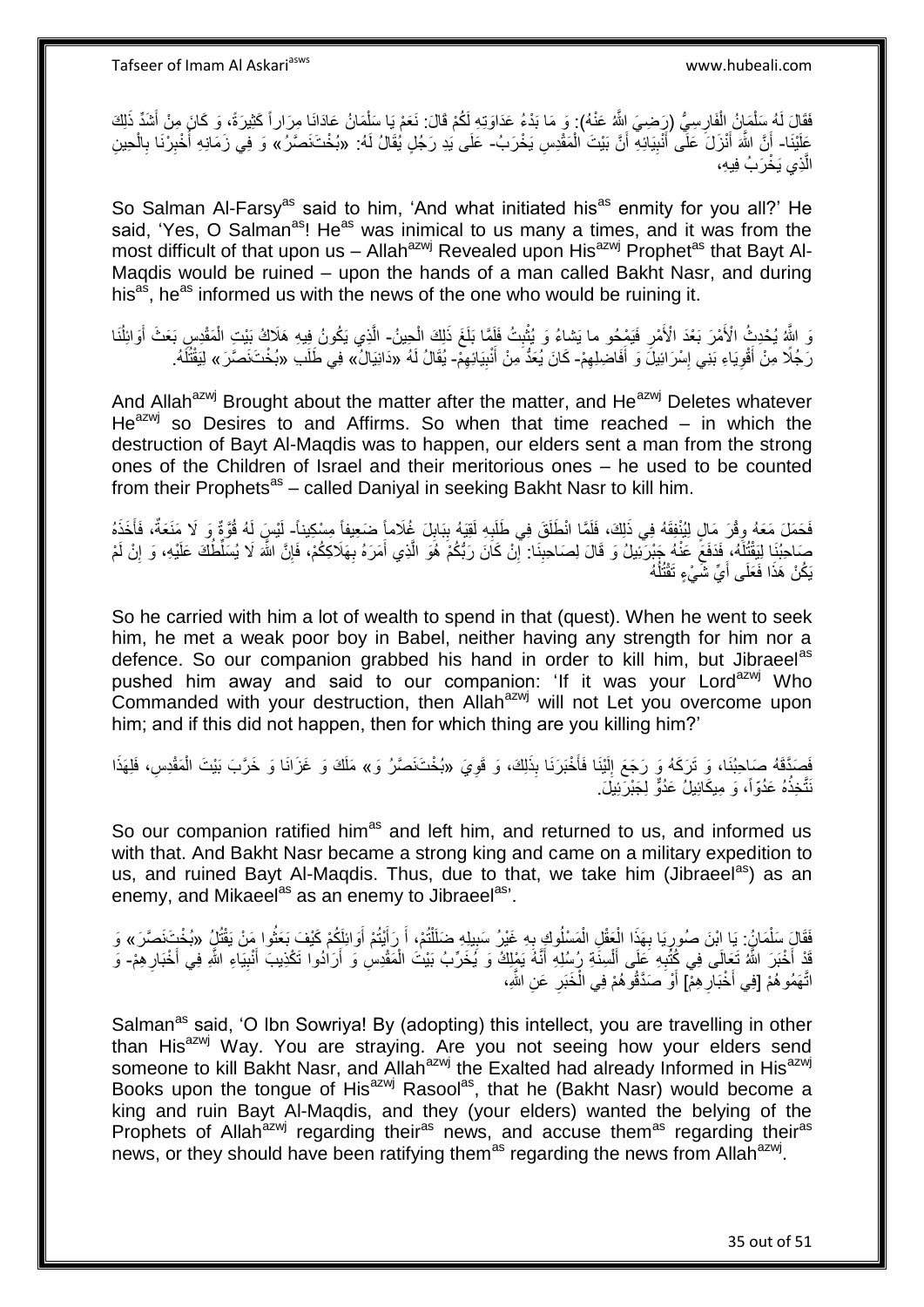وَ مَعَ ذَلِكَ أَرَادُوا مُغَالَبَةَ اللَّهِ، هَلْ كَانَ هَؤُلَاءِ وَ مَنْ وَجَهُوهُ إِلَّا كُفَّاراً بِاللَّهِ وَ أَيُّ عَدَاوَةٍ يَجُوزُ أَنْ يُعْتَقَدَ لِجَبْرَئِيلَ وَ هُوَ يَصُدُّ َ ِ ِ َ َ ِ عَنْ مُغَالَبَةِ النَّهِ عَزَّ وَ جَلَّ، وَ يَنْهَى عَنْ تَكْذِيبِ خَبَرِ اللَّهِ تَعَالَىَ

And, along with that, they intended to contend with Allah<sup>azwj</sup>. Were they and the ones who diverted him except Kafirs with Allah<sup>azwj</sup>? And which enmity to Jibraeel<sup>as</sup> is allowed to believe in, and he<sup>as</sup> blocked from the contending with Allah<sup>azwj</sup> Mighty and Majestic, and forbade from the belying of the news of Allah<sup>azwj</sup> the Exalted?'

> فَقَالَ ابْنُ صُورِيَا: قَدْ كَانَ اللَّهُ تَعَالَى أَخْبَرَ بِذَلِكَ عَلَى أَلْسُنِ أَنْبِيَائِهِ، وَ لَكِنَّهُ يَمْحُو ما يَشاءُ وَ يُثْبِتُ **!** َ ْ َ َ ِ ِ ْ

So Ibn Sowriya said, 'Allah<sup>azwj</sup> the Exalted had Informed with that upon the tongue of His<sup>azwj</sup> Prophets<sup>as</sup>, but He<sup>azwj</sup> Deletes whatever He<sup>azwj</sup> so Desires to and Affirms'.

َالَ سَلْمَانُ: فَإِذاً لَا تَتِقُوا بِشَيْءٍ مِمَّا فِي التَّوْرَاةِ مِنَ الْأَخْبَارِ عَمَّا مَضَى وَ مَا يَسْتَأْنِفُ فَإِنَّ اللَّهَ يَمْحُو ما يَسْاءُ وَ يُثْبِتُ، وَ إِذاً<br>فَالَ سَلْمَانُ: فَإِذاً لَا تَتِقُوا بِشَي **! ∶** ِ **ٔ** ∣ٍ إ ْ لَعَلَّ اللَّهَ قَدْ كَانَ عَزَلَ مُوسَى ۖ وَ هَارُونَ ۖ عَنِ النُّبُوَّةِ وَ أَبْطَلَا فِي دَعْوَاهُمَا لِأَنَّ اللَّهَ يَمْحُو ماَ يَشاءُ وَ يُثْبِتُ، َ ِ ֦֧֧֟֟֟֟֟֟<u>֓</u>

Salman<sup>as</sup> said, 'Then nothing can be relied upon from whatever is in the Torah, from the news about the past and what is to continue, for Allah<sup>azwj</sup> Deletes whatever He<sup>azwj</sup> so Desires to and Affirms. And then perhaps Allah<sup>azwj</sup> had Deposed Musa<sup>as</sup> and Haroun<sup>as</sup> from the Prophet-hood and Invalidated their<sup>as</sup> claims, because Allah<sup>azwj</sup> Deletes whatever He<sup>azwj</sup> so Desires to and Affirms.

وَ لَعَلَّ كُلِّ مَا أَخْبَرَ اكُمْ أَنَّهُ يَكُونُ لَا يَكُونُ- وَ مَا أَخْبَرَ اكُمْ أَنَّهُ لَا يَكُونُ يَكُونُ، وَ كَذَلِكَ مَا أَخْبَرَ اكُمْ عَمَّا كَانَ لَعَلَّهُ لَمْ يَكُنْ، وَ مَا َ َ َ َ ه أُخْبَرَ اكُمْ أَنَّهُ لَمْ يَكُنْ لَعَلَّهُ كَانَ، ه َ ا<br>ا

And perhaps everything what He<sup>azwj</sup> Informed you with that it would be happening, would not happen – and whatever He $^{a}$ zwj Informed you that it would not be happening, will happen. And, similar to that, whatever He<sup>azwj</sup> Informed you about what has happened, perhaps did not happen, and whatever He<sup>azwj</sup> Informed you that it did not happen, perhaps did happen.

رَ لَعَلَّ مَا وَعَدَهُ مِنَ الثَّوَابِ بِمُحُوهُ وَ لَعَلَّ مَا تَوَعَّدَهُ مِنَ الْعِقَابِ يَمْحُوهُ، فَإِنَّهُ يَمْحُوهُ، فَإِنَّهُ يَمْحُوهُ، فَإِنَّهُ يَمْحُوا ما يَشاءُ وَ يُثْبِتُ، إِنَّكُمْ جَهِلْتُمْ مَعْنَى يَمْح ه ِ ْ ِ ْ ْ ِ ِ اللَّهُ ما يَشاءُ وَ يُثْبِتُ فَلِذَلِكَ أَنْتُمْ بِاللَّهِ كَافِرُونَ- وَ لِإِخْبَارِهِ عَنِ الْغُيُوبِ مُكَذِّبُونَ، وَ عَنْ دِينِ اللَّهِ مُنْسَلِخُونَ. **∣** ْ **∶** َ ْ ِ ِ

And perhaps whatever He<sup>azwj</sup> Promised from the Rewards, He<sup>azwj</sup> would Delete it, and perhaps whatever He<sup>azwj</sup> has Prepared from the Punishments, He<sup>azwj</sup> would Delete it, for (as you are saying), He<sup>azwj</sup> Deletes whatever He<sup>azwj</sup> so Desires to and Affirms. You all are ignorant of the meaning of (the phrase), 'Allah<sup>azwj</sup> Deletes whatever He<sup>azwj</sup> so Desires to and Affirms', thus, due to that, you are *Kafir*s with Allah<sup>azwj</sup> - and of His<sup>azwj</sup> news about the Punishment, you are beliers, and about the Religion of Allah<sup>azwj</sup>, you are detached'.

نُّمَّ قَالَ سَلْمَانُ: فَإِنِّي أَشْهَدُ أَنَّ مَنْ كَانَ عَدُوّاً لِجَبْرَئِيلَ، فَإِنَّهُ عَدُوٌّ لِمِيكَائِيلَ، وَ إِنَّهُمَا جَمِيعاً عَدُوَّانِ لِمَنْ عَادَاهُمَا، سِلْمَانِ لِمَنْ ِ ِ َ َ ِ ْ ْ َمُهَما. َسالَ

Then Salman<sup>as</sup> said: 'So l<sup>as</sup> hereby testify that the one who was an enemy to Jibraeel<sup>as</sup>, so he is an enemy to Mikaeel<sup>as</sup>, and both of them<sup>as</sup> together are enemies of the one who is inimical to them<sup>as</sup>, being at peace with the ones who is at peace with them<sup>as</sup>'.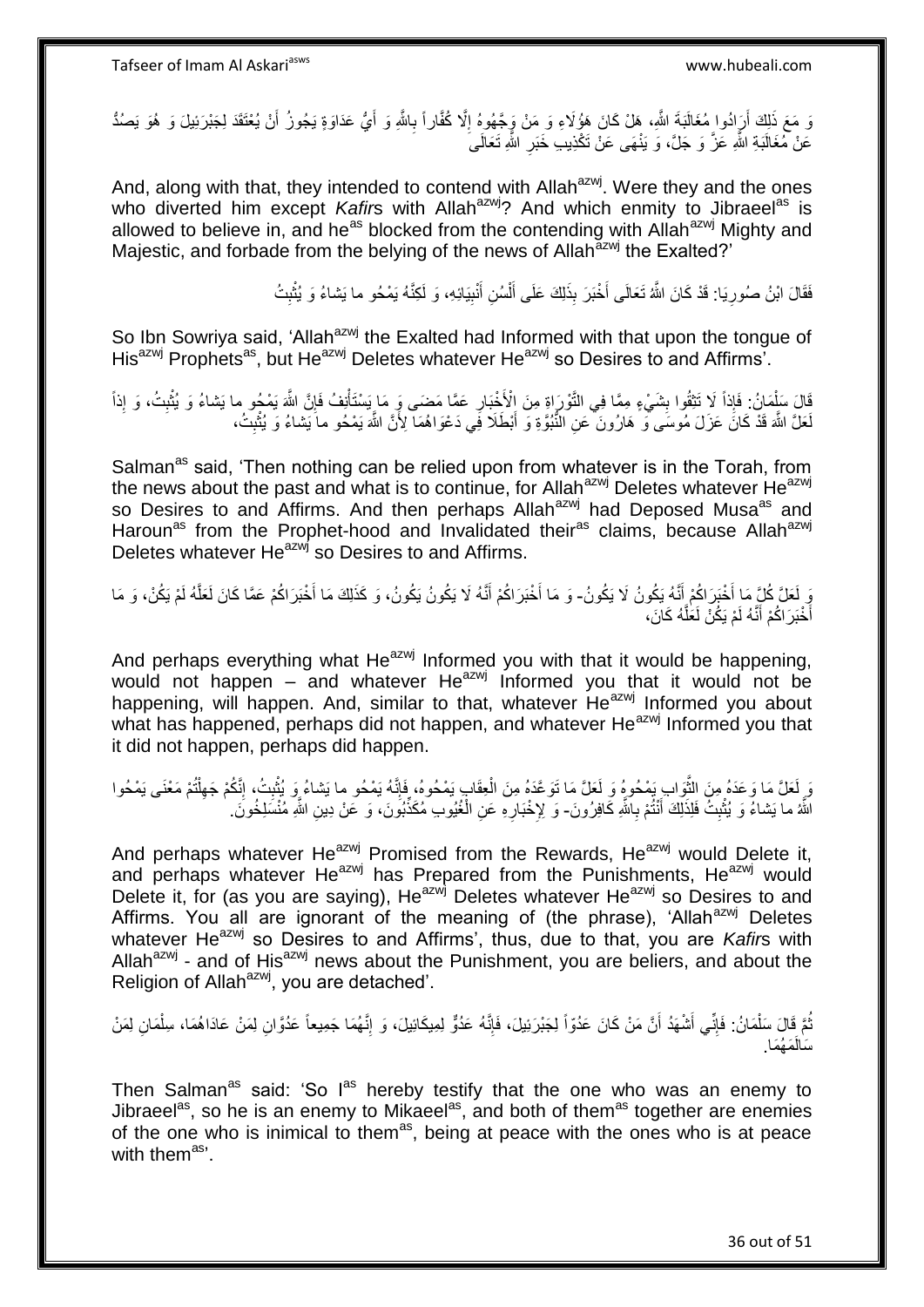فَأَنْزَلَ اللَّهُ عَزَّ وَ جَلَّ [عِنْدَ ذَلِكَ] مُوَافِقاً لِقَوْلِ سِلْمَانَ (ره) قُلْ مَنْ كانَ عَدُوًّا لِجِبْرِيلَ فِي مُظَاهَرَتِهِ- لِأَوْلِيَاءِ اللَّهِ عَلَى أَعْدَاءِ َ **∶** ْ َ اللَّهِ، وَ نُزُولِهِ بِفَضَائِلِ عَلِيٍّ وَلِيٍّ اللَّهِ مِنْ عِنْدِ اللَّهِ **∣** 

Therefore, Allah<sup>azwj</sup> Mighty and Majestic Revealed during that, in harmony with the words of Salman<sup>as</sup> Say: One who was an enemy to Jibraeel [2:97] during hisas backing the friends of Allah<sup>azwj</sup> against the enemies of Allah<sup>azwj</sup>, and its Revelation with the merits of Ali<sup>asws</sup>, Guardian<sup>asws</sup> of Allah<sup>azwj</sup>, from the Presence of Allah<sup>azwj</sup>.

فَإِنَّهُ فَإِنَّ جَبْرَئِيلَ نَزَّلَ هَذَا الْقُرْآنَ عَلى قَلْبِكَ بِإِنْنِ اللَّهِ بِأَمْرِ اللَّهِ مُصَدِّقاً لِما بَيْنَ يَدَيْهِ مِنْ سَائِرِ كُتُبَ اللَّهِ وَ هُدىً مِنَ<br>وَفَإِنَّهُ نَزَّلَهُ فَإِنَّ جَبْرَئِيلَ نَز ِ ْ ֝׀֛<br>֧֛֪֝֘ **ٔ ∶** ِ ْ ِ َ ِ ِ الْضَّلَالَةِ وَ بُشْرِى لِلْمُؤْمِنِينَ بِنُبُوَّةٍ مُحَمَّدٍ صَ وَ وَلَاَيَةٍ ۖ عَلِيٌّ عَ وَّ مَنْ بَعْدَهُ مِنَ الْأَئِمَّةِ بِأَنَّهُمْ أَوْلِيَاءُ اَشَّرِ حَقَّاً إِذَا مَاتُوا عَلَى ْ َ َ ِ **∣** مُوَالاتِهِمْ لِمُحَمَّدٍ وَ عَلِيٍّ وَ آلِهِمَا الطَّيِّبِينَ ِ ِ ِ ِ

*For him Revealing it* – for it was Jibraeel<sup>as</sup> who brought down this Quran *upon* your heart by Permission of Allah – by the Command of Allah<sup>azwj</sup>, in Verification to what was before it – from the rest of the Books of Allah<sup>azwj</sup>, and a Guidance – from the straying, *and glad tidings for the Momineen [2:97]* – by the Prophet-hood of Muhammad<sup>saww</sup> and Wilayah of Ali<sup>asws</sup>, and ones after him<sup>asws</sup> from the Imams<sup>asws</sup>, that they would be the friends of Allah<sup>azwj</sup> truly, when they die upon their Wilayah of Muhammad<sup>saww</sup> and Ali<sup>asws</sup> and their<sup>asws</sup> goodly Progeny<sup>asws</sup>.

نُّمَّ قَالَ رَسُولُ الثَّهِ ص: يَا سَلْمَانُ إِنَّ اللَّهَ صَدَّقَ قِيلَكَ وَ وَثَّقَ رَأْيَكَ، وَ إِنَّ جَبْرَئِيلَ عَنِ اللَّهِ تَعَالَى يَقُولُ: يَا مُحَمَّدُ، سَلْمَانُ وَ ه יֲ<br>י ْ ْ ِ :<br>أ الْمِقْدَادُ أَخَوَانِ مُتَصَافِيَانِ فِي وِدَادِكَ- وَ وِدَادِ عَلِيٍّ أَخِيكَ وَ وَصِيِّكَ وَ صَفِيِّكَ، وَ هُمَا فَبِي أَصْحَابِكَ كَجَبْرَئِيلَ وَ مِيكَائِيلَ فِي ِ ِ َ ِ الْمَلَائِكَةِ ْ

Then Rasool-Allah<sup>saww</sup> said: 'O Salman<sup>as</sup>! Allah<sup>azwj</sup> has Ratified your<sup>as</sup> words and Harmonised your<sup>as</sup> view, and that Jibraeel<sup>as</sup> is saying on behalf of Allah<sup>azwj</sup> the Exalted: 'O Muhammad<sup>saww</sup>! Salman<sup>as</sup>, and Al-Miqdad<sup>as</sup> are brothers, similar regarding your<sup>saww</sup> cordiality, and the cordiality of your<sup>saww</sup> brother<sup>asws</sup>, and your<sup>asws</sup> successor<sup>asws</sup>, and your<sup>saww</sup> elite, and they<sup>as</sup> are both among your<sup>saww</sup> companions, like Jibraeel<sup>as</sup> and Mikaeel<sup>as</sup> are among the Angels.

[عَدُوَّانِ لِمَنْ أَبْغَضَ أَحَدَهُمَا، وَ وَلِيَّانِ لِمَنْ وَالاهُمَا، وَ وَالَى مُحَمَّداً وَ عَلِيّاً وَ أَوْلِيَا وَالْقِيَاءَهُمَا َ َ َ

They<sup>as</sup> are both enemies to the one is inimical to one of them<sup>as</sup>, and are friends of the one who befriends them<sup>as</sup>, and befriends Muhammad<sup>saww</sup> and Ali<sup>asws</sup>, and are enemies of the one who is inimical to Muhammad<sup>saww</sup> and Ali<sup>asws</sup> and their<sup>asws</sup> friends.

وَ لَوْ أَحَبَّ أَهْلُ الْأَرْضِ سَلْمَانَ وَ الْمِقْدَادَ كَمَا يُحِبُّهُمَا مَلَائِكَةُ السَّمَاوَاتِ وَ الْحُجُبِ- وَ الْكُرْسِيِّ وَ الْعَزِّسْ لِمَحْضِ وِدَادِهِمَا ْ ْ ْ َ َ ْ ِ لِمُحَمَّدٍ وَ عَلِيٍّ وَ مُوَالاَتِهِمَا لِأَوْلِيَائِهِمَا وَ مُعَادَاتِهِمَا لِأَعْدَائِهِمَا- لَمَا عَذَّبَ اللَّهُ تَعَالَى أَحَداً مِنْهُمْ بِعَذَّابٍ الْبَتَّةَ ـ ِ ِ ِ ِ ْ **∶** َ لَ

And if the inhabitants of the earth were to love Salman<sup>as</sup> and Al-Miqdad<sup>as</sup> just as the Angels of the skies and the Veils, and the Chair, and the Throne love them<sup>as</sup> with the purity of their<sup>as</sup> cordiality to Muhammad<sup>saww</sup> and Ali<sup>asws</sup>, and their<sup>as</sup> friendship to their<sup>asws</sup> friends, and their<sup>as</sup> enmity to their<sup>asws</sup> enemies – Allah<sup>azwj</sup> would not Punish anyone from them with the Punishment, under no circumstances!'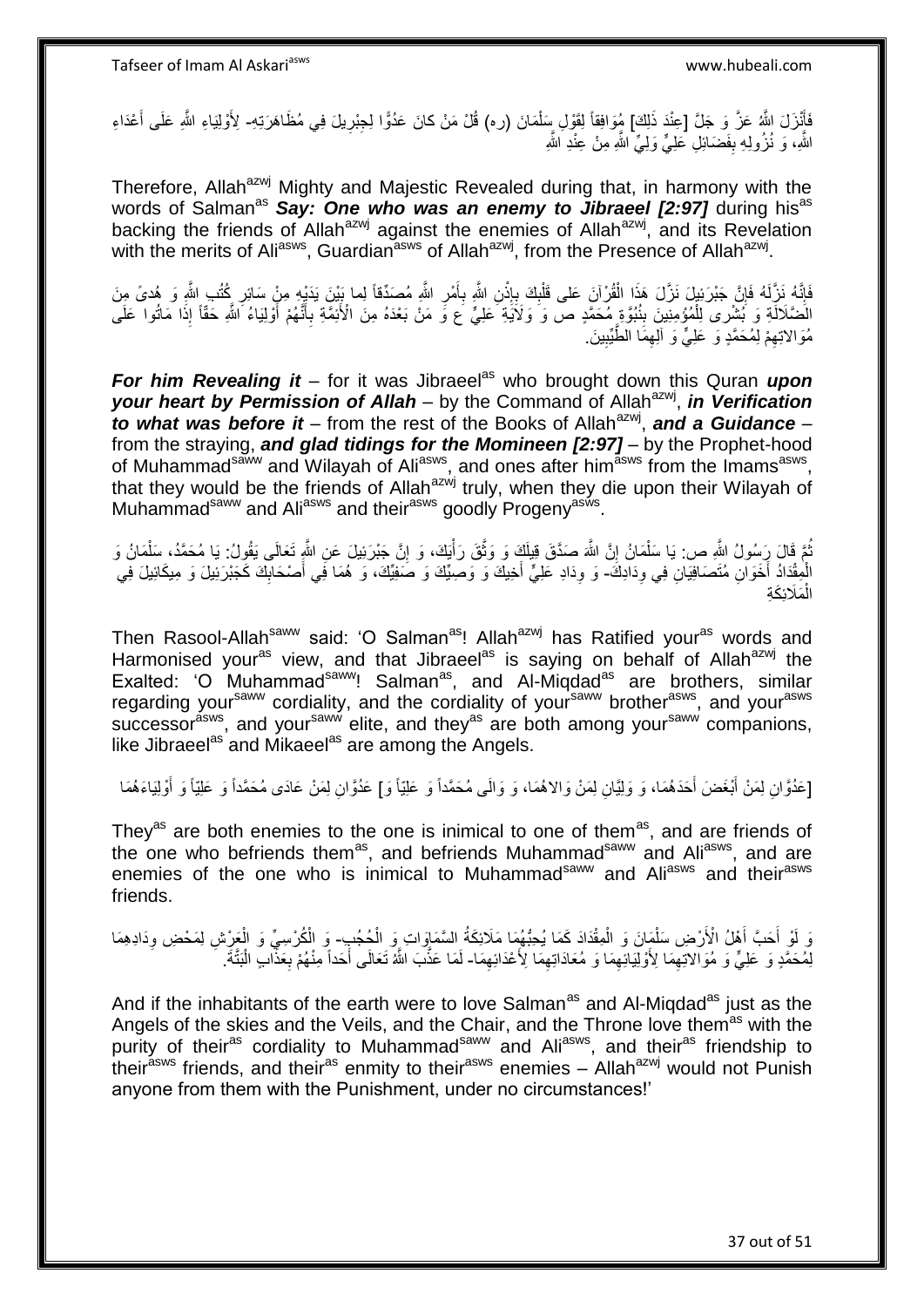Tafseer of Imam Al Askariasws www.hubeali.com

299 قَالَ الْحَسَنُ بْنُ عَلِيٍّ ع فَلَمًا قَالَ ذَلِكَ رَسُولِ ُ اللَّهِ ص فِي سَلْمَِانَ وَ الْمِقْدَادَ، سُرَّ بِهِ الْمُؤْمِنُونَ وَ انْقَادُوا، وَ سَاءَ ذَلِكَ ْ ْ **∶** ْ ْ الْمُنَافِقِينَ فَعَانَدُوا ٓوَ عَابُوا، ۖ وَ قَالُوا: يَمْدَحُ مُحَمَّدٌ الْأَبَاعِدَ- وَ يَتْرُكْ الْأَدْنَيْنَ مِنْ أَهْلِهِ لَا يَمْدَحُهُمْ وَ ۖ لَا يَذْكُرُ هُمْ. ْ ُ **ٔ** َ

**S 299 –** Al-Hassan<sup>asws</sup> Bin Ali<sup>asws</sup> said: 'So when Rasool-Allah<sup>saww</sup> said that regarding Salman<sup>as</sup> and Al-Miqdad<sup>as</sup>, the Momineen were cheerful due to it and submitted to it, and that hurt the hypocrites, so they were obstinate and refused, and said, 'Muhammad<sup>saww</sup> praises the far ones – and he<sup>saww</sup> neglects the near ones from his saww own family. He<sup>saww</sup> neither praises them nor mentions them'.

َاتَّصَلَ ذَلِكَ بِرَسُولِ اللَّهِ صِ فَقَالَ: مَا لَهُمْ لَحَاهُمُ اللَّهُ يَبْغُونَ لِلْمُسْلِمِينَ السُّوءَ وَ هَلْ نَالَ أَصْحَابِي مَا نَالُوهُ مِنْ دَرَجَاتِ<br>فَيَسَبَّلَ ذَلِكَ بِرَسُولِ اللَّهِ مِن **↓** َ ْ الْفَضْلِ- إِلَّا بِخُبِّهِمْ لِّي وَ لِأَهْلِ بَيْتِي ْ ِ ِ  $\ddot{\phantom{a}}$ 

That was transmitted to Rasool-Allah<sup>saww</sup>, so he<sup>saww</sup> said: 'What is it to them? May Allah<sup>azwj</sup> Curse them! They are wanting evil for the Muslims, and can my<sup>saww</sup> companion attain what he can attain from the meritorious levels except with their love for me<sup>saww</sup> and for the People<sup>asws</sup> of my<sup>saww</sup> Household.

يَ الَّذِي بَعَثَنِي بِالْحَقِّ نَبِيّاً إِنَّكُمْ لَنْ تُؤْمِنُوا- حَتَّى يَكُونَ مُحَمَّدٌ وَ الْهُ أَحَبَّ إِلَيْكُمْ مِنْ أَنْفُسِكُمْ وَ أَهْلِيكُمْ- وَ أَمْوَالِكُمْ وَ مَنْ فِي ِ **!** ْ ِ اً<br>ا َ َ لَ ِ َ ا<br>ا َ الْأَرْضِ جَمِيعاً ۗ

By the One<sup>azwj</sup> Who Sent me<sup>saww</sup> with the Truth as a Prophet<sup>saww</sup>! You all will never be believing until Muhammad<sup>saww</sup> and his<sup>saww</sup> Progeny<sup>asws</sup> happen to be more beloved to you than your own selves and your family, and your wealth, and the ones in the earth in their entirety'.

نُمَّ دَعَا بِعَلِيٍّ وَ فَاطِمَةَ وَ الْحَسَنِ وَ الْحُسَيْنِ ع فَغَمَّتْهُمْ بِعَبَاءَتِهِ الْقَطَوَانِيَّةِ. ثُمَّ قَالَ: هَؤُلَاءِ خَمْسَةٌ لَا سَادِسَ لَهُمْ مِنَ الْبَشَرِ . ْ ْ ِ ُ ْ ِ ِ ْ ُ

Then he<sup>saww</sup> called for Ali<sup>asws</sup>, and (Syeda) Fatima<sup>asws</sup>, and Al-Hassan<sup>asws</sup> and Al-Husayn<sup>asws</sup>, and he<sup>saww</sup> covered them with his<sup>saww</sup> Al-Qatwany cloak, then said: 'They are five, there being no sixth for them<sup>asws</sup> from the humans'.

> نُمَّ قَالَ: أَنَا حَرْبٌ لِمَنْ حَارَبَهُمْ وَ سِلْمٌ لِمَنْ سَالَمَهُمْ. ْ َ ُ

Then he<sup>saww</sup> said: 'Isaww am at war to the one who is at war with them<sup>asws</sup>, and am at peace to the one who is at peace with them<sup>asws</sup>.

فَقَالَتْ أُمُّ سَلَمَةً وَ رَفَعَتْ جَانِبَ الْعَبَاءِ لِتَدْخُلَ، فَكَفَّهَا رَسُولُ اللَّهِ ص وَ قَالَ: لَسْتِ هُذَاكِ- وَ إِنْ كُنْتِ فِي خَيْرٍ وَ إِلَى خَيْرٍ. ْ ِ ِ فَانْقَطَعَ عَنْهَا طَمَعُ الْبَشَرِ **∶** :<br>ا

So Umm Salma<sup>ra</sup> said, and she<sup>ra</sup> raised the cloak in order to enter, but Rasool-Allah<sup>saww</sup> pulled it away and said: 'Not over there and even though you<sup>ra</sup> are in goodness and towards goodness'.

> وَ كَانَ جَبْرَئِيلُ مَعَهُمْ، فَقَالَ: يَا رَسُولَ اللَّهِ وَ أَنَا سَادِسُكُمْ فَقَالَ رَسُولُ اللَّهِ ص: نَعَمْ أَنْتَ سَادِسُنَا. َ َ

And Jibraeel<sup>as</sup> was with them<sup>asws</sup>, and he<sup>as</sup> said: 'O Rasool-Allah<sup>saww</sup>! And l<sup>as</sup> am your<sup>asws</sup> sixth'. So Rasool-Allah<sup>saww</sup> said: 'Yes, you<sup>as</sup> are our<sup>asws</sup> sixth'.

فَارْنَقَى السَّمَاوَاتِ، وَ قَدْ كَسَاهُ اللَّهُ مِنْ زِيَادَةِ الْأَنْوَارِ مَا كَادَتِ الْمَلَائِكَةُ لَا تَبَيَّنُهُ- حَتَّى قَالَ: بَخْ بَخْ مَنْ مِثْلِي أَنَا جَبْرَئِيلُ ْ **∶** ِ َ ْ سَادِسُ مُحَمَّدٍ وَ عَلِيٍّ وَ فَاطِمَةَ وَ الْحَسَنِ وَ الْحُسَيْنِ عَ ْ ْ

38 out of 51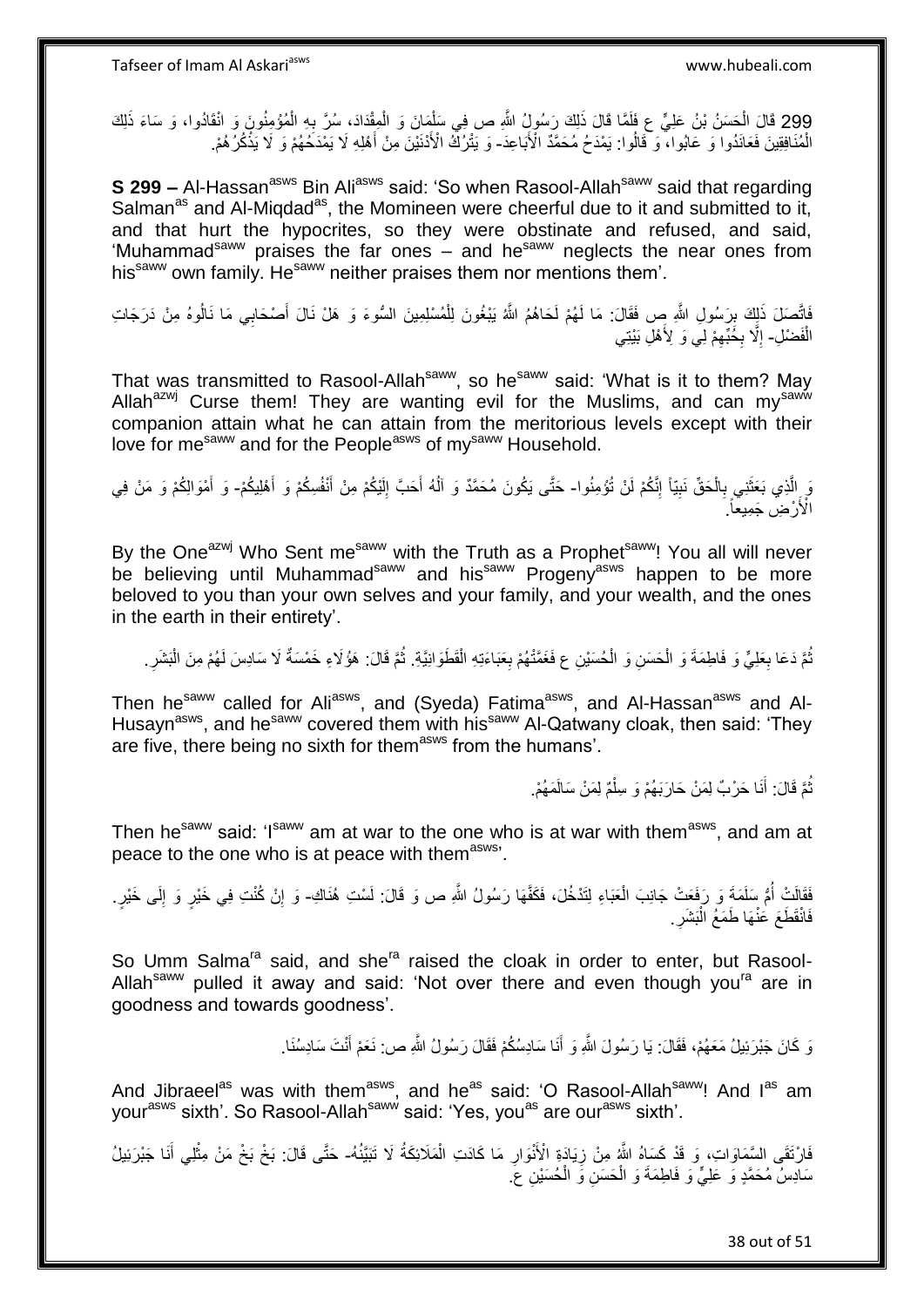So he<sup>as</sup> rose to the skies and Allah<sup>azwj</sup> had Clothed him<sup>as</sup> from an increase of the radiance what the Angels could almost not identify, until he<sup>as</sup> said: 'Congratulations! Congratulations! Who is like me<sup>as</sup>? I<sup>as</sup> am Jibraeel<sup>as</sup>, the sixth of Muhammad<sup>saww</sup>, and Ali<sup>asws</sup>, and (Syeda) Fatima<sup>asws</sup>, and Al-Hassan<sup>asws</sup> and Al-Husayn<sup>asws</sup>'.

> وَ ذَلِكَ مَا فَضَّلَ اللَّهُ بِهِ جَبْرَئِيلَ عَلَى سَائِرِ الْمَلَائِكَةِ- فِي الْأَرَضِينَ وَ السَّمَاوَاتِ ْ **∶ ∶**

And that is what Allah<sup>azwj</sup> Merited Jibraeel<sup>as</sup> with over the rest of the Angels – in the earths and the skies'.

ثَالَ: ثُمَّ تَنَاوَلَ رَسُولُ اللَّهِ صِ الْحَسَنَ بِيَمِينِهِ- وَ الْحُسَيْنَ بِشِمَالِهِ، فَوَضَعَ هَذَا عَلَى كَاهِلِهِ الْأَيْسَرِ<br>إِن أَمَّ تَنَاوَلَ رَسُولُ اللَّهِ صِ الْحَسَنَ بِيَمِينِهِ- وَ الْحُسَيْنَ بِشِمَال ِ ْ ُ ِ ِ ُمَّ وَضِعَهُمَا عَلَى الْأَرْضِ، فَمَشَى بَعْضُهُمَا إِلَى بَعْضٍ يَتَجَاذَبَانٍ، ثُمَّ اصْطَرَعَا، فَجَعَلَ رَسُولُ الثَّهِ ص يَقُولُ لِلْحَسَنِ: «اِيهَا ُ  $\frac{1}{2}$ ُ ْ ِ [َياٰ] أَبَا مُحَمَّدٍ» فَيَقْوَى الْحَسَنُ. وَ يَكَادُ يَغْلِبُ الْحُسَيْنَ [َثُمَّ يَقْوَى الْحُسَيْنَ ع فَيُقَاوِمُهُ]. ِ ا<br>ا ُ ْ ْ

He<sup>asws</sup> said: 'Then Rasool-Allah<sup>saww</sup> grabbed Al-Hassan<sup>asws</sup> by his<sup>saww</sup> right hand, and Al-Husayn<sup>asws</sup> by his<sup>saww</sup> left hand, and placed this one upon his<sup>saww</sup> right shoulder, and this one upon his<sup>saww</sup> left shoulder, then placed both of them<sup>asws</sup> upon the ground. So they started walking towards each other, grappling, then wrestling. So Rasool-Allah<sup>saww</sup> went on saying to Al-Hassan<sup>asws</sup>: 'Ayha! (Come on), O Abu Muhammad<sup>asws</sup>!' So Al-Hassan<sup>asws</sup> was strengthened and almost overcame Al-Husayn<sup>asws</sup>. Then Al-Husayn<sup>asws</sup> got stronger and resisted him<sup>asws</sup>.

فَقَالَتْ فَاطِمَةُ ع: يَا رَسُولَ اللَّهِ أَ تُشَجّعُ الْكَبِيرَ عَلَى الصَّغِيرِ فَقَالَ لَمَهَا رِسُولُ اللَّهِ ص: يَا فَاطِمَةُ أَمَا إِنَّ جَبْرَئِيلَ وَ مِيكَائِيلَ كَمَا ِ ِ ْ َ ِ َ قُلْتُ لِلْحَسَنِ: «(بِيهاً [يَا] أَبَا مُحَمَّدٍ» قَالًا لِلْخَسَيْنِ: «إِيهاً [يَا] أَبَا عَبْدِ اللَّهِ» فَلِذَلِكَ تَقَاوَمَا وَ تَسَاوَيَا-ْ ْ َ **֓**ׇ֚֚֚֚֚֓֡֡֓֡֘ َ ِ

So (Syeda) Fatima<sup>asws</sup> said: 'O Rasool-Allah<sup>saww</sup>! Are you<sup>saww</sup> emboldening the elder over the younger?' So Rasool-Allah<sup>saww</sup> said to her<sup>asws</sup>: 'O Fatima<sup>asws</sup>! But, Jibraeel<sup>as</sup> and Mikaeel<sup>as</sup>, are as I<sup>saww</sup> said to Al-Hassan<sup>asws</sup>, 'Ayha! (Come on) – O Abu Muhammad<sup>asws</sup>!' They both said to Al-Husayn<sup>asws</sup>: 'Ayha! (Come on) – O Abu Abdullah<sup>asws</sup>!' Thus, they<sup>asws</sup> were both strengthened and equalised.

أَمَا إِنَّ الْحَسَنَ وَ الْحُسَيْنَ حِينٍَ كَانَ يَقُولُ رَسُولُ اللَّهِ ص لِلْحَسَنِ. «إِيهاً أَبَا مُحَمَّدٍ» وَ يَقُولُ جَبْرَئِيلُ: «إِيهاً أَبَا عَبْدِ اللَّهِ» لَوْ ْ ْ ِ َ ْ َ ِ ر<br>آباد َ ِ لَ رَامَ كُلُّ وَاحِدٍ مِنْهُمَا حَمْلَ الْأَرْضِ بِمَا عَلَيْهَا- مِنْ جِبَالِهَا وَ بِحَارِهَا وَ تِلَالِهَا، وَ سَائِرِ مَا عَلَى ظَهْرِهَا- لَكَانَ أَخَفَّ عَلَيْهِمَا ِ ِ ِ ِ **∶** ِ َ مِنْ شَعْرَةٍ عَلَى أَبْدَانِهِمَا، ِ َ

But, Al-Hassan<sup>asws</sup> and Al-Husayn<sup>asws</sup>, when Rasool-Allah<sup>saww</sup> was saying to Al-Hassan<sup>asws</sup>: 'Ayha! (Come on) – O Abu Muhammad<sup>asws</sup>!', and Jibraeel<sup>as</sup> was saying: 'Ayha! (Come on) – O Abu Abdullah<sup>asws</sup>!' Had each one of them wished to carry the earth along with whatever was from its mountains, and its oceans, and its hills, and the rest of what is upon its surface, it would have been lighter upon them<sup>asws</sup> both than a single hair upon their<sup>asws</sup> bodies.

And rather, they<sup>asws</sup> were both strengthened because each one of them<sup>asws</sup> was a match for the other. These two are the delights of my<sup>saww</sup> eyes, and the fruits of my<sup>saww</sup> heart. These two are the support of my<sup>saww</sup> back. These two are the chiefs of the youths of the inhabitants of the Paradise, from the former ones and the latter

<sup>ِ</sup> ِّ إِنَّمَا فَقَاوَمَا لِأَنَّ كُلَّ وَاحِدٍ مِنْهُمَا نَظِيرُ الْآخَرِ – هَذَانِ قُرَّتَا عَيْنِي، هَذَانِ تَمَرَتَا فُؤَادِي، هَذَانِ سَنَدَا ظَهْرِي، هَذَانِ سَنِّدَا شَبَابِ ِ َ أَهْلِّ الْجَنَّةِ مِنَ الْأَوَّلِينَ وَ الْأَخِرِينَ وَ أَبُوهُمَا خََيْرٌ مِنْهُمَا، وَ جَدُّهُمَا رَسُولًٰ اللَّهِ خَيْرٌهُمْ أَجْمَعِينَ ِ َ **∶** ْ َ َ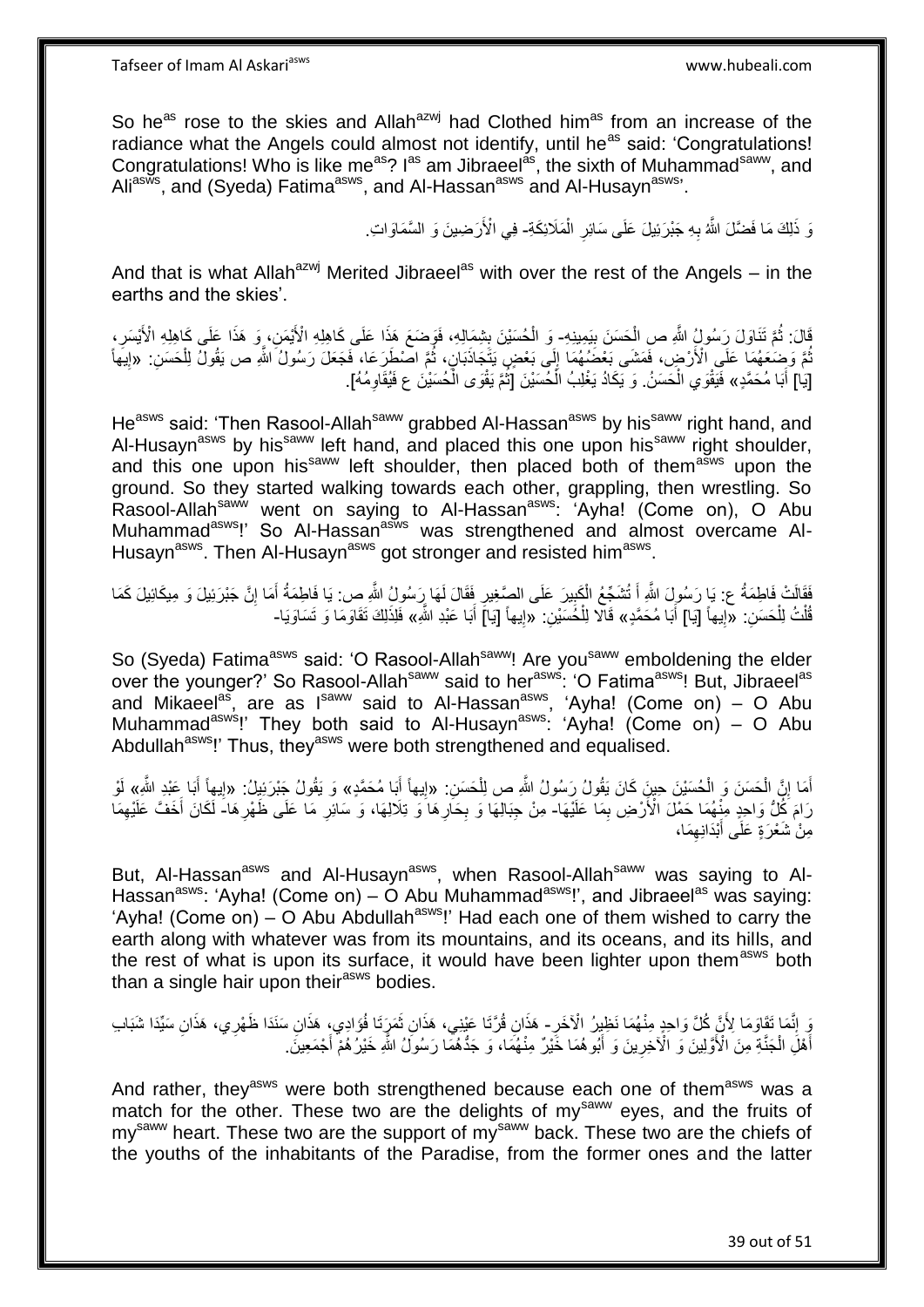Tafseer of Imam Al Askariasws www.hubeali.com

ones, and their<sup>asws</sup> father<sup>asws</sup> is better than them<sup>asws</sup>, and their<sup>asws</sup> grandfather<sup>saww</sup> Rasool-Allah<sup>saww</sup> is better than all of them<sup>asws</sup> together<sup>'</sup>.

فَلَمَّا قَالَ ذَلِكَ رَسُولُ اللَّهِ ص قَالَتِ الْيَهُودُ وَ النَّوَاصِبُ: إِلَى الْآنِ كُنَّا نُبْغِضُ جَبْرَئِيلَ وَحْدَهُ، وَ الْآنَ قَدْ صِرْنَا نُبْغِضُ مِيكَائِيلَ<br>نَبْ ِ :<br>ا أَيْضاً- لِادِّعَائِهِمَا لِمُحَمَّدٍ وَ عَلِيٍّ إِيَّاهُمَا وَ لِوَلَدَيْهِ. فَقَالَ اللَّهُ عَنَّ وَ جَلَّ: مَنْ كانَ عَدُوًّا لِلَّهِ وَ مَلائِكَتِهِ وَ رُسُلِهِ- وَ جِبْرِيلَ وَ ِ ِ ِ مِيكالَ فَإِنَّ الثَّهَ عَدُوٌّ لِلْكافِرِينَ.. ِ ْ ِ

So when Rasool-Allah<sup>saww</sup> said that, the Jews and the *Nasibis* (got the news they) said, 'Up to now were used to hate Jibraeel<sup>as</sup> alone, and now we have come to hate Mikaeel<sup>as</sup> as well, for their<sup>as</sup> support to Muhammad<sup>saww</sup>, and Ali<sup>asws</sup>, and their<sup>asws</sup> sons<sup>asws</sup>'. So Allah<sup>azwj</sup> Mighty and Majestic Said: **One who was an enemy to Allah** *and His Angels and His Rasools and Jibraeel and Mikaeel, so Allah is an enemy to the unbelievers [2:98]*''.

> قَوْلُهُ عَزَّ وَ جَلَ وَ لَقَدْ أَنْزَلْنا إِلَيْكَ آياتٍ بَيِّناتٍ وَ ما يَكْفُرُ بِها إِلَّا الْفاسِقُونَ ا<br>ا ْ ِ لَ יִי (ו ْ َ

#### *And We have Revealed to you clear Verses and none would disbelieve in these except for the transgressors [2:99]*

300 قَالَ الْإِمَامُ عِ قَالَ اللَّهُ تَعَالَى: وَ لَقَدْ أَنْزَلْنا إِلَيْكَ يَا مُحَمَّدُ آياتٍ بَيِّناتٍ عَارَ إِسَامَةٍ لِمَحْمَدُ النَّاسَ عَنْ إِمَامَةٍ لِمَجْمَعُ النَّاسِ بِبَيِّناتٍ عَلَى صِدْقِكَ فِي نُبُوَّتِكَ،  $\frac{1}{2}$ لَ  $\frac{1}{2}$ **ٔ** َ عَلِيٍّ أَخِيكَ وَ وَصِبِّيكَ وَ صَفِيِّكَ مُوضِحَاتٍ عَنْ كُفْرِ مَنْ شَكَّ فِيكَ أَوْ فِي أَخِيكَ، أَوْ قَابَلَ أَمْرَ كُلِّ وَاحِدٍ مِنْكُمَا بِخِلَافِ الْقَبُولِ َ َ َ َ **∶** ْ ِ . ِ ْسلِيم َو الته

**S 300 –** The Imam (Hassan Al-Askari<sup>asws</sup>) said: 'Allah<sup>azwj</sup> the Exalted Said: And We have Revealed to you, O Muhammad<sup>saww</sup>, clear Verses – evidencing upon your<sup>saww</sup> truthfulness regarding your<sup>saww</sup> Prophet-hood, clarifying about the Imamate of Ali<sup>asws</sup>, yourasws brother, and yoursaww successor, and yoursaww elite, exposing the *Kufr* of the one who doubts in you<sup>saww</sup> or in you<sup>saww</sup> brother, or confront a matter of each one of you<sup>asws</sup> by opposite to the acceptance and the submission.

نُمَّ قَالَ: وَ ما يَكْفُرُ بِهِا بِهَذِهِ الْآيَاتِ الذَّالَّاتِ عَلَى تَفْضِيلِكَ- وَ تَفْضِيلِ عَلِيٍّ بَعْدَكَ عَلَى جَمِيعِ الْوَرَى إِلَّا الْفاسِقُونَ **∶** ْ ِ ْ ِ [الْخَارِجُونَ] عَنْ دِينِ اللَّهِ وَ طَاعَتِهِ، مِنَ الْيَهُودِ الْكَاذِبِينَ، وَ النَّوَاصِبِ الْمُتَّسِمِينَ بِٱلْمُسْلِمِينَ ِ ْ ْ ِ ْ ِ ْ

Then He<sup>azwj</sup> Said *and none would disbelieve in these* – in these Verses, the evidence upon your<sup>saww</sup> merits and the merits of Aliasws after you<sup>saww</sup> over the entirety of the beings, *except for the transgressors [2:99]* – the ones exiting from the Religion of Allah<sup>azwj</sup> and His<sup>azwj</sup> obedience – from the Jews and the liars, and the *Nasibis* – the ones calling themselves as Muslims''.

#### **[قِصَةُ إِسْلَامِ عَبْدِ اللَّهِ بْنِ سَلَامٍ:] ٍ ِ ِ**

## **Story of Islam of Abdullah Bin Salam**

301 قَالَ الْإِمَامُ ع: قَالَ عَلِيُّ بْنُ الْحُسَيْنِ زَيْنُ الْعَابِدِينَ عِ وَ ذَلِكَ أَنَّ رَسُولَ اللَّهِ<br>101 قَالَ الْإِمَامُ ع: إِنْ رَبِّي أَسْتَلْفِينَ إِنَّ أَوْ أَسْتَلِينَ عَلَيْهِ وَاللَّهُ أَنْ رَسُولَ اللَّ ِ ْ ْ ِ مَسَائِلِهِ الَّتِي سَأَلَهَا رَسُولَ اللَّهِ ص وَ جَوَابَهِ) إِيَّاهُ عَنْهَا- قَالَ لَهُ: يَا مُحَمَّدُ بَقِيَتْ وَاحِدَةٌ، وَ هِيَ الْمَسْأَلَةُ الْكُبْرَى وَ الْغَرَضُ ِ ِ لَ َ ه ْ ĺ ْ الْأَقْصَى: مَّنِ الَّذِي يَخْلُفُكَ بَعْدَكَ، وَ يَقْضِيَ دُيُونَكَ، وَ يُنْجِزُ عِدَاتِكَ، وَ يُؤَدِّي أَمَانَاتِكَ وَ يُوضِحُ عَنْ آيَاتِكَ وَ بَيِّنَاتِكَ َ ُ ه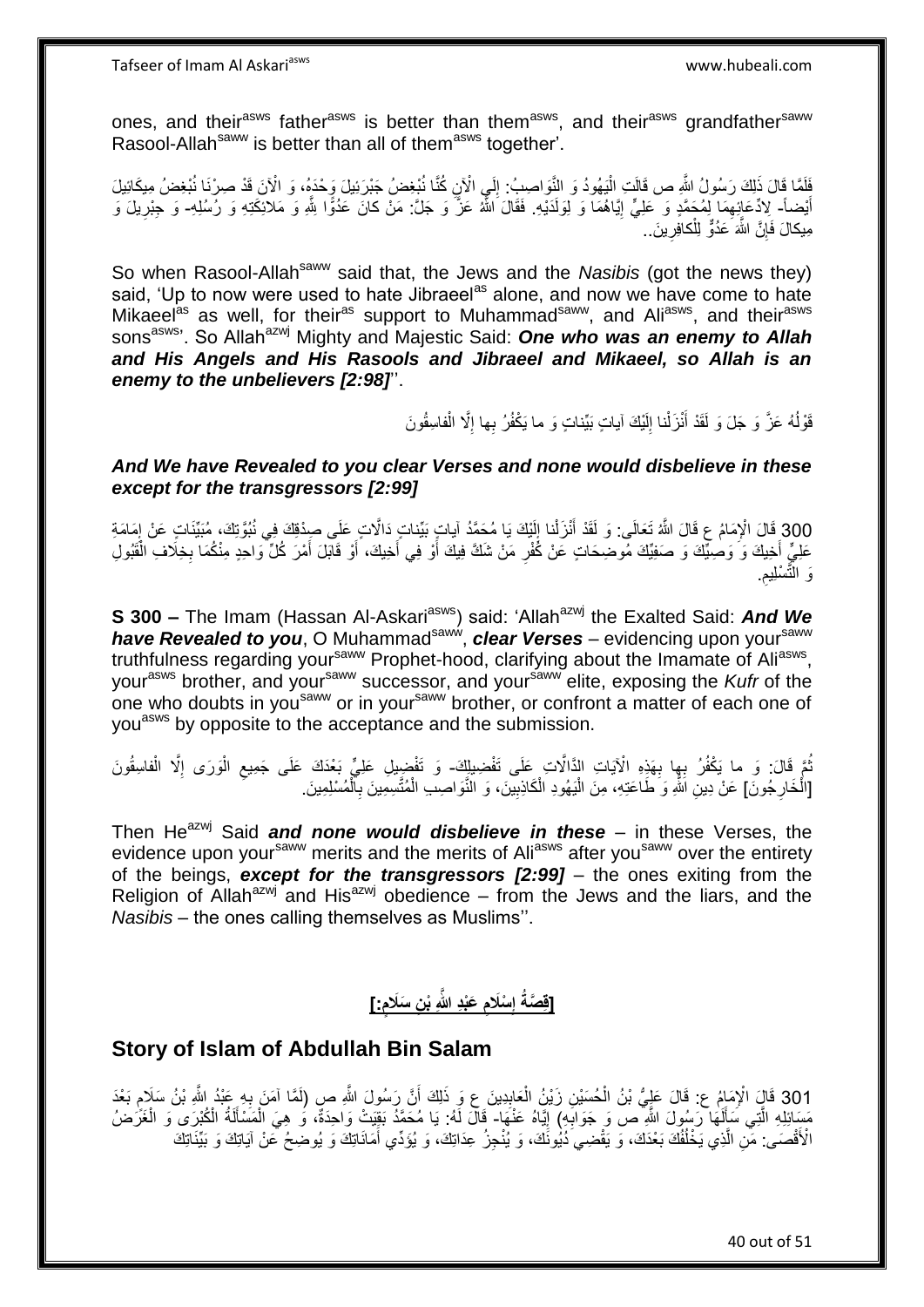Tafseer of Imam Al Askariasws www.hubeali.com

**S 301 -** The Imam<sup>asws</sup> said: 'Ali<sup>asws</sup> Bin Al-Husayn<sup>asws</sup> Zayn Al-Abideen<sup>asws</sup> said: 'And that is, that Rasool-Allah<sup>saww</sup>, when Abdullah Bin Salam believed in him<sup>saww</sup> after having asked questions to Rasool-Allah<sup>saww</sup>, and him<sup>saww</sup> having answered these, said to him<sup>saww</sup>, 'O Muhammad<sup>saww</sup>! There remain one, and it is the big question and the ultimate purpose – who is the one who will replace you<sup>saww</sup> after you<sup>saww</sup>, and fulfil your<sup>saww</sup> debts, and accomplish your<sup>saww</sup> promises made, and pay back your<sup>saww</sup> entrustments, and clarify your<sup>saww</sup> Signs and your<sup>saww</sup> proofs?'

فَقَالَ رَسُولُ اللَّهِ ص: أُولَئِكَ أَصْحَابِي قُعُودٌ، فَامْضِ إِلَيْهِمْ فَسَيَدُلُّكَ النُّورُ السَّاطِعُ- فِي دَائِرَةِ غُرَّةِ وَلِيٍّ عَهْدِي وَ صَفْحَةِ خَدَّيْهِ، ُّ ِ لَ ِ َ وَ سَيَنْطِقُ طُومَارُكَ بِأَنَّهُ هُوَ الْوَصِبَيُّ، وَ سَتَشْهَدُ جَوَالِۨخَكَ بِذَلِكَ **ٍ** ْ َ ِ

So Rasool-Allah<sup>saww</sup> said: 'Those companions seated (over there), go to them, and the shining light will point you – a circular spot on (the face of) my<sup>saww</sup> Appointed heir (by Allah $a^2$ <sup>wi</sup>) and the surface of his<sup>asws</sup> cheeks, and your scroll would speak that he<sup>asws</sup> is the successor<sup>asws</sup>, and your body parts would testify with that'.

م<br>ہ فَصَارَ عَبْدُ اللَّهِ إِلَى الْقَوْمِ- فَرَأَى عَلِيّاً ع يَسْطَعُ مِنْ وَجْهِهِ نُورٌ- يَنْهَرُ نُورَ الشَّمْسِ وَ نَطَقَ طُومَارُهُ وَ أَعْضَاءُ بَدَنِهِ كُلٍّ يَقُولُ: ْ יִי (ו ِ َ ْ يَا ابْنَ سَلَامٍ هَذَا عَلِيُّ بَّنُ أَبِي طَالِبٍ عَ الْمَالِئُ جَنَانَ اللَّهِ بِمُجِبِّدٍ، وَ نَبِرَانَهُ بِشَانِئِيهِ، الْبَاثُ دِينَ اللَّهِ فِي أَقْطَارِ الْأَرْضِ وَ ¦ ِ ْ َ ٍ ِ َ افَاقِهَا، وَ النَّافِي لِلْكُفْرِ ۚ عَنْ نَوَاحِيهَا وَ أَرْجَائِهَا. فَتَمَسَّكُ بِوَلَايَتِهِ تَكُنْ سَعِيداً، وَ اثْبُتْ عَلَى التَّسْلِيم لَهُ تَكُنْ رَشِيداً. َ ِ لَ ِ ْ ِ

Abdullah came to the group – and he saw Ali<sup>asws</sup> with light shining from his<sup>asws</sup> face – bedazzling the light of the sun, and his scroll spoke, and (so did) his body parts, all saying, 'O Ibn Salam! This is Ali<sup>asws</sup> Bin Abu Talib<sup>asws</sup>, the replenisher of the Gardens of Allah<sup>azwj</sup> with those that love him<sup>asws</sup>, and (replenisher) of His<sup>azwj</sup> Fires with his<sup>asws</sup> adversaries, the emitter of the Religion of Allah<sup>azwj</sup> in the countries of the earth and its horizons, and the negator of the *Kufr* from its environs and its parts. Therefore, get attached with his<sup>asws</sup> Wilayah to become fortunate, and affirm upon the submission to him<sup>asws</sup> to become rightly guided'.

فَقَالَ عَبْدُ اللَّهِ بْنُ سَلَامٍ. [يَا رَسُولَ اللَّهِ هَذَا وَصِيُّكَ الَّذِي وُعِدَ فِي النَّوْرَاةِ] أَشْهَدُ أَنْ لَا إِلَهَ إِلَّا اللَّهُ وَحْدَهُ لَا شَرِيكَ لَمُ، وَ أَشْهَدُ َ ه ٍ َ ِ ِ لَ ِ َ أَنَّ مُحَمَّداً عَبْدُهُ وَ رَسُّولُهُ الْمُصْطَفَى، وَ أَمِينُهُ الْمُرْتَضَى، وَ أَمِيرُهُ عَلَى جَمِيع الْوَرَى، اً ْ ِ َ ْ َ ْ ا<br>ا

So Abdullah Bin Salam said, 'O Rasool-Allah<sup>saww</sup>! This is your<sup>saww</sup> successor<sup>asws</sup> who is Promised in the Torah! I hereby testify that there is no god except Allah $^{azwj}$ , Alone, there being no associate for  $\text{Him}^{\text{azwj}}$ . And I testify that Muhammad<sup>saww</sup> is  $\text{His}^{\text{azwj}}$ servant and His<sup>azwj</sup> Chosen Rasoolsaww, and His<sup>azwj</sup> Trustee being Pleased with, and His<sup>azwj</sup> Emir upon the entirety of the people.

وَ أَشْهَدُ أَنَّ عَلِيّاً أَخُوهُ وَ صَفِيُّهُ، وَ وَصِيُّهُ الْقَائِمُ بِأَمْرِهِ الْمُنْجِزُ لِعِدَاتِهِ، الْمُؤدِّي لِأَمَانَاتِهِ، الْمُوضِحُ لِآيَاتِهِ وَ بَيِّنَاتِهِ- وَ الدَّافِعُ َ َ ْ ْ ْ ِ َ ِ لِلْإِبَاطِيلِ بِدَلَائِلِهِ وَ مُعْجِزَاتِهِ، وَ أَشْهَدُ أَنَّكُمَا اللَّذَانِ بَشَّرَ بِكُمَا مُوسَى وَ مَنْ قَبْلَهُ مِنَ الْأَنْبِيَاءِ وَ دَلَّ عَلَيْكُمَا الْمُخْتَارُونَ مِنَ **∣** ِ ه َ َ ْ ِ الْأَصْفِيَاءِ ِ

And I testify that Ali<sup>asws</sup> is his<sup>saww</sup> brother<sup>asws</sup>, and his<sup>asws</sup> elite, and his<sup>saww</sup> successor<sup>asws</sup> the establisher with his<sup>saww</sup> orders, the accomplisher of his<sup>saww</sup> promises made, and the returner of his<sup>saww</sup> entrustments, and clarifier of his<sup>saww</sup> signs and his $s_{\text{a}}$  proofs – and the repeller of the falsehood with his $s_{\text{a}}$  evidence and his<sup>asws</sup> miracles. And I testify that both of you<sup>asws</sup> are those whose glad tidings were given by Musa<sup>as</sup> and the ones before him<sup>as</sup> from the Prophets<sup>as</sup>, and they pointed upon you<sup>asws</sup> both, the Chosen ones from the elites'.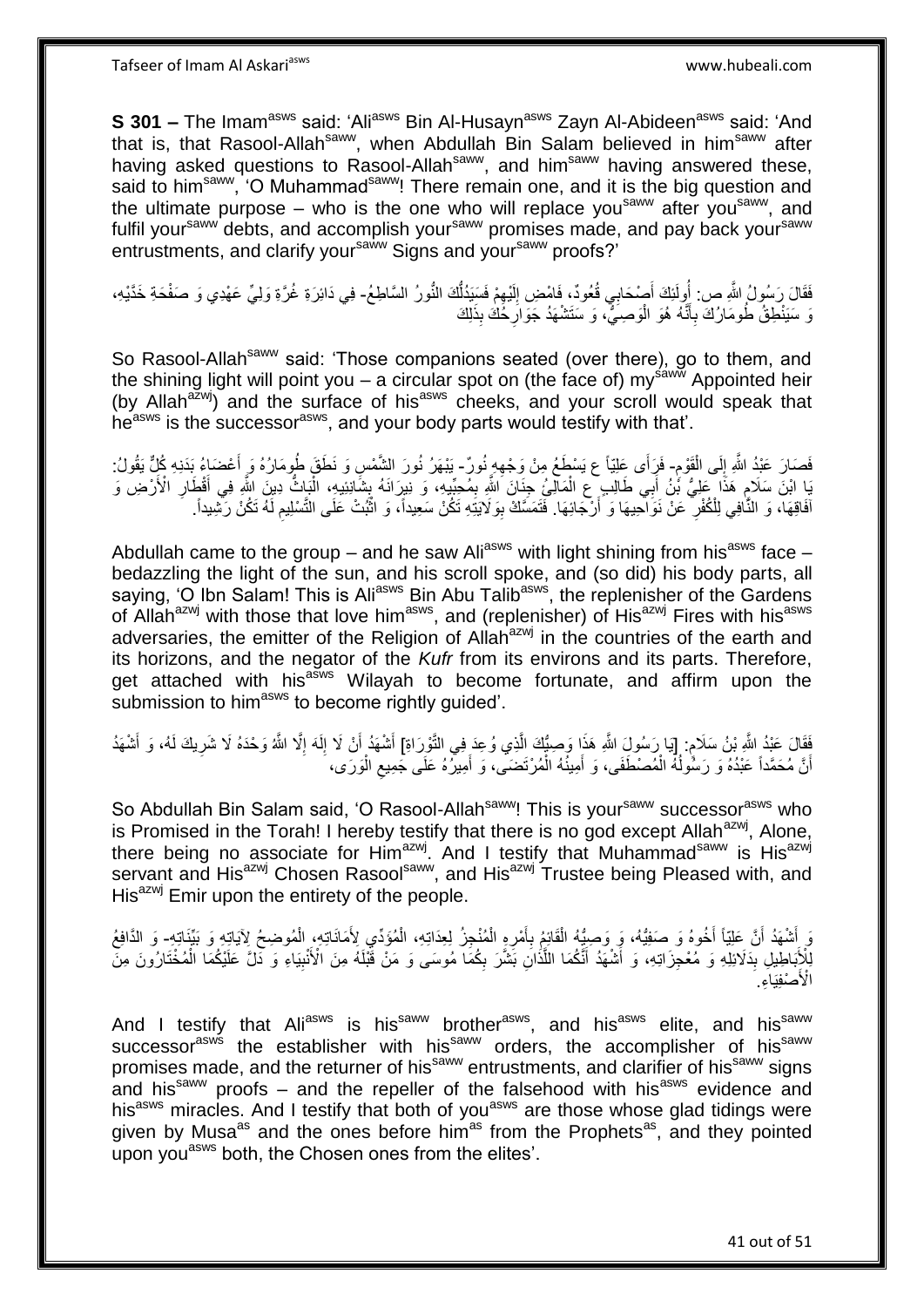ُمَّ قَالَ لِرَسُولِ اللَّهِ ص: قَدْ تَمَّتِ الْحُجَجُ، وَ انْزَاحَتِ الْعِلَلُ، وَ انْقَطَعَتِ الْمَعَاذِيرُ فَلَا عُذْرَ لِي إِنْ تَأَخَّرْتُ عَنْكَ، وَ لَا خَيْرَ فِيَّ ْ ْ َ ِ **ٔ** ْ إِنْ تَرَكْتُ التَّعَصُّبَ لَكَ. <u>֖֚֚֚֚֚֚֚֓</u>

Then he said to Rasool-Allah<sup>saww</sup>, 'The proofs have been completed, and the reasons have been conveyed, and the excuses have been cut off, so there is no excuse (left) for me to be delayed from you<sup>saww</sup>, nor is there any goodness in me if I was to neglect the bias towards you saww.

ثُمَّ قَالَ: يَا رَسُولَ اللَّهِ إِنَّ الْيَهُودَ قَوْمٌ بُهْتٌ وَ إِنَّهُمْ إِنْ سَمِعُوا بِإِسْلَامِي (وَقَعُوا فِيَّ) فَاخْبَأْنِي عِنْدَكَ [فَاطْلُبْهُمْ- فَإِذَا جَاءُوكَ ْ ِ ِ ِ ֺ֧֖ׅ֧ׅ֧֧֚֚֚֚֚֚֚֚֚֚֚֚֚֚֝֝֬֓֡֡֓֡֟֡֡֡֡֡֡֬֓֡֟֓֡֟֓֡֟֓֡֡֡֬֩֓֓֩ ا<br>ا ْ فَاسْأَلْهُمْ عَنْ حَالِي وَ رُثْبَتِي بَيْنَهُمْ- لِتَسْمَعَ قَوْلَهُمْ فِي قَبْلِ أَنْ يَعْلَمُوا بِإِسْلَامِي، وَ بَعْدَهُ لِتَعْلَمَ أَحْوَالَهُمْ. ْ َ َ ِ ِ

Then he said, 'O Rasool-Allah<sup>saww</sup>! The Jews are a slanderous community, and they, if they hear of my Islam, they would deny in me (as being their biggest scholar), therefore hide me with you<sup>saww</sup> from their seeking. So when they do come to you<sup>saww</sup>, then ask them of my state and my rank among them, in order for their words to be heard before they know of my (conversion to) Islam, and after it, in order to know they states'.

فَخَبَأَهُ رَسُولُ اللَّهِ ص فِي بَيْتِهِ، ثُمَّ دَعَا قَوْمٍاً مِنَ الْيَهُودِ، فَحَضَرِرُوهُ- وَ عَرَضَ عَلَيْهِمْ أَمْرَهُ فَأَبَوْا، فَقَالَ [رَسُولُ اللَّهِ ص]: بِمَنْ ْ ُ َ َ ِ ِ نْرْضَوْنَ حَكَماً بَيْنِي وَ بَيّْنَكُمْ قَالُوا: بِعَبْدِ اللَّهِ بْنِ سَلَامٍ. قَالَ: وَ أَيُّ رَجُلٍ هُوَ قَالُوا: رَئِيسُنَا وَ ابْنُ رَئِيسِنَا وَ سَيِّدُنَا وَ ابْنُ سَيِّدَنَا، َ ٍ **∶** َ عَالِمُنَا وَ ابْنُ عَالِمِنَا، وَ وَرِ عُنَا وَ اْبْنُ وَرِعِنَا، وَ زَاهِدُنَا وَ الْبُنُ زَاهِدِنَا. **∶ ∶** 

So Rasool-Allah<sup>saww</sup> hid him in his<sup>saww</sup> own house. Then he<sup>saww</sup> called a group of Jews, and they presented to him<sup>saww</sup>, and presented his<sup>saww</sup> own matter to them, but they refused. So Rasool-Allah<sup>saww</sup> said: 'With whom would you be pleased as a judge between me<sup>saww</sup> and you all?' They said, 'With Abdullah Bin Salam'. He<sup>saww</sup> said: 'And which man is he?' They said, 'He is our leader and son of our leader, and our chief and son of our chief, and our scholar and son of our scholar, and our pious one and son of our pious one, and our ascetic one and son of our ascetic one'.

فَقَالَ رَسُولُ اللَّهِ ص: إِذَابَنُمْ إِنْ آمَنَ بِي أَ تُؤْمِنُونَ قَالُوا: قَدْ أَعَاذَهُ اللَّهُ مِنْ ذَلِكَ ثُمَّ أَعَادَهَا فَأَعَادُوهَا، فَقَالَ: اخْرُجْ عَلَيْهِمْ يَا َ ِ َ َ ُ َ ِ َ َ ڔ عَبْدَ اللَّهِ [بَّنَ سَلَامٍ] وَ أَظْهِرْ مَا َقَدْ أَظْهَرَهُ أَاللَّهُ لَكَ مِنْ أَمْرِ مُحَمَّدٍ. ِ **∶** َ

So Rasool-Allah<sup>saww</sup> said: 'What is your view if he was to believe in me<sup>saww</sup>, would you (also) be believing in me<sup>saww</sup>?' They said, 'Allah<sup>azwj</sup> has Protected him from that'. Then he<sup>saww</sup> repeated it, and they repeated it. So he<sup>saww</sup> said: 'Come out to them, O Abdullah Bin Salam, and display what Allah<sup>azwj</sup> has Displayed to you from the matter of Muhammad<sup>saww</sup>!'

فَخَرَجَ عَلَيْهِمْ وَ هُوَ يَقُولُ: أَشْهَدُ أَنْ لَا إِلَهَ إِلَّا اللَّهُ وَحْدَهُ لَا شَرِيكَ لَمُ، وَ [أَشْهَدُ] أَنَّ مُحَمَّدٍاً عَبْدُهُ وَ رَسُولُهُ- ِالْمَذْكُورُ فِي َ َ ِ ِ لَ  $\frac{1}{2}$ َ َ ِ ُ **ٔ:** ْ النَّوْرَآةِ وَ الْإِنْجِيلِ وَ الزَّبُورِ وَ صُحُفِ إِبْرَاهِيَمَ وَ سَائِرِ كُتُبِ الثَّهِ، الْمَذْلُولُ فِيهَا عَلَيْهِ وَ عَلَى أَخِيهِ عَلِيٍّ بْنِ أَبِي طَالِبٍ ع ِ **∶** َ َ ْ **ٍ** 

So he came out to them and he was saying, 'I testify that there is no god except Allah<sup>azwj</sup> Alone, there being no associates for him. And I testify that Muhammad<sup>saww</sup> is His<sup>azwj</sup> servant and His<sup>azwj</sup> Rasool<sup>saww</sup> – the one mentioned in the Torah, and the Evangel, and the Psalms, and the Parchments of Ibrahim<sup>as</sup>, and the rest of the Books of Allah<sup>azwj</sup>, and the one pointed upon therein, and upon his<sup>asws</sup> brother Ali<sup>asws</sup> Bin Abu Talib<sup>asws,</sup>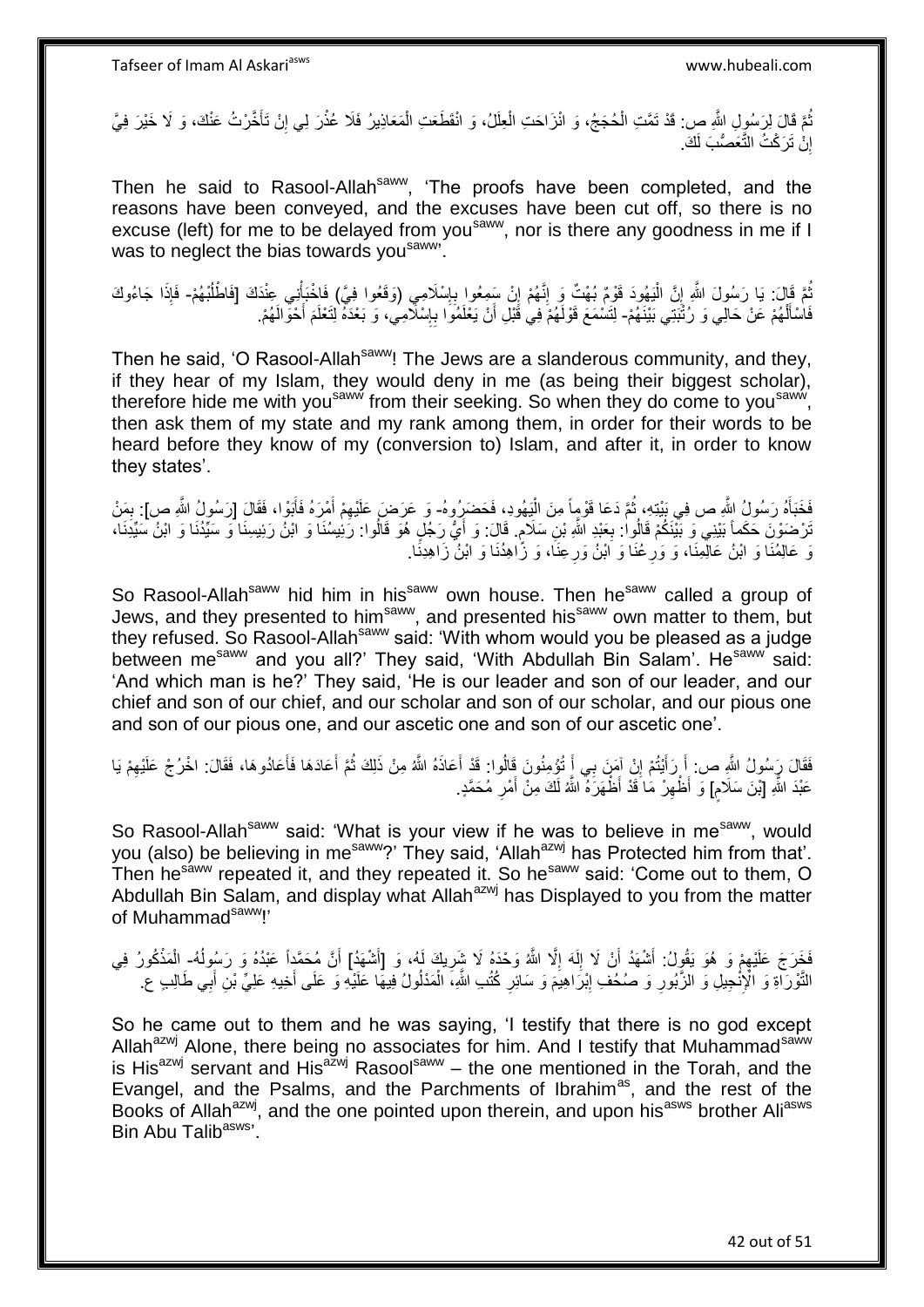فَلَمَّا سَمِعُوهُ يَقُولُ ذَلِكَ قَالُوا: يَا مُحَمَّدُ، سَفِيهُنَا وَ ابْنُ سَفِيهِنَا، وَ شَرُّنَا وَ ابْنُ شَرِّنَا وَ فَاسْقُنَا وَ ابْنُ فَاسِقِنَا، وَ جَاهِلْنَا وَ ابْنُ ِ ا<br>ا جَاهِلِنَا، كَانَ غَائِباً عَنَّا، فَكَرِ هْنَا أَنْ نَغْنَابَهُ. َ ِ

So when they heard him saying that, they said, 'O Muhammad<sup>saww</sup>! He is our foolish one and son of our foolish one, and an evil one son of our evil one, and a mischievous one son of our mischievous one, and our ignorant one son of our ignorant one. He was absent from us, therefore we disliked backbiting him'.

> فَقَالَ عَبْدُ النَّهِ: فَهَذَا الَّذِي كُنْتُ أَخَافُهُ يَا رَسُولَ اللَّهِ. َ ه

Abdullah said, 'So this is which I was fearing, O Rasool-Allah<sup>saww</sup>'

نُمَّ إِنَّ عَبْدَ إِللَّهِ حَسُنَ إِسْلِاَمُهُ- وَ لَحِقَهُ الْقَصْدُ الشَّدِيدُ مِنْ جِيرَانٍهِ مِنَ الْيَهُودِ، وَ كَانَ رَسُولُ اللَّهِ ص فِي حَمَارَةِ الْقَيْظِ فِي ِ ْ ْ ْ مَسْجِّدِهِ يَوْماً- إِذْ دَخَلَ عَلَيْهِ عَبْدُ اللَّهِ بْنُ سَلَامٍ. وَ [قَدْ] كَانَ بِلَاَلٌ أَذَّنَ لِلصَّلَاةِ- وَ النَّاسُ بَيْنَ قَانِمٍ وَ قَاعِدٍ وَ رَّاكِعٍ وَ سَاجِدٍ، ٍ **ٔ** َ **∶ ∶** ֧֖֧֦֖֖֖֧֧֧֧֧֧֧֧֧֧֧֧֧֧֚֚֚֝֝֝֓֟֓֝֓֝֓֝֓֟֓֝֬֝֬֝֬֝֓֬֝֬֝֓֟֓֟֓֬֓֝֓֝֬֝֬֝֓֝֬֝֬֓֝֬֝֓֝֬֝֬

Then, the Islam of Abdullah was excellent, and he faced a lot of difficulties aimed at him by his neighbours from the Jews, and Rasool-Allah<sup>saww</sup> was in his<sup>saww</sup> Masjid one day during extreme heat, when Abdullah Bin Salam came over, and Bilal had already proclaimed the *Azan* for the Salat, and the people were in between standing and sitting, and performing Ruku's and Sajdas.

> فَنَظَرَ رَسُولُ اللَّهِ ص إِلَى وَجْهِ عَبْدِ اللَّهِ فَرَآهُ مُتَغَيِّر!ً، وَ إِلَى عَيْنَيْهِ دَامِعَتَيْنِ، فَقَالَ: مَا لَكَ يَا عَبْدَ اللَّهِ ـ ِ  $\frac{1}{2}$

Rasool-Allah<sup>saww</sup> looked at the face of Abdullah, and he<sup>saww</sup> saw it as changed (pale), and there were to tears in his eyes, so he<sup>saww</sup> said: 'What is the matter with you, O Abdullah?'

فَقَالَ يَا رَسُولَ اللَّهِ قَصَدَتْنِي الْيَهُودُ، وَ أَسَاءَتْ جِوَارِي ۖ وَ كُلُّ مَاعُونٍ لِي اسْتَعَارُوهُ مِنِّي كَسَرُوهُ وَ أَتْلَفُوهُ، وَ مَا اسْتَعَرْتُ ِ َ :<br>إ لَ َ مِنْهُمْ مَنَعُونِيهِ، ثُمَّ زَادَ أَمْرُهُمْ بَعْدَ هَذَا، فَقَدِ اجْتَمَعُوا وَ تَوَاطَنُوا- وَ تَحَالَّفُوا عَلَى أَنْ لَا يُجَالِّسَنِي أَحَدٌ مِنْهُمْ، وَ لَا يُبَايِعَنِي وَ لَا َ ٔ.<br>ـ ِ َ اُ يُشَاوِرَنِي وَ لَا يُكَلِّمَنِي وَ لَا يُخَالِطَنِي، **∶** ِّ

So he said, 'O Rasool-Allah<sup>saww</sup>! They Jews are aiming for me, and my neighbours are abusing me – and every utensil they borrowed from me, they break it and destroying it, and whatever I try to borrow from them, they are forbidding it. Then their affair increased after this, for they have gathered and colluded - and they are swearing upon that will neither sit with me, any one of them, nor they would sell to me, nor buy from me, nor speak to me, nor associate with me.

وَ قَدْ تَقَدَّمُوا بِذَلِكَ إِلَي مَنْ فِي مَنْزِلِي، فَلَيْسَ يُكَلِّمُنِي أَهْلِي وَ كُلُّ جِيرَانِنَا يَهُودُ، وَ قَدٍ اسْتَوْحَشْتُ مِنْهُمْ، فَلَيْسَ لِي [مَنْ] أُنِسُ َ ِّ ِ  $\frac{1}{2}$ َ بِهِمْ، وَ الْمَسَافَةُ مَا بَيْنَنَا وَ بَيْنَ مَسْجِدِكَ هَذَا وَ مَنْزِلِكَ بَعِيدَّةٌ، فَلَيْسَ يُمْكِنُنِي فِي كُلِّ وَقْتٍ يَلْحَقُنِي ضِيقُ صَدْرٍ مِنْهُمْ- أَنْ أَقْصِدَ **ٍ** ْ ِ َ َ مََسْجِدَكَ أَوْ مَنْزِلَكَ. لَ ِ َ

And they had preceded with that (boycotting) to the ones in my own house. So my family members did not speak to me, and every neighbour of ours is a Jew, and I have come to fear from them, for there isn't anyone whom I can be comfortable with, and the travel distance from what is between us and this Masjid of yours<sup>saww</sup> and your<sup>saww</sup> house, is far. So every time I have to face constriction of my chest from them, whenever I aim to come to your<sup>saww</sup> Masjid or your<sup>saww</sup> house'.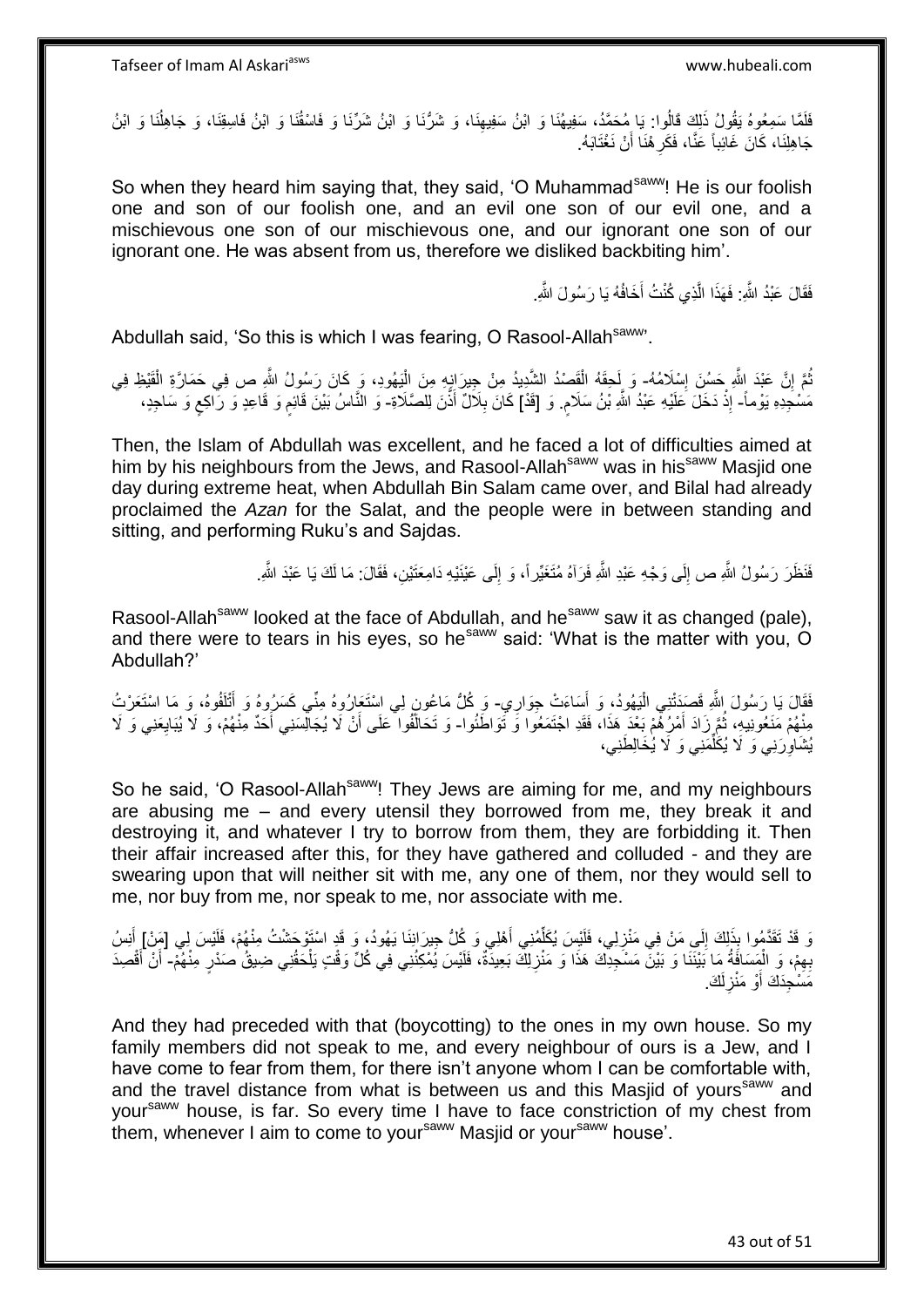نَاهَا سَمِعَ ذَلِكَ رَسُولُ النَّهِ ص غَشِيَهُ مَا كَانَ يَغْشَاهُ- عِنْدَ نُزُولِ الْوَحْيِ عَلَيْهِ مِنْ تَعْظِيمِ أَمْرِ اللَّهِ تَعَالَى، ثُمَّ سُرِّيَ عَنْهُ وَ قَدْ ا<br>ا ِ َ ِ ِ ْ أَنْزَلَ عَلَيْهِ ۚ إِنَّما وَلِيُّكُمُ اللَّهُ وَ رَسُولُهُ وَ الَّذِينَ آمَنُوا- الَّذِينَ يُقِيمُونَ الصَّلَاةَ وَ يُوُتُونَ الزَّكَاةَ وَ هُمْ راكِعُونَ، و مَنْ يَتَوَلَّ اللَّهَ وَ َ ه ُ ِ رَسُولَهُ وَ الَّذِينَ آمَنُوا-ٰ فَإِنَّ حِزْبَ النَّهِ هُمُ الْغالِبُونَ<sub>.</sub> ه ْ ِ

So when Rasool-Allah<sup>saww</sup> heard that, there came an overwhelming feeling upon him<sup>saww</sup> what used to come upon him<sup>saww</sup> during the descent of the Revelation upon him<sup>saww</sup>, from the reverence of the Command of Allah<sup>azwj</sup> the Exalted. Then he<sup>saww</sup> was cheerful from it, and there had been Revealed unto him<sup>saww</sup>: **But rather, your** *Guardian is Allah and His Rasool and those who are believing, those who are establishing the Salat and are giving the Zakat and they are performing Ruku [5:55] And whoever takes Allah and His Rasool and those who believe for a Guardian, so the party of Allah, they shall be triumphant [5:56]*.

ٍ قَالَ: يَا عَبْدَ إِللَّهِ بْنَ سَلَامٍ إِنَّمِا وَلِيُّكُمُ اللَّهُ نَاصِرُكُمُ اللَّهُ عَلَى اِلْيَهُودِ الْقَاصِدِينَ بِالسُّوءِ لَكَ وَ رَسُولُهُ [إِنَّمَا] وَلِيُّكَ وَ نَاصِرُكَ وَ ֧֦֧֧֧֧ׅ֧֧֦֧ׅ֧֧֧ׅ֧֧֧֧ׅ֧֧֧ׅ֧֚֚֚֚֚֚֚֚֝֟֓֝֬֓֡֡֓֓֡֟֓֡֟֓֡֡֟֓֡֟֓֡֟֓֡֟֓֡֟֓֡֡֬֓֞֡֟֓֡֓֓֟֓֓֞֓֟֓֓֟ **∶** ْ :<br>ا ِ الَّذِينَ آمَنُوا الَّذِينَ- صِفَتُٰهًمْ أَنَّهُمْ يُقِيمُونَ الصَّلاةَ وَ يُؤْتُونَ الزَّكاةَ وَ هُمْ راكِعُونَ أَيْ وَ هُمْ فِي رُكُوعِهِمْۖ. ه َ ِ َ

He<sup>saww</sup> said: 'O Abdullah Bin Salam! **But rather, your Guardian is Allah** – Allah<sup>azwj</sup> would be Helping you against the Jews, the ones aiming with the evil to you, *and His Rasool* – rather is your guardian and your helper, *and those who are believing, those* – they characteristics are, they would be *establishing the Salat and are giving the Zakat and they are performing Ruku [5:55]* – i.e., and (while) they are performing the Ruku.

ٍ نُمَّ قَالَ: يَا عَبْدَ اللَّهِ بْنَ سَلَامٍ وَ مَنْ يَتَوَلَّ اللَّهَ وَ رَسُولَهُ وَ الَّذِينَ آمَنُوا مَنْ يَتَوَلَّاهُمْ، وَ وَالَى أَوْلِيَاءَهُمْ، وَ عَادَى أَعْدَاءَهُمْ، وَ لَجَأَ ُ َ َ ه َ لَ י<br>י عِنْدَ الْمُهمَّاتِ إِلَى اللَّهِ ثُمَّ إِلَيْهِمْ فَإِنَّ حِزْبَ اللَّهِ جُنْدَهُ هُمُ الْغالِبُونَ لِلْيَهُودِ وَ سَائِرِ الْكَافِرِينَ، أَيْ فَلَا يُهِمَّنَّكَ يَا ابْنِ سَلَامٍ، فَإِنَّ اللَّهَ<br>يَرِيدَ حَمَّلَتَ عَلَي ِ ْ ِ لَ  $\frac{1}{2}$ ُ ِ َ ْ :<br>ا ْ ِ نَعَالَى [هُوَ نَاصِرُكَ] وَ هَؤُلاَءِ أَنْصَارُكَ، وَ هُوَ كَافِيكَ شُرُورَ أَعْدَائِكَ وَ ذَائِدٌ عَنْكَ مَكَايِدَهُمْ. َ ِ َ

Then hesaww said: 'O Abdullah Bin Salam! *And whoever takes Allah and His Rasool and those who believe for a Guardian*, and befriend the ones they<sup>asws</sup> befriend, and are inimical to their<sup>asws</sup> enemies, and seek shelter during the difficulties with Allah<sup>azwj</sup>, then to them<sup>asws</sup>, so the party of Allah – His<sup>azwj</sup> army, they shall be *triumphant [5:56]* – over the Jews and the rest of the *Kafir*s. So do not be concerned, O Ibn Salam, for Allah<sup>azwj</sup> the Exalted, He<sup>azwj</sup> would Help you, and He<sup>azwj</sup> would Suffice you against the evil of your enemies, and would Repel their plots from you'.

فَقَالَ رَسُولُ اللَّهِ ص: بَا عَبْدَ اللَّهِ بْنَ سَلَامٍ أَبْشِرْ، فَقَدْ جَعَلَ اللَّهُ لَكَ أَوْلِيَاءَ خَيْراً مِنْهُمْ: اللَّهُ، وَ رَسُولُهُ، وَ الَّذِينَ آمَنُوا- الَّذِينَ اُ َ ٍ ه ه يُقِيمُونَ الصَّلاَةَ، وَ يُؤْتُونَ الزَّكاةَ، وَ هُمْ رَّاكِعُونَ

Then Rasool-Allah<sup>saww</sup> said: 'O Abdullah Bin Salam! Receive glad tidings, for Allah<sup>azwj</sup> has Made friends to be for you, better than them: **Allah and His Rasool** *and those who are believing, those who are establishing the Salat and are giving the Zakat and they are performing Ruku [5:55]*'.

فَقَالَ عَبْدُ اللَّهِ بْنُ سَلَامٍ. [يَا رَسُولَ اللَّهِ] مَنْ هَؤُلَاءِ الَّذِينَ آمَنُوا فَنَظَرَ رَسُولُ اللَّهِ ص إِلَى سَائِلٍ، فَقَالَ: هَلْ أَعْطَاكَ أَحَدٌ شَيْئاً ٍ ه َ َ ∣∣<br>ِ الْإِنَ قَالَ: نَعَمْ ذَلِكَ الْمُصَلِّي، أَشَارَ إِلَيَّ بِإِصْبَعِهِ: أَنْ خُذِ الْخَاتَمَ. فَأَخَذْتُهُ فَنَظَرْتُ إِلَيْهِ وَ إِلَى الْخَاتَمِ، فَإِذَا هُوَ خَاتَمُ عَلِيٍّ بْنِ أَبِي ْ اُ ן<br>; ِ لَ  $\frac{1}{2}$ َ ْ ِ َ ِ ْ ِ لَ ِ ة<br>ـ َ َطالِ ٍب ع.

Abdullah Bin Salam said, 'O Rasool-Allah<sup>saww</sup>! Who are they, the ones who are believing?' So, Rasool-Allah<sup>saww</sup> looked at a beggar, and he<sup>saww</sup> said: 'Has anyone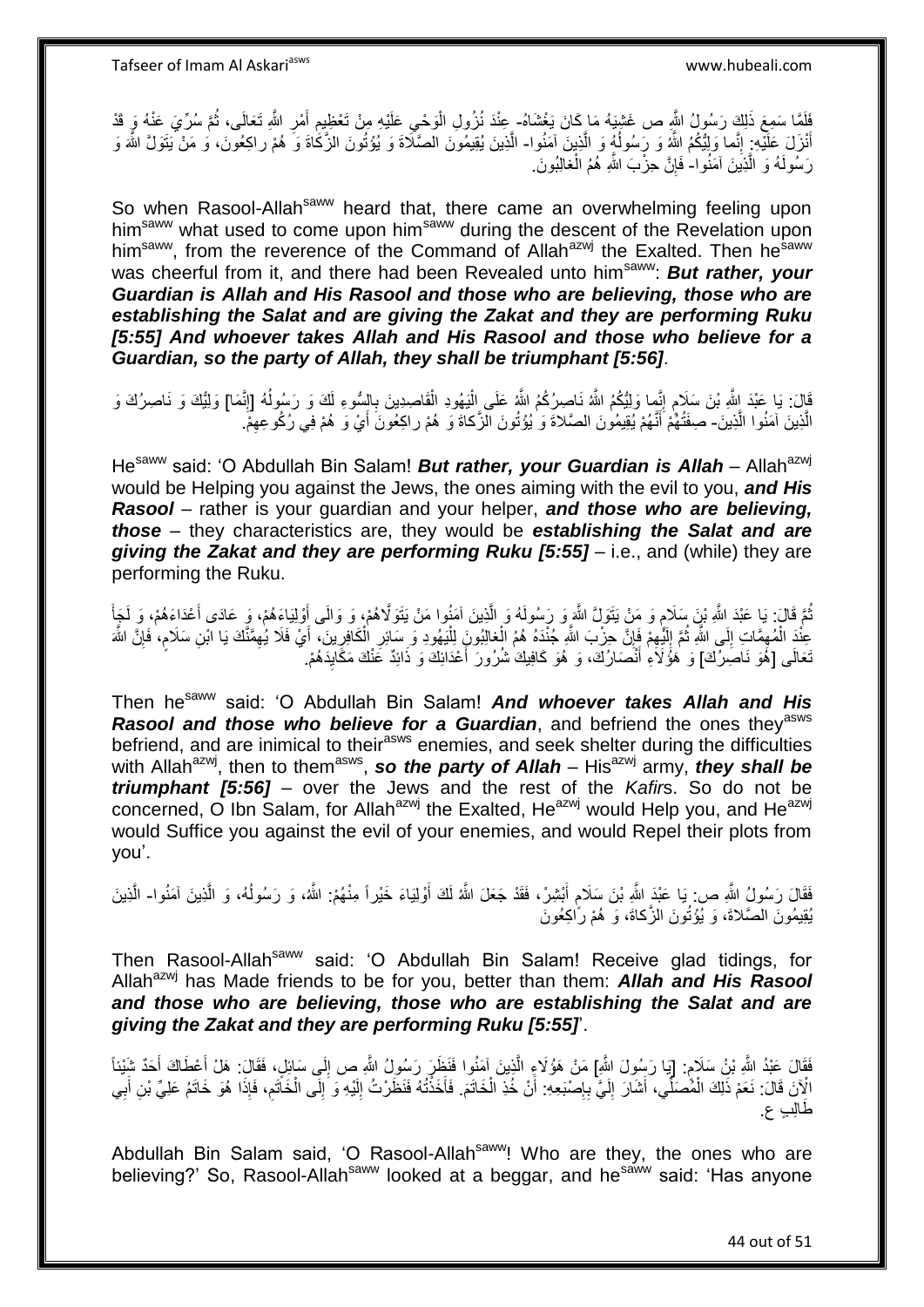given you anything now?' He<sup>asws</sup> said: 'Yes, that praying one<sup>asws</sup>. He<sup>asws</sup> gestured towards me with his<sup>asws</sup> finger to take the ring, so I took it'. So he looked at the ring, and it was the ring of Ali<sup>asws</sup> Bin Abu Talib<sup>asws'</sup>.

> فَقَالَ رَسُولُ اللَّهِ ص: اللَّهُ أَكْبَرُ، هَذَا وَلِيُّكُمْ [بَعْدِي] وَ أَوْلَى النَّاسِ بِالنَّاسِ بَعْدِي عَلِيُّ بْنُ أَبِي طَالِبِ ع َ ِ اُ

Rasool-Allah<sup>saww</sup> said: 'Allah<sup>azwj</sup> is the Greatest! This is your<sup>asws</sup> Guardian<sup>asws</sup> after messor research state is the control to the control time to your conditions and closest of the people with the people after me<sup>saww</sup>, Ali<sup>asws</sup> Bin Abu Talib<sup>asws,</sup>

َةِلَ: ثُمَّ لَمْ يَلْبَثْ عَبْدُ اللَّهِ إِلَّا يَسِيراً حَتَّى مَرِضٍ بَعْضُ جِيرَانِهِ، وَ افْتَقَرَ وَ بَاعَ دَارَهُ، فَلَمْ يَجِدْ لَهَا مُشْتَرِياً غَيْرَ عَبْدِ اللَّهِ، وَ ِ ِ ْ ُ ِ أُسِرَ آخُرُ مِنْ جِبِرَانِهِ فَأُلْجَبِيَّ إِلَى بَيْعِ دَارِهِ، فَلَمْ يَجِدْ [لَهَا] مُشْتَرِياً غَيْرَ عَبْدِ اللَّهِ، ثُمَّ لَمْ يَيْقَ مِنْ جِيرَانِهِ مِنَ الْيَهُودِ أَحَدٌ إِلَّا ِ ِ ׀<br>֧֓ ْ ُ ر<br>ا ا<br>ا َ ْ ا پایا<br>ا ِ دَهَنْهُ دَاهِيَةٌ، وَ اَحْتَاجَ- مِنْ أَجْلِهَا- إِلَمِّ بَيْعَ دَارِهِ، َ ِ ِ  $\frac{1}{2}$ 

He<sup>asws</sup> said: 'Then Abdullah remained only for a little while until one of his neighbours got sick and was poor, so (wanted to) sell his house, but he could not find a buyer for it other than Abdullah. And another one of his neighbours became insolvent and was compelled to sell his house, but he could not find a buyer for it apart from Abdullah. Then there did not remain anyone from his Jewish neighbours except he was afflicted with an affliction and needed – for its reason – to sell his house.

َفَظَكَ عَبْدُ اللَّهَ تِلْكَ الْمَحَلَّةَ، وَ قَلَعَ اللَّهُ شَأْفَةَ الْيَهُودِ، وَ حَوَّلَ عَيْدُ اللَّهِ تِلْكَ الدُّورِ- قَوْماً مِنْ خِيَارِ الْمُهَاجِرِينَ، وَ كَانُوا لَهُ ا<br>ا ْ ْ ֡֡<u>֡</u> ِ ْ ِ ِ ْ ِ أُنَّاساً وَ جُلَّاساً، وَ رَدَّ اللَّهُ كَيْدَ الْمَيْهُودِ فِي نُحُورِهِمْ، وَ طَيِّبَ اللَّهُ عَيْشَ عَبْدِ اللَّهِ بِإِيمَانِهِ بِرَسُولِ اللَّهِ وَ مُوَالاتِهِ لِّعَلِيٍّ وَلِيٍّ اللَّهِ، اן<br>ِ∘ ِ ِ ֪֪֦֪֦֪֪֦֪֦֪֪֦֧֦֪֪֪ׅ֦֡֡֟֟֟֓֟֓֟֟֟֟֓֟֓֟֓֡֟֓֟֓֟֓֡֟֓֟֡֟֓֟֓֞֟֓֡֟֓֞֟֓֞֟֓֞֟֓֞֞֟֞֟֟֞֟֞֟֟֓֞֟ ِ ع..

Thus, Abdullah ended up owning the neighbourhood, and Allah<sup>azwj</sup> Uprooted the scourge of the Jews, and Abdullah transferred into those houses, a group from the best of the Emigrants, and they were consoling to him, and sitting with him, and Allah<sup>azwj</sup> Repelled the plot of the Jews back into their throats. And Allah<sup>azwj</sup> Made the life of Abdullah to be good due to his *Eman* with Rasool-Allah<sup>saww</sup> and his Wilayah for Ali<sup>asws</sup>, Guardian<sup>asws</sup> of Allah<sup>azwj</sup>'.

> قَوْلُهُ عَزَّ وَ جَلَ أَ وَ كُلُّما عاهَدُوا عَهْداً نَبَذَهُ فَرِيقٌ مِنْهُمْ بَلْ أَكْثَرُ هُمْ لا يُؤْمِنُونَ اً.<br>ا َ َ ِ َ

#### The Words of the Mighty and Majestic: *Or is it not so that every time they make an agreement, a group of them discards it? But, most of them are not believing [2:100]*

302 قَالَ الْإِمَامُ عِ: قَالَ الْبَاقِرُ عِ قَالَ اللَّهُ عَزَّ وَ جَلَّ وَ هُوَ يُوَبِّخَ هَؤُلَاءِ الْيَهُودَ الَّذِينَ تَقَدَّمَ ذِكْرُ عِنَادِهِمْ، وَ هَؤُلَاءِ النُّصَّابَ<br>وَ مَنْ الْإِمَامُ عَنِيسًا وَ الْمَاقِدَةِ ه ا<br>ا ْ الَّذِينَ نَكَثُوا مَا أُخِذٌ مِنَ الْعَهْدِ عَلَيْهِمْ- فَقَالَ: أَ وَ كُلِّما عاهَدُوا عَهْداً وَاتَقُوا وَ عَاقَدُوا- لِيَكُونُوا لِمُحَمَّدٍ طَائِعِينَ، وَ لِعَلِيٍّ بَعْدَهُ ِ ْ ِّ ِ ُ ه َ مُؤْتَمِرِينَ، وَ إِلَى أَمْرِهِ صَابِرِينَ نَبَذُهُ نَبَذَ الْعَهْدَ فَرِيقٌ مِنْهُمْ وَ خَالَفَهُ. ِ ِ َ  $\frac{1}{2}$ ِ ِ ْ

**S 302 -** The Imam<sup>asws</sup> said: 'Al-Baqir<sup>asws</sup> said: 'Allah<sup>azwj</sup> Mighty and Majestic Said, and He<sup>azwj</sup> was Rebuking these Jews, those whose enmity was mentioned previously, and they are the *Nasibis* who were bearing what agreement had been taken upon them. So He<sup>azwj</sup> Said: Or is it not so that every time they make an agreement and they are believing that they would happen to be obedient to Muhammad<sup>saww</sup> and Aliasws after him<sup>asws</sup> as participants, and they would be patient upon his<sup>asws</sup> orders, *discards it* – discarding the agreement, *a group of them* – and oppose it.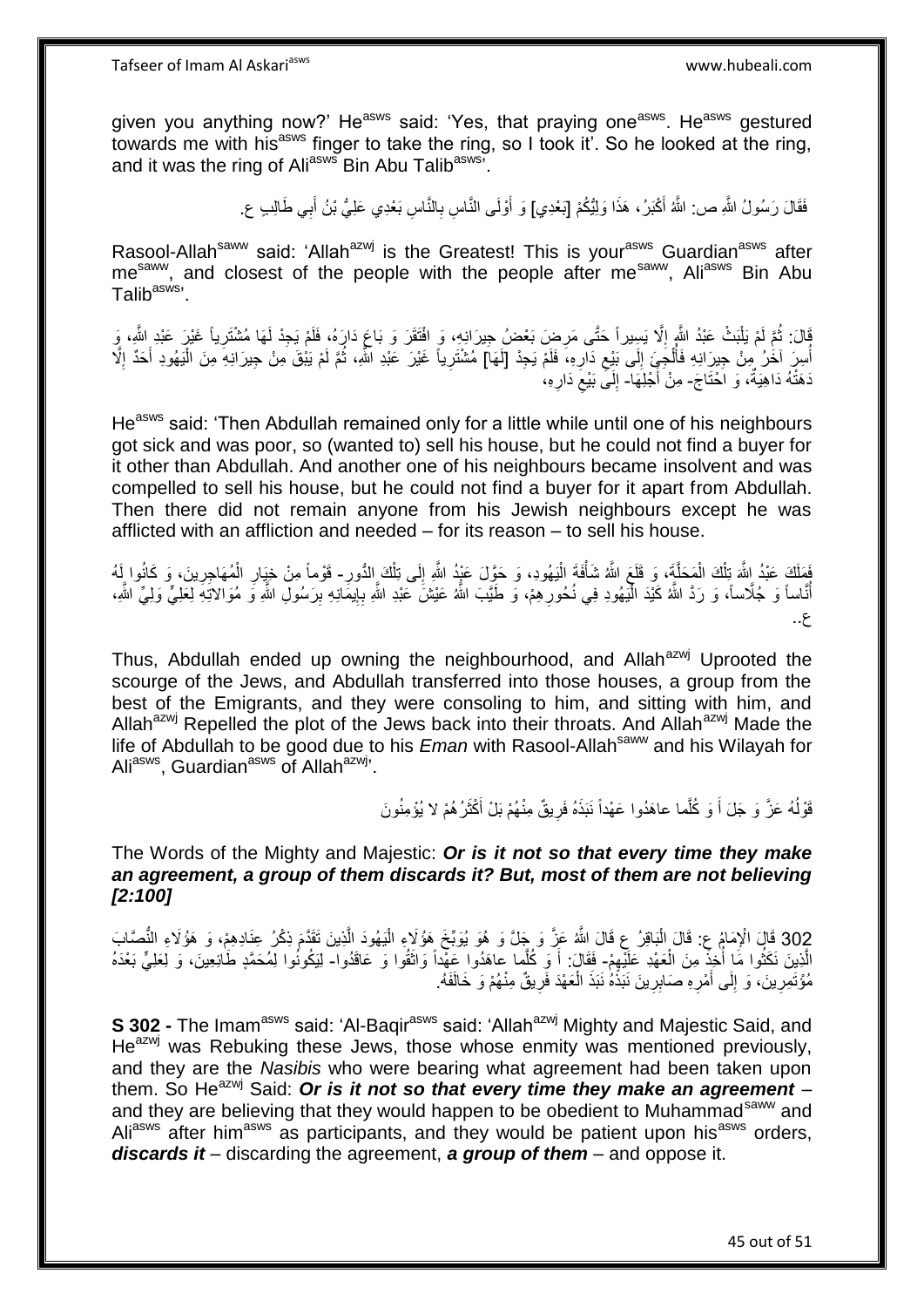قَالَ اللَّهُ: بَلْ أَكْثَرُ هُمْ أَكْثَرُ هَؤُلَاءِ الْيَهُودِ وَ النَّوَاصِيبِ لا يُؤْمِنُونَ أَيْ فِي مُسْتَقْبَلِ أَعْمَارِهِمْ لَا يَرْعَوْنَ، وَ لَا يَتُوبُونَ مَعَ<br>وَيَنِيَقُونَ وَلَا يَتُوبُونَ مَعَ َ :<br>ا َ َ َ َ مُشَاهَدَتِهِمْ لِلْآيَاتِ وَ ٰمُعَايَنَتِهِمْ لِلذَّلَالاتِ. ِ ِ

Allah<sup>azwj</sup> Said: **But, most of them** – most of these Jews and the *Nasibis* (hostile ones from among Muslims), *are not believing* – i.e., in the future of their ages, they will not be caring, nor repenting with their witnessing the signs and their eye witnessing the evidences (miracles)''.

303 قَالَ رَسُولُ اللَّهِ ص اتَّقُوا اللَّهَ عِبَادَ اللَّهِ، وَ اتْبُنُوا عَلَى مَا أَمَرَكُمْ بِهِ رَسُولُ اللَّهِ ص مِنْ تَوْحِيدِ اللَّهِ، وَ مِنَ الْإِيمَانِ بِنُبُوَّةِ **∶** َ ْ مُحَمَّدٍ رَسُولِ اللَّهِ، وَ مِنَ الِاعْتِقَادِ بِوَلَايَةِ عَلِيٍّ وَلِيٍّ اللَّهِ، وَ لَا يَغُرَّنَّكُمْ صَلَاتُكُمْ وَ عِبَادَتُكُمُ السَّالِفَةُ، **!** 

**S 303 –** Rasool-Allah<sup>saww</sup> said: 'Fear Allah<sup>azwj</sup>, servants of Allah<sup>azwj</sup>, and be steadfast upon what Rasool-Allah<sup>saww</sup> orders you with from the Tawheed of Allah<sup>azwj</sup>, and from the *Eman* with the Prophet-hood of Muhammad<sup>saww</sup>, Rasool-Allah<sup>saww</sup>, and from the belief in the Wilayah of Ali<sup>asws</sup> Bin Abu Talib<sup>asws</sup>. And you should not be deceived by your Salats, and your Fasts, and your excessive (previous acts of) worship.

إِنَّهَا لَا تَنْفَعُكُمْ إِنْ خَالَفْتُمُ الْعَهْدَ وَ الْمِيثَاقِ ۖ فَمَنْ وَفَى وُفِيَ لَهُ، وَ تَفَضَّلَ [بِالْجَلَالِ وَ] بِالْإِفْضَالِ عَلَيْهِ، وَ مَنْ نَكَثَ فَإِنَّما يَنْكُثُ َ ْ ْ ِ ِ **∶** ْ ِ ا∣<br>ِ∘ِ َعَلى نَفْسِهِ، وَ ٰ اللَّهُ وَلِيُّ الِْانْتِقَامِ مِنْْهُ، وَ ۚ إِنَّمَا الْأَعْمَالُ بِخَوَالَّتِيمِهَا. **∶** ِ ِ

These (acts of worship) will be of no benefit to you if you oppose the Pact and the Covenant. So the one who fulfils, it would be fulfilled for him, and he would be Graced by the majesty and the merits upon it. And the one who breaks, so rather he breaks it against himself, and Allah<sup>azwj</sup> is the Guardian of the Retribution from it, and rather, the deeds are upon their good foundations (Beliefs)'.

#### **[قِصَةُ لَيْلَةِ الْمَبِيتِ] ِ**

## **Story of the night of the overnight sleep (on the night of the Hijra)**

هَذِهِ وَصِيَّةُ رَسُولِ اللَّهِ ص لِكُلِّ أَصْحَابِهِ، وَ بِهَا أَوْصَى حِينَ صَارَ إِلَى الْغَارِ ـ ِ ْ ِ اُ **∶ ∶** َ

This is a bequest of Rasool-Allah<sup>saww</sup> to all his<sup>saww</sup> companions, and with it, he<sup>saww</sup> bequeathed when he<sup>saww</sup> went to the cave: -

فَإِنَّ اللَّهَ تَعَالَى قَدْ أَوْحَى إِلَيْهِ: بَإِ مُحَمَّدُ إِنَّ الْعَلِيَّ الْأَعْلَى يَقْرَأُ عَلَيْكَ السَّلَامَ، وَ يَقُولُ لَكَ: إِنَّ أَبَا جَهْلٍ وَ الْمَلَأَ مِنْ قُرَيْشٍ قَدْ ا<br>ا ْ ِ لَ ِ َ ِ ْ َ ِ دَبَّرُوا يُرِيدُونَ قَتْلَكَ، وَ آمُرُكَ أَنْ تُبِيتَ عَلِيّاً فِي مَوْضِعِكَ، **!** لَ ِ

Allah<sup>azwj</sup> the Exalted had Revealed unto him<sup>saww</sup>: 'O Muhammad<sup>saww</sup>! The most Exalted Conveys the Greetings to you<sup>saww</sup> and is Saying to you: "Abu Jahl<sup>la</sup> and the heads of the Quraysh have colluded intending to kill you<sup>saww</sup>, and l<sup>azwj</sup> Command you<sup>saww</sup> to get Ali<sup>asws</sup> to sleep overnight in your<sup>saww</sup> place".

وَ قَالَ لَكَ: إِنَّ مَنْزِلَتَهُ مَنْزِلَةُ إِسْمَاعِيلَ الذُّبِيعِ مِنْ إِبْرَاهِيمَ الْخَلِيلِ يَجْعَلُ نَفْسَهُ لِنَفْسِكَ فِدَاءً، وَ رُوحَهُ لِرُوحِكَ وِقَاءً، ِ **∶** ِ ِ ِ ْ ِ  $\zeta$ ِ

And He<sup>azwj</sup> Says to you<sup>saww</sup>: "His<sup>asws</sup> status is the status of Ismail<sup>as</sup> the sacrificed from Ibrahim<sup>as</sup> the Friend. He<sup>asws</sup> should make his<sup>asws</sup> self to be sacrificed for your<sup>saww</sup> self, and his<sup>asws</sup> soul to save your<sup>saww</sup> soul.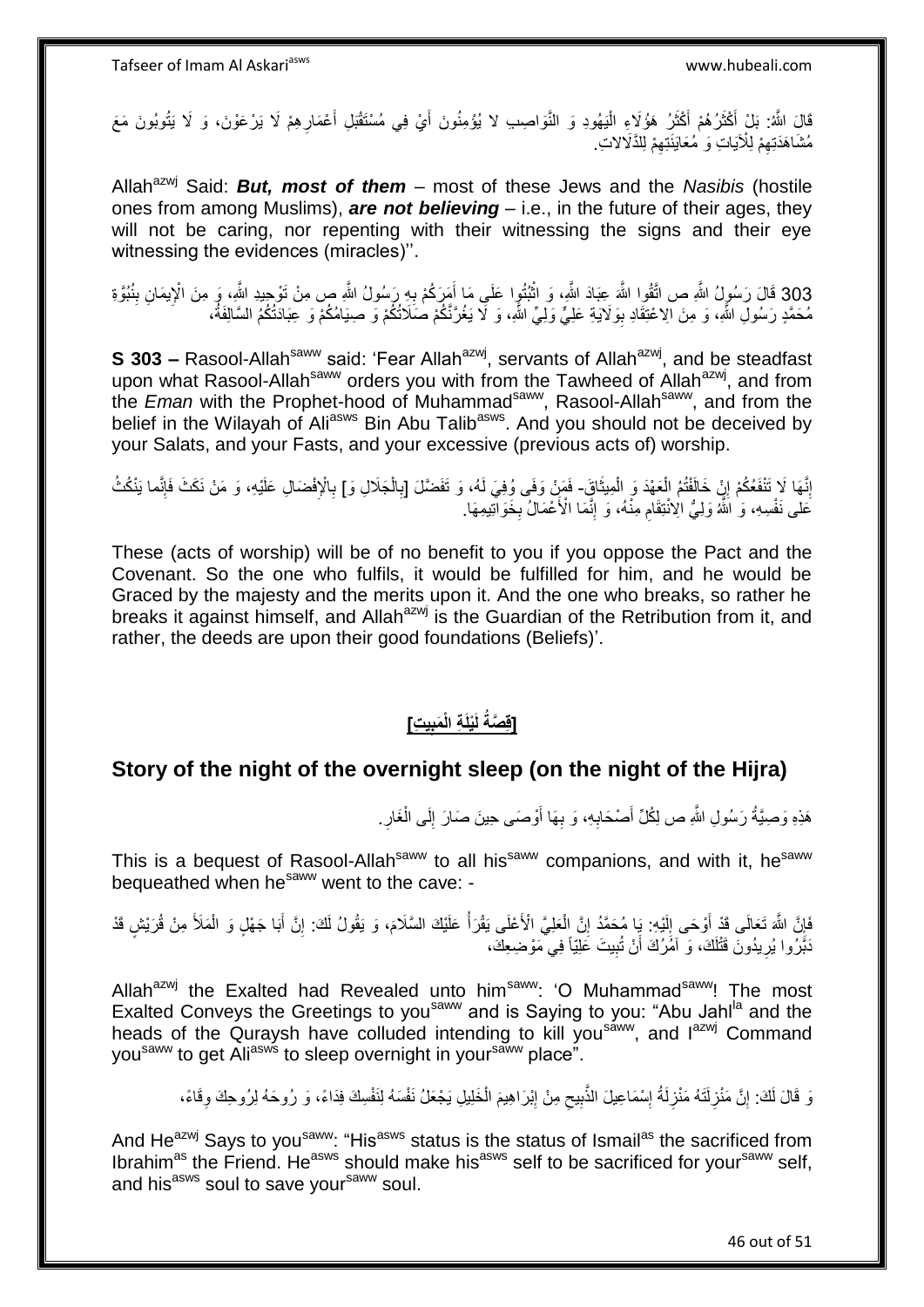وَ آمُرُكَ أَنْ تَسْتَصْحِبَ أَبَا بَكْرٍ، فَإِنَّهُ إِنْ آنَسَكَ وَ سَاعَدَكَ وَ وَازَرَكَ- وَ ثَبَتَ عَلَى مَا يُعَاهِدُكَ وَ يُعَاقِدُكَ، كَانَ فِي الْجَنَّةِ مِنْ َ ِ ِ ْ َ رُفَقَائِكَ، وَ فِي غُرُفَاتِهَا مِنْ خُلَّصَائِكَ.

And Commands you<sup>saww</sup> that you<sup>saww</sup> should get Abu Bakr to accompany you. So if he consoles you<sup>saww</sup>, and assists you<sup>saww</sup> and backs you<sup>saww</sup>, and is steadfast upon what he has promised with you and agreed with you<sup>saww</sup>, he would be in the Paradise from your<sup>saww</sup> friends, and in its towers from your<sup>saww</sup> sincere ones"'.

فَقَالَ رَسُولُ اللَّهِ صِ لِعَلِيٍّ عِ: أَ رَضِيتَ أَنْ أُطْلَبَ فَلَا أُوجَدَ وَ تُوجَدَ، فَلَعَلَّهُ أَنْ يُبَادِرَ إِلَيْكَ الْجُهَّالُ فَيَقْتُلُوكَ قَالَ: بَلَى يَا رَسُولَ ْ لَ  $\frac{1}{2}$ ه ُ اُ اللَّهِ رَضِيتُ أَنْ تَكُونَ رُوحِيٍّ لِرُوحِكَ وِقَاءً، وَ نَفْسِي لِنَفْسِكَ فِدَاءً، ِ

So Rasool-Allah<sup>saww</sup> said to Ali<sup>asws</sup>: 'Are you<sup>asws</sup> pleased if I<sup>saww</sup> am sought, but I<sup>saww</sup> am not found, (instead) you<sup>asws</sup> were to be found, as perhaps the ignorant ones would instigate against you<sup>asws</sup> so they might kill you<sup>asws</sup>?' He<sup>asws</sup> said: 'Yes, O Rasool-Allahsaww! I<sup>asws</sup> am pleased if my<sup>asws</sup> soul happen to be sacrificed for your<sup>saww</sup> soul, and my<sup>asws</sup> self-sacrifice for your<sup>saww</sup> self.

بْلْ قَدْ رَضِيتُ أَنْ تَكُونَ رِرُوحِي وَ نَفْسِي فِدَاءً- لِأَخ لَكَ أَوْ قَرِيبِ أَوْ لِبَعْضِ الْحَيَوَانَاتِ- تَمْتَهِنُهَا وَ هَلْ أُحِبُّ الْحَيَاةَ إِلَّا اً ْ َ **∶** َ لَ ٍ ْ ا<br>أ ِ ِ لِخِدْمَتِكَ وَ النَّصَرُّفِ بَيْنَ أَمْرِكَ ۖ وَ نَهْيِكَ وَّ لِمَحَبَّةِ أَوْلَيْكِكَ، وَ نُصَرَةِ أَصْنُويَائِكَ، وَ مُجَاهَدَةِ أَعْدَائِكَ لَوْ لَا ذَلِكَ لَمَا أَحْبَبْتُ أَنْ َ َ َ ِ ِ َ َ َ أَعِيشَ فِي هَذِهِ الدُّنْيَا سَاعَةً وَاَحِدَةً. َ

For sure, last am pleased if myasws soul and myasws self is sacrificed for a brother of yours<sup>saww</sup>, or a near one, or for one of the animals of benefit (to you<sup>saww</sup>). And do l<sup>asws</sup> love the life except to serving you<sup>saww</sup> and to be expended between your<sup>saww</sup> orders and your<sup>saww</sup> prohibitions, and for the love of your<sup>saww</sup> friends, and helping your<sup>saww</sup> elites, and fighting against your<sup>saww</sup> enemies. Had it not been for that, l<sup>asws</sup> would not love to live in this world even for one moment'.

فَأَقْبَلِ رَسُولُ اللَّهِ ص عَلَى عَلِيٍّ ع وَ قَالٍ لَهُ: يَا أَبَا حَسَنٍ قَدْ قَرَأَ عَلَيَّ كَلَامَكَ هَذَا الْمُوقَلُورِيَ بِاللَّوْحِ الْمَحْفُوظِ، وَ قَرَءُوا عَلَيَّ َ ْ  $\zeta$ ه ِ ْ َ َ مَا أَعَدُّ اللَّهُ [بِهِ] لَكَ مِنْ ثَّوَابِهِ فِي دَارِ الْقَرَارِ مَا لَمْ يَسْمَعْ بِمِثْلِهِ السَّآمِعُونَ، وَ لَا رَأَى مِثْلَهُ الرَّاءُونَ، وَ لَا خَطَرَ مِثْلُهُ بِبَالِّ ِ **ٔ** ِ **ٍ** ْ **∶** ِ َ ِ ُ **ٔ** لَ ة<br>. الْمُتَفَكِّرِينَ **∶** ْ

So Rasool-Allah<sup>saww</sup> turned towards Ali<sup>asws</sup> and said to him<sup>asws</sup>: 'O Abu Hassan<sup>asws</sup>! It has been read out to me<sup>saww</sup>, this speech of yours<sup>asws</sup>, by the ones (Angels) allocated with the Guarded Tablet, and they read out to me<sup>saww</sup> what Allah<sup>azwj</sup> has Prepared with for you<sup>asws</sup>, from its Rewards, in the House of Tranquillity (Paradise), what the like of it has not been heard by the listeners, nor the like of it has been seen by the viewers, nor has the like of it been imagined by the thinkers'.

نُمَّ قَالَ رَسُولُ اللَّهِ صِ لِأَبِي بَكْرٍ: أَ رَضِيتَ أَنْ تَكُونَ مَعِي يَا أَبَا بَكْرٍ تُطْلَبُ كَمَا أُطْلَبُ، وَ تُعْرَفُ بِأَنَّكَ أَنْتَ الَّذِي تَحْمِلُنِي َ اُ َ ا<br>ا ه َ َ **∶** عَلَى مَا أَدَّعِيهِ، فَتَحْمِلُ عَنِّي أَنْوَاعَ الْعَذَابِ َ ْ َ

Then Rasool-Allah<sup>saww</sup> said to Abu Bakr: 'Are you pleased if you happen to be with me, O Abu Bakr, to be sought just as Isaww would be sought, and it would be recognised that you are the one who were with me<sup>saww</sup> in what  $I<sup>saww</sup>$  claim, so you will have to bear a variety of punishments on mysaww behalf'.

قَالَ أَبُو بَكْرٍ : يَا رَسُولَ اللَّهِ أَمَّا أَنَا لَوْ عِشْتُ عُمُرَ الدُّنْيَا- أُعَذَّبُ فِي جَمِيعِِهَا أَشَدَّ عَذَابٍ- لَا يَنْزِلُ عَلَيَّ مَوْتٌ مُرِيحٌ، وَ لَا فَرَجٌ َ َ َ َ ِ ِ مُتِيحٌ وَ كَانٍّ فِي ذَلِكَ مَحَبَّتُكَ لَكَانَ ذَلِكَ أَحَبَّ إِلَيَّ- مِنْ أَنْ أَتَنَعَّمَ فِيهَّا- وَ أَنَا مَالِكٌ لِجَمِيعِ مَمَالِكَ مُلُوكُهَا فِي مُخَالَفَتِكَ، وَ هَلْ أَنَا لَ ِ َ َ ِ َ َ وَ مَالِي وَ وُلْدِي إِلَّا فِدَاؤُكَ ِ ْ

47 out of 51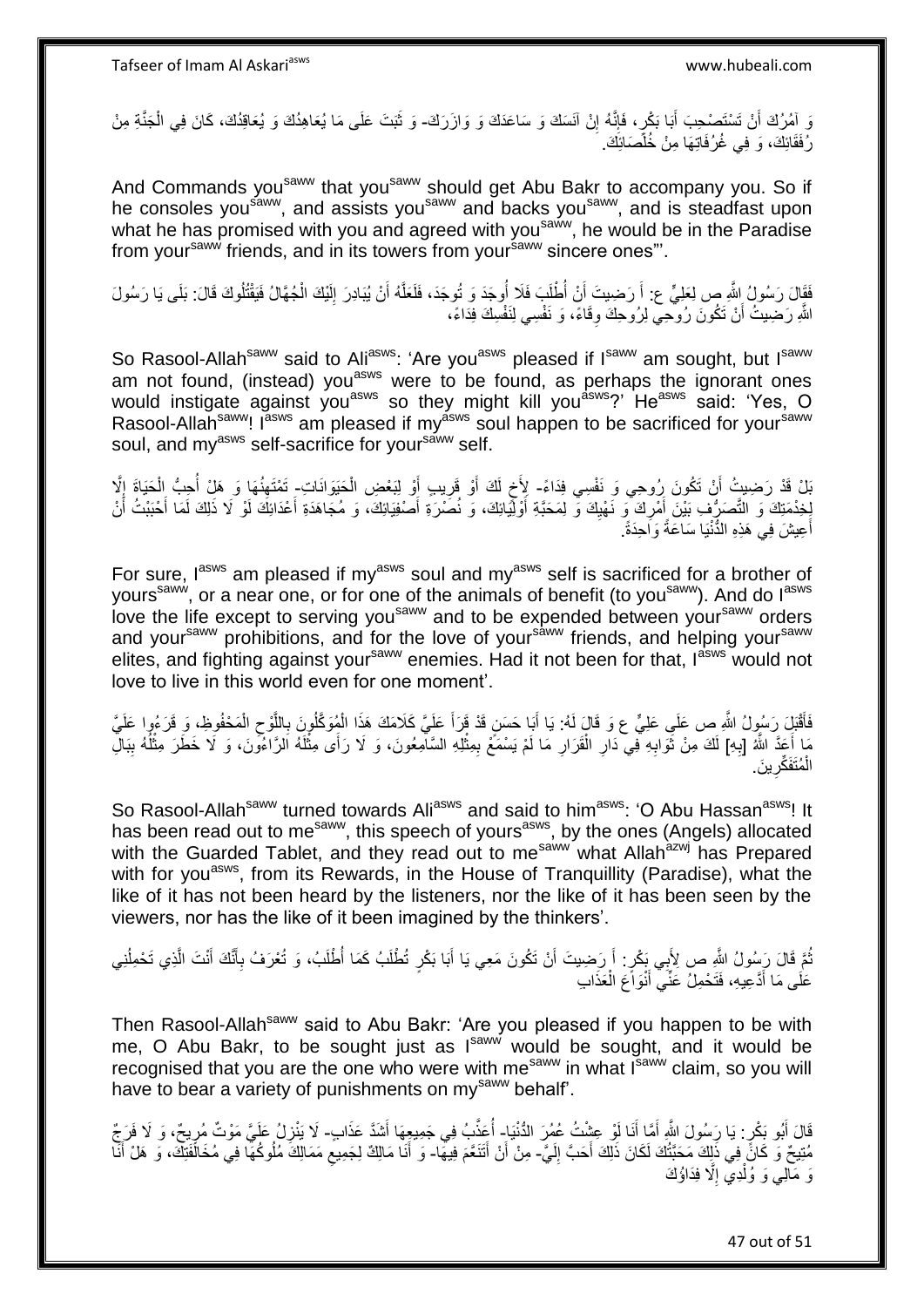Abu Bakr said, 'O Rasool-Allah<sup>saww</sup>! But I, if I were to live the life-span of the world, being punished during the entirety of it with the most severe punishments - the death not descending upon me for rest, nor any relief, and in that was your<sup>saww</sup> love, that would be more beloved to me – than if I was to in bliss during it – and I am a king of the entirety of the kingdoms in your<sup>saww</sup> opposition. And am I, and my wealth, and my children, except to be sacrificed for you<sup>saww</sup>?'

َفَقَالَ رَسُولُ اللَّهِ ص: لَإِ جَرَمَ- إِنِ اطَّلَعَ اللَّهُ عَلَى قَلْبِكَ وَ وَجَدَ مَا فِيهِ- مُوَافِقاً لِمَا جَرَى عَلَى لِسَانِكَ، جَعَلَكَ مِنِّي بِمَنْزِلَةِ  $\frac{1}{2}$ ْ لَ **ٍ** ِ اِلسَّمْعِ وَ الْبَصَرِ وَ الرَّأْسِ مِنَ الْجَسَدِ، ۖ وَ بِمَنْزِلَةِ الرُّوحِ مِنَ الْبَدَنِ، كَعَلِيٍّ الَّذِي هُوَ مِنِّي كَذَلِكَ، وَ عَلِيٍّ فَوْقَ ذَلِكَ لَزِيَادَةِ ه ْ ِ لَ ِ ِ ْ **∶** ْ ِ ِ فَضَائِلِهِ وَ شَرِيفَ خِصَالِهِ ۖ ِ

Rasool-Allah<sup>saww</sup> said: 'No doubt – if Allah<sup>azwj</sup> were to Consider your heart and finds what is in it – as being in accordance to what is flowing upon your tongue, He<sup>azwj</sup> would Make you to be from me<sup>saww</sup> at the status of the hearing, and the sight, and the head from the body, and at the status of the soul from the body, just like Ali<sup>asws</sup> (has already been Appointed) - He<sup>asws</sup> is from me<sup>saww</sup> like that, and Ali<sup>asws</sup> is (in fact) above that due to the additional merits of his<sup>asws</sup> and the nobility of his<sup>asws</sup> characteristics.

يَا أَبَا بَكْرٍ إِنَّ مَنْ عَاهَدَ اللَّهَ- ثُمَّ لَمْ يَنْكُثْ وَ لَمْ يُغَيِّرْ، وَ لَمْ يُبَدِّلْ وَ لَمْ يَحْسُدْ مَنْ قَدْ أَبَانَهُ اللَّهِ بِالتَّفْضِيلِ- فَهُوَ مَعَنَا فِي الرَّفِيقِ ِ َ ا ماہ<br>سال **∶** الْأَعْلَى، مِّنَ إِذَا أَنَّتَ مَضَيْتَ عَلَى طَرِيقَةٍ يُجِبُّهَا مِنْكَ رَبُّك، وَ لَمْ تُتْبِعُهَا بِمَا يُسْجَطُهُ، وَ وَافَيْتَهُ بِهَا إِذَا بَعَثَكَ بَيْنَ يَدَيْهِ، كُنْتَ ِ ِ ֦֧֦֧֦֧֦֦֦֦֦֦֦֦֦֢ׅ֦֦֦ׅׅׅ֛ׅׅׅׅׅׅ֧ׅ֛֝֜֜֡֜֜֜֡֜֜֡֜֓֡֜֡֜֜֡֜֡֜֡֬֜֓֡֜ َ َ ِ لِوَ لَايَةِ اللَّهِ مُسْتَحِقًّاً، وَ لِمُرَافَقَتِنَا فِي تِلْكَ الْجِنَانِ مُسْتَوْجِباً. ْ ْ

O Abu Bakr! The one who pacts with Allah<sup>azwj</sup>, the does not break and does not change, and does not replace, and does not envy the one who Allah<sup>azwj</sup> Clarifies with the merits – so he would be with us among the lofty friends. And if you were to die upon the way your Lord<sup>azwj</sup> Loves you to be on, and you do not follow it up with what Angers Him<sup>azwj</sup>, and you are loyal with it when He<sup>azwj</sup> does Resurrect you in front of Him<sup>azwj</sup>, you would be deserving of the Wilayah of Allah<sup>azwj</sup>, and obligated our<sup>asws</sup> friendship in those Gardens.

انْظُرْ أَبَا بَكْرٍ فَنَظَرَ فِي آفَاقِ السَّمَاءِ، فَرَأَى أَمْلَاكاً مِنْ نَارٍ عَلَى أَفْرَاسٍ مِنْ نَارٍ، بِأَيْدِيهِمْ رِمَاحٌ مِنْ نَارٍ ، كُلٍّ يُنَادِي: يَا مُحَمَّدُ ِ َ ِ َ َ َ ِ مُرْنَا بِأَمْرِكَ َفِي [أَعْدَائِكَ وَ] مُخَالِفِيكَ نُطَحْطِحْهُمْ. اً<br>ا ِ َ **∶** 

Look, Abu Bakr!' So he looked in the horizons of the sky, and he saw Angels of fire upon horses of fire, with spear of fire in their hands. Each one of them was calling out, 'O Muhammad<sup>saww</sup>! Order us with your<sup>saww</sup> order regarding your<sup>saww</sup> enemies, and yoursaww adversaries. We shall shatter them!'

> نُّمَّ قَالَ: تَسَمَّعْ عَلَى الْأَرْضِ. فَتَسَمَّعَ فَإِذَا هِيَ تُنَادِي: يَا مُحَمَّدُ مُرْنِي بِأَمْرِكَ فِي أَعْدَائِكَ أَمْتَثِلْ أَمْرَكَ. ُ َ َ َ ِ َ ِ

Then he<sup>saww</sup> said: 'Listen to the ground'. So he listened, and it was calling out, 'O Muhammad<sup>saww</sup>! Order me with your<sup>saww</sup> order regarding your<sup>saww</sup> enemies. I shall obey your<sup>saww</sup> orders!'

> ثُمَّ قَالَ: تَسَمَّعْ عَلَى الْجِبَالِ. فَتَسَمَّعَهَا تُنَادِي: يَا مُحَمَّدُ مُرْنَا بِأَمْرِكَ فِي أَعْدَائِكَ نُهْلِكُهُمْ. ُ َ **∶** َ ِ ْ

Then he<sup>saww</sup> said: 'Listen to the mountains'. So he heard it calling out, 'O Muhammad<sup>saww</sup>! Order us with your<sup>saww</sup> orders regarding your<sup>saww</sup> enemies. We shall destroy them!'

48 out of 51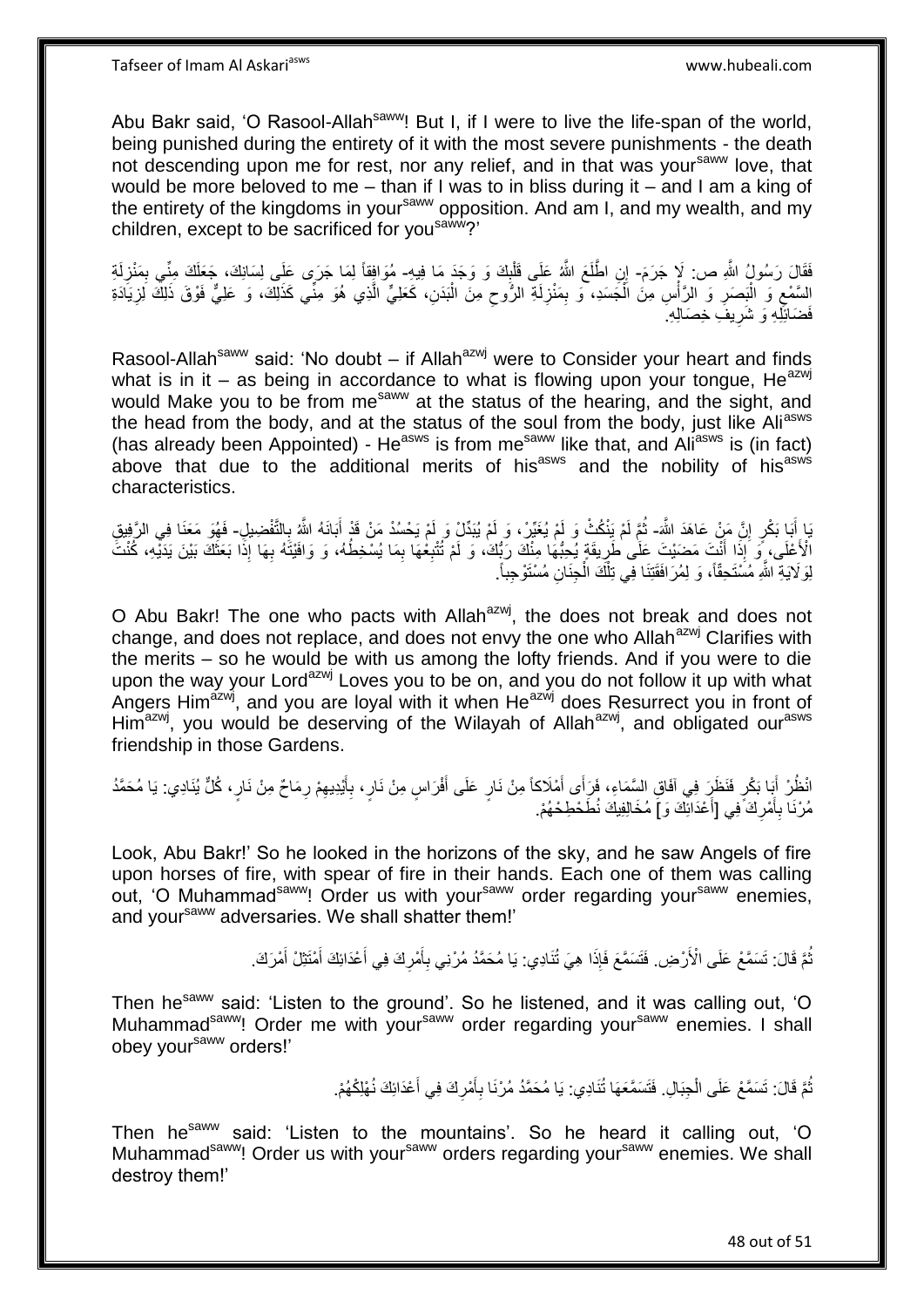نْمَّ قَالَ: تَسَمَّعْ عَلَى الْبِحَارِ . فَأَحْضِرَتِ الْبِحَارُ بِحَضْرَتِهِ، وَ صَاحَتْ أَمْوَاجُهَا تُنَادِي: يَا مُحَمَّدُ مُرْنَا بِأَمْرِكَ فِي أَعْدَائِكَ نَمْتَتِلْهُ. َ **∶ ∶** ْ ا<br>أ ِ **∶** ْ ُ ْ َ ِ َ **∶** 

Then he<sup>saww</sup> said: 'Listen to the oceans'. So the oceans appeared to be in his presence, and its waves shouted calling out, 'O Muhammad<sup>saww</sup>! Order us with your<sup>saww</sup> orders regarding your<sup>saww</sup> enemies. We shall swallow it'.

نُمَّ سَمِعَ السَّمَاءَ وَ الْأَرْضَ وَ الْجِبَالَ وَ الْبِحَارَ كُلٌّ يَقُولُ: [يَا مُحَمَّدُ] مَا أَمَرَكَ رَبُّكَ بِدُخُولِ الْغَارِ لِعَجْزِكَ عَنِ الْكُفَّارِ، وَ لَكِنِ ِ ْ ْ ُ ِ ِ ।<br>द ْ ِ َ امْتِحَاناً وَ ابْتِلَاءً- لِيَتَخَلَّصَ الْخَبِيثُ مِنَ الطَّيِّبِ مِنْ عِبَادِهِ وَ إِمَائِهِ- بِأَنَاتِكَ وَ صَبْرِكَ وَ حِلْمِكَ عَنْهُمْ. ه ِ ِ َ **∶** ْ ِ

Then he heard the sky, and the earth, and the mountains, and the oceans all saying, 'O Muhammad<sup>saww</sup>! Your Lord<sup>azwj</sup> did not Command you<sup>saww</sup> with the entering into the cave out of frustration (inability to defend) from the *Kafir*s. But, it is a Test and a Trial - in order to sift between the wicked from the good, from His<sup>azwj</sup> servants and His<sup>azwj</sup> maids – with your dignified patience and forbearance from them.

يَا مُحَمَّدُ مَنْ وَفَى بِعَهْدِكَ- فَهُوَ مِنْ رُفَقَائِكَ فِي الْجِنَانِ، وَ مَنْ نَكَثَ فَعَلَى نَفْسِهِ يَنْكُثُ وَ هُوَ مِنْ قُرَنَاءِ إِبْلِيسَ اللَّعِينِ فِي **∶** ه ِ طَبَقَاتِ النِّيرَانِ

O Muhammad<sup>saww</sup>! The one who fulfils with his pact – so he would be from your<sup>saww</sup> friends in the Gardens; and the one who breaks, so it would be against himself he would be breaking, and he would be from the pairings of Iblees<sup>la</sup> the accursed in the laves of the Fires'.

نْمَ قَالَ رَسُولُ اللَّهِ صِ لِعَلِيٍّ عِ: يَا عَلِيُّ أَنْتَ مِنِّي بِمَنْزِلَةِ السَّمْعِ وَ الْبَصَرِ وَ الرَّأْسِ مِنَ الْجَسَدِ، وَ الرُّوحِ مِنَ الْبَدَنِ، حُبِّبْتَ ْ ِ ْ **ٔ ∶** ْ ِ لَ **ٍ** ِ إِلَيَّ كَالْمَاءِ الْبَارِدِ إِلَى ذِي الْغُلّةِ الصَّادِيّ. ه ا<br>ا  $\frac{1}{2}$ ِ ا.<br>ا ْ لَ יִי<br>;

Then Rasool-Allah<sup>saww</sup> said to Ali<sup>asws</sup>: 'O Ali<sup>asws</sup>! You<sup>asws</sup> are from me<sup>saww</sup> at the status of the hearing, and the sight, and the head from the body, and the soul from the body. You<sup>asws</sup> are as beloved to me<sup>saww</sup> as the cold water is to the one with intense thirst'.

> نُّمَّ قَالَ: لَهُ يَا أَبَا حَسَنٍ تَغَشَّ بِبُرْدَتِي، فَإِذَا أَتَاكَ الْكَافِرُونَ يُخَاطِبُونَكَ، فَإِنَّ اللَّهَ يَقْرِنُ بِكَ تَوْفِيقَهُ، وَ بِهِ تُجِيبُهُمْ. ْ َ ِ َ ُ ِ ِ ِ ِ

Then he<sup>saww</sup> said to him<sup>asws</sup>: 'O Abu Hassan<sup>asws</sup>! Cover (yourself<sup>asws</sup>) with my blanket, so when the *Kafir*s come to you<sup>asws</sup>, they would address you, and Allah<sup>azwj</sup> would Pair with you<sup>asws</sup>, His<sup>azwj</sup> Inclination, and by it you<sup>asws</sup> would answer them'.

فَلَمَّا جَاءَ أَبُو جَهْلٍ، وَ الْقَوْمُ شَاهِرُونَ سُيُوفَهُمْ، قَالَ لَهُمْ أَبُو جَهْلٍ: لَا تَقَعُوا بِهِ وَ هُوَ نَائِمٌ لَا يَشْعُرُ، وَ لَكِنْ ارْمُوهُ بِالْأَحْجَارِ **∶** َ ْ َ ِ ِ لِنَنْتِهِ بِهَا، ثُمَّ اقْتُلُوهُ. فَرَمَوْهُ بِأَحْجَارٍ ثِقَالٍ صَائِبَةٍ. فَكَشَفَ عَنْ رَأْسِهِ، فَقَالَ: مَاَ ذَا شَأْتُكُمْ وَ عَرَفُوهُ، فَإِذَا هُوَ عَلِيٌّ ع َ ِ ֦֖֪֪֦֪֪֪֦֪֦֪֦֪֦֪֦֖֪֪֦֖֦֪֪֦֧֦֪֪֦֪֪֪֪֦֧֦֝֟֟֟֟֟֟֟֟֟֟֟֟֟֟֟֟֟֟֟֟֟֟֟֟֟֟֟֟֟֟֟֟֟֟֟֟֟֟֞֟֝֟֟֟֟ **∶ ∶** ْ

So when Abu Jahl<sup>la</sup> and the people came over brandishing their swords, Abu Jahl<sup>la</sup> said to them, 'Do not fall upon him<sup>saww</sup> while he<sup>saww</sup> is sleeping, not being aware. But, pelt him<sup>saww</sup> with the stone in order to wake him<sup>saww</sup> up with it'. So they pelted him<sup>asws</sup> with the heavy, solid stones. He<sup>asws</sup> said: 'What is that which you are doing?' And they recognised him<sup>asws</sup>, that he<sup>asws</sup> is Ali<sup>asws</sup>.

فَقَالَ لَهُمْ أَبُو جَهْلٍ. أَ مَا تَرَوْنَ مُحَمَّدٍاً كَيْفَ أَبَاتَ هَذَا وَ نَجَا بِنَفْسِهِ- لِتَشْتَغِلُوا بِهِ وَ يَنْجُو مُحَمَّدٌ، لَا تَشْتَغِلُوا بِعَلِيٍّ الْمَخْدُوعِ **ِ** َ َ َ ِ ْ ِ ِ لِبَنْجُوَ بِهَٰلَاكِهِ مُحَمًّدٌ، وَ إِلَّا فَمَا مَنَعَهُ أَنْ يَبِيتَ فِي مَوْضِعِهِ- إِنْ كَانَ رَبُّهُ يَمْنَعُ عَنْهُ كَمَا يَزْعُمُ ِ **!** اً ِ ِ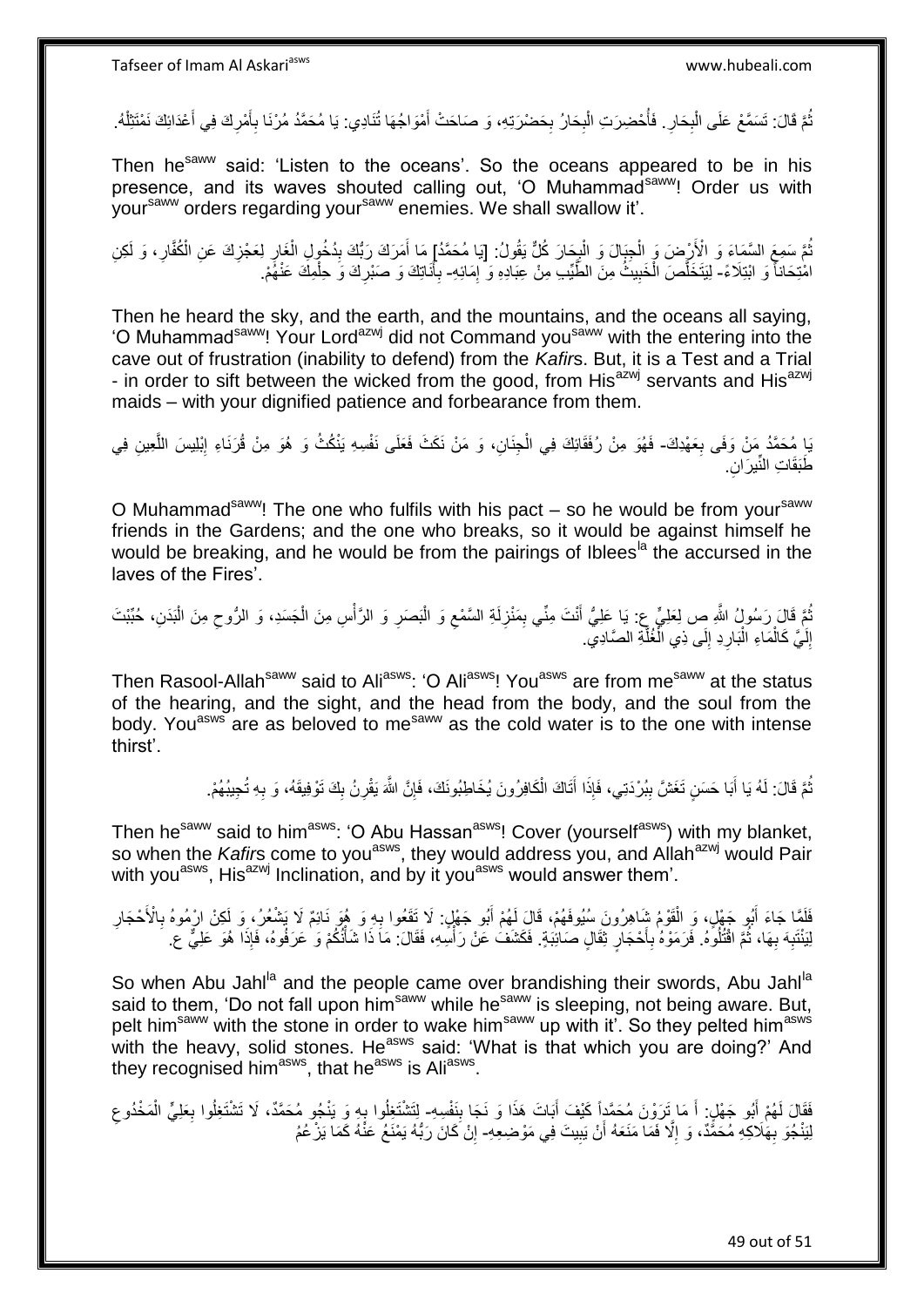Abu Jahl<sup>la</sup> said to them, 'Are you not seeing how Muhammad<sup>saww</sup> made this one to sleep and saved himself<sup>saww</sup> so that you would be too pre-occupied with him<sup>asws</sup> and Muhammad<sup>saww</sup> would be saved. Do not pre-occupy yourselves with Aliasws, the one deluded in to saving Muhammad<sup>saww</sup> by his<sup>asws</sup> own destruction, or else, so what is the meaning of him<sup>asws</sup> spending the night in his<sup>saww</sup> place, if his<sup>saww</sup> Lord<sup>azwj</sup> was Defending him<sup>saww</sup> just as he<sup>saww</sup> claims?'

فَقَالَ عَلِيٌّ ع: أَلِي تَقُولُ هَذَا يَا أَبَا جَهْلٍ بَلِ اللَّهُ تَعَالَى قَدْ أَعْطَانِي مِنَ الْعَقْلِ مَا لَوْ قُسِمَ عَلَى جَمِيعِ حَمْقَاءِ الدُّنْيَا وَ مَجَانِينِهَا-ِ ْ َ َ لَصَارُوا بِهِ عُقَلَاءٌ، وَ مِنَ الْقُوَّةِ مَا لَوْ قُسِمَ عَلَى جَمِيعِ ضِعَفَاءِ الدُّنْيَا- لَصَارُوا بِهِ أَقْوِيَاءَ، وَ مِنَ الشَّجَاعَةِ مَا لَوْ قُسِمَ عَلَى ِ ْ **∶** ِ َ ِ لَ جَمِيعِ جُبَنَاءِ الدُّنْيَا- لَصَارُوا [بِهِ] شَجْعَاناً، وَ مِنَ الْحِلْمِ مَا لَوْ قُسِمَ عَلَى جَمِيعِ سُفَهَاءِ الدُّنْيَا- لَصَارُوا بِهِ حُلَمَاءَ.  $\zeta$ **∶** لَ ْ ْ ِ ِ لَ

So Aliasws said: 'Is it for measws you<sup>la</sup> are saying, O Abu Jahl<sup>la</sup>? But, Allah<sup>azwj</sup> the Exalted has Granted me<sup>asws</sup> from the intellect, what, if it were to be distributed upon the entirety of stupid ones of the world and its insane ones, they would become intellectuals due to it; and from the strength, what, if it were to be distributed upon the entirety of the weak ones of the world, they would become strong due to it; and from the bravery, what, if it were to be distributed upon the entirety of the cowards of the world, they would be brave due to it; and from the forbearance, what, if it were to be distributed upon the entirety of the fools of the world, they would become forbearing due to it.

> وَ لَوْ لَا أَنَّ رَسُولَ اللَّهِ ص أَمَرَنِي أَنْ لَا أُحْدِثَ حَدَثاً- حَتَّى أَلْقَاهُ لَكَانَ لِي وَ لَكُمْ شَأْنٌ، وَ لَأَقْتُلَنَّكُمْ قَتْلًا ـ :<br>ا اً َ لَ **المشارا** ْ َ

And had it not been that Rasool-Allah<sup>saww</sup> ordered me that l<sup>asws</sup> should not invent a new event until l<sup>asws</sup> meet him<sup>saww</sup>, there would have been for me<sup>asws</sup> and for you all, an occupation, and l<sup>asws</sup> would have killed you all with a killing.

وَيْلَكَ يَا أَبَا جَهْلٍ- عَلَيْكَ اللَّعْنَةُ- إِنَّ مُحَمَّداً ص قَدِ اسْتَأْنَنَهُ فِي طَرِيقِهِ السَّمَاءُ وَ الْأَرْضِ ۖ وَ الْبِجَارُ وَ الْجَبَالِ فِي إِهْلَاكِكُمْ-َ ه ْ ِ **∶ ↓** ْ ِ فَأَبَى إِلَّا أَنْ يَرْفُقُ بِكُمْ، وَ يُدَارِيَكُمْ- لِيُوْمِنَ مَنْ فِي عِلْمِ اللَّهِ أَنَّهُ يُوْمِنُ مِنْكُمْ، وَ يَخْرُجَ مُوْمِنُونَ مِنْ أَصْلَاب وَ أَرْحَام كَافِرِينَ وَ ِ ِ اً ِ ن<br>ا َ َ َ ِ ِ ِ كَافِرَاتٍ أَحَبَّ اللَّهُ تَعَالَٰى أَنْ لَا يَقْطُعَهُمْ عَنْ كَرَامَتِهِ بِاصَٰطِلَامِهِمْ. ِ **∶** اً

Woe be unto you, O Abu Jahl<sup>la</sup>, upon you<sup>la</sup> be the curse! Muhammad<sup>saww</sup> has permission for him<sup>saww</sup> in his<sup>saww</sup> ways of the sky and the earth, and the oceans and the mountains regarding your<sup>la</sup> destruction – but he<sup>saww</sup> refused except that he<sup>saww</sup> was being kind with you<sup>la</sup> – in order for him to believe, the one who is in the Knowledge of Allah $a^{2x}$  that he would believe from you all, and the Momineen can come out from your loins and the wombs of the *Kafir* men and *Kafir* women. Allah<sup>azwj</sup> the Exalted Loves that He<sup>azwj</sup> should not Cut them off from His<sup>azwj</sup> Prestige by their seeking Forgiveness.

يَ لَوْ لَا ذَلِكَ لَأَهْلَكُمْ رَبُّكُمْ، إِنَّ اللَّهَ هُوَ الْغَنِيُ وَ أَنْتُمُ الْفُقَراءُ، لَا يَدْعُوكُمْ إِلَى طَاعَتِهِ وَ أَنْتُمْ مُضْطَرُّونَ، بَلْ مَكَّنَكُمْ مِمَّا كَلَّفَكُمْ ِ ه َ ِ ْ َ فَقَطَعَ مَعَاذِينَ كُمْ

And had it not been that, your Lord<sup>azwj</sup> would have Destroyed you all. Allah<sup>azwj</sup>, He<sup>azwj</sup> is the Self-sufficient, and you are the poor. He<sup>azwj</sup> does not Call you to His<sup>azwj</sup> obedience and you are forced, but  $He^{azw}$  Enables you from what you are encumbered with, in order to cut-off your excuses'.